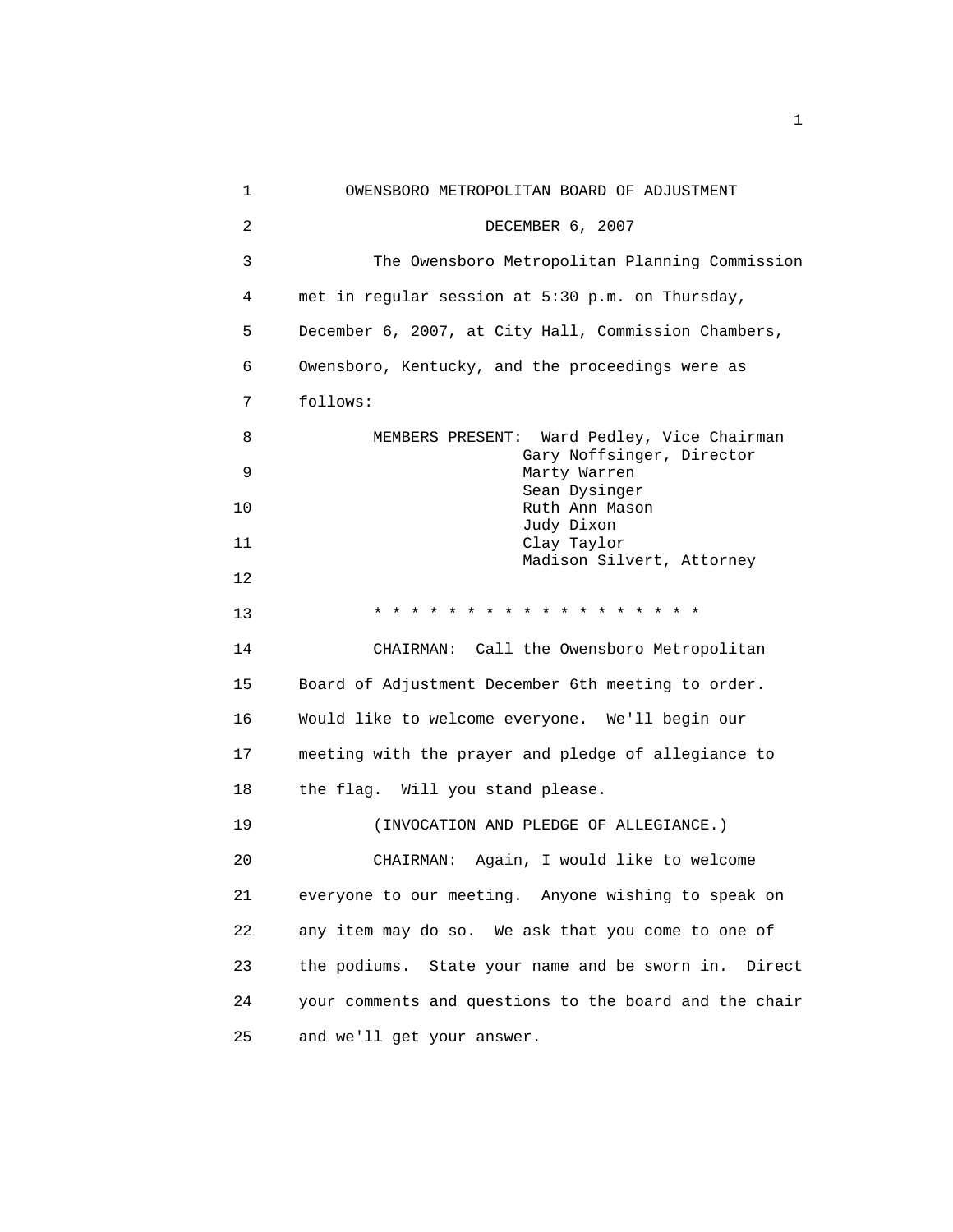| 1              | First item on the agenda is to consider the                                                          |
|----------------|------------------------------------------------------------------------------------------------------|
| $\overline{2}$ | minutes of the October 2007 meeting. They have been                                                  |
| 3              | placed on file in the planning office. Are there any                                                 |
| 4              | additions or corrections?                                                                            |
| 5              | MR. NOFFSINGER: No, sir.                                                                             |
| 6              | CHAIRMAN: If not Chair is ready for a motion.                                                        |
| 7              | MS. DIXON: Move to approve.                                                                          |
| 8              | MR. DYSINGER: Second.                                                                                |
| 9              | CHAIRMAN: We have a motion and a second. All                                                         |
| 10             | in favor raise your right hand.                                                                      |
| 11             | (ALL BOARD MEMBERS PRESENT RESPONDED AYE.)                                                           |
| 12             | CHAIRMAN: Motion carries.                                                                            |
| 13             | Next item on the agenda.                                                                             |
| 14             | ----------------------------------                                                                   |
| 15             | CONDITIONAL USE PERMITS                                                                              |
| 16             | ITEM 2                                                                                               |
| 17             | 2401 Grimes Avenue, zoned I-2                                                                        |
| 18             | Consider request for a Conditional Use Permit to<br>operate a metals and plastics recycling business |
| 19             | including automobile crushing and storage<br>Reference: Zoning Ordinance, Article 8,                 |
| 20             | Section 8.2G4/27<br>Applicant: Dennis A. Knott Testamentary Trust, et al.                            |
| 21             | MR. SILVERT: State your name please.                                                                 |
| 22             | MR. HOWARD: Brian Howard.                                                                            |
| 23             | (MR. BRIAN HOWARD SWORN BY ATTORNEY.)                                                                |
| 24             | ZONING HISTORY                                                                                       |
| 25             | The subject property was rezoned from I-1                                                            |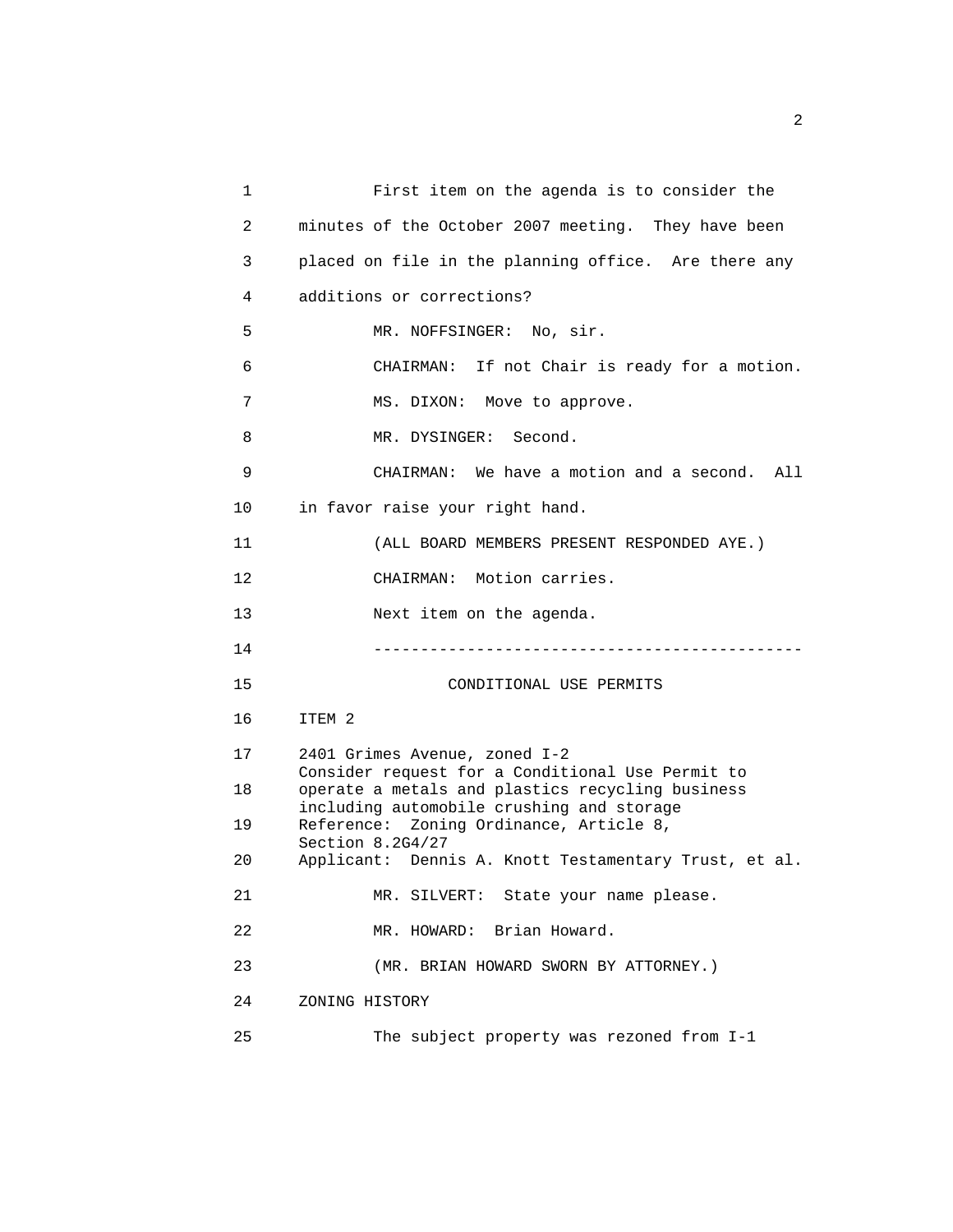1 Light Industrial to I-2 Heavy Industrial at the 2 November 8, 2007, Planning Commission meeting. The 3 proposed crushing and storage of automobiles on the 4 subject property requires a Conditional Use Permit 5 within an I-2 Heavy Industrial zone. Conditions were 6 placed on the rezoning that are applicable to the 7 Conditional Use Permit application process. The 8 conditions include bringing access to the site more 9 into compliance, installing vehicular use area 10 screening as required by ordinance, installing a 11 minimum eight foot fence to screen the wrecking yard 12 with one tree every 40 feet, submission of a 13 consolidation plat, and that crushed automobiles shall 14 not be stacked higher than the fence within the 15 wrecking yard. 16 LAND USES IN SURROUNDING AREA 17 The subject property and all surrounding 18 property is zoned I-1 Light Industrial. All 19 surrounding land uses are industrial in nature 20 including warehouses, machine shops and a rail yard. 21 ZONING ORDINANCE REQUIREMENTS 22 1. Parking is calculated at one space per two 23 employees on the maximum shift or a minimum of five, 24 whichever is greater. 25 2. The entire storage area around the

 $\sim$  3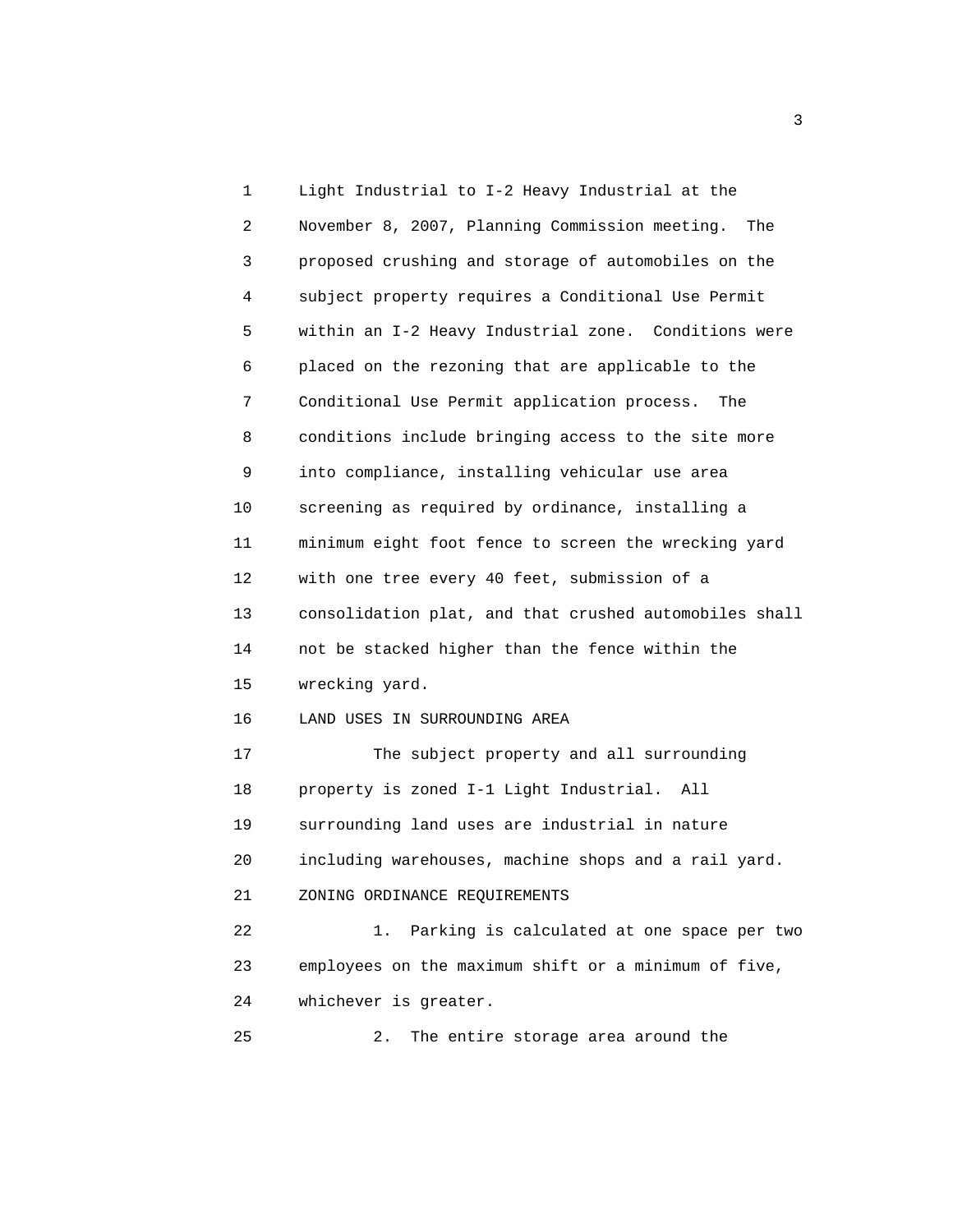1 wrecking yard must be screened with a 10 foot easement 2 with an eight foot continuous wall or fence with one 3 tree every 40 feet.

4 SUGGESTED CONDITIONS

 5 1. The existing access on the west side of 6 the property should remain as is in order to provide 7 sufficient room for truck maneuvering. The 120 foot 8 plus opening on the east side of the property should 9 be narrowed to a 50 foot maximum width as far east 10 along the property frontage as possible. Curb and 11 gutter along with a grass strip shall be restored 12 along the remainder of the frontage.

 13 2. Vehicles stacked within the storage yard 14 shall not exceed the height of the fence.

 15 3. A consolidation plat shall be submitted to 16 the OMPC to consolidate the subject property.

 17 4. A pest control plan should be implemented 18 annually.

 19 MR. HOWARD: We would like to enter the Staff 20 Report into the record.

 21 CHAIRMAN: Anyone here representing the 22 applicant?

23 APPLICANT REP: Yes.

 24 CHAIRMAN: Anyone here would like to speak in 25 opposition on this item?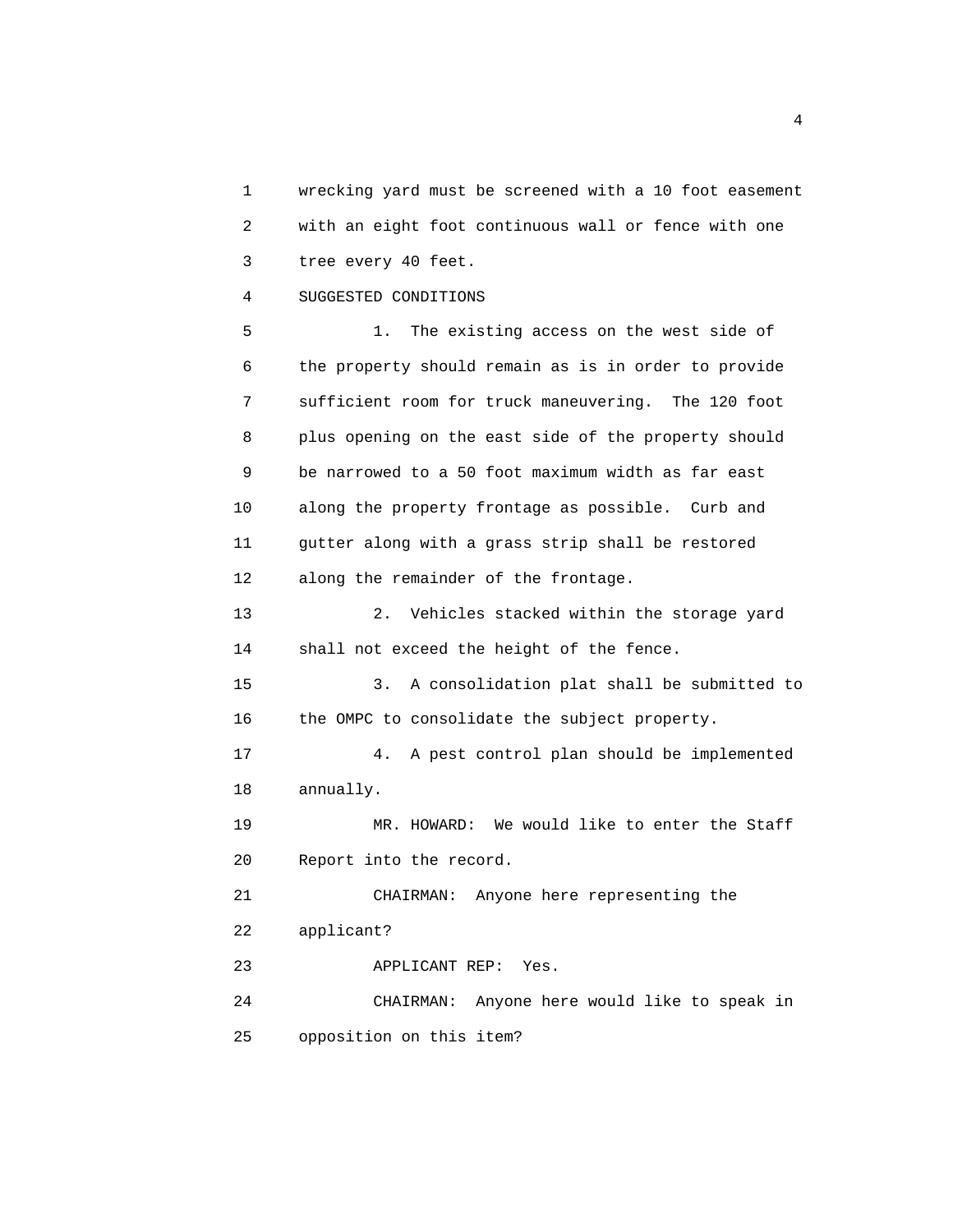```
 1 (NO RESPONSE) 
 2 CHAIRMAN: Does the applicant have anything 
 3 they would like to present to the board? 
 4 APPLICANT REP: No. 
 5 CHAIRMAN: Any board members have any 
 6 questions? 
 7 (NO RESPONSE) 
 8 CHAIRMAN: If not chair is ready for a motion. 
 9 MR. SILVERT: Mr. Chairman, I just wanted to 
 10 clarify one item. I believe one of the suggested 
 11 conditions as stated, I had a question for Mr. Howard. 
 12 Is it that a pest control plan must be 
 13 implemented annually or should be implemented 
 14 annually? 
 15 MR. HOWARD: Must. I'm sorry, yes, must be 
 16 implemented annually. 
17 MR. SILVERT: Thank you.
 18 CHAIRMAN: Any other questions? 
 19 (NO RESPONSE) 
 20 CHAIRMAN: Chair is ready for a motion. 
 21 MS. MASON: Mr. Chairman, I move for approval. 
 22 My Findings of Facts are since there is no opposition, 
 23 it's compatible with the area. All the areas around 
 24 are industrial in nature, including the warehouses, 
 25 machine shops, and a rail yard. The suggested
```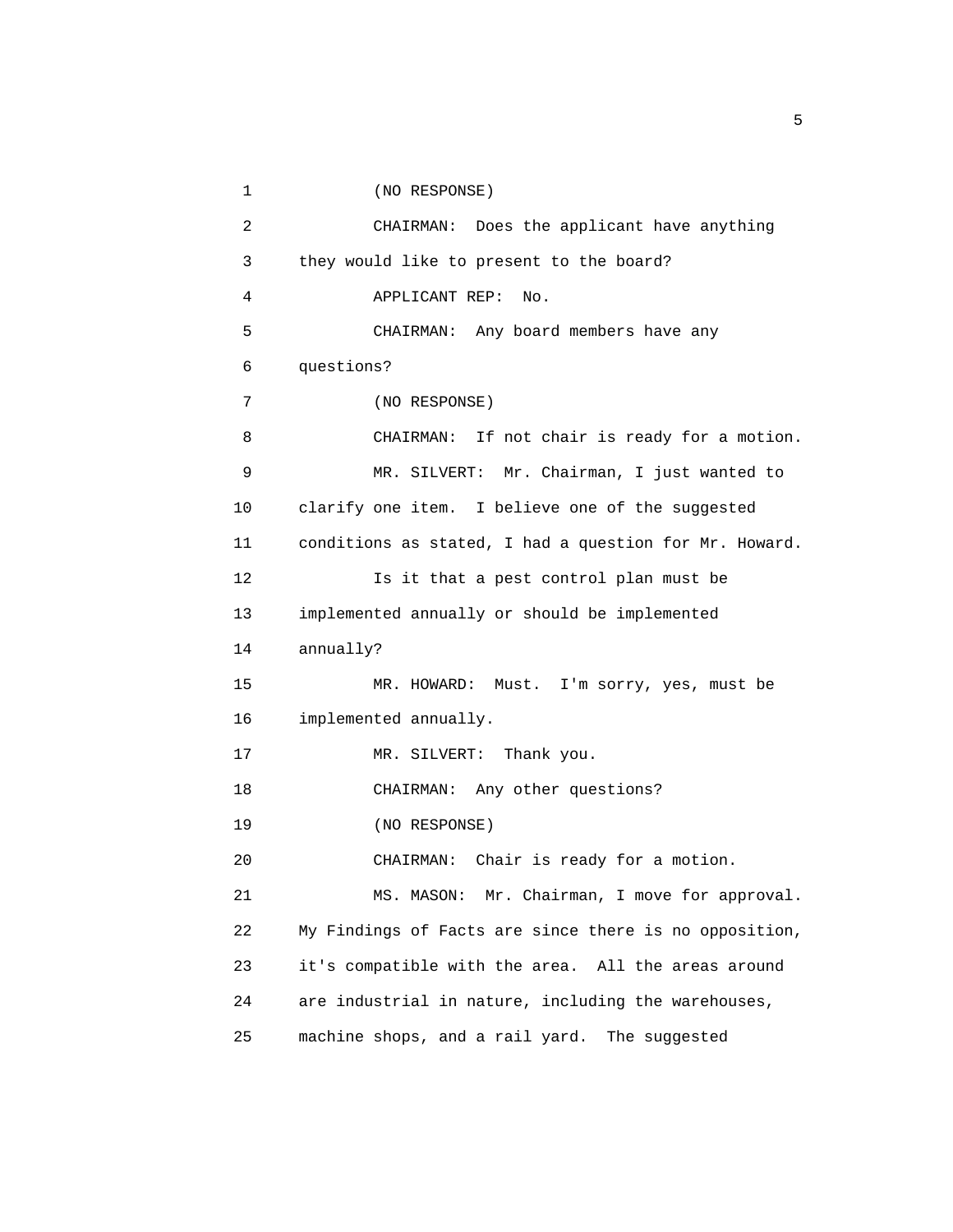1 conditions are what Mr. Howard stated earlier.

 2 CHAIRMAN: Do we have a second? 3 MS. DIXON: Second. 4 CHAIRMAN: Any question on the motion? 5 (NO RESPONSE) 6 CHAIRMAN: All in favor raise your right hand. 7 (ALL BOARD MEMBERS PRESENT RESPONDED AYE.) 8 CHAIRMAN: Motion carries unanimously. 9 Next item. 10 ITEM 3 11 533 Triplett Street, zoned B-4, I-1 Consider request for a Conditional Use Permit to 12 operate a family fun center including laser tag, skeeball and video games. 13 Reference: Zoning Ordinance, Article 8, Section 8.2B11/13 14 Applicant: Jason Ebelhar and Kenneth & Johanna Boarman 15 16 ZONING HISTORY 17 OMPC records indicate that the subject 18 property has historically been zoned B-4 General 19 Business and I-1 Light Industrial. No rezonings or 20 plans of any kind are on file in the office. 21 The applicant proposes to use a portion of an 22 existing building to operate a laser tag business 23 which is considered an indoor recreational activity 24 and requires a Conditional Use Permit. Other uses on 25 the subject property at this time include a tax office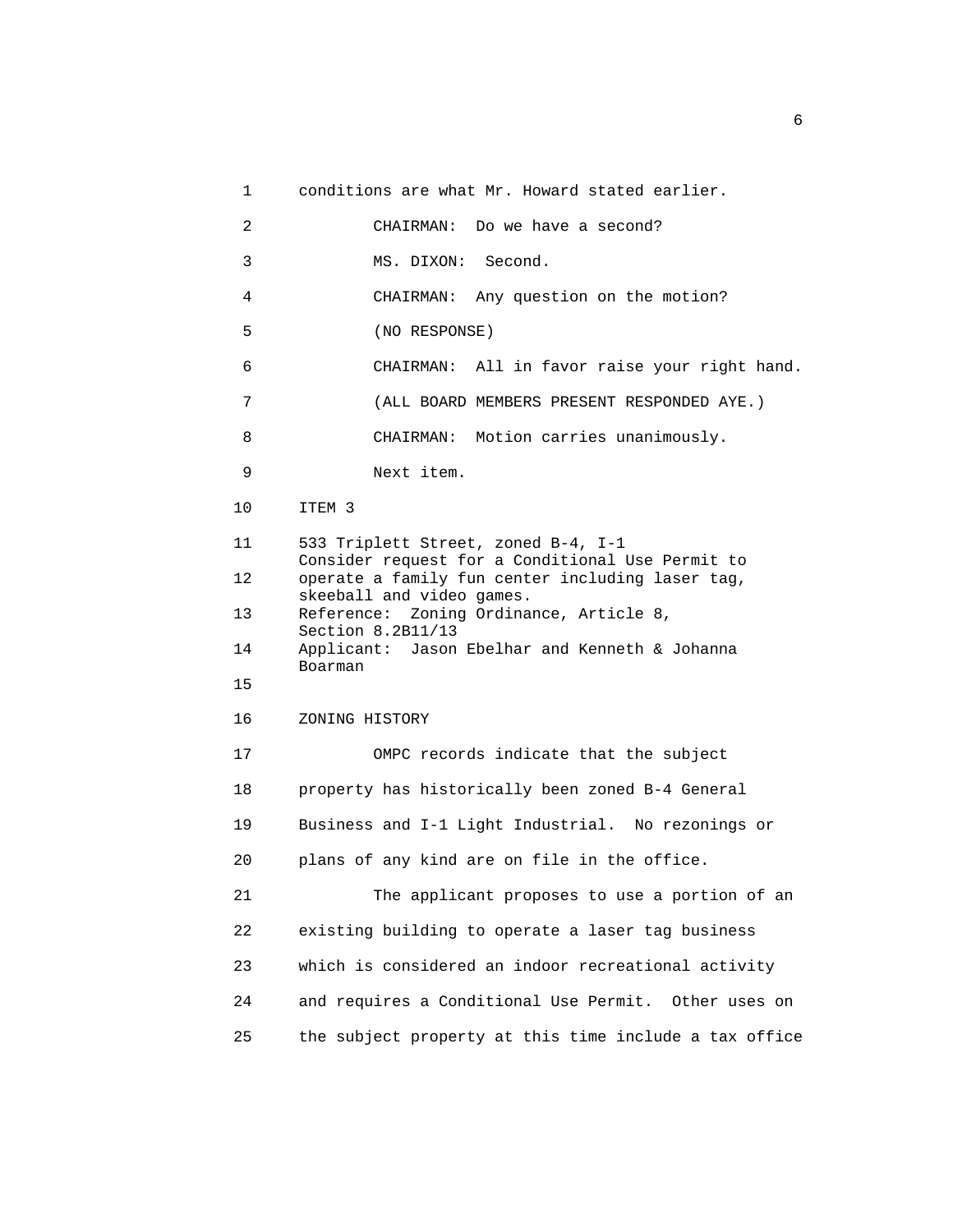1 and warehouse space. A final development plan has 2 been submitted for the subject property for the 3 December 13, 2007, Owensboro Metropolitan Planning 4 Commission meeting. The applicant has also indicated 5 that an arcade could be opened in the future.

 6 The site is currently not in compliance with 7 vehicular use area screening requirements and should 8 be brought into compliance as part of the Conditional 9 Use Permit process. A three foot element and one tree 10 every 40 linear feet shall be installed where the 11 vehicular use area abuts road right-of-way. There is 12 an existing drive to Triplett Street that serves as 13 the principal access to the site. No additional 14 access to Triplett Street shall be permitted. 15 LAND USES IN SURROUNDING AREA

 16 The subject property is surrounded by a 17 mixture of B-4 General Business, I-1 Light Industrial, 18 and R-4DT Inner-City Residential zoning. Land uses 19 include automobile sales, a tire and auto repair 20 business, residences and vacant tracts.

21 ZONING ORDINANCE REQUIREMENTS

 22 1. One parking space per employee on the 23 maximum shift, one per two participants and one per 24 three spectators.

25 2. One parking space per 400 square feet for

<u>2</u> The contract of the contract of the contract of the contract of the contract of the contract of the contract of the contract of the contract of the contract of the contract of the contract of the contract of the contra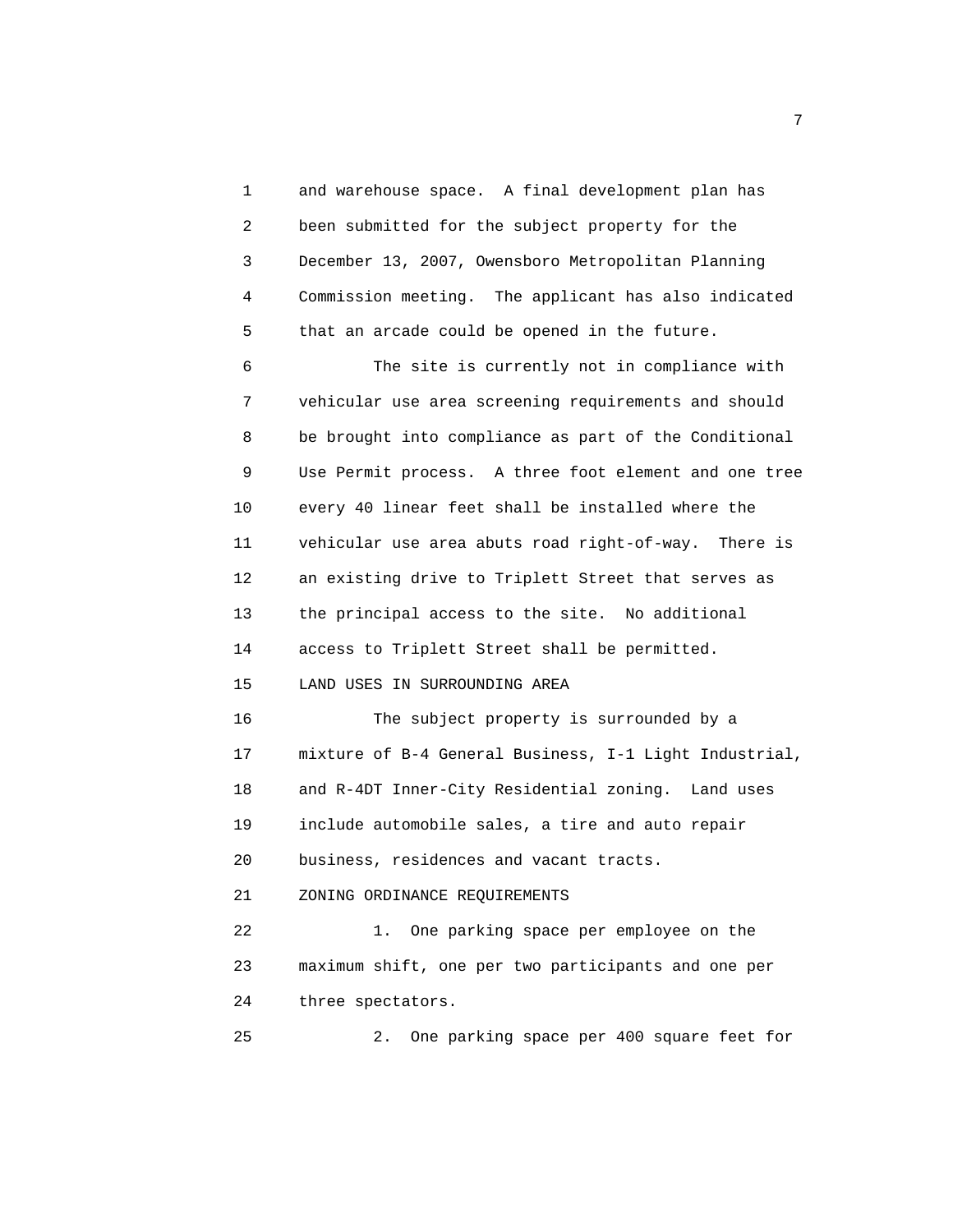1 tax office.

 2 3. One space per 600 square feet for the 3 warehouse space. 4 4. One space per 100 square feet for the 5 future arcade use. 6 5. Vehicle use area screening shall be 7 installed in compliance with zoning ordinance 8 requirements. 9 SUGGESTED CONDITIONS 10 1. Access to Triplett Street shall be limited 11 to the existing access point only. No additional 12 access to Triplett Street shall be permitted. 13 2. Approval of a final development plan. 14 3. Installation of required vehicular use 15 area screening. 16 MR. HOWARD: We would like to enter the Staff 17 Report into the record. 18 CHAIRMAN: Anyone here representing the 19 applicant? 20 APPLICANT REP: Yes, sir. 21 CHAIRMAN: Is there anyone here like to speak 22 in opposition of this item? 23 (NO RESPONSE) 24 CHAIRMAN: Does the applicant have anything 25 they would like to address to the board?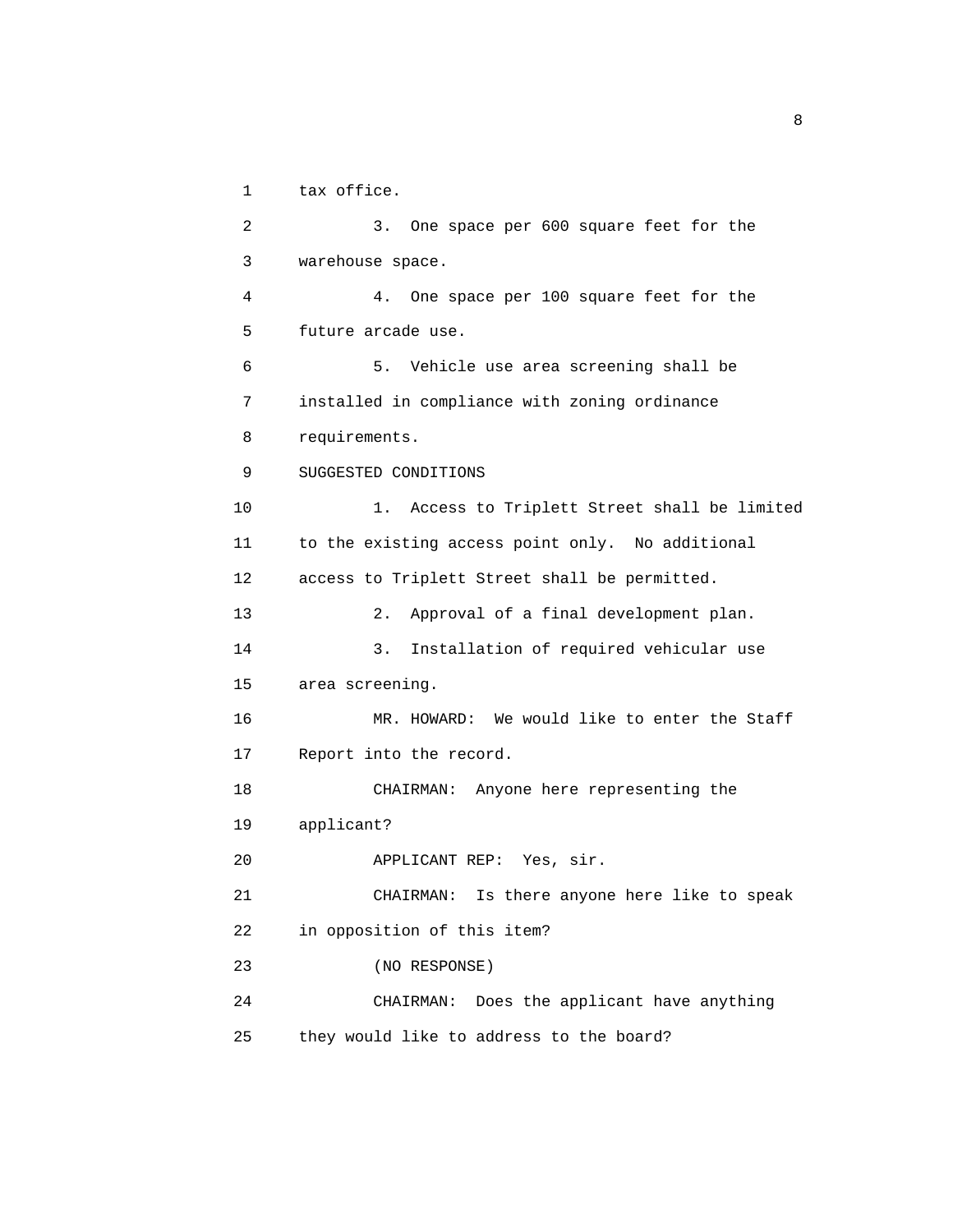```
 1 APPLICANT REP: No, sir. 
 2 CHAIRMAN: Any board members have any 
 3 questions? 
  4 (NO RESPONSE) 
 5 CHAIRMAN: Chair is ready for a motion. 
 6 MR. WARREN: Motion to approve this 
 7 conditional use permit with the findings that there is 
 8 no opposition and that the property is surrounded by a 
 9 mixture of B-4 general business and light industrial, 
 10 and that all zoning requirements are met. That a 
 11 final development plan is submitted and approved by 
 12 the Planning Commission with the conditions that were 
 13 stated by Mr. Howard. 
14 MR. DYSINGER: Second.
 15 CHAIRMAN: We have a motion and a second. Any 
 16 question on the motion? 
 17 (NO RESPONSE) 
 18 CHAIRMAN: All in favor raise your right hand. 
 19 (ALL BOARD MEMBERS PRESENT RESPONDED AYE.) 
 20 CHAIRMAN: Motion carries unanimously. 
 21 Next item, please. 
 22 ITEM 4 
 23 635, 815 Triplett Street; 715, 719, 721, 801 East 
       Ninth Street; 800, 804, 805, 810, 814 East Seventh 
 24 Street; 616, 618, 620, 708-728 Center Street, zoned 
       B-4, R-4DT, P-1 
 25 Consider request for a Conditional Use Permit to
```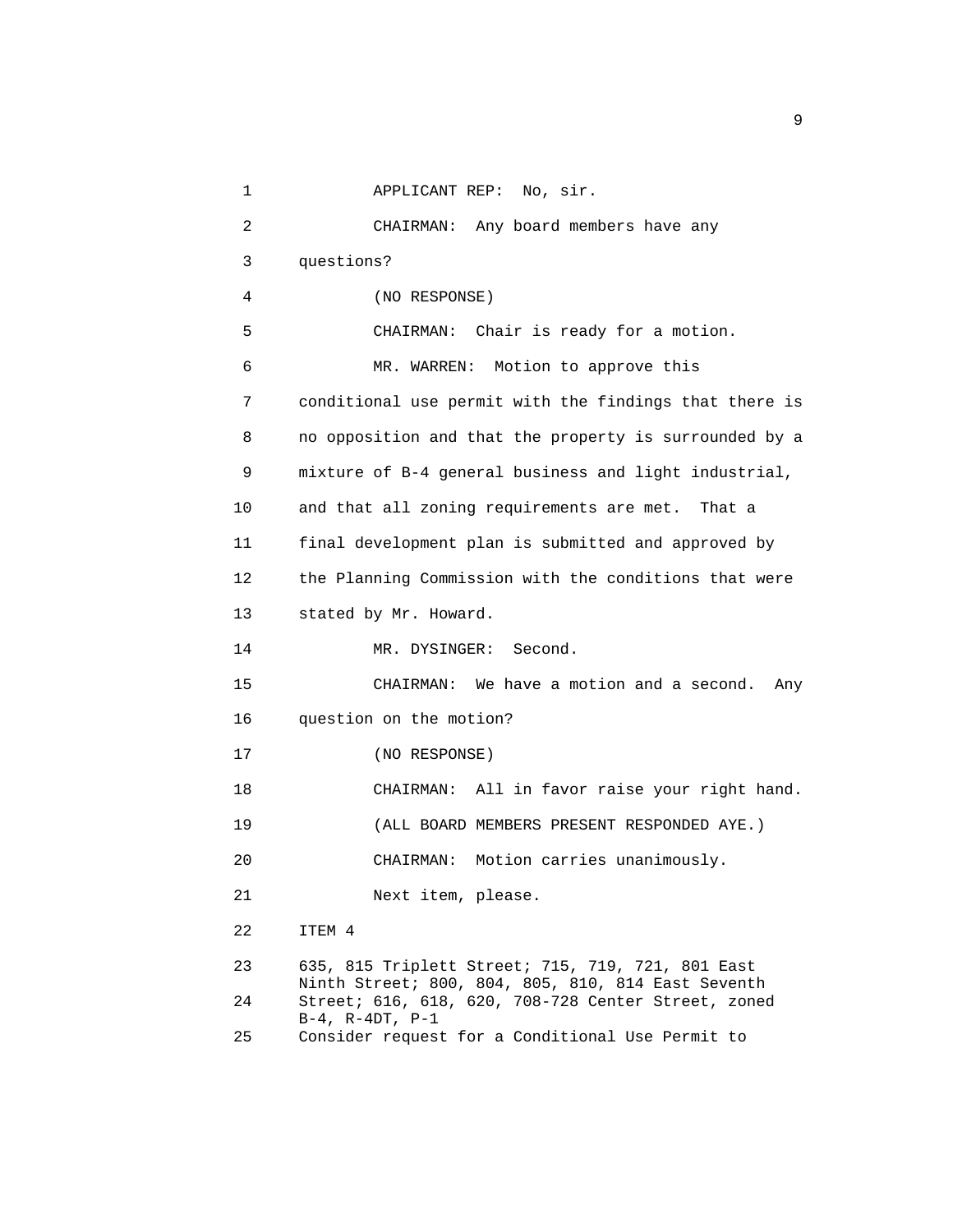1 operate a facility that provides long-term and rehabilitation services for people with disabilities, 2 construct a sensory park, expand parking facilities and construction of additional residential facilities 3 for Wendell Foster residents. Reference: Zoning Ordinance, Article 8, Section 8.2C1 4 Applicant: Wendell Foster's Campus for Developmental Disabilities, Inc. 5 6 ZONING HISTORY 7 Several Conditional Use Permits have been 8 approved for different sections of the Wendell 9 Foster's campus in the past. The most recent 10 Conditional Use Permit approval was in May 2003. This 11 proposal, in conjunction with a rezoning request that 12 will be heard at the Owensboro Metropolitan Planning 13 Commission meeting next week, a consolidation plat, 14 and final development plan, will unify the campus 15 under one zoning and one conditional use permit 16 approval. 17 LAND USES IN SURROUNDING AREA 18 The property to the north and east is zoned 19 R-4DT with vacant lots, residences, storage, a car 20 lot, a church and Wendell Foster assisted living 21 houses. The property to south is zoned P-1 and is 22 parking for the Owensboro Medical Health System 23 hospital. The property to the west is zoned B-4 and 24 R-4DT with car lots, residences and businesses. 25 ZONING ORDINANCE REQUIREMENTS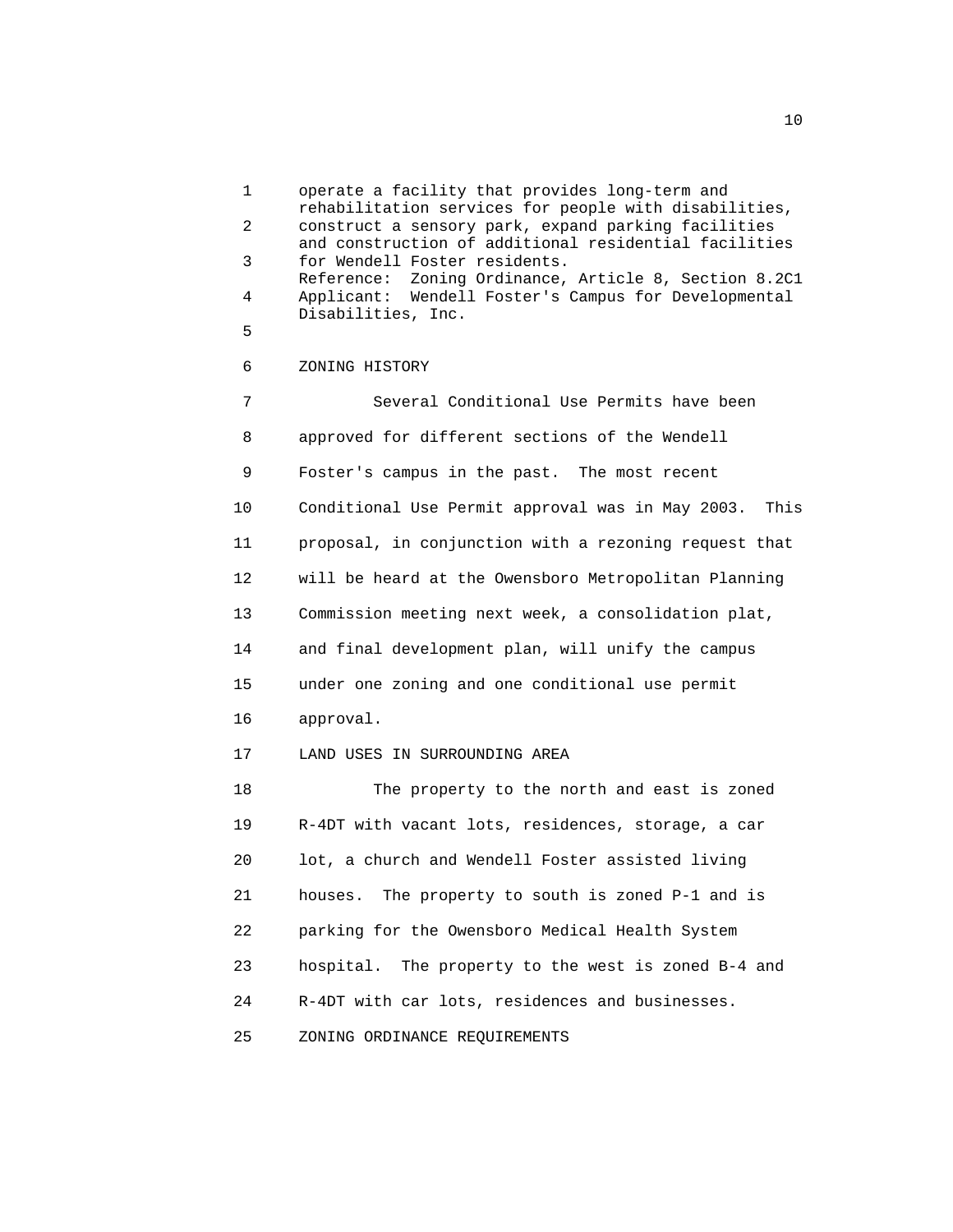1 1. Two parking spaces plus one per 10 persons 2 under care. 3 SUGGESTED CONDITIONS 4 1. Approval of a consolidation plat for the 5 entire property. 6 2. Approval of a final development plan. 7 MR. HOWARD: We would like to enter the Staff 8 Report into the record. 9 CHAIRMAN: Anyone here representing the 10 applicant? 11 MR. KAMUF: Yes. 12 CHAIRMAN: Let's see if we have any 13 opposition, Mr. Kamuf. 14 MR. KAMUF: I'd like to point out that we have 15 written letters, Mr. Chairman, to all of the 26 16 property owners. 17 MR. SILVERT: Excuse me, Mr. Kamuf. Raise 18 your right hand. 19 (MR. CHARLES KAMUF SWORN BY ATTORNEY.) 20 MR. KAMUF: We have sent letters to all 26 21 property owners advising them as to what we're doing 22 and we only got one reply and they want to sell the 23 property to us. That's pretty well where we are. 24 We have an engineer and also the CEO of the 25 Wendell Foster Center here to testify.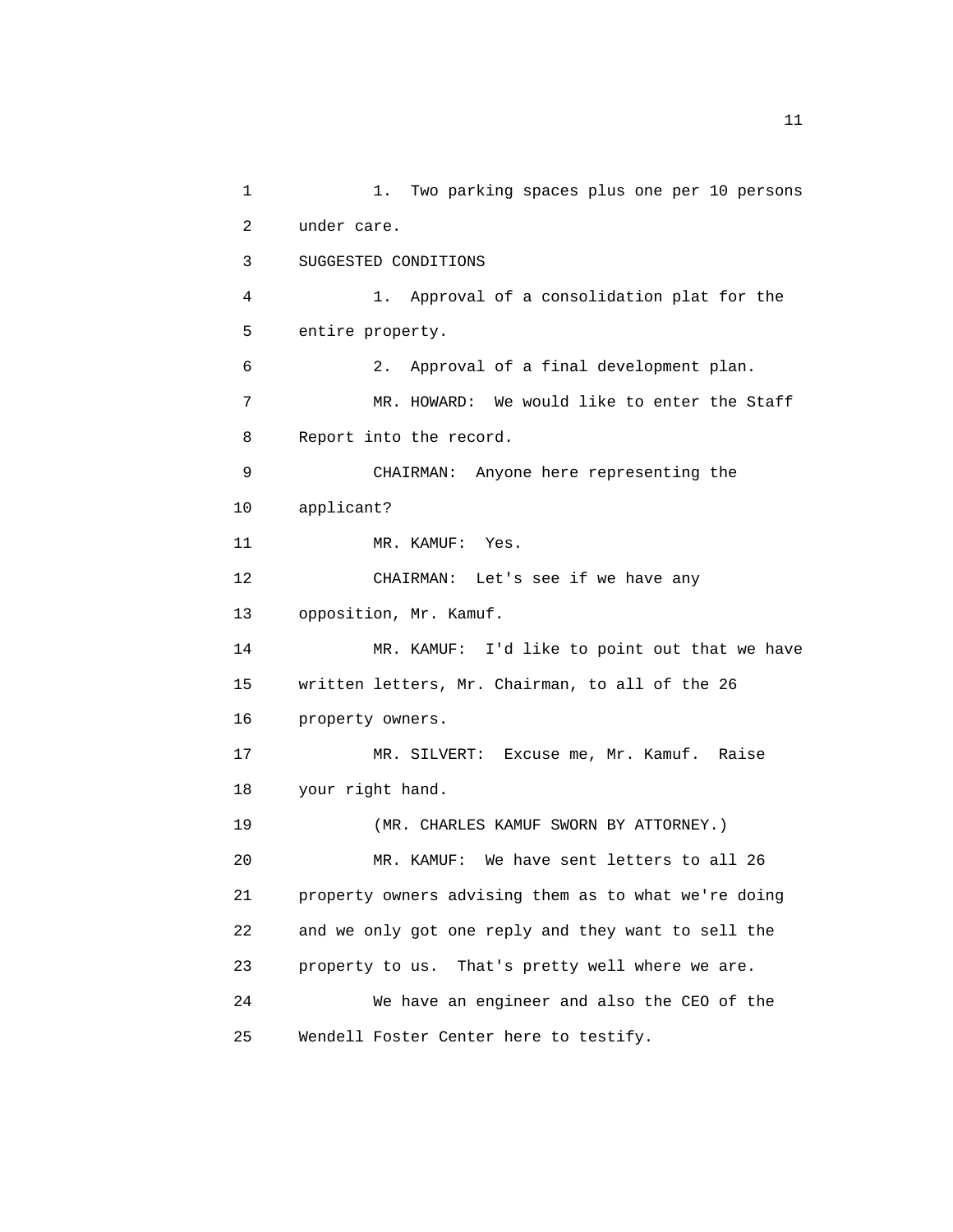1 CHAIRMAN: Let me see if we have any 2 opposition. Thank you. 3 Anyone here like to speak in opposition on 4 this item? 5 (NO RESPONSE) 6 CHAIRMAN: Do you have any further comments, 7 Mr. Kamuf? 8 MR. KAMUF: Not unless the chair has. 9 CHAIRMAN: Any board members have any 10 questions of Mr. Kamuf? 11 (NO RESPONSE) 12 CHAIRMAN: Chair is ready for a motion. 13 MS. DIXON: Mr. Chairman, I move to grant the 14 conditional use permit based upon findings of fact 15 that several conditional use permits have been 16 approved for several sections of the Wendell Foster 17 Campus in the past. This serves as a logical 18 expansion for their facility. It is surrounded by 19 mixed uses and there is no opposition. Subject to 20 them meeting the zoning ordinance requirement and 21 subject to the two conditions read by Mr. Howard. 22 CHAIRMAN: Do we have a second? 23 MR. DYSINGER: Second. 24 CHAIRMAN: We have a motion and a second. Any 25 question or comments on the motion?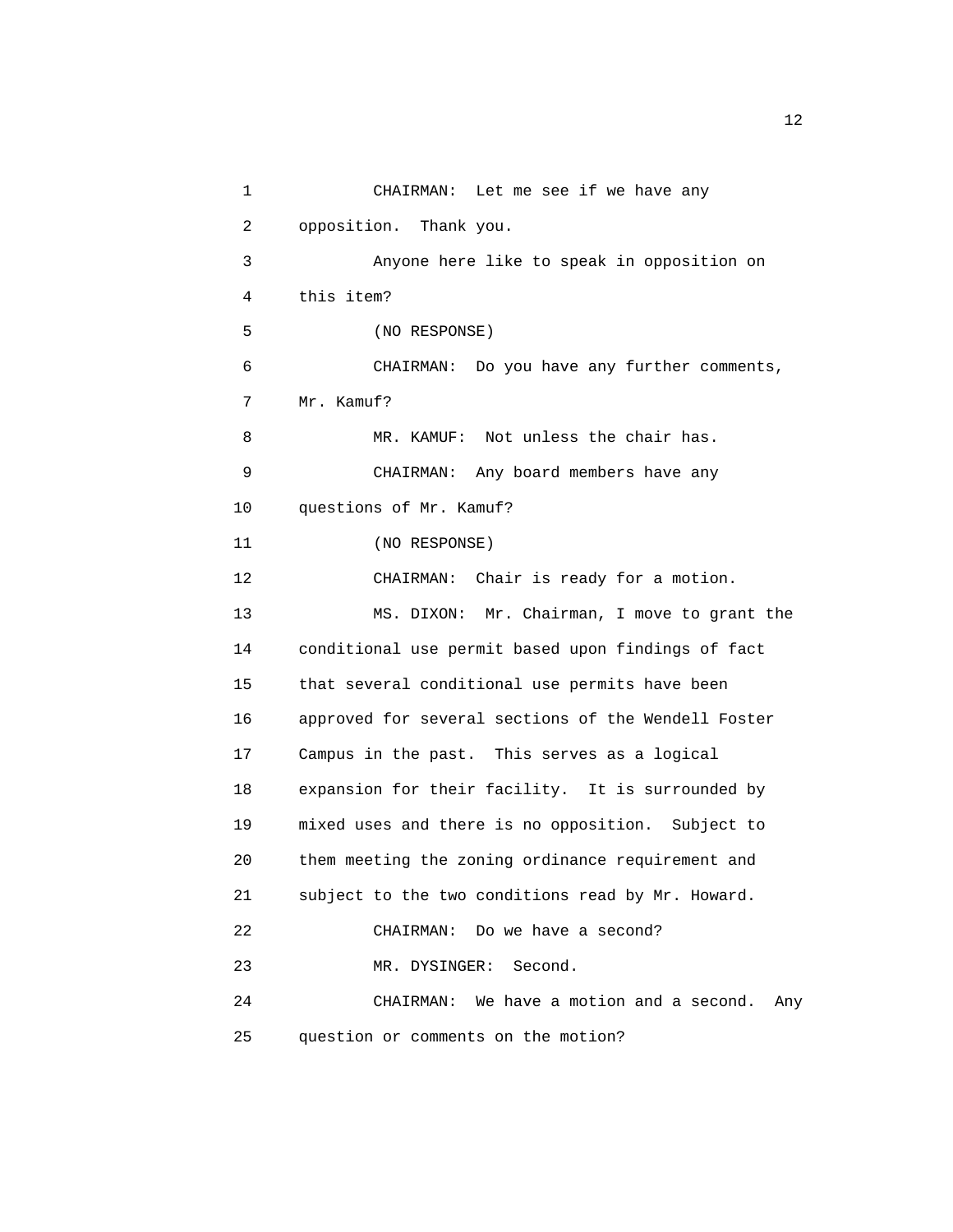1 (NO RESPONSE) 2 CHAIRMAN: All in favor raise your right hand. 3 (ALL BOARD MEMBERS PRESENT RESPONDED AYE.) 4 CHAIRMAN: Motion carries unanimously. 5 Next item, please. 6 ITEM 5 7 2767 Veach Road, zoned B-4 Consider request to amend a Conditional Use Permit to 8 provide daycare for a maximum of 110 children from 6:00 a.m. to midnight. 9 Reference: Zoning Ordinance, Article 8, Section 8.2B3 Applicant: Antoinette Brown and Lee Kassinger 10 11 ZONING HISTORY 12 Three Conditional Use Permits have been 13 approved for the subject property in the past. The 14 most recent was approved in September 2007, for an 15 additional 350 square feet to provide care for a 16 maximum of 11 infants. The plans for the additional 17 square footage have changed and will not be used 18 exclusively for infants. Also, the original daycare 19 has been approved by the state for 99 children which 20 is an increase of three from the amount previously 21 approved. This application is for the existing 22 building which can accommodate 99 children and the 23 additional 350 square feet that was approved at the 24 September 2007 meeting for a total of 110 children. 25 LAND USES IN SURROUNDING AREA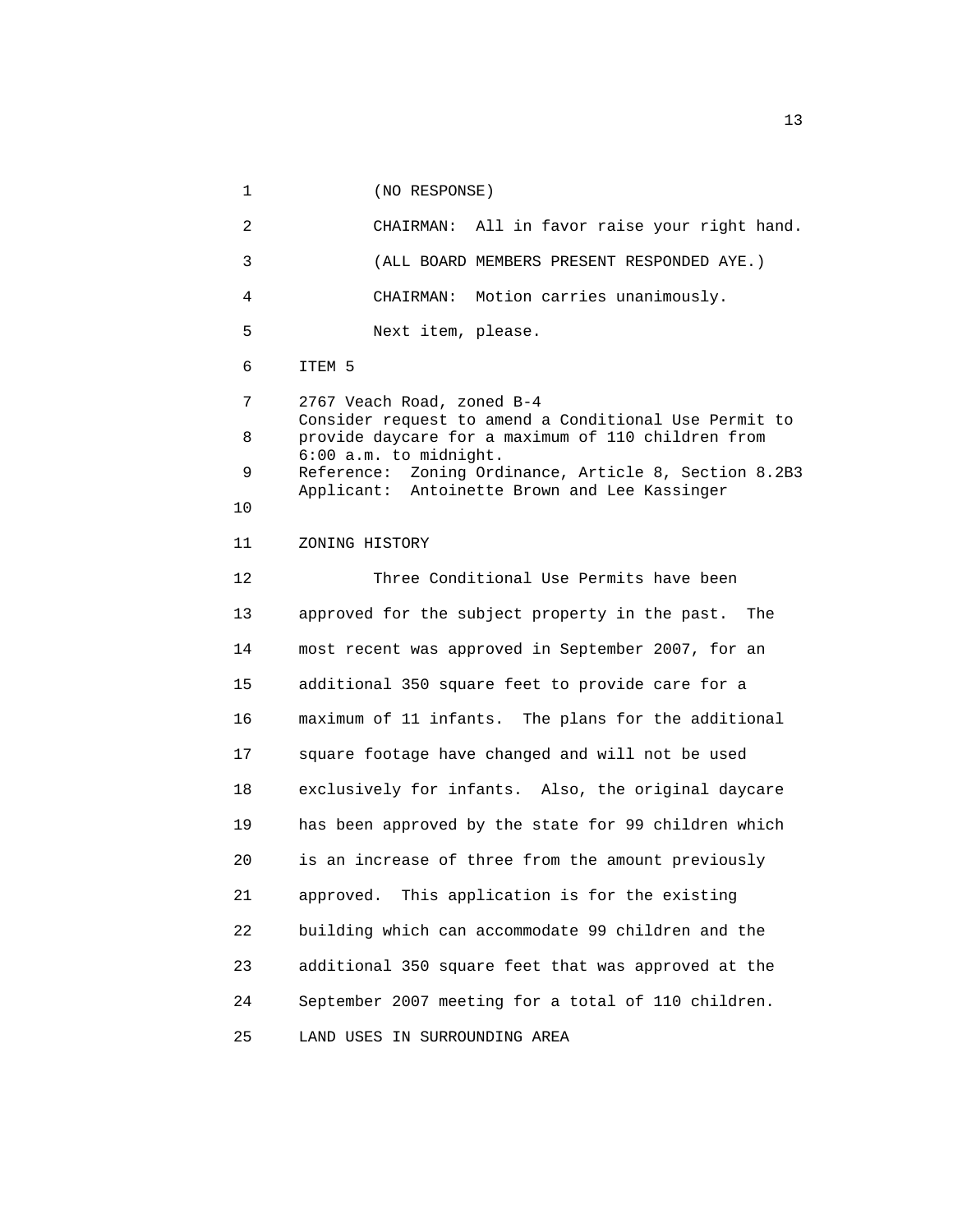1 The property to the north, east and south is 2 all zoned B-4 General Business. The property to the 3 west is partially zoned B-4 General Business and 4 partially zoned R-3MF Multi-Family Residential. Land 5 uses in the vicinity include a shopping center, retail 6 stores, pet grooming facility, medical laboratory and 7 residential. 8 ZONING ORDINANCE REQUIREMENTS 9 1. Two parking spaces plus one per 10 10 children for the existing and proposed day cares. 11 2. One parking space per 300 square feet for 12 the remaining commercial space on the property. 13 MR. HOWARD: We would like to enter the Staff 14 Report into the record. 15 CHAIRMAN: Anyone here representing the 16 applicant? 17 (NO RESPONSE) 18 CHAIRMAN: Anyone here like to speak in 19 opposition of this item? 20 (NO RESPONSE) 21 CHAIRMAN: Board members have any questions? 22 (NO RESPONSE) 23 CHAIRMAN: Chair is ready for a motion. 24 MR. TAYLOR: Mr. Chairman, I vote to approve 25 the conditional use permit based upon a findings of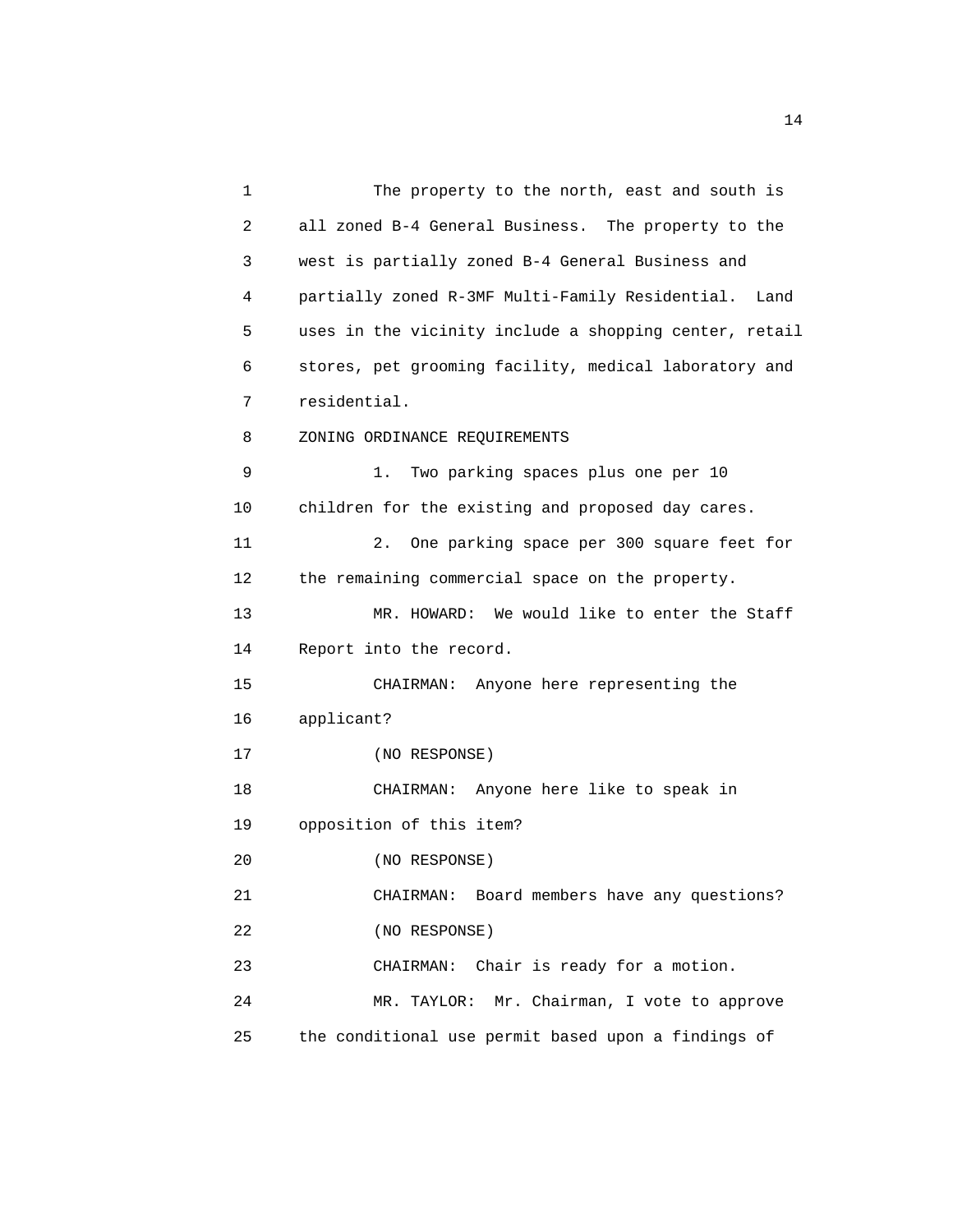1 fact that there are no opposition of this. There have 2 been previous conditional use permits approved by this 3 board as well as the zoning of this operation be 4 coherent with the zoning in the area. 5 MS. DIXON: Second. 6 CHAIRMAN: We have a motion and a second. Any 7 question on the motion? 8 (NO RESPONSE) 9 CHAIRMAN: All in favor raise your right hand. 10 (ALL BOARD MEMBERS PRESENT RESPONDED AYE.) 11 CHAIRMAN: Motion carries unanimously. 12 Next item, please. 13 ITEM 6 14 222-232 Walnut Street, zoned B-2 Consider request for a Conditonal Use Permit to 15 provide Lighthouse Recovery Program sponsored residential transitional housing in three existing 16 buildings with a maximum of eight beds per building for a total of 24 occupants. 17 Reference: Zoning Ordinance, Article 8, Section 8.2A7/6a 18 Applicant: Crandall Properties, LLC and Kenneth L. Crandall 19 20 ZONING HISTORY 21 OMPC records indicate that the subject 22 property has historically been zoned B-2 Central 23 Business. No rezonings or plans of any kind are on 24 file in the office. 25 There are four existing buildings on the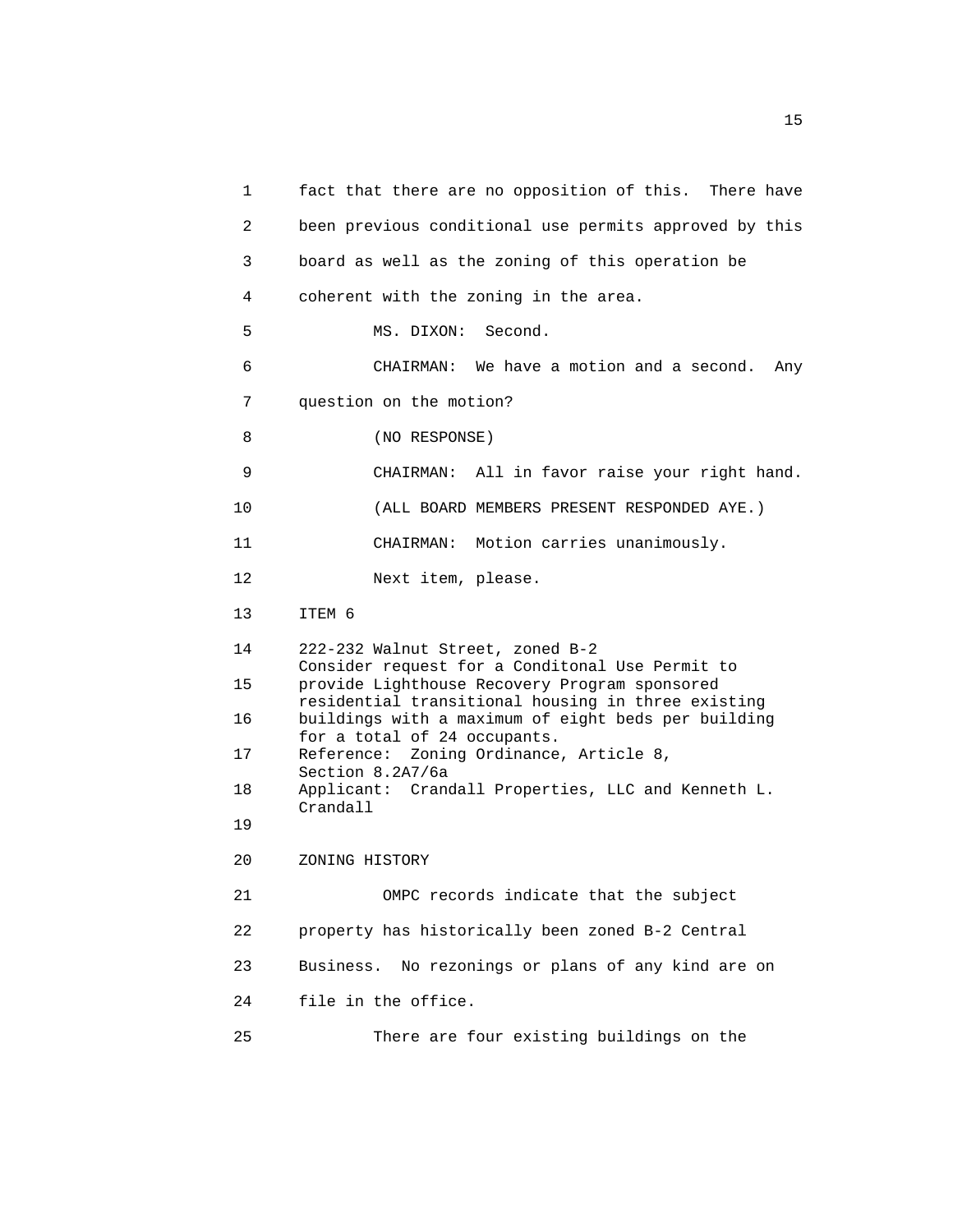1 subject property. Over the years they have been 2 occupied by a variety of uses including both 3 residential and commercial. With this application, 4 three of the four buildings are proposed to serve as 5 residential transitional housing as part of the 6 Lighthouse Recovery Program. Each of the three 7 buildings will have a maximum of eight beds for a 8 maximum of 24 occupants. Based on zoning ordinance 9 requirements for parking, ten total parking spaces are 10 required and the vehicle use area shall be paved. The 11 site plan submitted with the Conditional Use Permit 12 shows ten parking spaces which are to be paved. 13 LAND USES IN SURROUNDING AREA

 14 The property to the north, west and south is 15 all zoned B-2 Central Business. The property to the 16 east is partially zoned B-2 Central Business and 17 partially zoned I-2 Heavy Industrial. Land uses in 18 the vicinity include automobile sales and repair, 19 vacant tracts, residential, and retail sales. 20 ZONING ORDINANCE REQUIREMENTS 21 The following criteria apply to a conditional 22 use permit for residential transitional housing;

 23 1. Any person residing in the referenced 24 housing situation shall be subject to all state, 25 federal or local jurisdiction laws.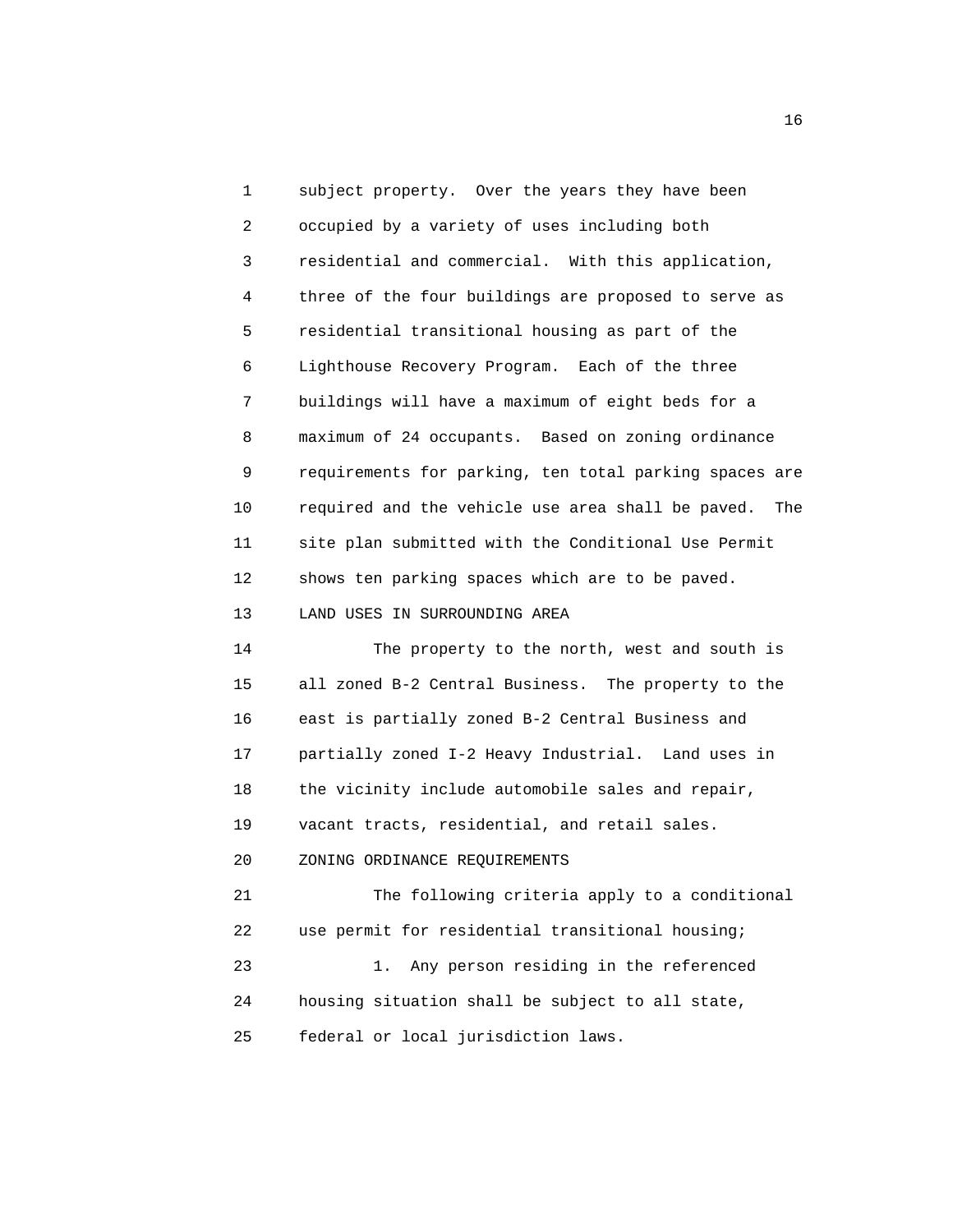1 2. The facility shall be located with 1/2 2 mile of public transit.

 3 3. The facility shall not be located within 4 an identified historic district recognized by the 5 legislative body.

 6 4. The facility shall employ an on-site 7 administrator, who is directly responsible for the 8 supervision of the residents and the implementation of 9 house rules.

 10 5. The applicant shall provide the Board of 11 Adjustment, the Zoning Administrator, the public and 12 the residents a phone number and address of the 13 responsible person or agency managing the facility. 14 6. A fire exit plan shall be submitted with 15 the conditional use application showing the layout of 16 the premises, escape routes, location, operation of 17 each means of egress, location of portable fire 18 extinguishers, and location of the electric main. The

 19 fire exit plan shall be prominently displayed within a 20 common area within the facility.

 21 7. Hallways, stairs and other means of egress 22 shall be kept clear of obstructions.

 23 8. The facility shall comply with all 24 applicable building and electrical codes.

25 9. A list of house rules shall be submitted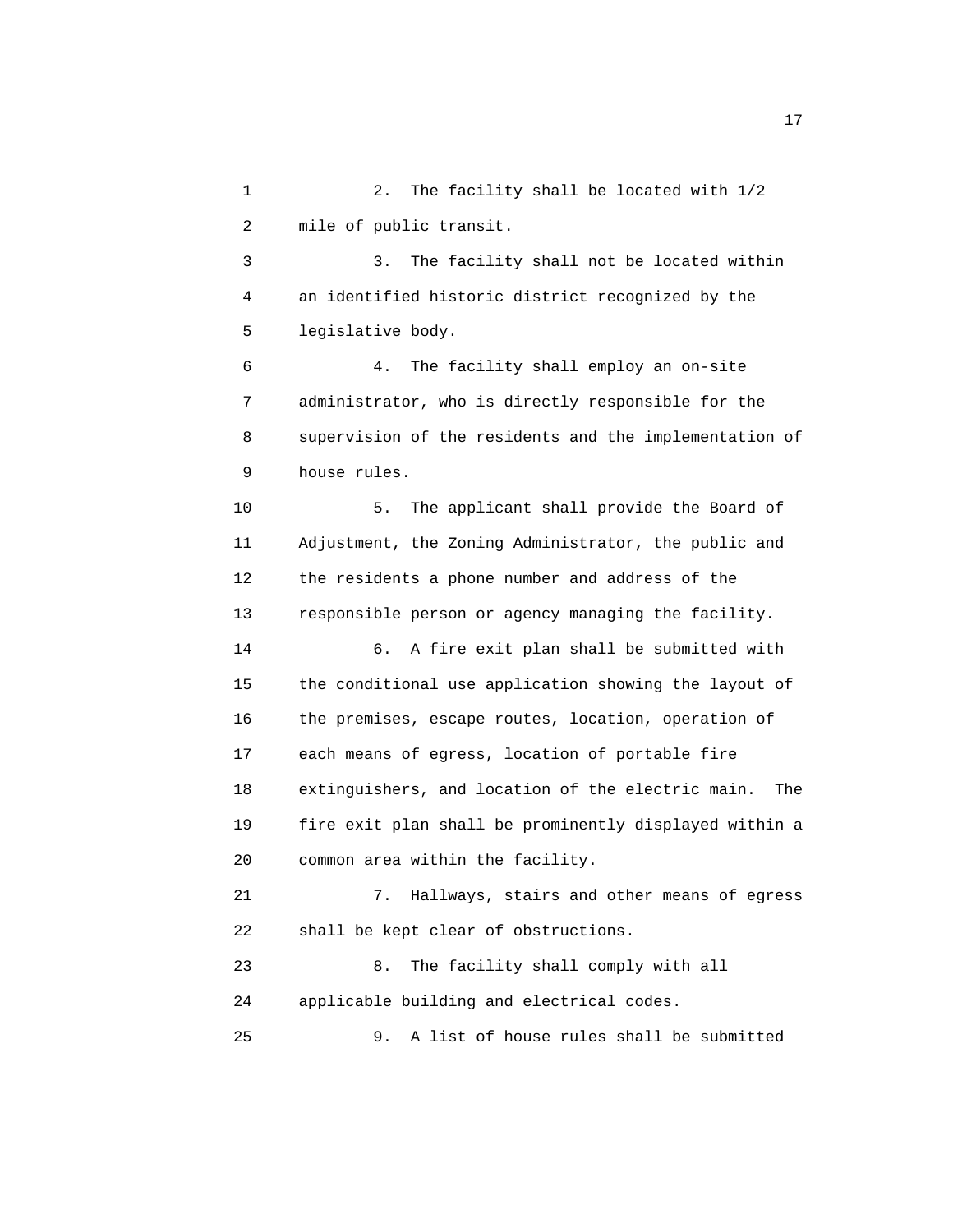1 to the Board of Adjustment with the application for a 2 conditional use permit and shall be prominently 3 displayed in a common area within the facility. The 4 rules should be adequate to address the following: 5 Noise control, disorderly behavior, proper garbage 6 disposal, and cleanliness of sleeping areas and common 7 areas.

 8 10. The Owensboro Metropolitan Board of 9 Adjustment may impose additional conditions as may be 10 necessary for the property integration of the use into 11 the planning area.

 12 The applicant has submitted commitments with 13 the Conditional Use Permit application pertaining to 14 the referenced zoning ordinance requirements. The 15 commitments fully address all of the requirements. 16 MR. HOWARD: We would like to enter the Staff 17 Report into the record. 18 CHAIRMAN: Anyone here representing the 19 applicant? 20 APPLICANT REP: Yes. 21 CHAIRMAN: Anyone here like to speak in 22 opposition of this item? 23 (NO RESPONSE) 24 CHAIRMAN: Does the applicant have anything

25 they would like to present?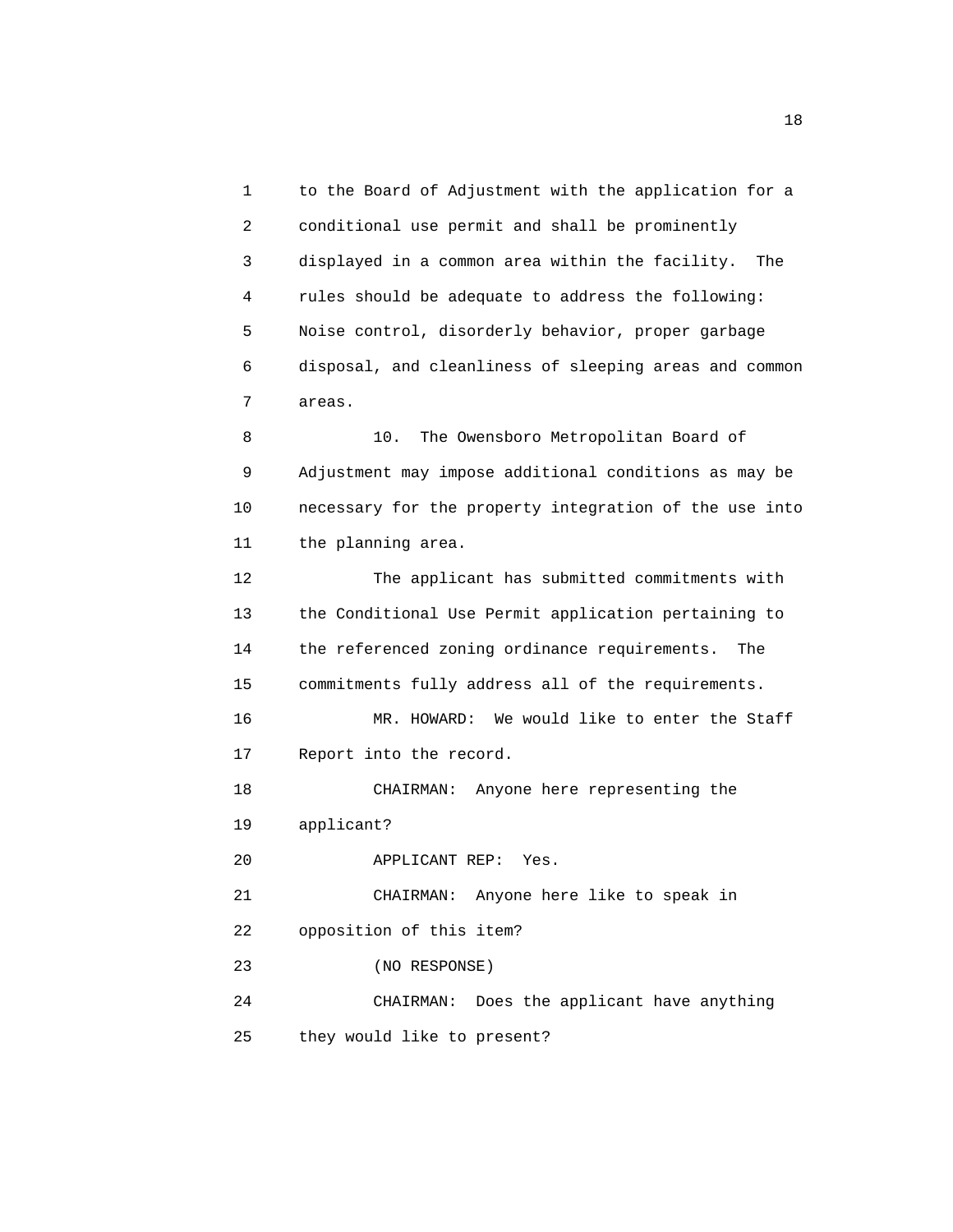```
 1 APPLICANT REP: No, sir. 
 2 CHAIRMAN: Any board members have any 
 3 questions? 
  4 (NO RESPONSE) 
 5 CHAIRMAN: Chair is ready for a motion. 
 6 MR. TAYLOR: Mr. Chairman, I vote to approve 
 7 the conditional use permit based upon the findings of 
 8 fact that there is no opposition and that they have 
 9 submitted commitments with the application pertaining 
 10 to the zoning ordinance requirements and the 
 11 commitments fully address all the requirements to make 
 12 them be in compliance with this conditional use 
 13 permit. 
 14 CHAIRMAN: Is there a second? 
 15 MR. DYSINGER: Second. 
 16 CHAIRMAN: We have a motion and a second. Any 
 17 question on the motion? 
 18 (NO RESPONSE) 
 19 CHAIRMAN: All in favor raise your right hand. 
 20 (ALL BOARD MEMBERS PRESENT RESPONDED AYE.) 
 21 CHAIRMAN: Motion carries unanimously. 
 22 Next item, please. 
 23 ITEM 7 
 24 9310 KY 1389, zoned A-R 
       Consider request for a Conditional Use Permit to 
 25 construct a 40' x 60' fellowship hall at an existing
```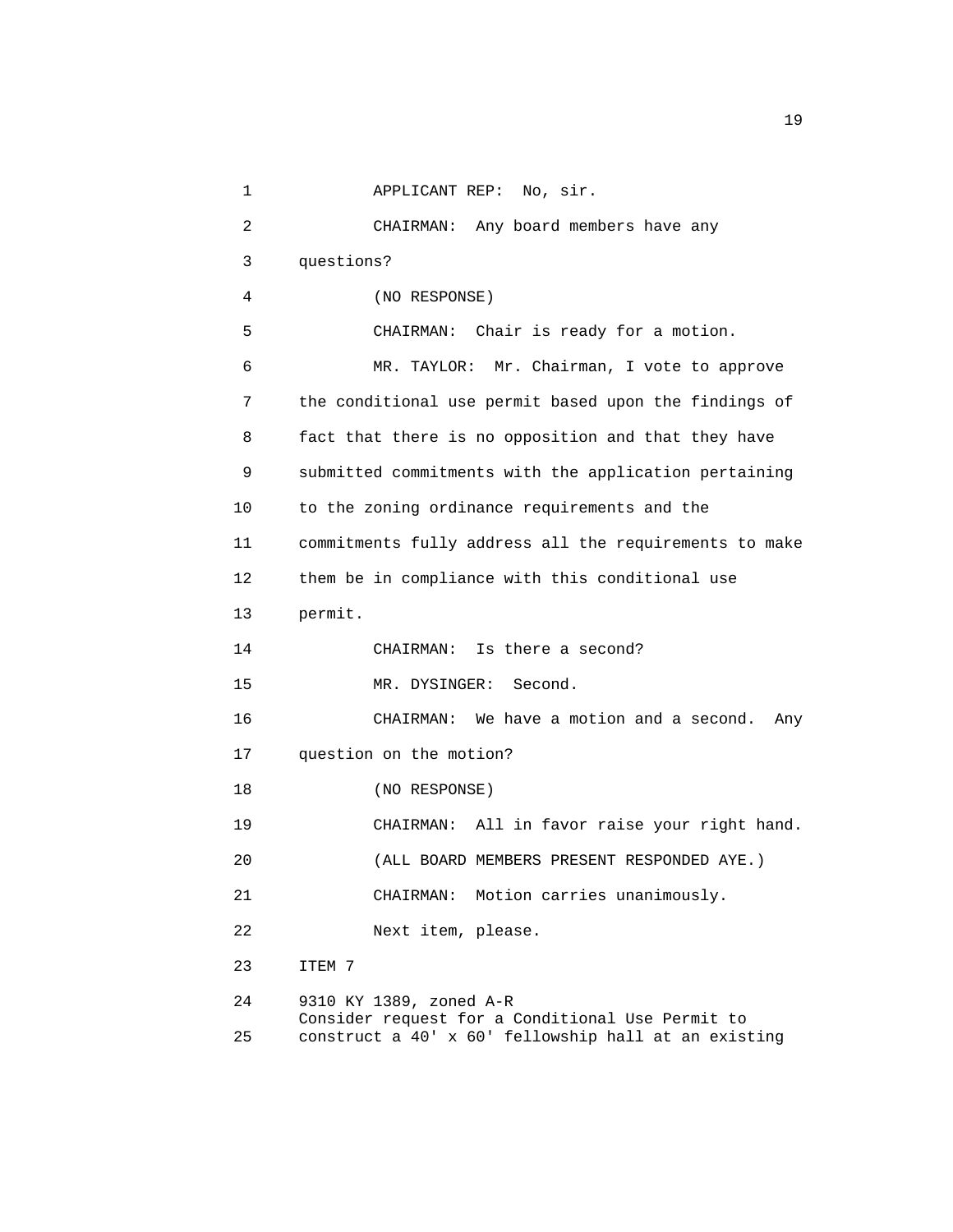1 church facility. Reference: Zoning Ordinance, Article 8, Section 8.2B4 2 Applicant: Bethlehem Church 3 ZONING HISTORY 4 According to OMPC records, no previous 5 conditional use permits have been approved for the 6 subject property and it appears as though it has 7 always been zoned agricultural. Churches and 8 accessory uses such as a fellowship hall require a 9 conditional use permit in an agricultural zone. 10 LAND USES IN SURROUNDING AREA 11 The subject property is located in a rural 12 area with large agricultural and wooden tracts and 13 scattered rural large-lot residential uses. All 14 adjoining property is zoned A-R Rural Agriculture. 15 ZONING ORDINANCE REQUIREMENTS 16 1. One parking space per five seats in the 17 main auditorium. 18 2. Vehicular use area screening. 19 MR. HOWARD: We would like to enter the Staff 20 Report into the record. 21 CHAIRMAN: Anyone here representing the 22 applicant? 23 APPLICANT REP: Yes. 24 CHAIRMAN: Anyone here that would like to 25 speak in opposition of this item?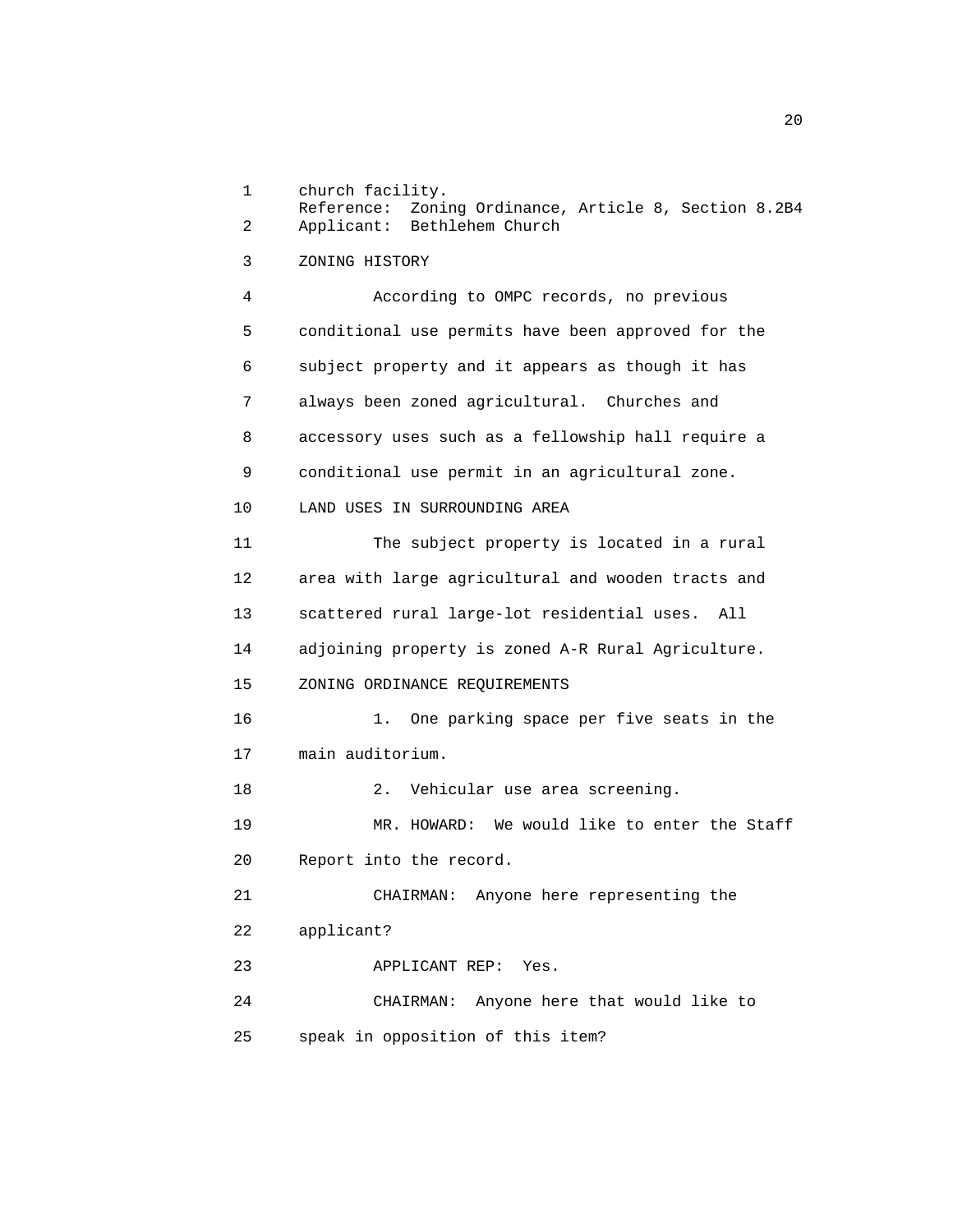```
 1 (NO RESPONSE) 
 2 CHAIRMAN: Does the applicant have anything 
 3 you would like to state? 
  4 APPLICANT REP: No. 
 5 CHAIRMAN: Any board member have any 
 6 questions? 
 7 (NO RESPONSE) 
 8 CHAIRMAN: Chair is ready for a motion. 
 9 MS. MASON: Mr. Chairman, I move for approval. 
 10 Findings of fact is since there's no opposition, it's 
 11 zoned agricultural which allows churches and 
 12 fellowship halls in that use, and the land use, also 
 13 the area is compatible for an addition to an existing 
 14 church on this lot. The church has been located on 
 15 this lot for a long time. 
 16 CHAIRMAN: Is there a second? 
17 MR. DYSINGER: Second.
 18 CHAIRMAN: We have a motion and a second. Any 
 19 question on the motion? 
 20 (NO RESPONSE) 
 21 CHAIRMAN: All in favor raise your right hand. 
 22 (ALL BOARD MEMBERS PRESENT RESPONDED AYE.) 
 23 CHAIRMAN: Motion carries unanimously. 
 24 Next item, please. 
 25
```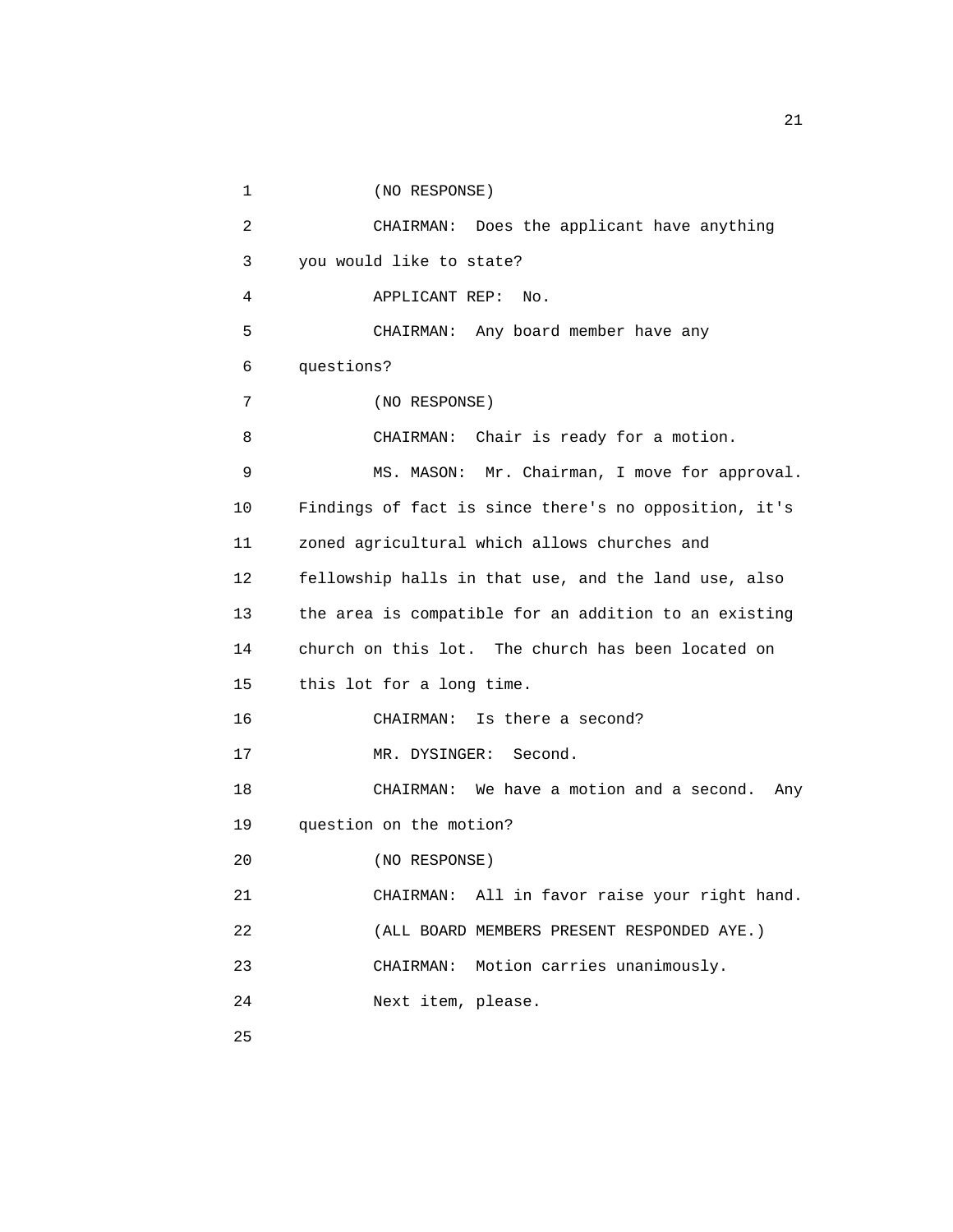1 ITEM 8

 2 512 West Seventh Street, zoned R-4DT Consider request for a Conditional Use Permit to 3 operate a birthright service for pregnancy counseling and to provide housing for up to four women that are 4 pregnant. Reference: Zoning Ordinance, Article 8, 5 Section 8.2A7/6a and Section 8.2B10/12 Applicant: Roman Catholic Diocese of Owensboro, KY 6 7 ZONING HISTORY 8 OMPC records indicate that the subject 9 property has historically been zoned R-4DT Inner-City 10 Residential. No rezonings or plans of any kind are on 11 file in the office. 12 The subject property is an existing 13 residential structure that the applicant would like to 14 convert to a birthright service which includes 15 counseling and housing for a maximum of four pregnant 16 women. The use of the property as a dormitory for the 17 pregnant women and the associated philanthropic 18 services provided through birthright, both require a 19 Conditional Use Permit within an R-4DT Inner-City 20 Residential zone. Based on the site plan submitted 21 with the application, it appears as though there are 22 no planned alterations to the exterior of the 23 structure. Parking is proposed to the rear of the 24 building with the majority of the parking located 25 across the alley. All parking area are required to be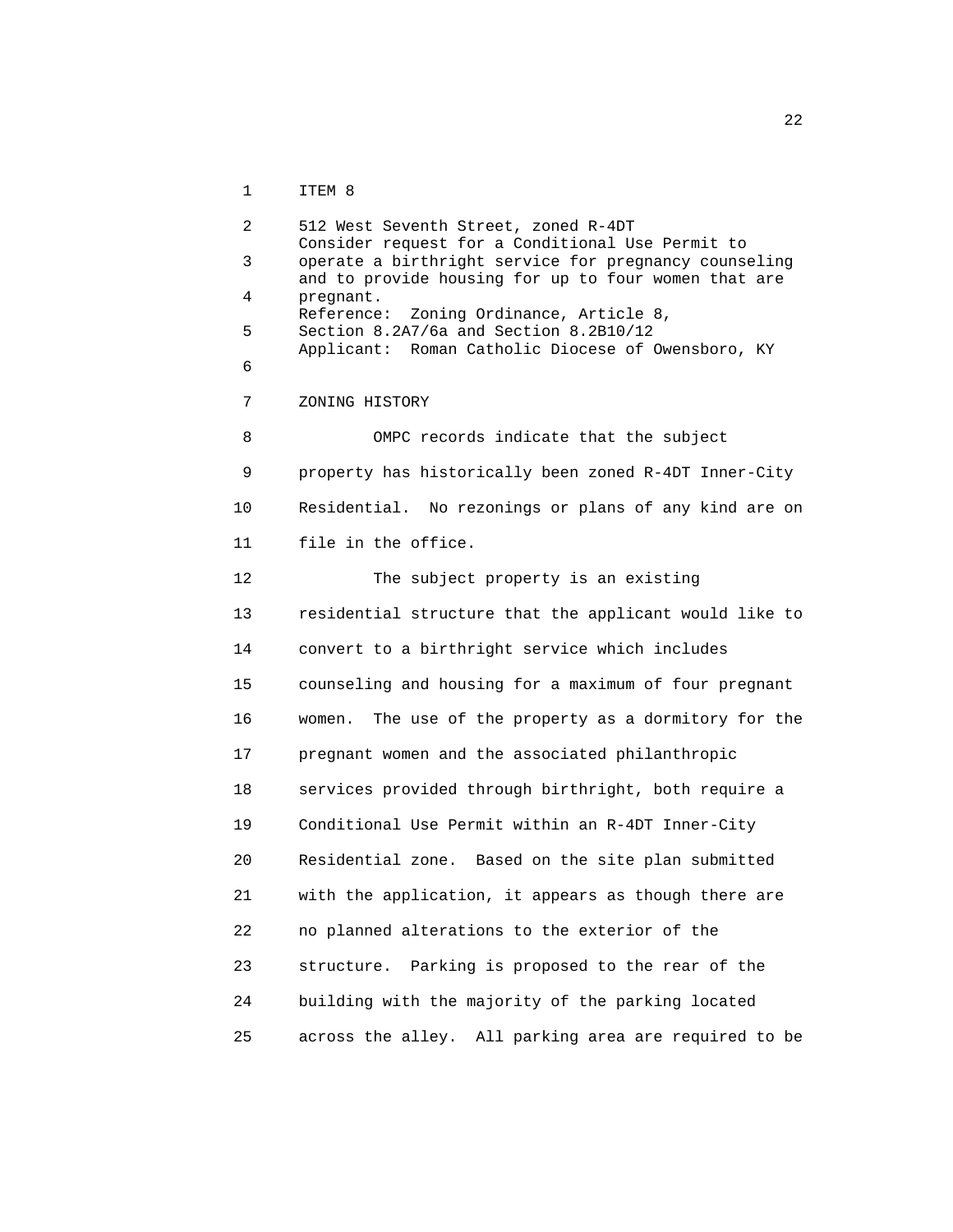1 paved. The applicant has also submitted a final 2 development plan that will be heard by the Owensboro 3 Metropolitan Planning Commission at the December 13, 4 2007 meeting if the Conditional Use Permit is 5 approved. 6 LAND USES IN SURROUNDING AREA 7 All adjoining properties are zoned R-4DT 8 Inner-City Residential and are either used for church 9 related activities or as residences. 10 ZONING ORDINANCE REQUIREMENTS 11 The following criteria apply to a conditional 12 use permit for residential transitional housing; 13 1. Any person residing in the referenced 14 housing situation shall be subject to all state, 15 federal or local jurisdiction laws. 16 2. The facility shall be located with 1/2 17 mile of public transit. 18 3. The facility shall not be located within 19 an identified historic district recognized by the 20 legislative body. 21 4. The facility shall employ an on-site 22 administrator, who is directly responsible for the 23 supervision of the residents and the implementation of 24 house rules. 25 5. The applicant shall provide the Board of

23 and 23 and 23 and 23 and 23 and 23 and 23 and 23 and 23 and 23 and 23 and 23 and 23 and 23 and 23 and 23 and 23 and 24 and 25 and 25 and 26 and 26 and 26 and 26 and 26 and 26 and 26 and 26 and 26 and 26 and 26 and 26 an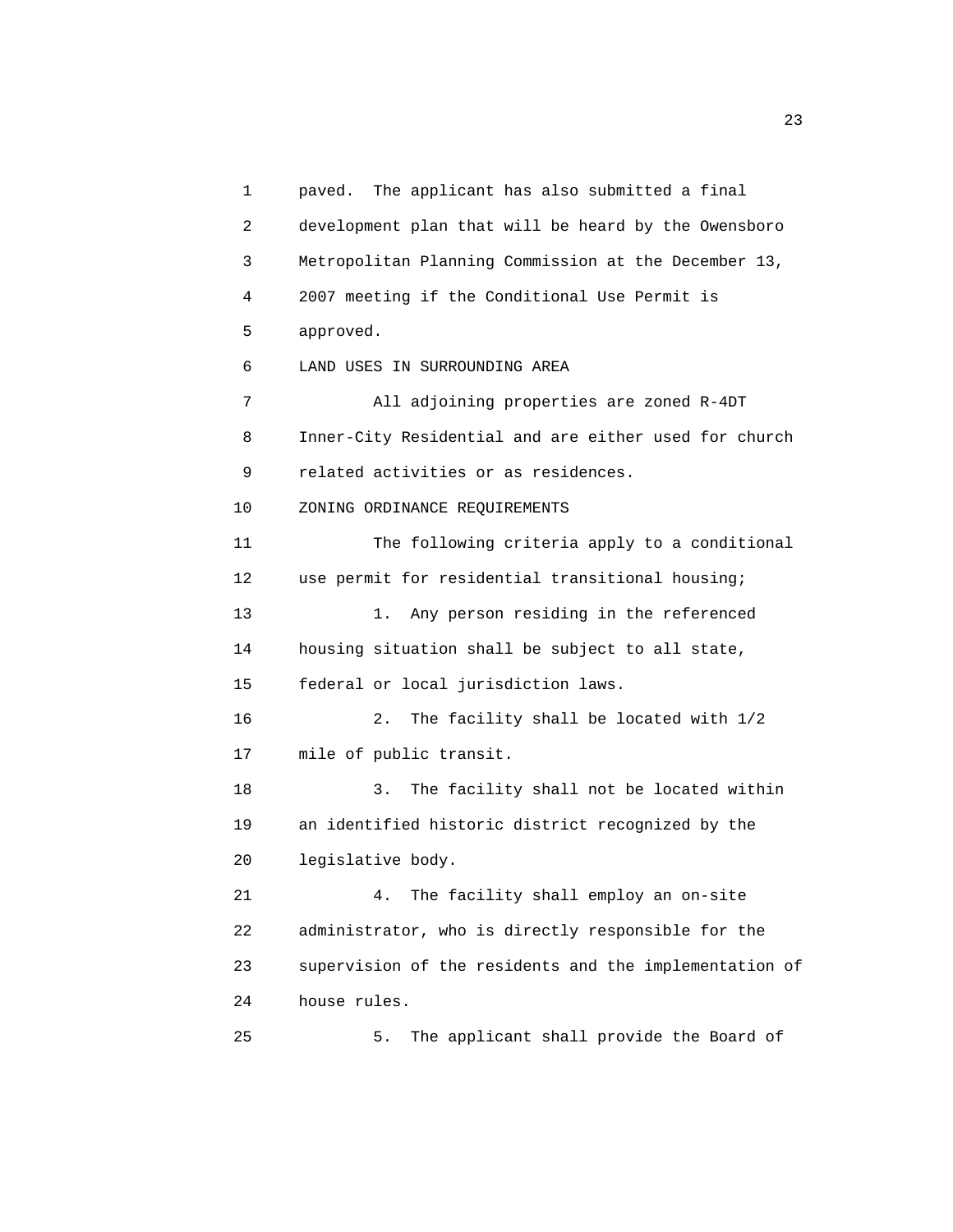1 Adjustment, the Zoning Administrator, the public and 2 the residents a phone number and address of the 3 responsible person or agency managing the facility. 4 6. A fire exit plan shall be submitted with 5 the conditional use application showing the layout of 6 the premises, escape routes, location, operation of 7 each means of egress, location of portable fire 8 extinguishers, and location of the electric main. The 9 fire exit plan shall be prominently displayed within a 10 common area within the facility. 11 7. Hallways, stairs and other means of egress 12 shall be kept clear of obstructions. 13 8. The facility shall comply with all 14 applicable building and electrical codes. 15 9. A list of house rules shall be submitted 16 to the Board of Adjustment with the application for a 17 conditional use permit and shall be prominently 18 displayed in a common area within the facility. The 19 rules should be adequate to address the following: 20 Noise control, disorderly behavior, proper garbage 21 disposal, and cleanliness of sleeping areas and common 22 areas. 23 10. The Owensboro Metropolitan Board of 24 Adjustment may impose additional conditions as may be 25 necessary for the property integration of the use into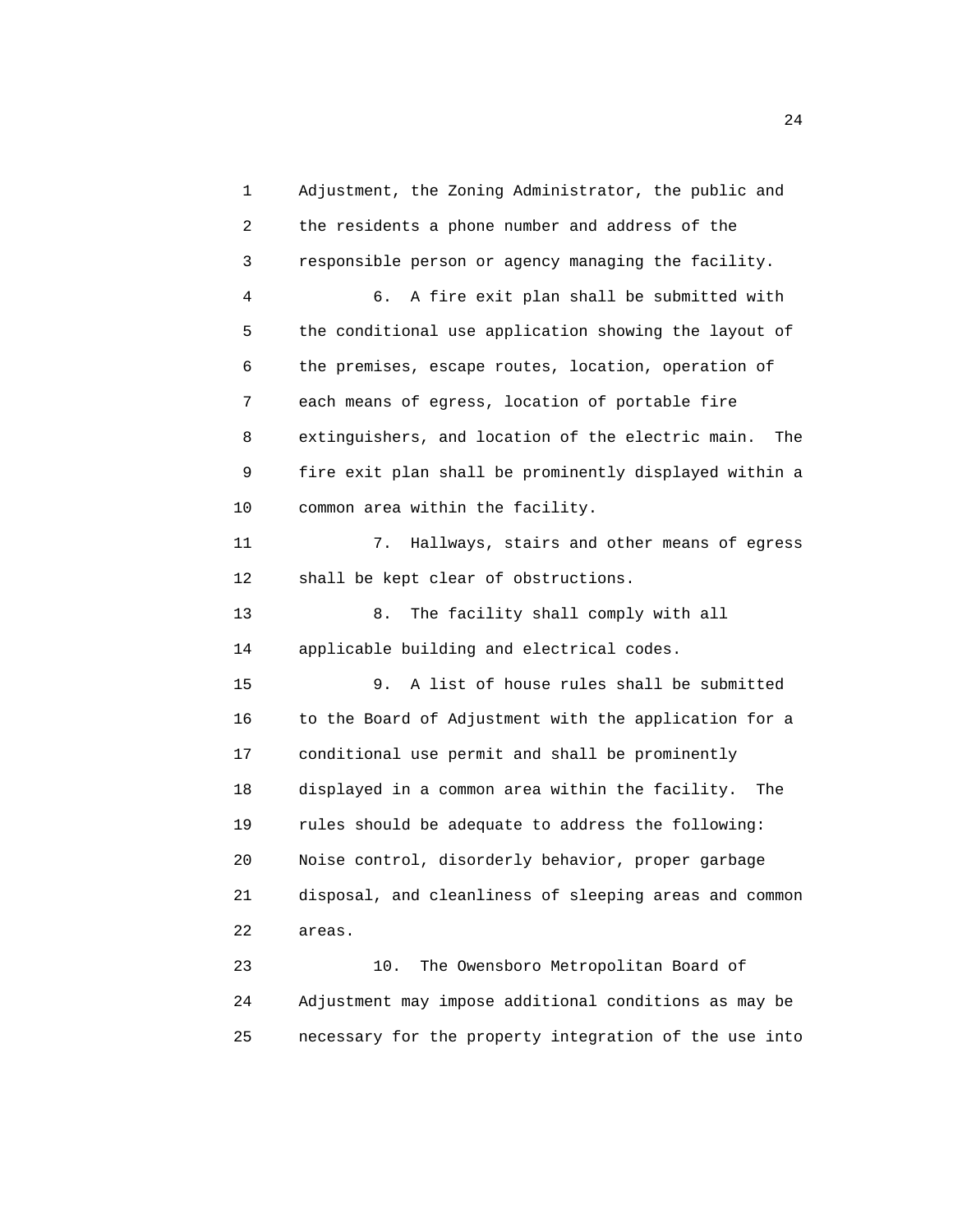1 the planning area.

 2 The applicant has submitted commitments with 3 the Conditional Use Permit application pertaining to 4 the referenced zoning ordinance requirements. The 5 commitments fully address all of the requirements. 6 SUGGESTED CONDITIONS 7 1. Approval of a final development plan by 8 the OMPC. 9 MR. HOWARD: I would also like to add that two 10 letters were submitted to the Planning Office. Those 11 have been entered into the record and are in the file. 12 Would like to enter the Staff Report into the 13 file. 14 CHAIRMAN: Anyone here representing the 15 applicant? 16 MR. KAMUF: Yes. 17 MR. SILVERT: Could you state your name again. 18 MR. KAMUF: Charles Kamuf. 19 CHAIRMAN: Do you have anything that you would 20 like to add? 21 MR. KAMUF: Mr. Chairman, I don't know exactly 22 how much opposition there is. I talked to the one 23 gentleman that indicated that he is not in opposition 24 to Birthright, but he had some questions to ask 25 because this might take a while if we present our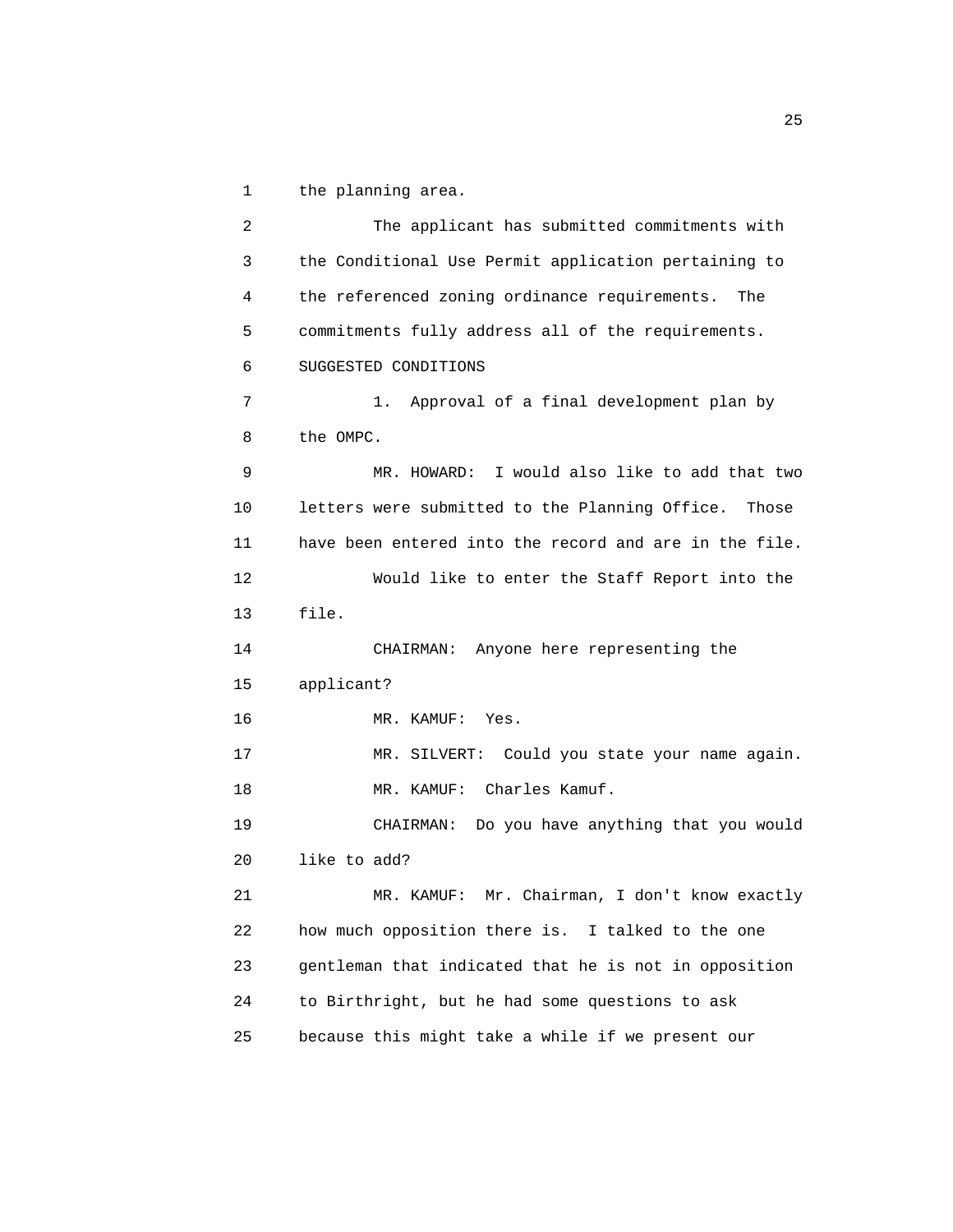1 case. It might be a lot easier if he has no 2 objection, but he wants some explanation, we might be 3 able to do that. 4 CHAIRMAN: Let me see if we have opposition. 5 Mr. Noffsinger, has there been any 6 correspondence in the Planning Office in opposition? 7 MR. NOFFSINGER: Yes, there has. There was 8 one letter I think that was sent in from the Cathedral 9 Neighborhood is the way it was identified. Each board 10 member was made a copy of that and is a part of your 11 application as well as the applicant was given a copy 12 of that letter. 13 We also have one other letter that was sent in 14 from one of the fathers, Father Vaughan, which each 15 board member has been given a copy of that and has 16 been made a part of the application. 17 Other than that, there's no other 18 correspondence. 19 CHAIRMAN: Is anyone here that wishes to speak 20 in opposition of this item? 21 Step forward please to the podium. 22 MR. SILVERT: State your name, please. 23 MRS. ATKINSON: Eva Atkinson. 24 (MRS. EVA ATKINSON SWORN BY ATTORNEY.)

25 MRS. ATKINSON: My name is Eva Atkinson. I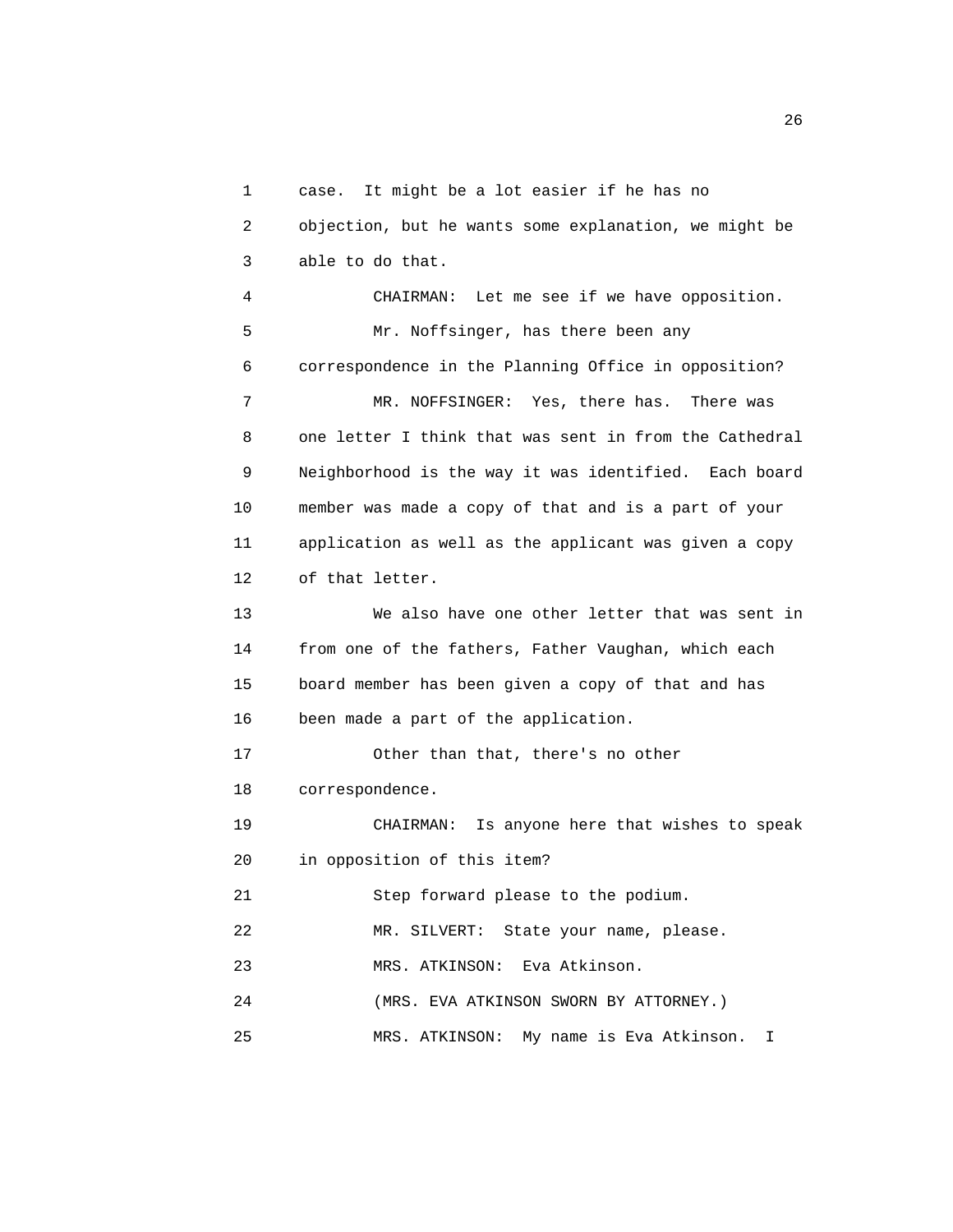1 work as a counselor at Brescia University and I've 2 been there for about 12 years.

 3 I've been a resident, my husband and I have 4 owned 516 West Seventh and the empty lot adjoining 5 that across the alley, 717 Cedar Street for over 20 6 years. We've been married 29 years. We've owned the 7 property since 1983.

 8 With me tonight is my husband David, our two 9 daughters, Michelle and Anna, and also a letter from 10 another resident that couldn't be here, Rodney Berry. 11 I just wanted to go on record that I in no 12 way oppose Birthright or its intention or Right To 13 Life or any of those other parties that may be here on 14 that behalf.

 15 I am in opposition of turning a residential 16 home into a semi-institutional use. We have seen -- 17 so far on our side of the block, the St. Stephen's 18 Cathedral has bought two properties. One of which has 19 been torn down and is a meditation garden. The house 20 next to it is now a youth center home. While the 21 property is maintained, I'm not sure that there was 22 any change of permits needed or granted or anything 23 along those lines. That house is used on Sundays for 24 youth groups and occasionally for overnight stays for 25 lock-ins that they might have with their teenage youth

<u>27</u>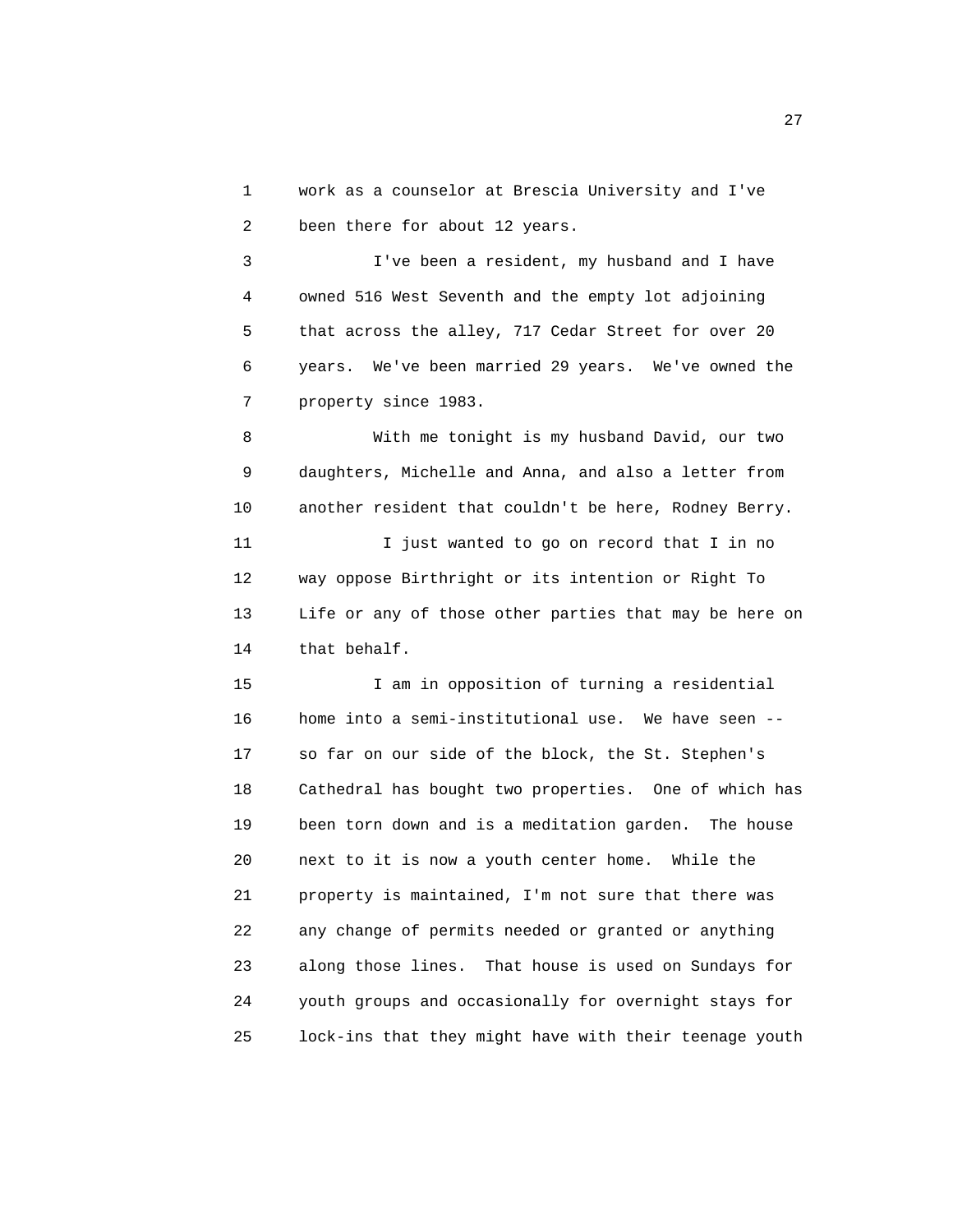1 group.

 2 The house next to that has been purchased by 3 the Diocese of Owensboro. I heard it read that there 4 are no physical changes, plan for the exterior of the 5 house. It was a non-functioning room, but a room 6 nonetheless that's been torn off of the house and the 7 roof, including the sheeting, has been replaced. 8 One, those are necessary -- and guttering. 9 That is a necessary repair, but I'm not sure if those 10 changes needed to be permitted, and if so if they were 11 done that way. 12 The next thing I wanted to say is that 13 there is -- the church is the main occupant of our 14 neighborhood. Yet the side of the street we live on 15 has been traditionally residential and all of the 16 surrounding places are either rental or single family 17 dwellings. My opposition comes in the form of yet 18 another residential home being turned into an 19 institution or commercial because I assume that

 20 diocese is going to rent it to the office of our -- I 21 don't know what kind of arrangement they have with 22 that. That's none of my business.

 23 Other than we have already had trouble with 24 people parking in the alley. I'm not so -- the other 25 opposition I have is I don't know if there's been any

<u>28</u>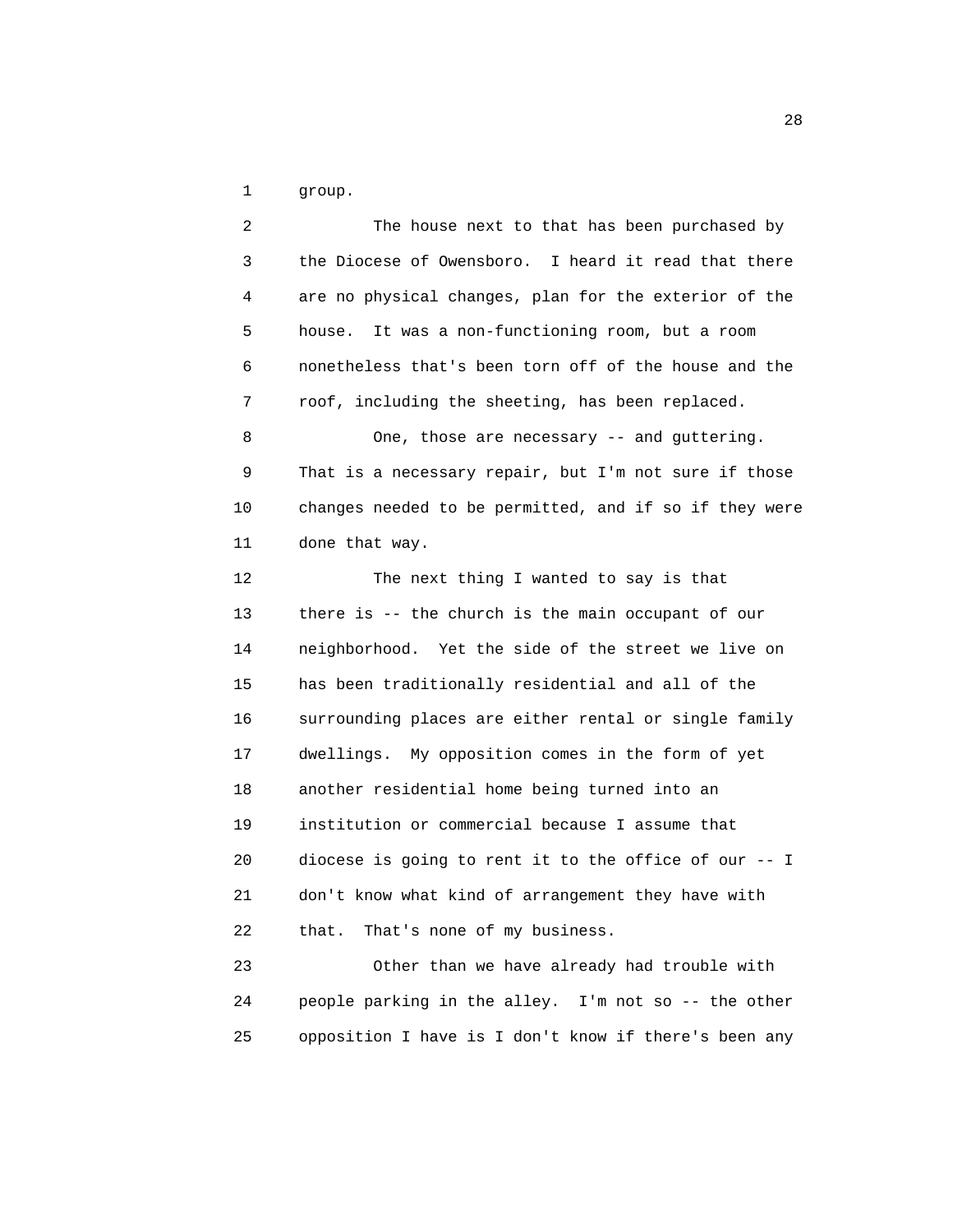1 study or I would want as a landowner to know that if 2 all of that property behind my house is paved that I 3 will not have problems with run-off from the paved 4 parking lot because our property is lower than the 5 property that they're talking about turning into a 6 paved parking lot.

 7 The other concern I have while it's not a use 8 like Lighthouse where we have identified people that 9 are in like recovery for drugs and alcohol and we 10 might expect that. I would be concerned about knowing 11 what ages of residents they propose to have in the 12 house. What type of supervisions these residents 13 might have and if it's going to be 24 hour supervision 14 or if these folks are considered to be renters.

 15 We did refer our phone numbers to, and I don't 16 know her name, but she's sitting over there. Early on 17 in this project, and we have not been contacted by 18 them. My husband after the tornado did cut their 19 limbs. We tried to be good neighbors so far. I'm not 20 opposing it due to their lack of communication, but 21 they obviously have come out in full force tonight. I 22 feel already intimidated as a neighbor that this is 23 what we might expect. Thank you.

 24 CHAIRMAN: Anyone else speak in opposition? 25 Step forward, please.

29 and 20 and 20 and 20 and 20 and 20 and 20 and 20 and 20 and 20 and 20 and 20 and 20 and 20 and 20 and 20 an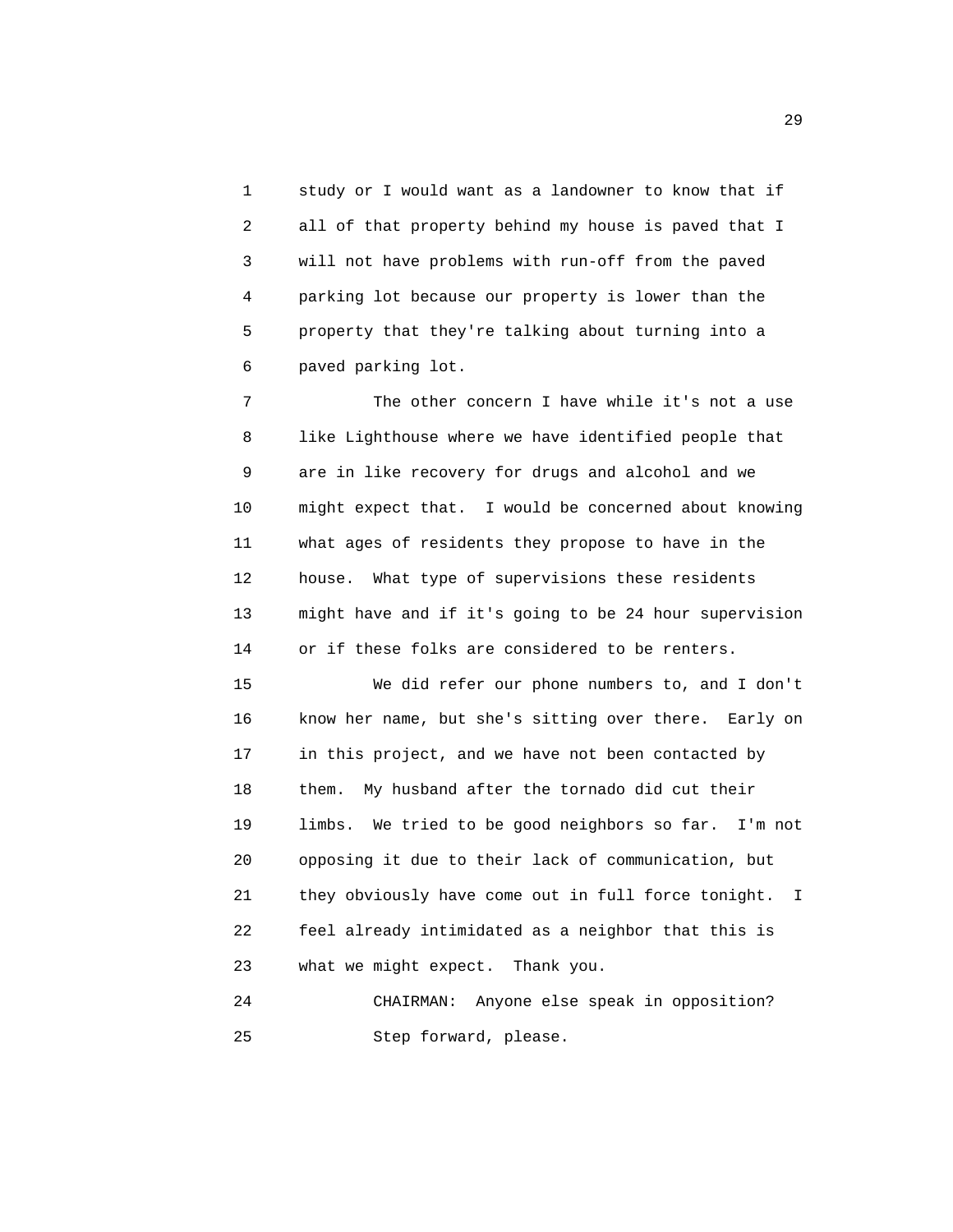1 MR. SILVERT: State your name, please. 2 MS. EVANS: Barbara Evans. 3 (MS. BARBARA EVANS SWORN BY ATTORNEY.) 4 MS. EVANS: I live at 719 Cedar Street. I've 5 been there since '96. I purchased my home. 6 I'm really thrilled about Birthright. It's 7 great. A wonderful thing that's happening. I'm sorry 8 that they feel the way they do. 9 I live next to their lot behind their home. 10 It's a road that nobody could park there if they 11 wanted to. I don't feel that they have a problem with 12 that. I really think it's great. I hope this goes 13 through for Birthright. 14 I have never seen anybody park in the parking 15 lot, the alley. I've never seen that. I have a 16 pretty clear shot to it. I hope this goes well for 17 the church. 18 CHAIRMAN: Any board member have any questions 19 for Ms. Evans? 20 (NO RESPONSE 21 CHAIRMAN: Anyone else like to speak in 22 opposition of the item? 23 Step forward, please. 24 MR. SILVERT: State your name, please. 25 MR. ATKINSON: David Atkinson.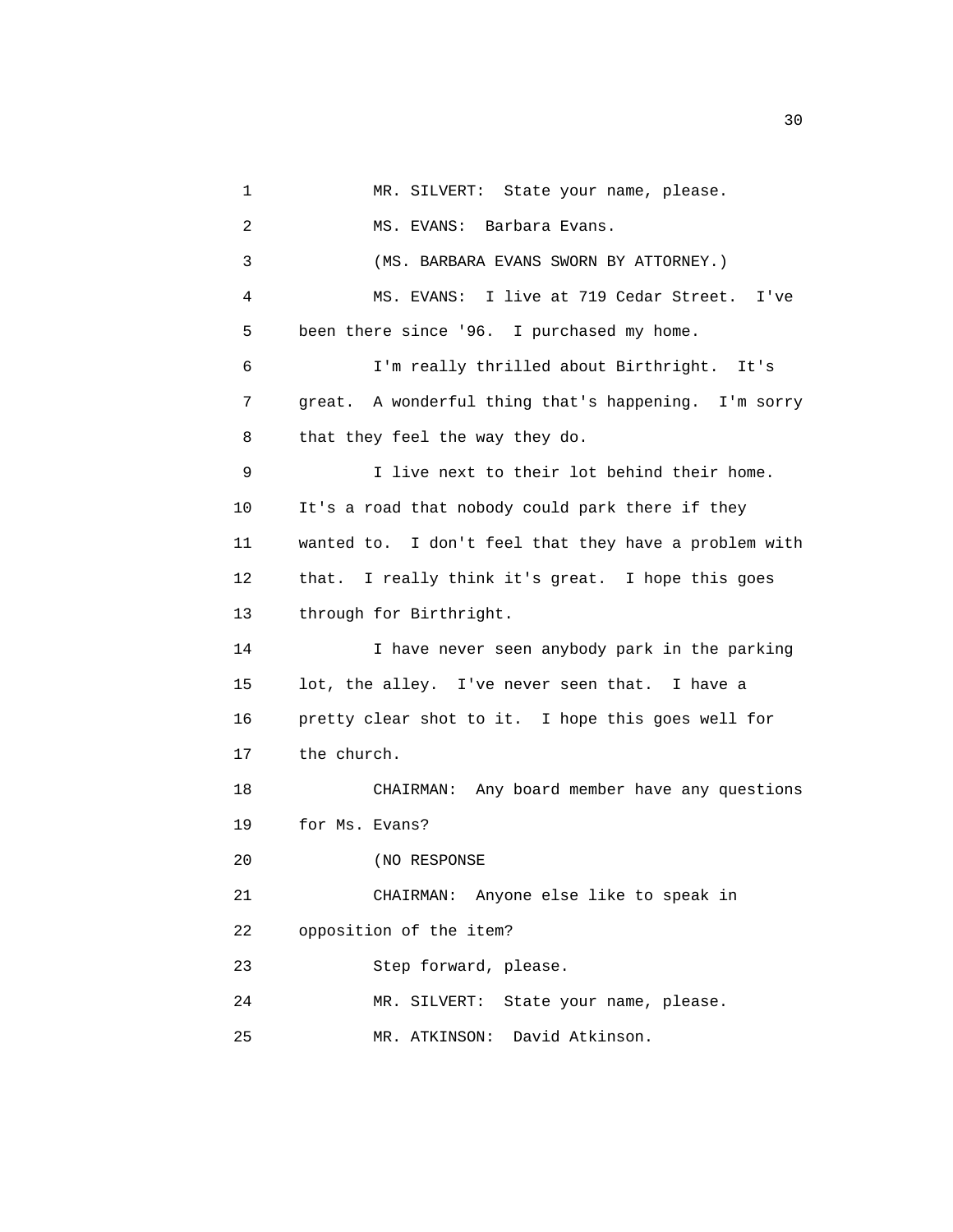1 (MR. DAVID ATKINSON SWORN BY ATTORNEY.) 2 MR. ATKINSON: I have a statement that was 3 prepared by Rodney Berry who couldn't be here tonight. 4 I told him I was going to bring a statement of my own. 5 He said if I could read his along with mine. With 6 your permission I'll read it now. 7 "Unfortunately, we are unable to attend this 8 public hearing, so we offer a few comments on the 9 proposal to convert the former home of Colonel and 10 Mrs. Allen Head on Seventh Street to the offices of 11 the Birthright agency. For 26 years, our family has 12 lived at 705 Locust Street, across the street and a 13 few doors away from this historic home. 14 "We salute the people associated with 15 Birthright who provide valuable counsel and assistance 16 to young women at a difficult time in their life. 17 Father John Vaughn and the people associated with St. 18 Stephens and the diocese are good neighbors. This is 19 not about them at all. 20 "We are not concerned about property values; 21 we don't plan to move anywhere. We are not concerned 22 about living near Birthright clients; they would be 23 welcomed to our neighborhood. We are simply concerned

25 ignore the importance of redeveloping our inner city.

24 about how we casually dismiss our community plan and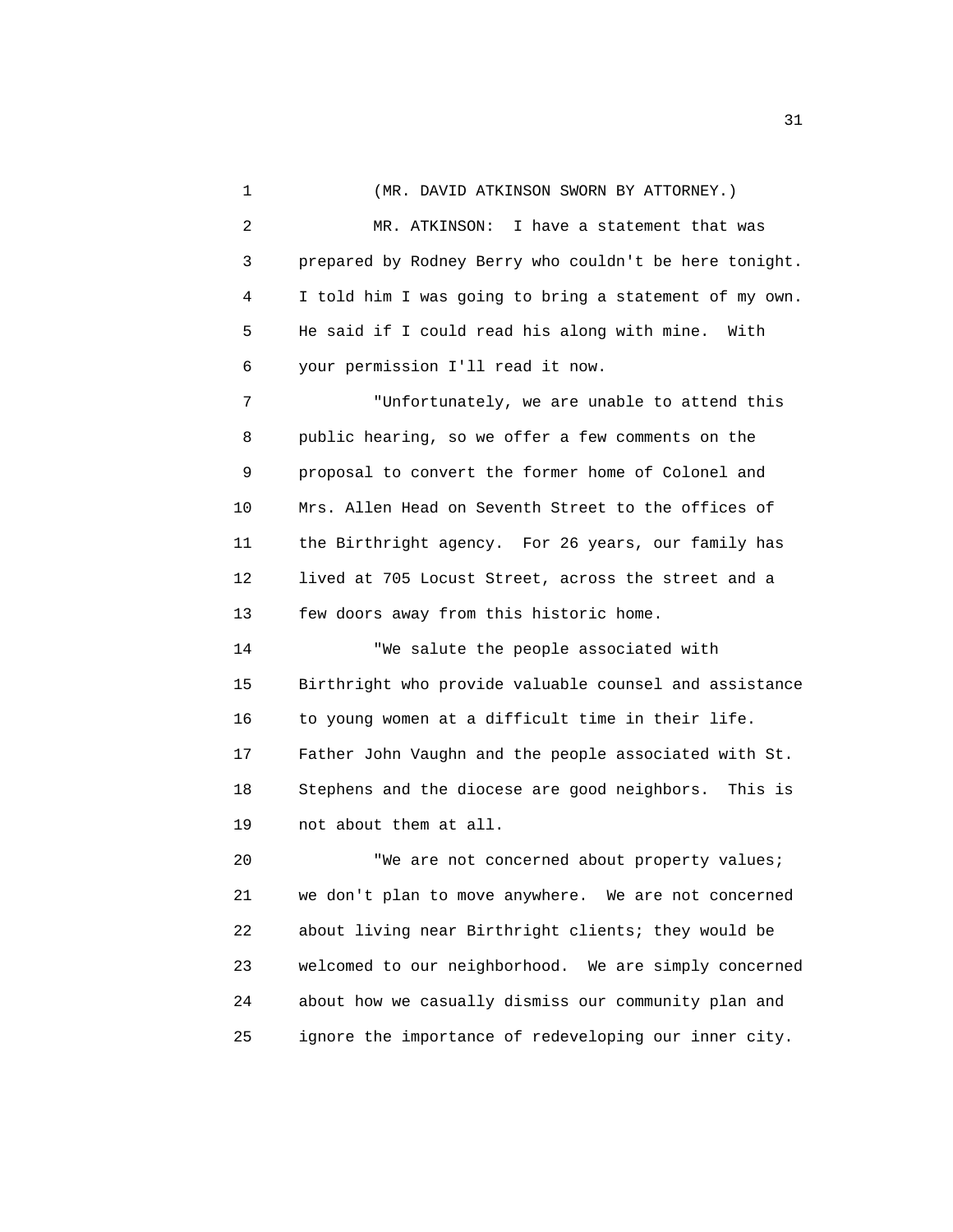1 "We would object to this proposal if it were a 2 law, real estate or insurance office, or another 3 social service agency. If we want to redevelop our 4 inner city neighborhoods, we should not insert 5 commercial uses in the middle of residential blocks. 6 It is increasingly difficult to attract families to 7 our neighborhood when we continue to lose neighbors to 8 commercial uses.

 9 "Our city planners and the citizen boards that 10 work with them have adopted goals within a 11 comprehensive plan to redevelop our inner city 12 neighborhoods. Why would we want to ignore the plan 13 now that it is adopted." This is from Rodney and 14 Joanne Berry, 705 Locust Street.

 15 This is my statement: "Let there be no 16 mistake about the way I feel about life and the 17 protection of the unborn children everywhere. I feel 18 there needs to be an organization like Birthright to 19 provide a much needed service like counseling and 20 shelter to mothers who might otherwise chose a more 21 disastrous alternative.

 22 "Having said that, we now must turn our 23 attention to the real purpose of this meeting. We as 24 property owners in the St. Stephens neighborhood have 25 been notified in writing that Birthright of Owensboro

 $\frac{32}{2}$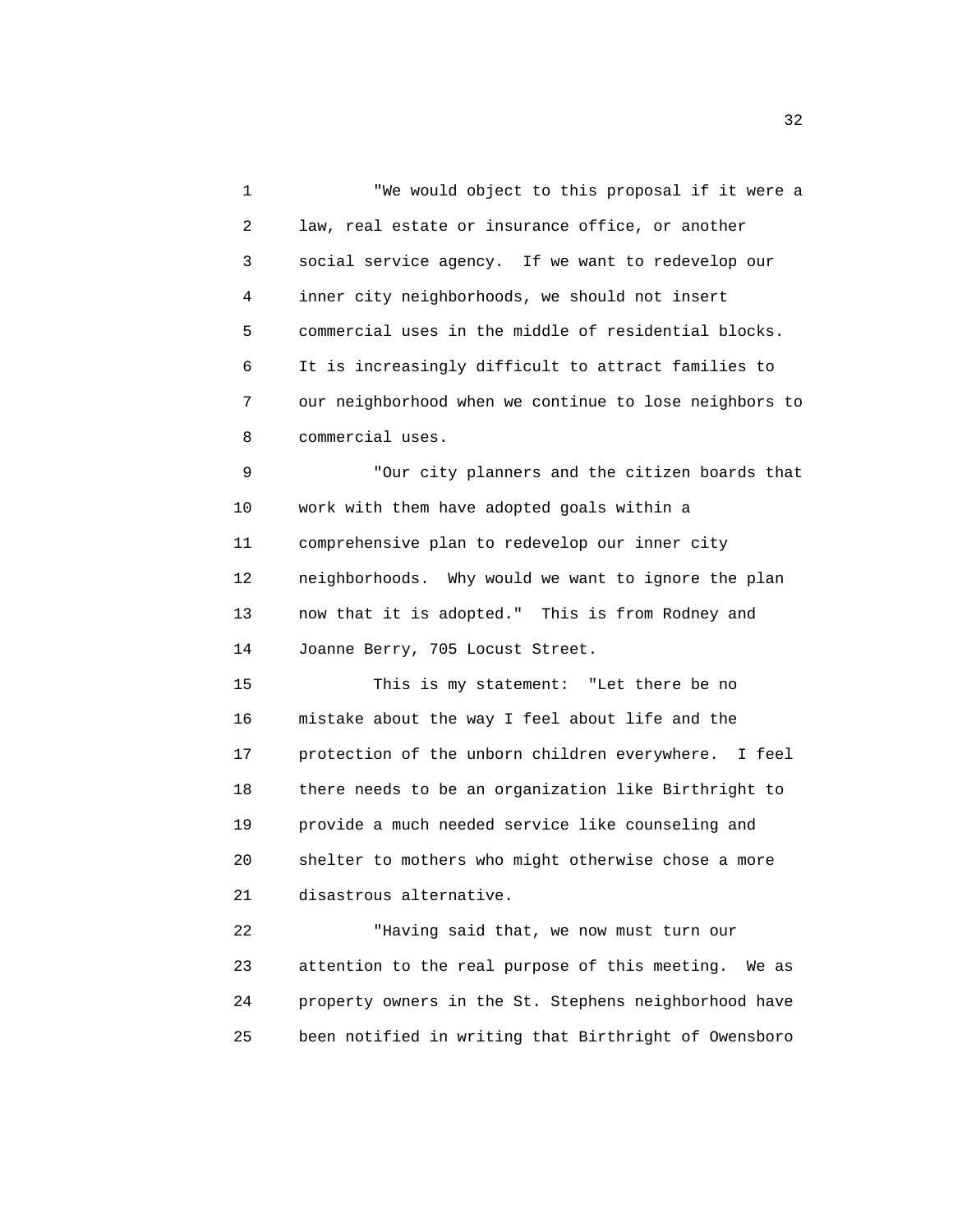1 and the Diocese of Owensboro has requested special 2 permission by this board who I before you today to 3 make an exception to the guidelines set forth by 4 Planning and Zoning.

 5 "I would like to keep things simple in order 6 to cover all that is necessary at this meeting. I 7 feel that much more discussion of this situation needs 8 to occur before any granting of permits is done.

 9 "The people involved with this project have 10 not come to us as neighbors to discuss plans or 11 include us in any way to see if there were ways that 12 we could exist in harmoniously.

 13 "I have a family here. We like the way it 14 feels here and the way it looks. The alley is not 15 just an alley. It is also our driveway.

 16 "My other neighbors are in the same situation. 17 Bill Carrico who owns the house at the end of the 18 alley on Locust, he parks in the back of his house. 19 He has to access to the alley from either side, Locust 20 Street or Cedar Street. The only reason we should 21 expect to be blocked from getting to our homes is due 22 to storm damage or an occasional OMU truck.

 23 "The Birthright board members are not going to 24 live here. They're going to leave it behind daily as 25 they go to their homes in some other neighborhood. I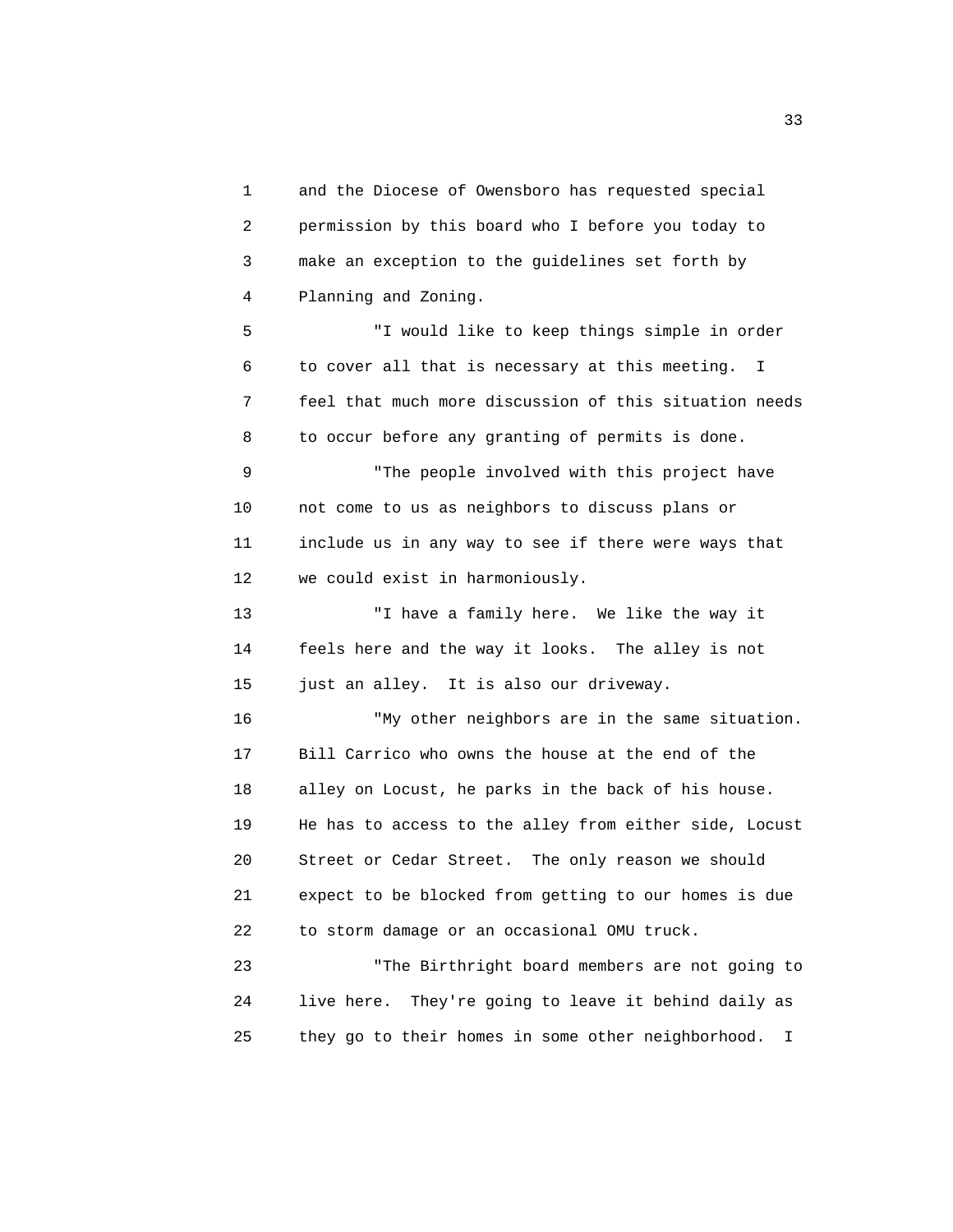1 doubt anybody or agency is applying for special use 2 permits in their neighborhoods.

 3 "Unless we as neighbors get what we want from 4 this meeting, then we shall remain opposed to the 5 granting of the special use permit.

 6 "No signs. No fences. No paving. No 7 re-landscaping. Just basic yard maintenance and 8 paint. No cars blocking the alley. Only restoration 9 to existing structures. No additional parking created 10 next to the house. No parking on the north side of 11 the alley."

 12 CHAIRMAN: Sir, would you step back up to the 13 mike, please.

 14 Would you like to submit those into the 15 record?

16 MR. ATKINSON: If you can read them.

 17 MR. NOFFSINGER: I hope we can read them 18 because you lost me at "no signs," because I was

19 trying to take down what you were saying.

 20 CHAIRMAN: Anyone else like to speak in 21 opposition of the item?

22 (NO RESPONSE)

23 CHAIRMAN: Mr. Kamuf, would you like to

24 address their concerns?

25 MR. KAMUF: Yes, Mr. Chairman and other board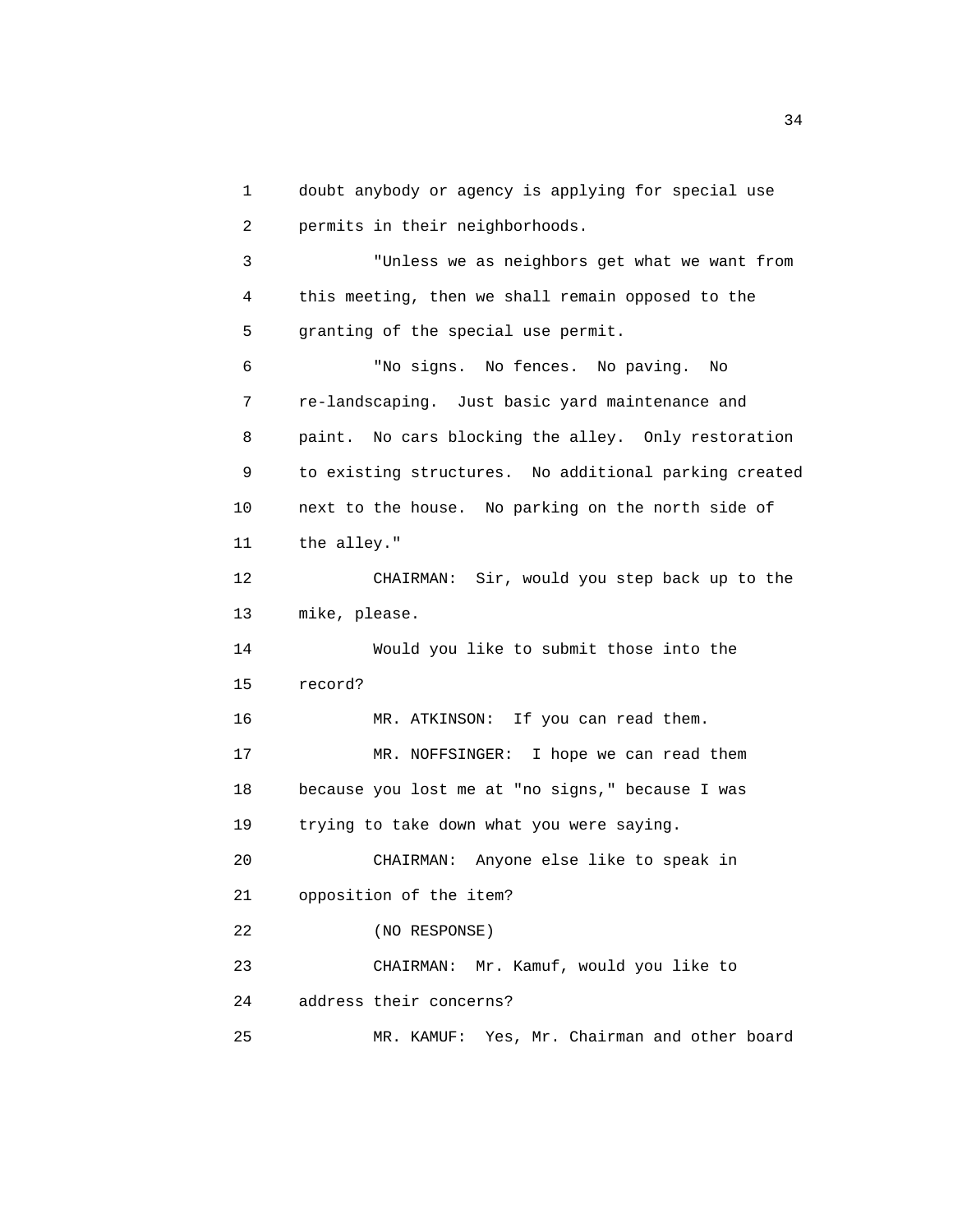1 members.

 2 First of all I think, Gary, some of those 3 issues that he talked about might be answered by some 4 of the Staff. He mentioned about the parking. He 5 mentioned about the landscaping. He mentioned about 6 no cars. Those are things that we didn't necessarily 7 do our own. Those are necessarily things that were 8 required by the Staff. I don't know whether you want 9 to touch on that or not. He raised a couple of those 10 issues.

 11 MR. NOFFSINGER: Yes, I would because they're 12 not requirements by the Staff. Those are requirements 13 by the zoning ordinance that has been adopted by the 14 City of Owensboro. Staff is charged with enforcing 15 those.

 16 MR. KAMUF: Sure. That's what I meant. Some 17 of the issues that he raised -- the parking that we 18 have on the south side of the other parking, it's 19 necessary because of the zoning ordinance. Not 20 necessarily because we want it.

 21 Anyway, I'll start out. We have several 22 witnesses that would like to testify.

 23 As some of you know this is a two-story 24 building. It is located between Cedar and Locust on 25 Seventh Street. The reason that this area was chosen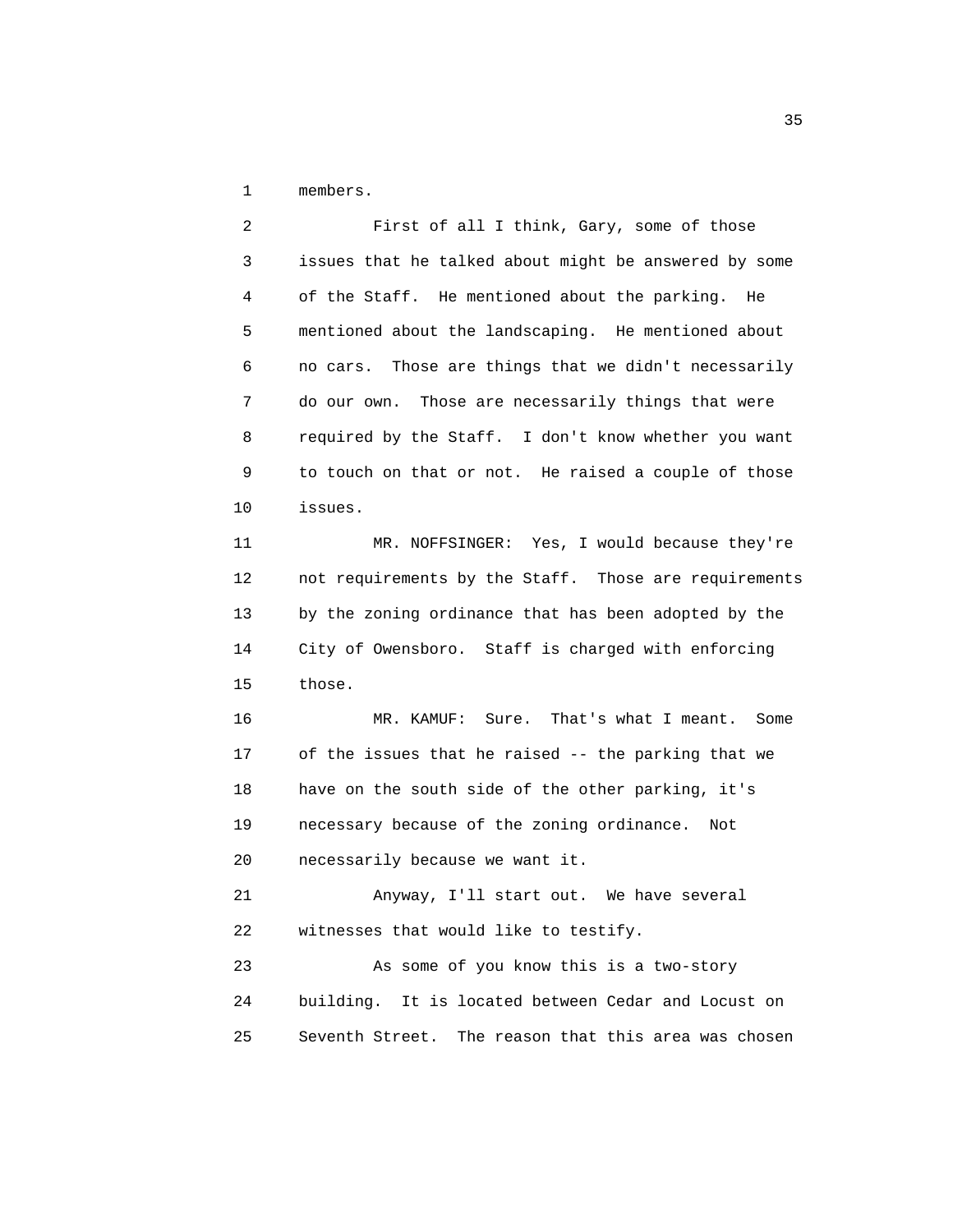1 is because it was near the St. Stephens Neighborhood. 2 It is an area of peacefulness and solitude. We 3 thought this would be an area that would be good for 4 the ladies that are trying to rework their life. 5 The Birthright will be on the first floor. On 6 the second floor there will an area for pregnant women 7 to rebuild their lives. The Catholic Diocese bought 8 this property along with other donors. The reason 9 that they bought the property was for these purposes. 10 They paid \$80,000 on it and they will spend at 11 least \$40,000 more. It's a beautiful old house in one 12 of the oldest neighborhoods. Next door to the 13 property, as I'll show you in a few minutes, there is 14 a house that the St. Stephens Cathedral uses for a 15 youth group. 16 I might show this plat that was proposed to 17 show just some of the area that we see. 18 First of all as you see, this is an area -- I 19 might say that this area is sort of an oasis for the 20 Catholic Diocese of Western Kentucky. It is also an 21 oasis for social concerns. Right within the next 22 block is the Pitino Shelter. 23 So the first area that we have that you see is

 24 the Pitino Shelter which is in this particular area 25 here. Then you have St. Stephens Cathedral and you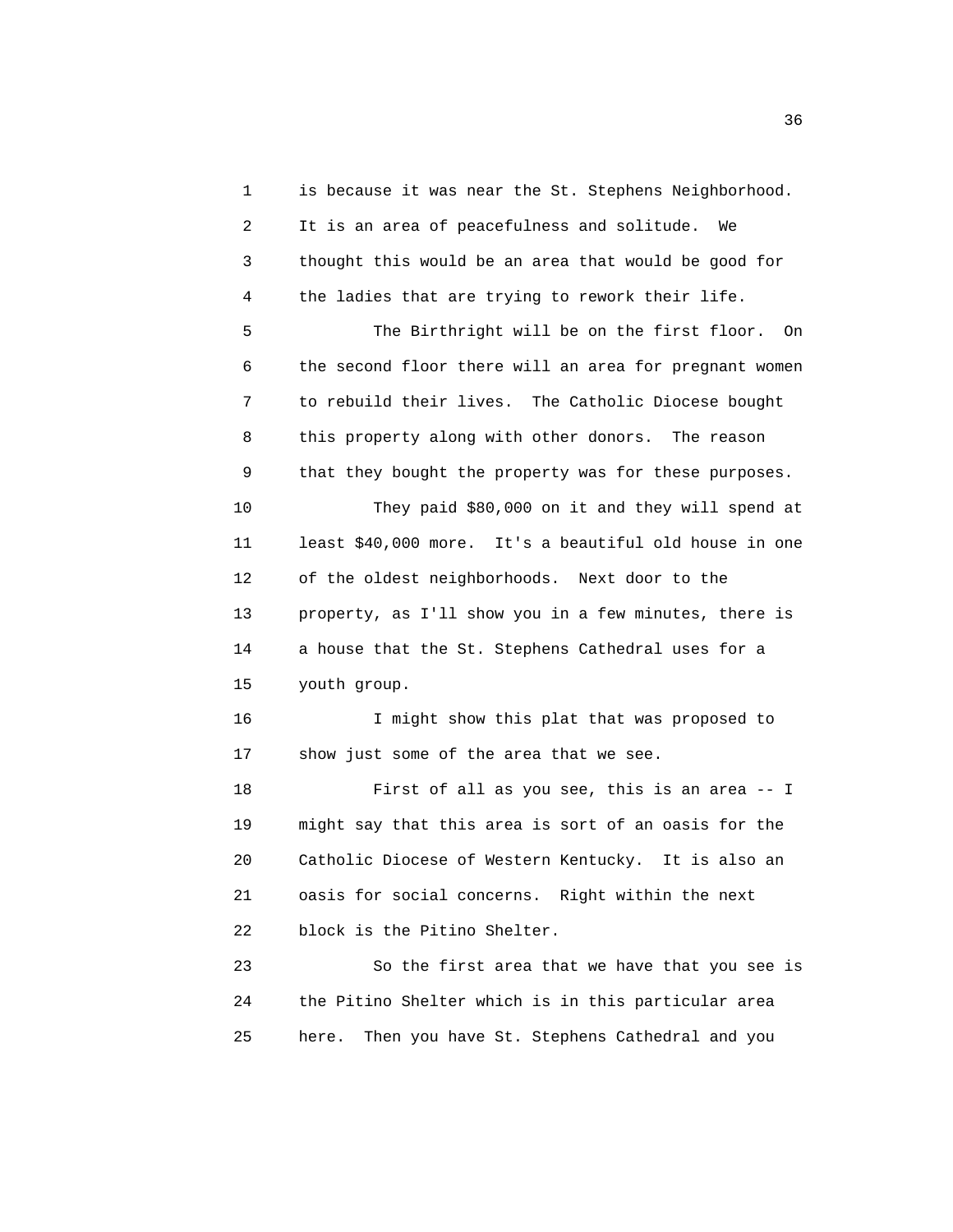1 have an area along Locust Street which is for the 2 Latin Americans. You have St. Stephens Cathedral. 3 You also have the -- along there is the diocese office 4 and also the pastoral center.

 5 The orange area that I might point out, it's 6 kind of hard to read and I'll show it to some of you 7 that may not know.

 8 The orange area that you see is the subject 9 property. All of that in blue in this area is the 10 diocese property. As you see up there, there is Haley 11 McGinnis Funeral Home. When you get down to the south 12 is the fire department. Over here is the South 13 Central Bell telephone area.

 14 The area is an older section of town. I might 15 point this out it is an area that is in transition. I 16 can assure you within the block of Seventh Street to 17 Ninth Street to Locust to Cedar there are 28 separate 18 parcels. Based on the current records of the Daviess 19 Count PVA office, slightly over one-third of the 20 properties are owner occupied. Ten out of the 28, 36 21 percent. The remaining 18 parcels, which are 22 approximately two-third, are rental properties or 23 vacant lots.

 24 I have some photos to show you. I'll pass 25 these around if that's okay.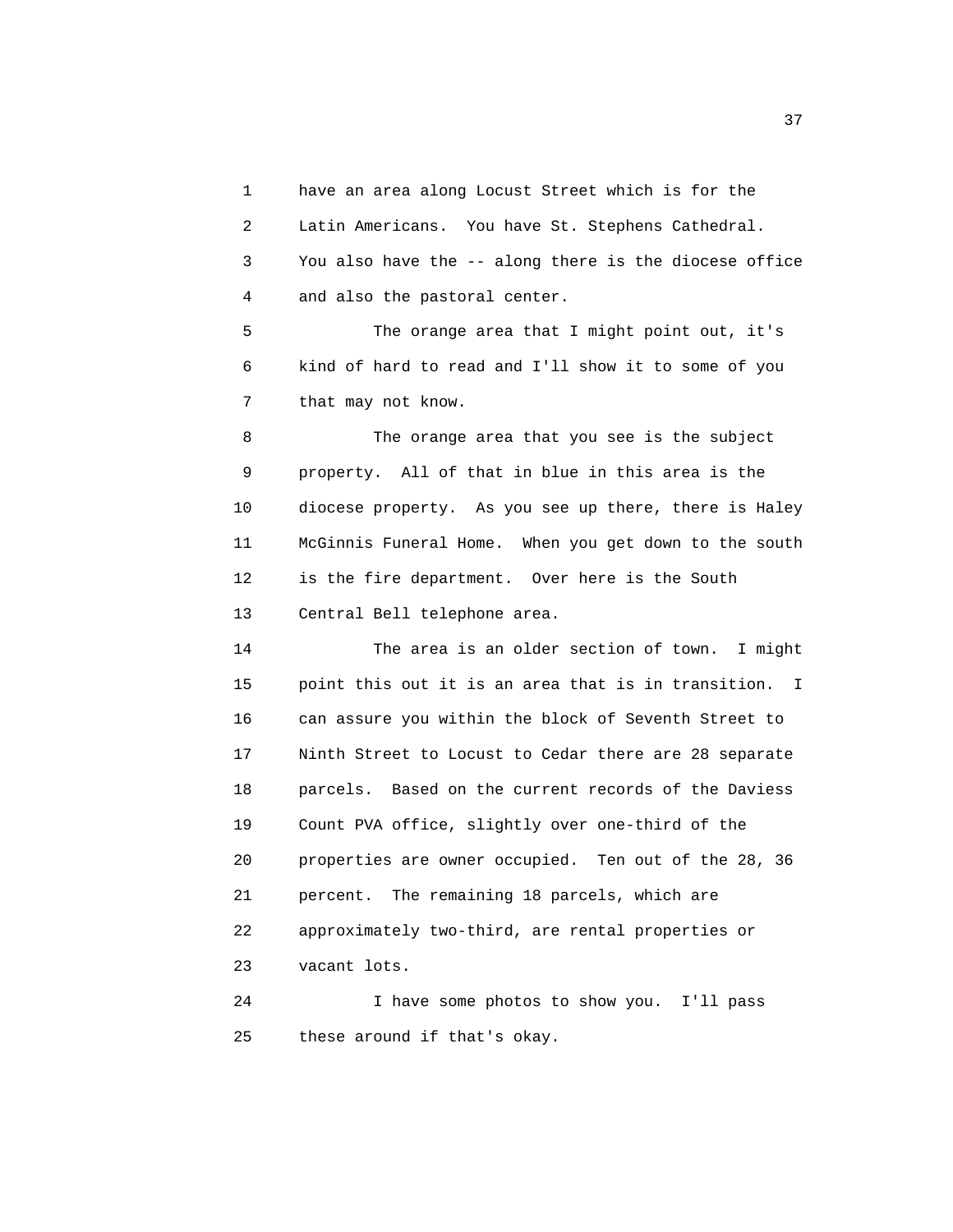1 This photo that you see is a photo of the 2 subject property which is the middle. That property 3 that you see -- this area that you see, in the middle 4 is the house that's the subject property. To the east 5 side is the youth home. I'll pass that around in just 6 a second.

 7 This is what you see directly to the north. 8 This is the St. Stephens parking area. You see the 9 parking area for the directory. This is a picture of 10 the vacant lot. As you can see, this one here is the 11 parking lot. St. Stephens Cathedral, which is 12 directly across the street. Many people in that 13 particular area, a lot of them use that parking lot.

 14 This is the vacant lot I think that is owned, 15 which is directly behind the gentleman, Mr. Atkinson, 16 that is a vacant lot.

 17 This is a picture of the rear of the Atkinson 18 home which will -- this is what we'll be looking at 19 and they'll be looking at the area that we have.

 20 In the middle of the block that you see on 21 Locust Street, when I said this is an area in 22 transition, and the reason I point this out, this is a 23 vacant lot that is on Locust Street and there are 24 other apartment areas, it's a block that has many 25 apartment buildings on Locust Street and also on Cedar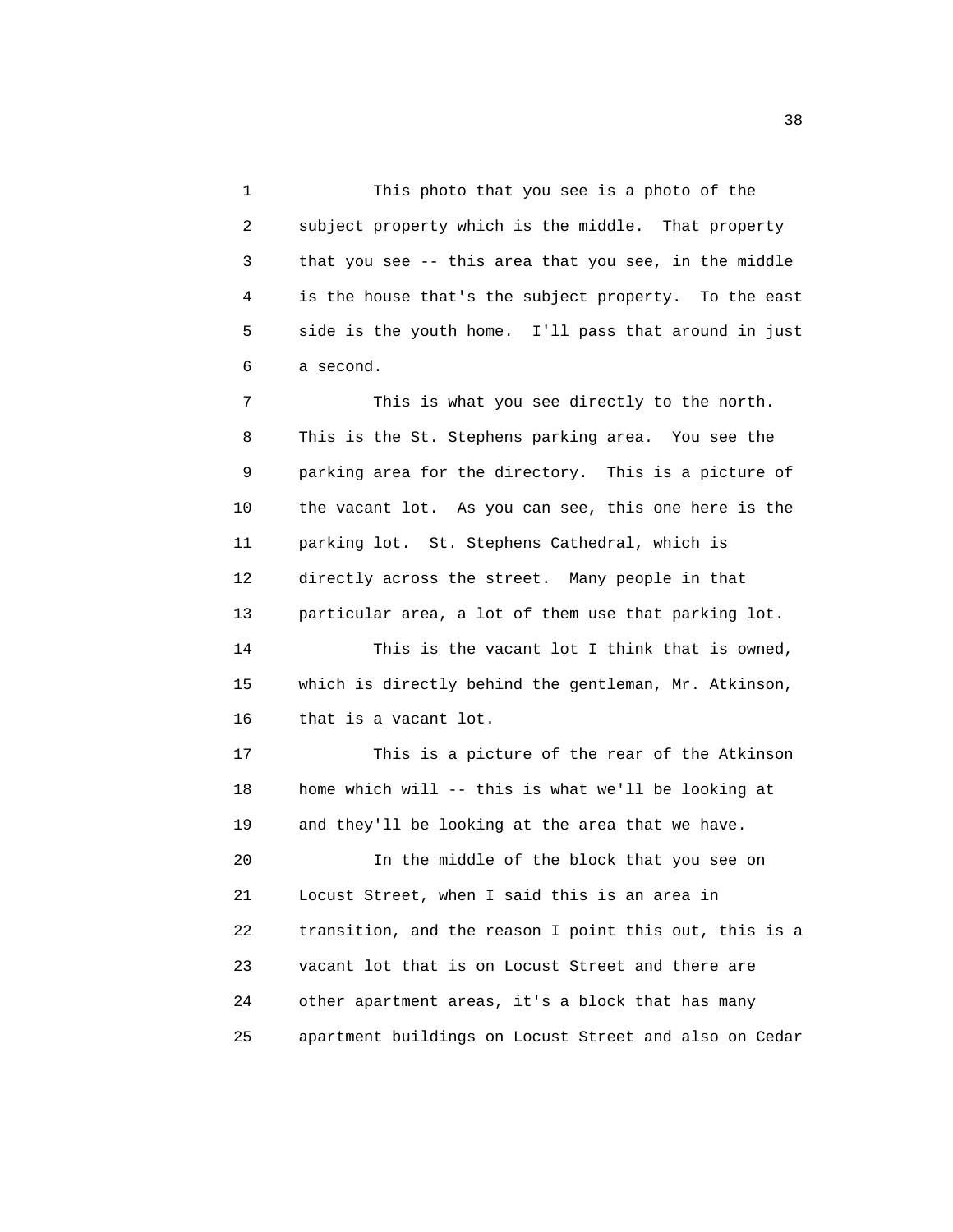1 Street.

 2 Along Cedar Street, as I told you, it was a 3 transition, an area in transition. This is an area, a 4 rental house that has been boxed up and boarded up. 5 This is directly across from the intersection of Cedar 6 and Seventh Street on the west side.

 7 As you can see this one here is a beautiful 8 picture of the subject property. It's a picture of 9 the home that we purchased and spent the money on 10 hoping to preserve.

 11 Directly across the alley that we're talking 12 about, the alley runs from along Seventh Street and it 13 goes from Cedar Street to Locust Street. At the end 14 of Locust Street this is an alley that goes through 15 South Central Bell for their -- it's a large antenna 16 that they have there for South Central Bell. This one 17 here is just a picture to show you that at the 18 intersection of Fifth and Walnut is the Pitino 19 Shelter. Just to give you an idea of what's in the 20 particular area that we're talking about.

 21 I would like to pass these around and mark 22 them if I could.

 23 I would like to point out, Mr. Chairman, the 24 related feature and the main feature of this is that 25 this is the St. Stephens Cathedral Neighborhood. The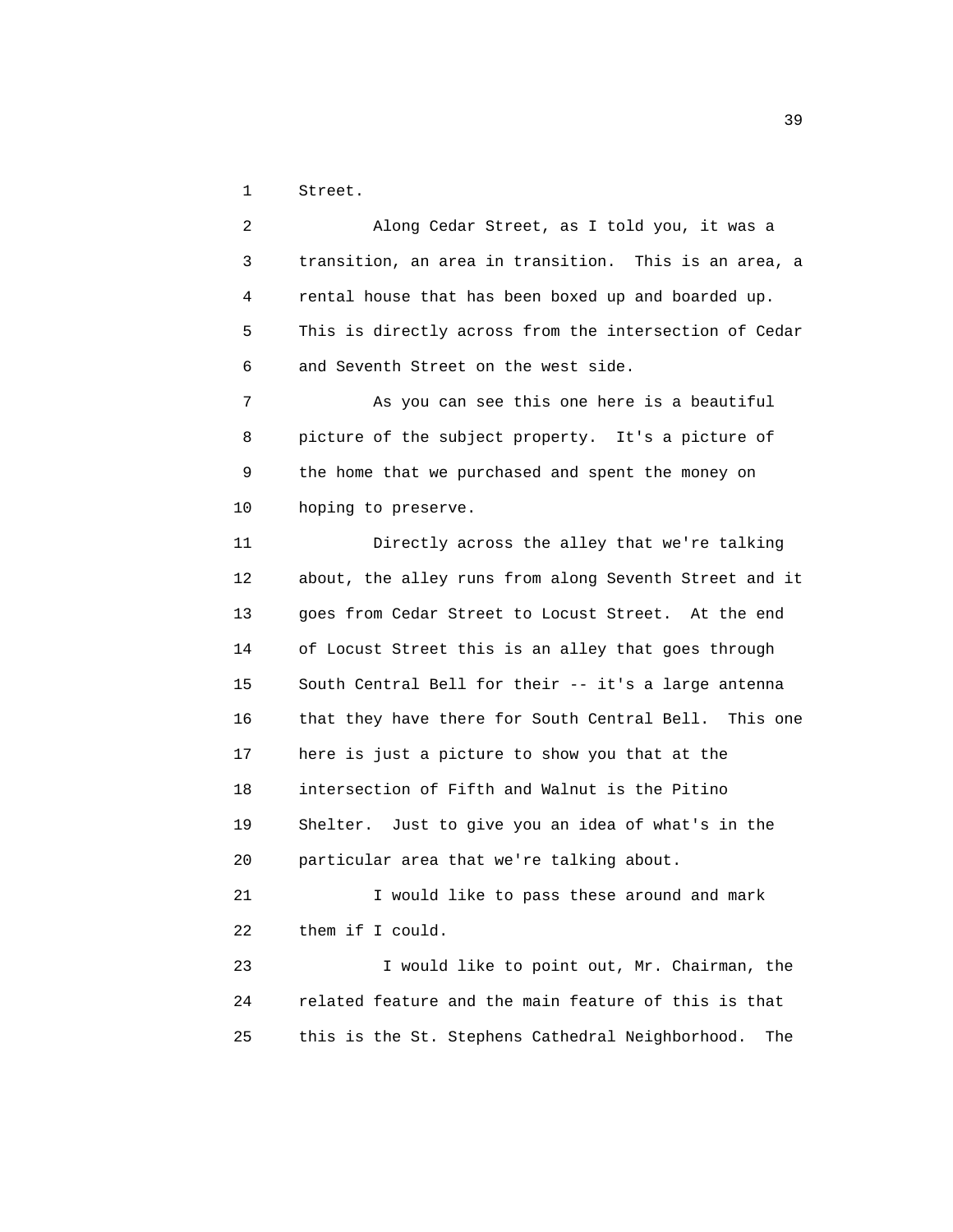1 diocese of Owensboro and the Cathedral Parrish have 2 been extremely long and continuous history providing 3 both religious and social services in the area. 4 This is another area to provide more social 5 services for the people in the community. We have -- 6 I can talk later if there's some questions about the 7 goals and objective of the comprehensive plan. 8 One of the provisions that I thought was 9 interesting in the goals and objective of the 10 comprehensive plan, it states that the maintenance and 11 improvement to the urban neighborhood be accomplished 12 through improvements of community, facilities and 13 services. 14 It also says that it acknowledges an 15 establishment of residential areas be surrounded with

 16 properly buffered non-residential uses such as those 17 family orientated surfaces provided by the diocese.

 18 Now, we have several -- I think some of these 19 issues can be answered. We have Sister Joseph Angela 20 from the diocese. She is the chancellor. We have 21 Terri LaHugh. She also runs the Birthright as it 22 exist now. She can tell you exactly those areas that 23 we need. We have Father McCarty. He will tell you 24 about the old Birthright area at St. Joe and exactly 25 what takes place up there and that the entire time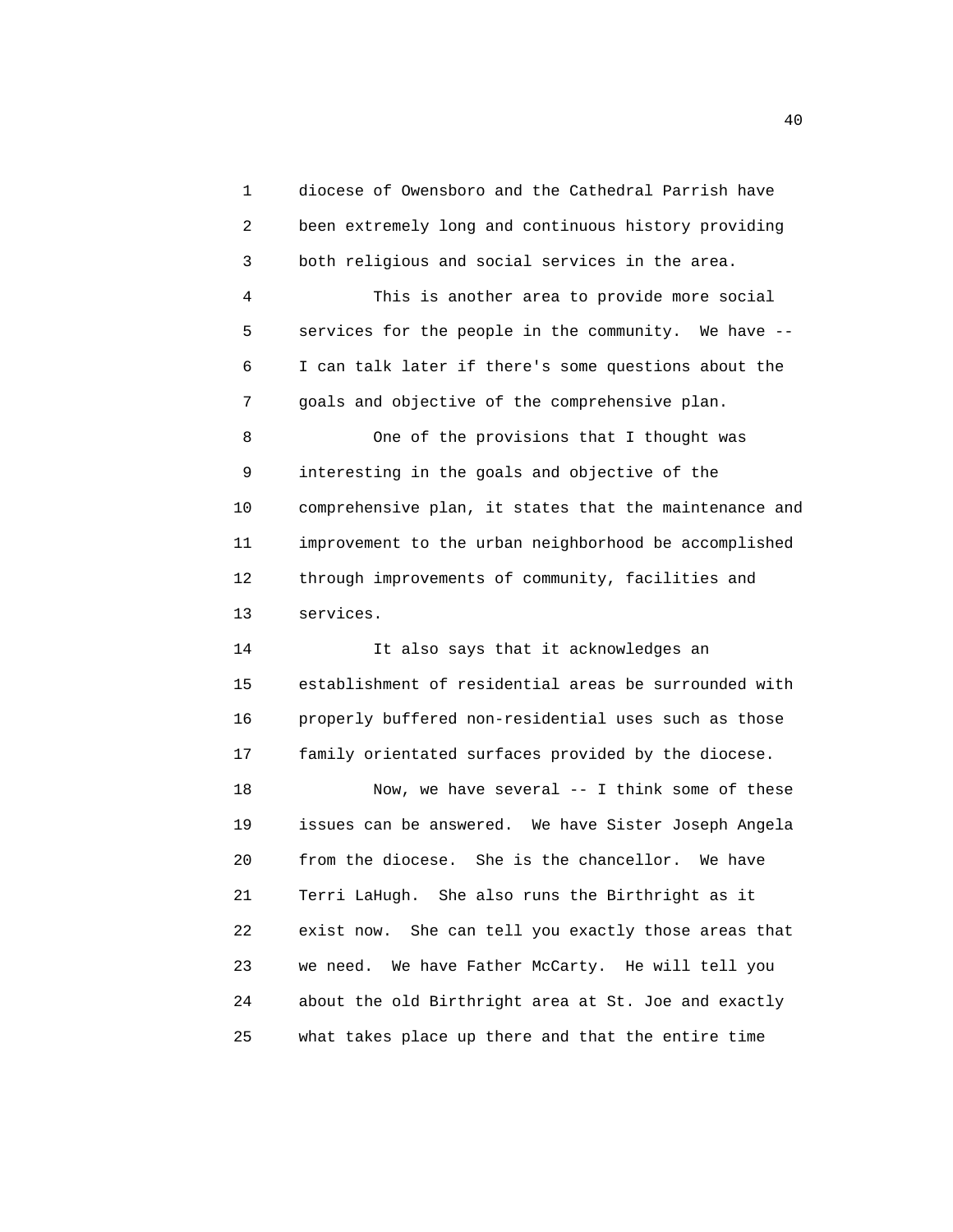1 that he has been up there as pastor of Sts. Joe and 2 Paul Parrish, there has never been any objection or 3 any problem with Birthright.

 4 Now, we also have a real estate appraiser here 5 who will testify concerning those items.

 6 I'm ready to start presenting some of that 7 case if I could, Mr. Chairman. The first witness I 8 would like to call is Sister Joseph Angela. She is 9 the controller of the diocese. She had that job for 10 years and she can tell you an idea of what's going to 11 take place. It might take some of the fears away if 12 some of the residents or the two residents that 13 object.

 14 MR. SILVERT: State your name, please. 15 SISTER ANGELA: Sister Joseph Angela Boone. 16 (SISTER JOSEPH ANGELA BOONE SWORN BY

17 ATTORNEY.)

 18 SISTER ANGELA: Birthright had been in 19 existence up on Fourth Street since probably 1982 when 20 Bishop McRaith came to Owensboro and started this 21 mission and ministry of helping pregnant girls.

 22 At some point later they had a pregnancy care 23 center there. At one point when Sts. Joe and Paul 24 needed the space for their own parish hall they had to 25 move to a new location.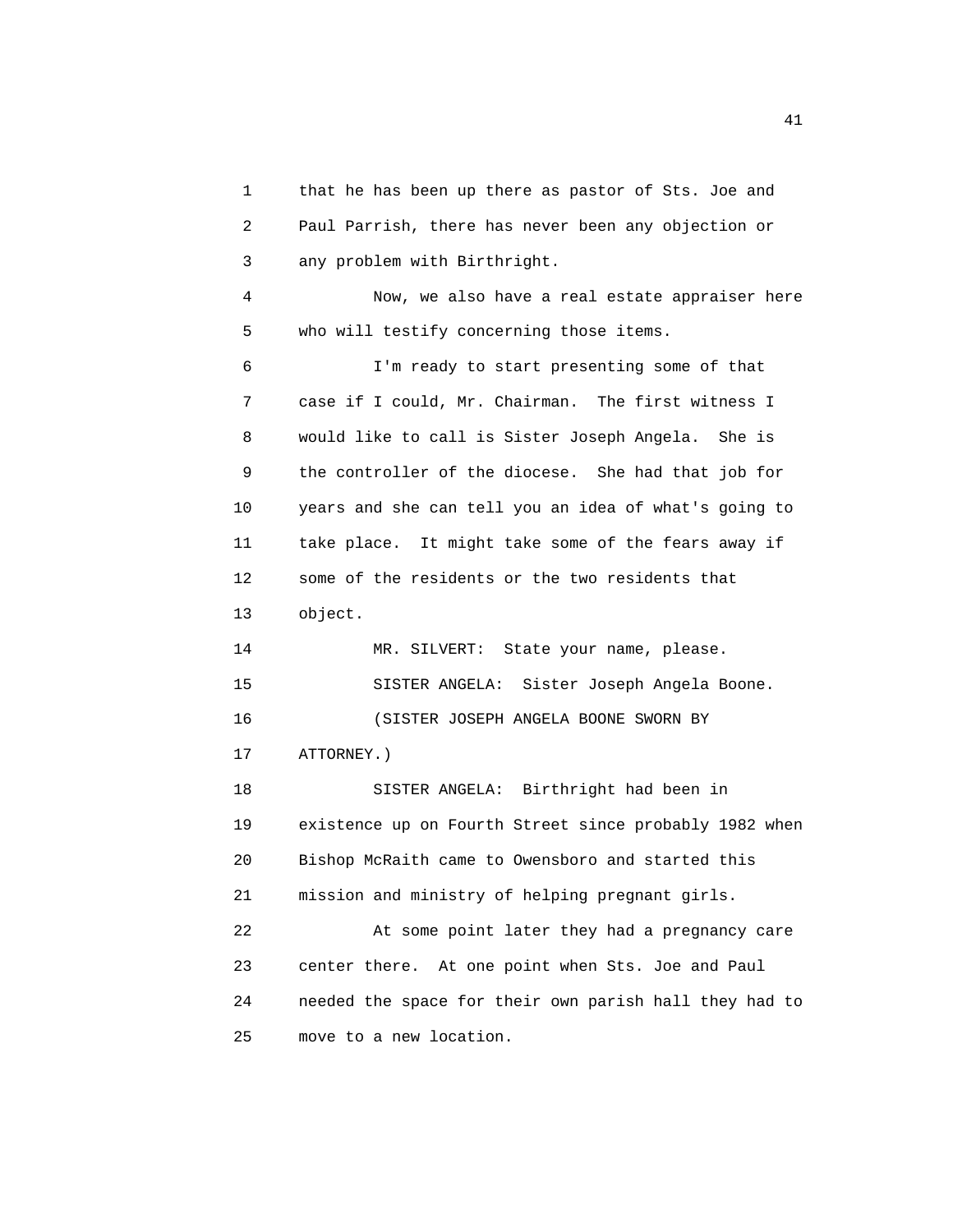1 As Mr. Kamuf has said, we have not had any 2 complaints whatsoever about the location and the 3 ministry that's been going on in that location.

 4 One of the reasons we thought about this house 5 was because of its location and it's value and its 6 character. It has such great character to it that we 7 wanted to preserve that by having it as a homeowners 8 house for homeless pregnant girls that didn't have a 9 place to live. We wanted it to be a place where we 10 could make it a better quality of life for those 11 people, the girls that would be living there and for 12 the Birthright people. It's close to the cathedral. 13 There's good parking over there. They wanted privacy 14 and we thought we needed privacy because of the 15 location to help the girls.

 16 We did not even dream that there would be a 17 problem in having homeless girls living there with the 18 right jurisdiction and the supervision from the people 19 that will be helping them to get on with their life, 20 by helping them to get a job so that they will be 21 something down the road instead of being a homeless 22 pregnant girl.

 23 Any questions I can answer I'll try to do so. 24 MR. DYSINGER: Sister, to your knowledge did 25 anyone from your group attempt to talk to some of the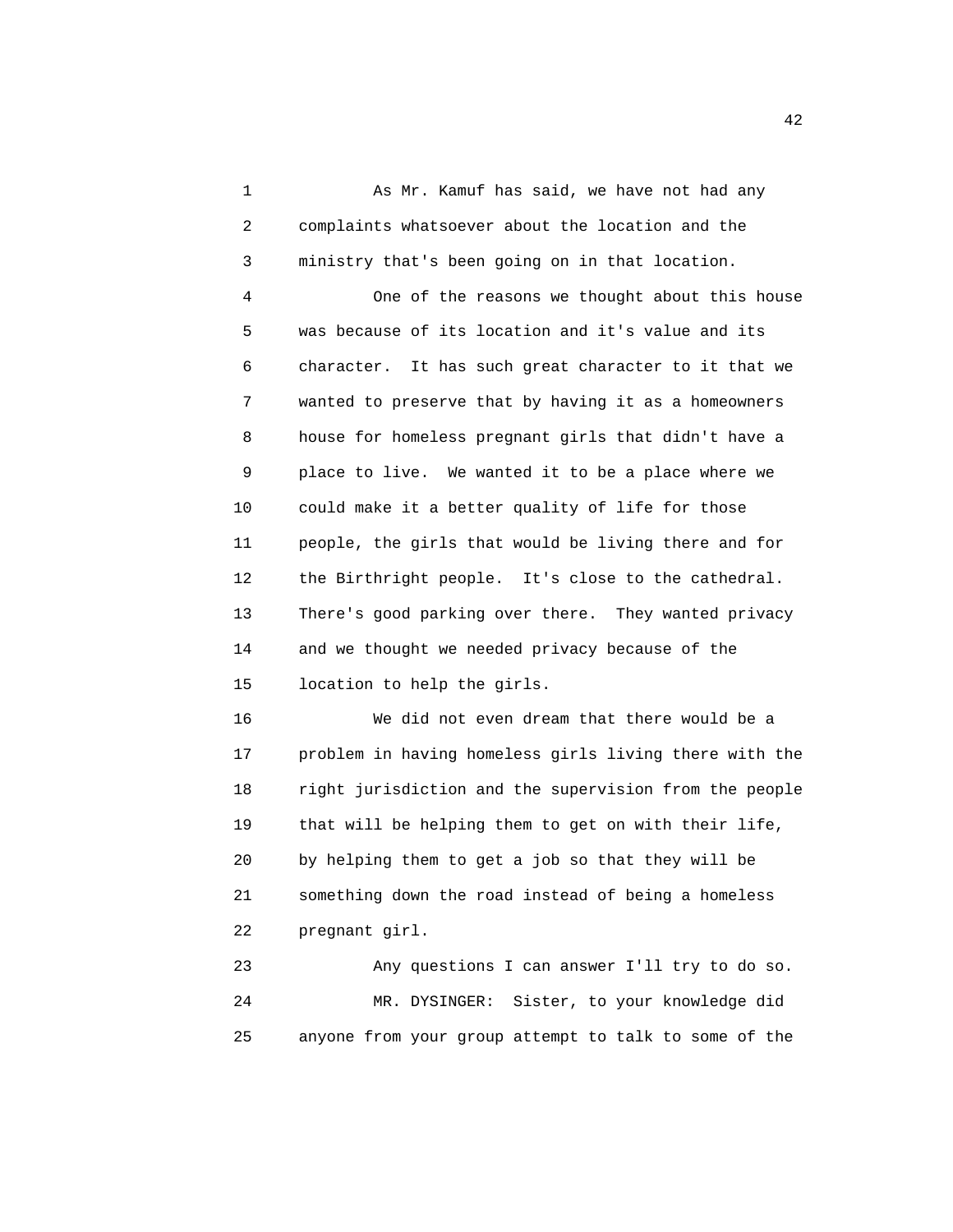1 neighbors about concerns they may have?

 2 SISTER ANGELA: We never even dreamed that 3 they would have concerns. The neighbors, we have been 4 over there when we cleaned up and they had talked with 5 them, but not in a way that thought that there would 6 be any problem with them, with our ministry. 7 MR. DYSINGER: Thank you. 8 CHAIRMAN: Any other board member have any 9 questions of the Sister? 10 MR. WARREN: I do. 11 I'm thinking this is probably a question you 12 can probably answer. The rectory for St. Stephens, 13 it's next-door to this property? 14 SISTER ANGELA: It's across the street. It 15 faces the rectory there at St. Stephens. 16 MR. WARREN: At any given time how many 17 priests live in that home? 18 SISTER ANGELA: There's been as many as four. 19 Right now three's three. 20 MR. WARREN: So currently there's three 21 priests living in that house across the street? 22 SISTER ANGELA: That's correct. 23 MR. WARREN: And your home is for four 24 pregnant women at max? 25 SISTER ANGELA: That will be the max. We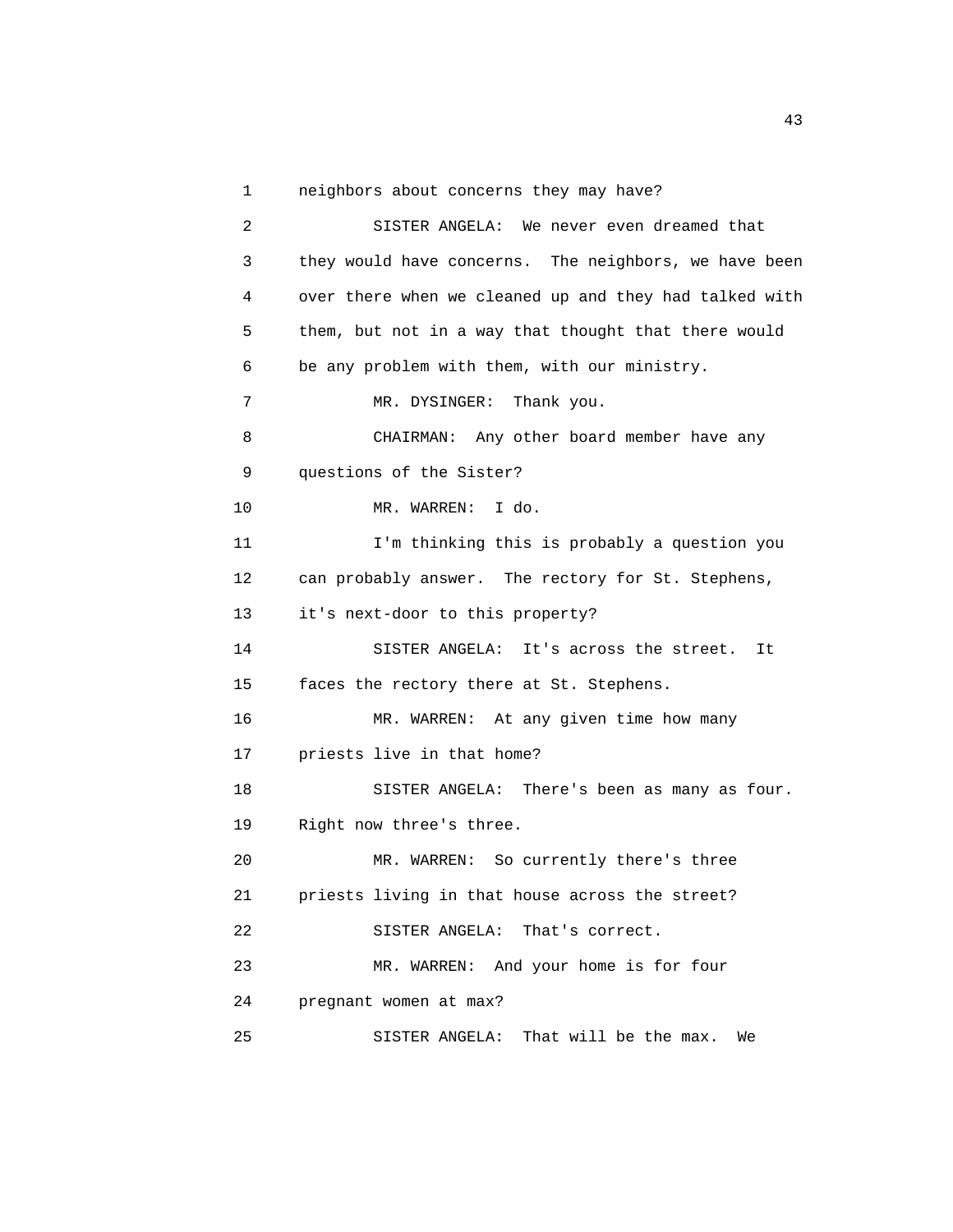1 don't know that we'll have any, but we're hoping to 2 have preparations for them if they become necessary. 3 MR. WARREN: Thank you. 4 CHAIRMAN: Any other questions for the sister? 5 MS. DIXON: I do. 6 When did you actually learn that there was 7 opposition or that people had concerns? 8 SISTER ANGELA: About a week ago. 9 MS. DIXON: Since that time has there been any 10 communication, direct communication with the Atkinsons 11 or any of the -- 12 SISTER ANGELA: I haven't personally, no. 13 MS. DIXON: Has Mr. Kamuf? 14 MR. KAMUF: No. I got a letter from, I guess 15 from the Planning office and they told me. There was 16 a Mr. Mountjoy that had a listing on it. Some of the 17 people I didn't know, but some I knew. I new Rodney 18 Berry. 19 This is hearsay. They called him and talked 20 to him and he said, you know, I'd rather have it like 21 it is, but I will not be at the meeting to object. 22 Then there was another gentleman by the name 23 of Mountjoy. Had his name on the list. He said he 24 really didn't object, but he wouldn't be at the 25 hearing. So we quit calling. We did call some of the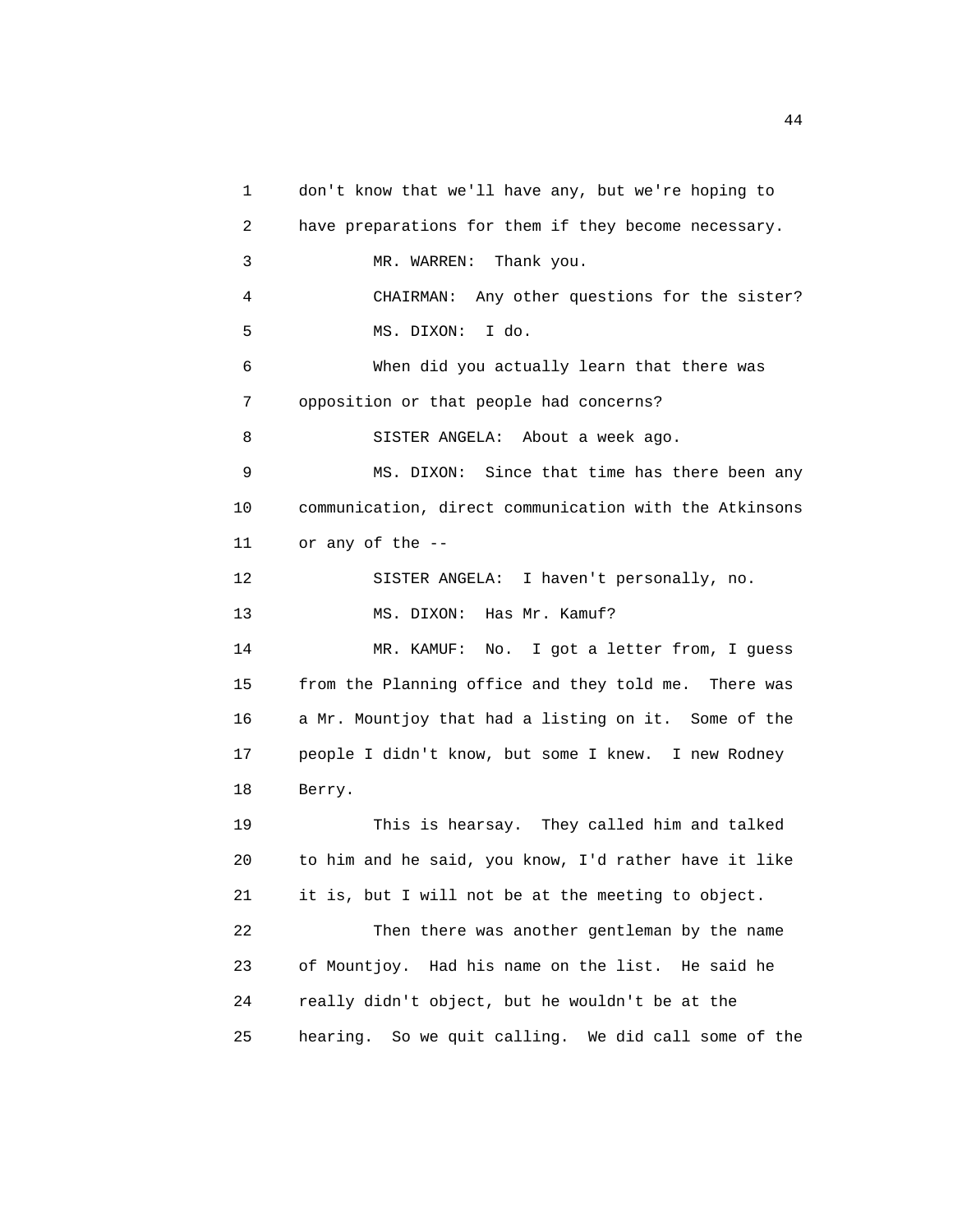1 people on there.

2 I might say this. There was a group of us. 3 I'm involved in Birthright. There was a group of us 4 that went down and cleaned up. We spent two hot days 5 down there cleaning up. I talked to the gentleman 6 over there that runs the candy store. He didn't 7 object to when we were cleaning up. We had a youth 8 group there. We had I'd say 10 or 12 people. We did 9 a good job. I didn't hear any objection from him at 10 that time. He asked some questions. I think his main 11 concern, Ms. Dixon, at that time was, don't put a 12 fence up. We don't want to put a fence up to separate 13 his property from ours. That was the main objection 14 at that time. I think my position was that we don't 15 want to put a fence up. If there's required screening 16 by the Planning and Zoning ordinance, then we'll do 17 that. 18 MS. DIXON: How do you feel about not having a 19 fence or about the signage issue? Those were two 20 things I picked up on what Mr. Atkinson said. 21 MR. KAMUF: I think Terri will have to answer 22 that. 23 About the fence, we don't want to put up a

24 fence.

25 Isn't that right, Sister?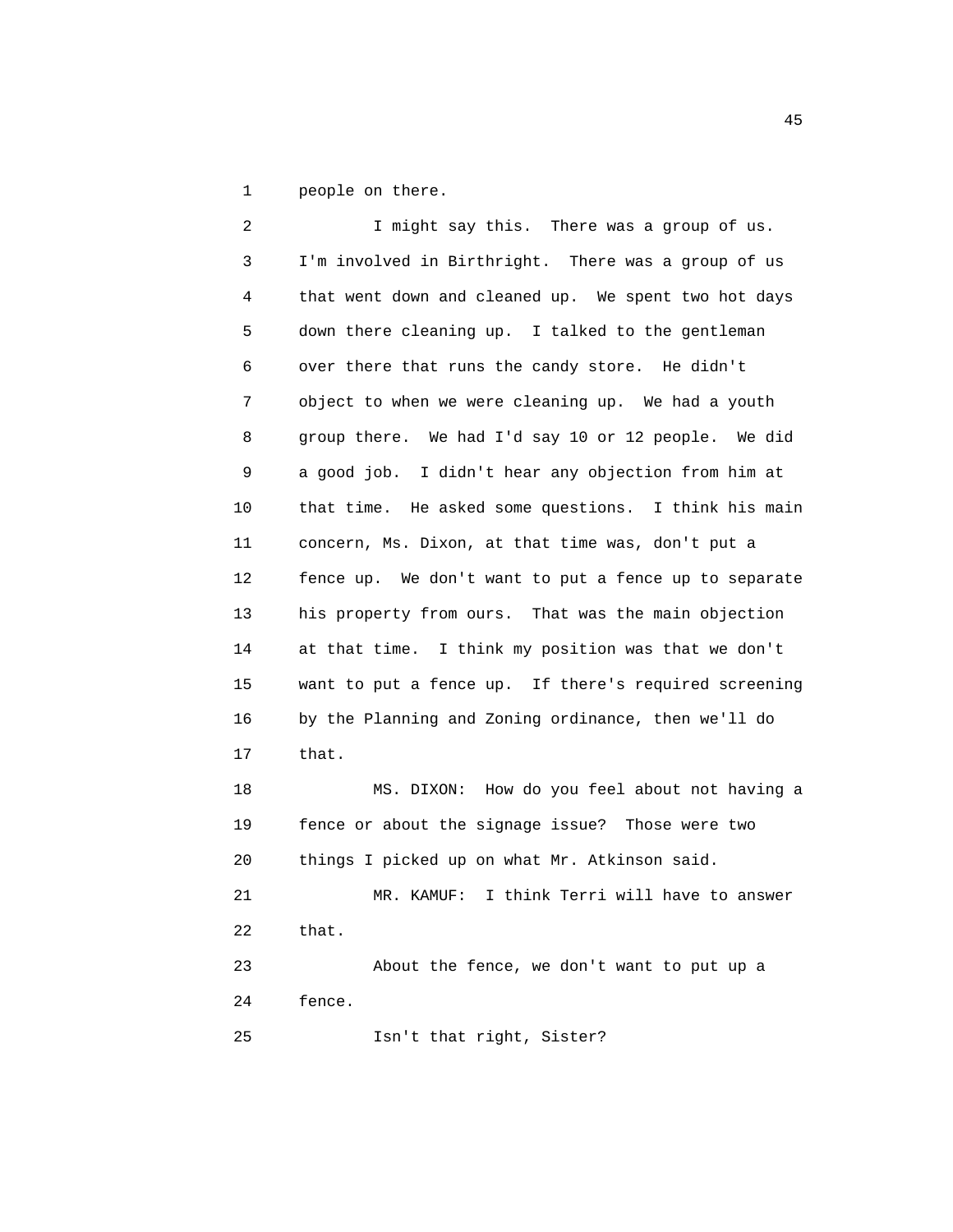1 SISTER ANGELA: No, we don't. 2 MR. KAMUF: We don't want to put up a fence. 3 We will if it's required. Whatever screening is 4 required, whatever. We don't want to pave the parking 5 lot, but if it's required we'll do that. Then there 6 was the issue about the sign. 7 MS. DIXON: Right. 8 MR. KAMUF: I didn't take a picture of it. 9 That's my fault. 10 The sign, Terri, why don't you come up here. 11 She can tell you. She runs it. She can tell 12 you what size sign. They have a sign that used to be 13 there in front of the old St. Joe rectory there on 14 Fourth Street. Now it's moved behind Sts. Joseph and 15 Paul Church. It's a small sign. 16 MS. DIXON: I was concerned about the signage. 17 For the benefit of your clients, if you're talking the 18 issue of privacy, it would appear that a small sign on 19 the actual house would be better than one in the yard. 20 That would just be my -- if you are addressing privacy 21 for your clients. 22 MR. KAMUF: We have talked about this in great 23 deal. Terri can probably handle that. We mentioned 24 this. What kind of sign are we going to have? We

25 want it in an area where it will look good, but it's a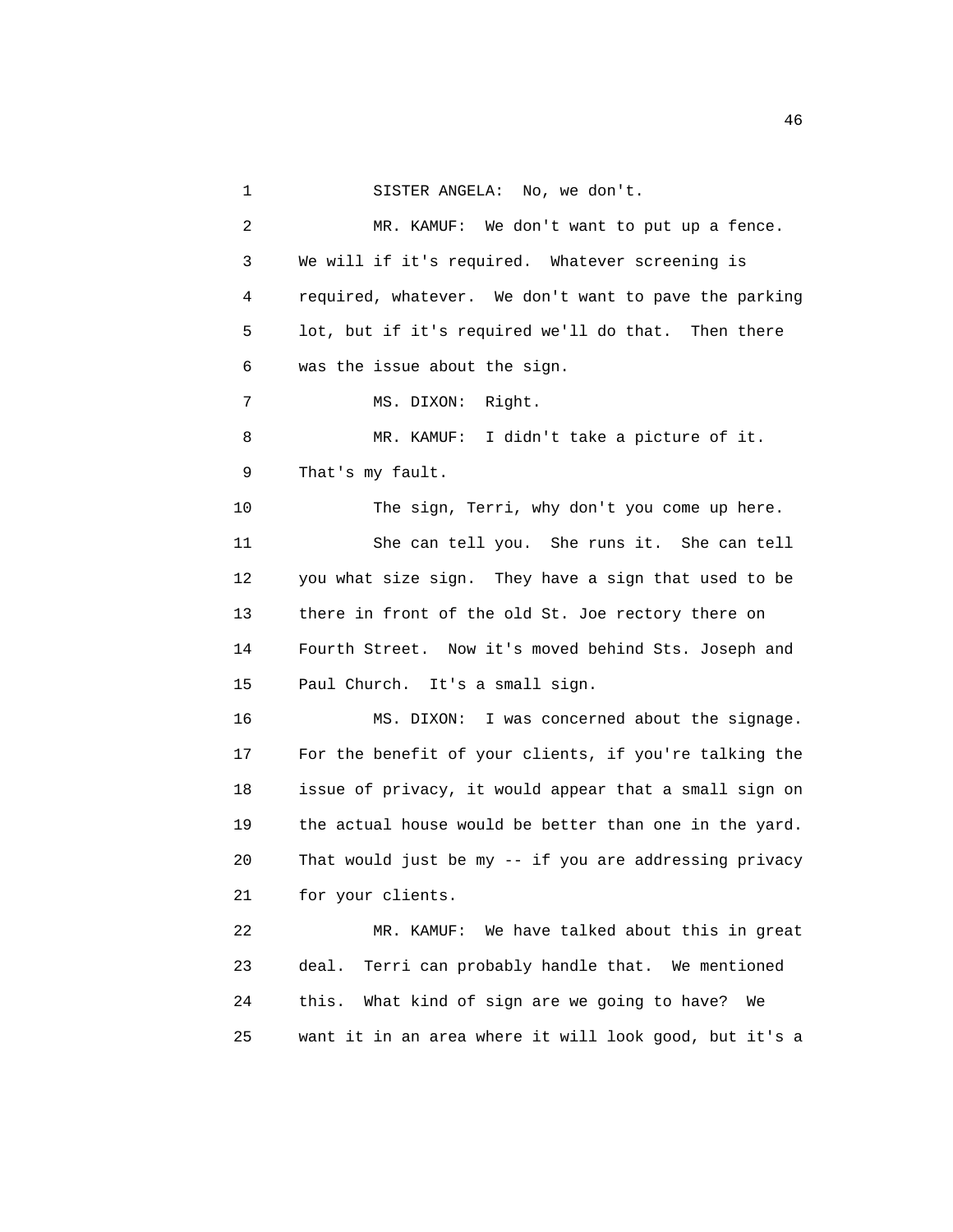1 one-way street. We thought a little sign out front, 2 whatever that would be, so if they were looking for 3 this area they could find it. We've talked about it. 4 Terri. 5 MR. SILVERT: State your name, please. 6 MS. LaHUGH: Terri LaHugh. 7 (MS. TERRI LaHUGH SWORN BY ATTORNEY.) 8 MS. LaHUGH: As far as a sign, our sign that 9 we have now is probably 3 foot by 4 foot. We've had 10 it for years at the home on 508 East Fourth. We were 11 there 23 years. That sign is not 23 years old, but 12 it's before me. I moved here eight years ago. I've 13 been with Birthright almost since I moved. 14 The sign we can work with that. I don't feel 15 there would be a problem. I would love to have a sign 16 out front for the girls to find us. Other than that, 17 you know, I'm easy. We can put it on the house if 18 that would suit the neighbors more or whatever. 19 Whatever we can do to make peace. 20 MS. DIXON: Check with Mr. Atkinson on that. 21 I was thinking that with privacy of your clients, and 22 it looks more tasteful. Plus I don't know if you've 23 noticed that area, but you can be really prone to some 24 graffiti sprayed on signs and so forth. 25 MS. LaHUGH: We are a little bit worried about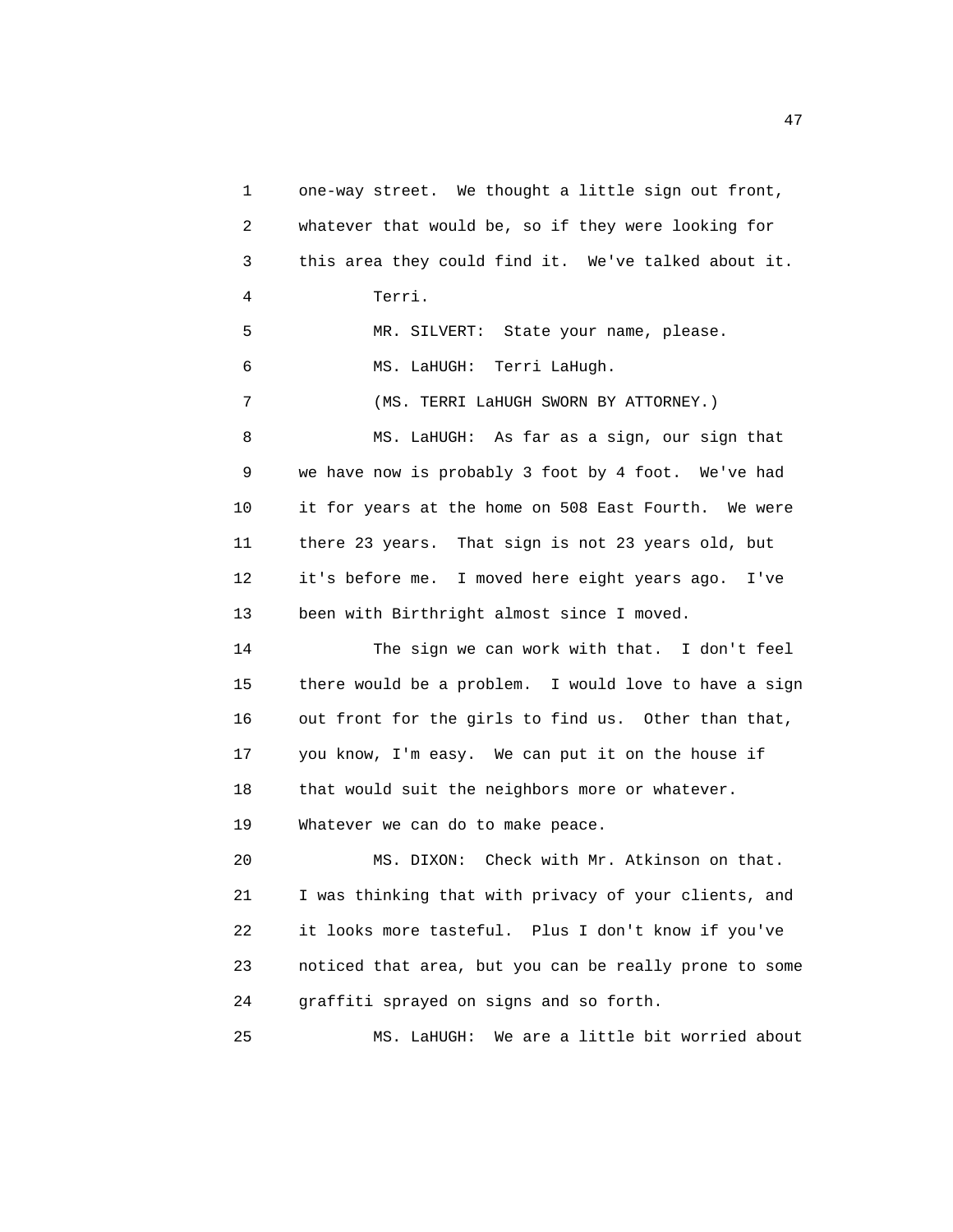1 the neighborhood, the area.

 2 MS. DIXON: No, let's not worry about the 3 neighborhood. It is an oasis. Mr. Kamuf mentioned 4 it. 5 MR. KAMUF: Please. 6 MS. DIXON: I said you called or someone 7 referred to it as an oasis. Let's leave it as that, 8 please. 9 MR. DYSINGER: Could you discuss any other 10 changes in the appearance of the building. It seems 11 to me that it not looking like a house and it looking 12 more like an institution is a concern. If you could 13 just talk about that, 14 MS. LaHUGH: I agree. I don't know if anybody 15 here that might remember the home at 508 East Fourth, 16 but it was a home that was 110 years old when it was 17 torn down. We have been there for 23 years and loved 18 every bit of it. We did a lot of work to it along to 19 keep it. Keep its integrity. Keep it working. There 20 was always projects that needed done because of the 21 age of the home. We respected that home. I think 22 that's probably why we enjoy buying this home at 23 Seventh Street because it reminded us of our old home 24 that we had so long. We intended to make a 25 substantial investment in this property to make it be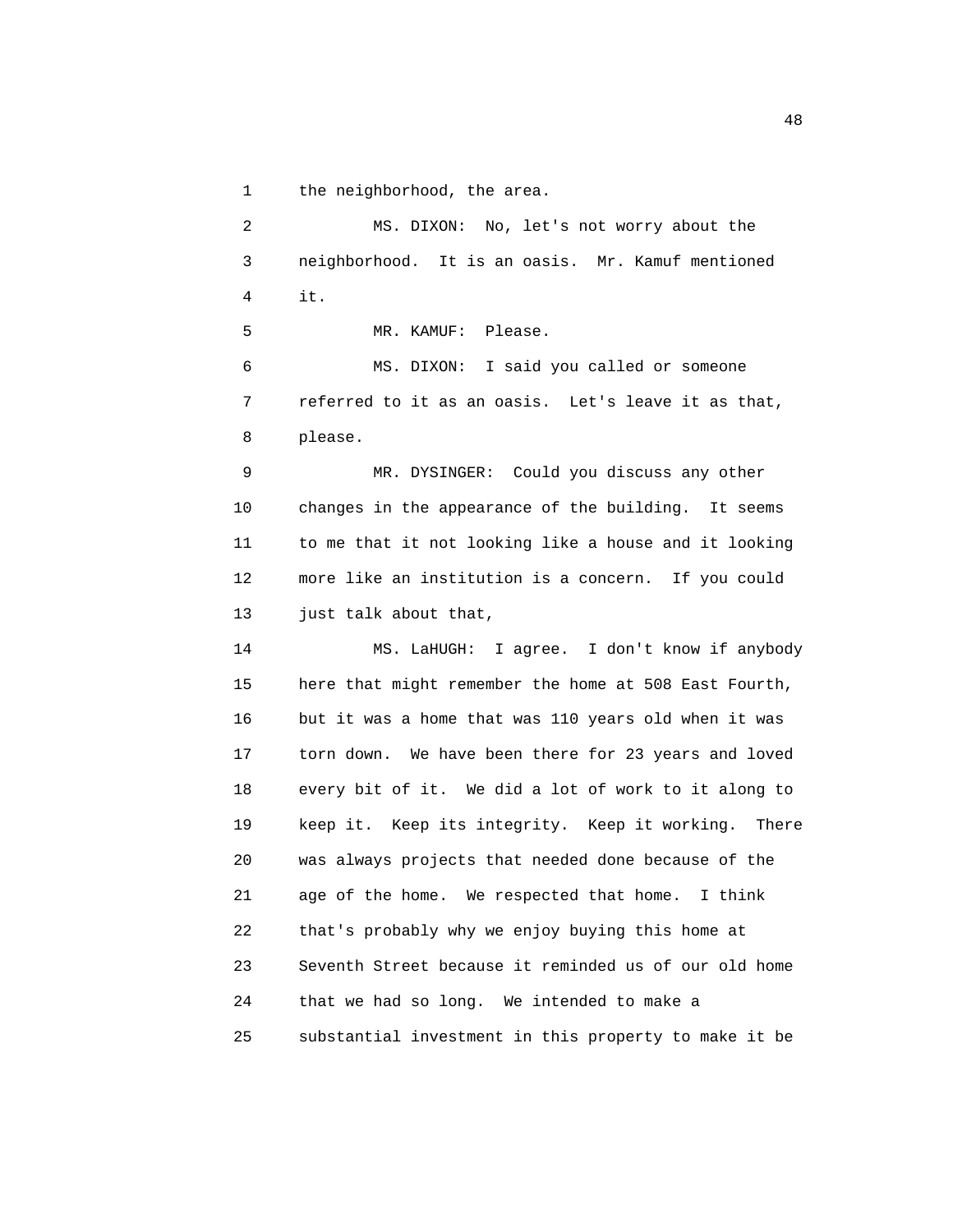1 very presentable. It will be a home. We are a home 2 life facility. We're not professional. We're a 3 crisis pregnancy center that is nonprofit. All 4 volunteers. It's a charitable organization. We just 5 help women in need. 6 If you have any other questions. I don't want 7 to go too long. 8 MS. MASON: Will you be adding handicap 9 accessible? 10 MS. LaHUGH: If needed to. Depending on 11 Planning and Zoning. 12 CHAIRMAN: Mr. Noffsinger, do you have a 13 question? 14 MR. NOFFSINGER: I think perhaps at this point 15 would you like for me to list these things that Mr. 16 Atkinson has requested and then see what their answers 17 are to those so at least we've addressed those 18 specifics. I need to address parking as well. 19 CHAIRMAN: Yes, I'd appreciate it if you 20 would. You have it in front of you. Several 21 questions there I'm seeing. If you will do that. 22 MR. NOFFSINGER: First of all no signs. I 23 think we've touched on that. One idea was to limit 24 the signage to the building only, the face of the 25 building. Another suggestion might be typically in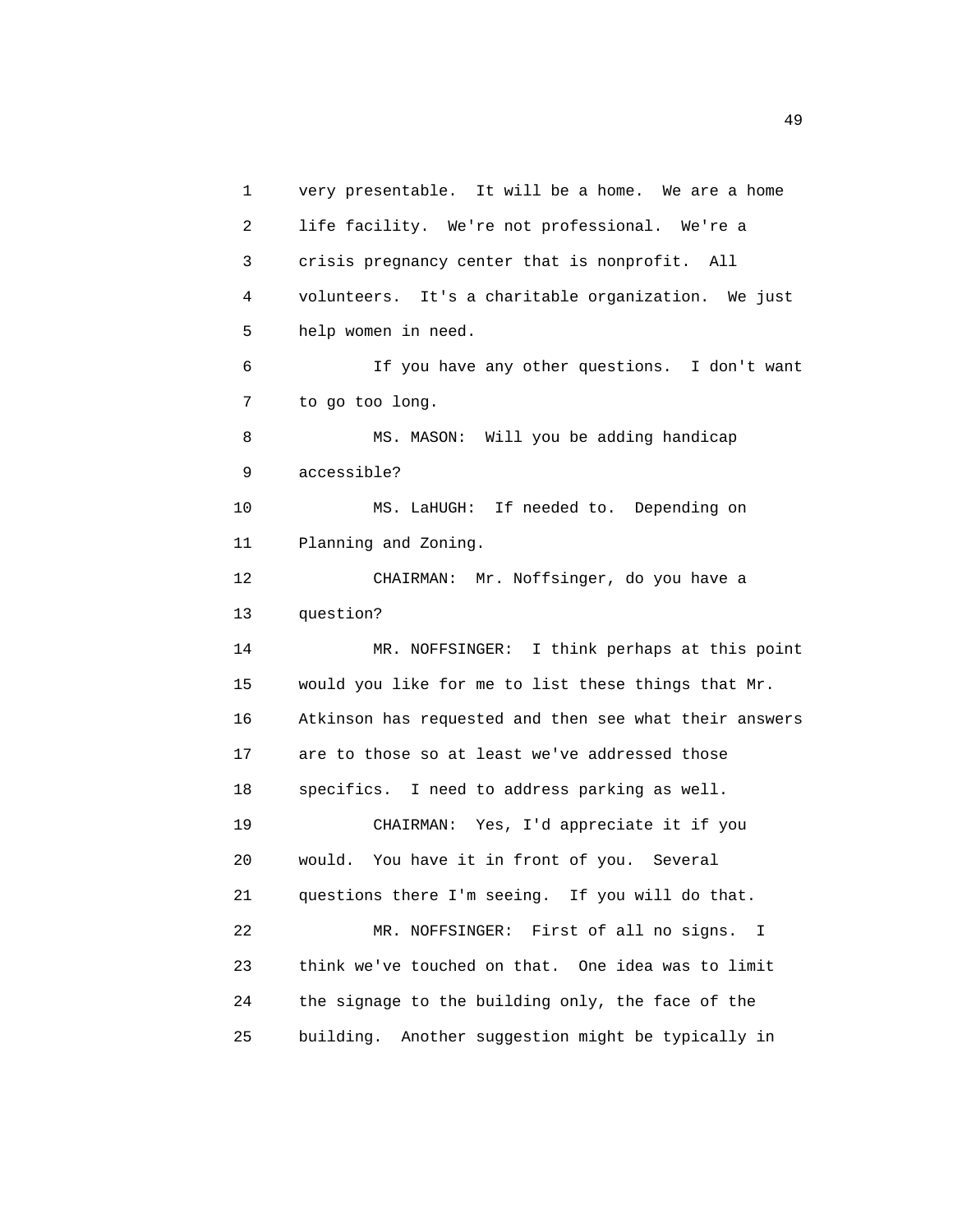1 residential zones you're allowed, I believe, a sign of 2 two square feet. That would be out in the yard and a 3 free-standing sign. The sign you've described I think 4 is about 12 square feet, but typically in a 5 residential zone you have the two square foot sign in 6 the yard. That would be in keeping with the 7 residential zone. Then there's also this option of a 8 building sign.

 9 Next no fences. The zoning ordinance will not 10 require any fences to be erected on the property. I 11 think the applicants have stated here tonight they 12 don't want to put up a fence.

 13 However, the zoning ordinance would require 14 the parking area that's going to be constructed and is 15 necessary to meet zoning requirements will need to be 16 screened with a three foot high continuous element. 17 Now, that could be a 3 foot high fence or it could be 18 a 3 foot high shrub row. If they don't want any 19 fences, it may be that a three foot high shrub row 20 would be acceptable and then one tree every 40 feet. 21 The zoning ordinance does require the parking 22 area to be paved. There's not a waiver process for 23 that.

 24 However, drainage must be handled on site. In 25 review of your development plan, the city engineer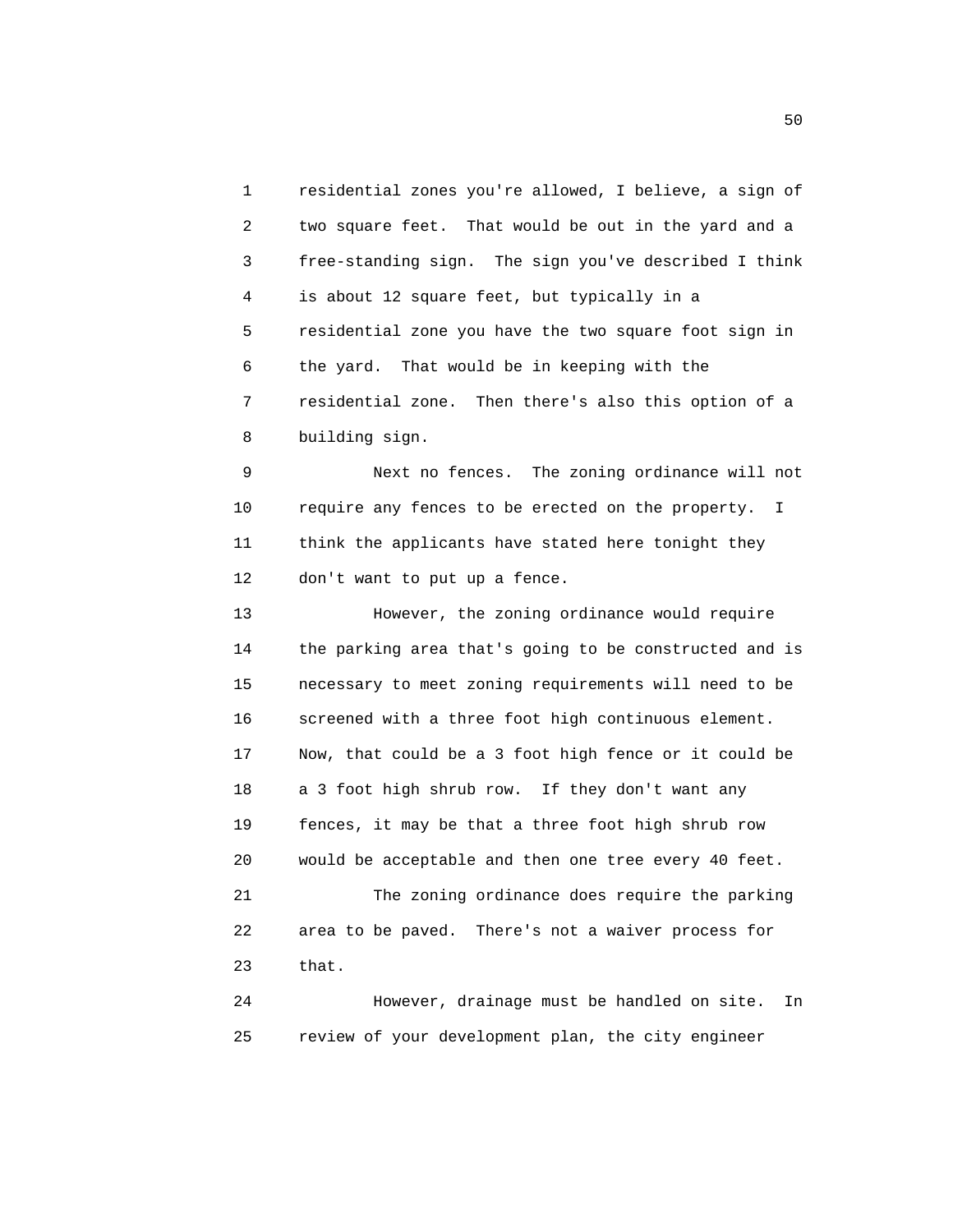1 will have to approve the drainage plan. So there will 2 be a drainage plan and you can talk to the city 3 engineer about that, Mr. Joe Shepherd, but they will 4 be responsible for drainage as it goes off of their 5 property.

 6 No re-landscaping. You know, that's an issue 7 that I've addressed some of the required landscaping, 8 but any other landscaping you might do I certainly can 9 address that.

 10 No cars blocking the alley. I think that's a 11 common courtesy or a neighborly thing to do. You just 12 don't block the alley.

 13 The biggy here I think is the restoration to 14 existing structures. It sounds to me like the folks 15 are saying, we like the home that's there. It's in 16 character with the neighborhood, and it is a beautiful 17 home.

 18 What are you plans for that structure? I'm 19 hearing that they want the home to stay. They want to 20 keep it intact. They want it to look the way it does 21 today. Maybe some necessary repairs, but restore it 22 to its original condition. These are all conditions 23 that this board could consider in granting a 24 conditional use permit.

25 MS. LaHUGH: We have agreed. We have spoken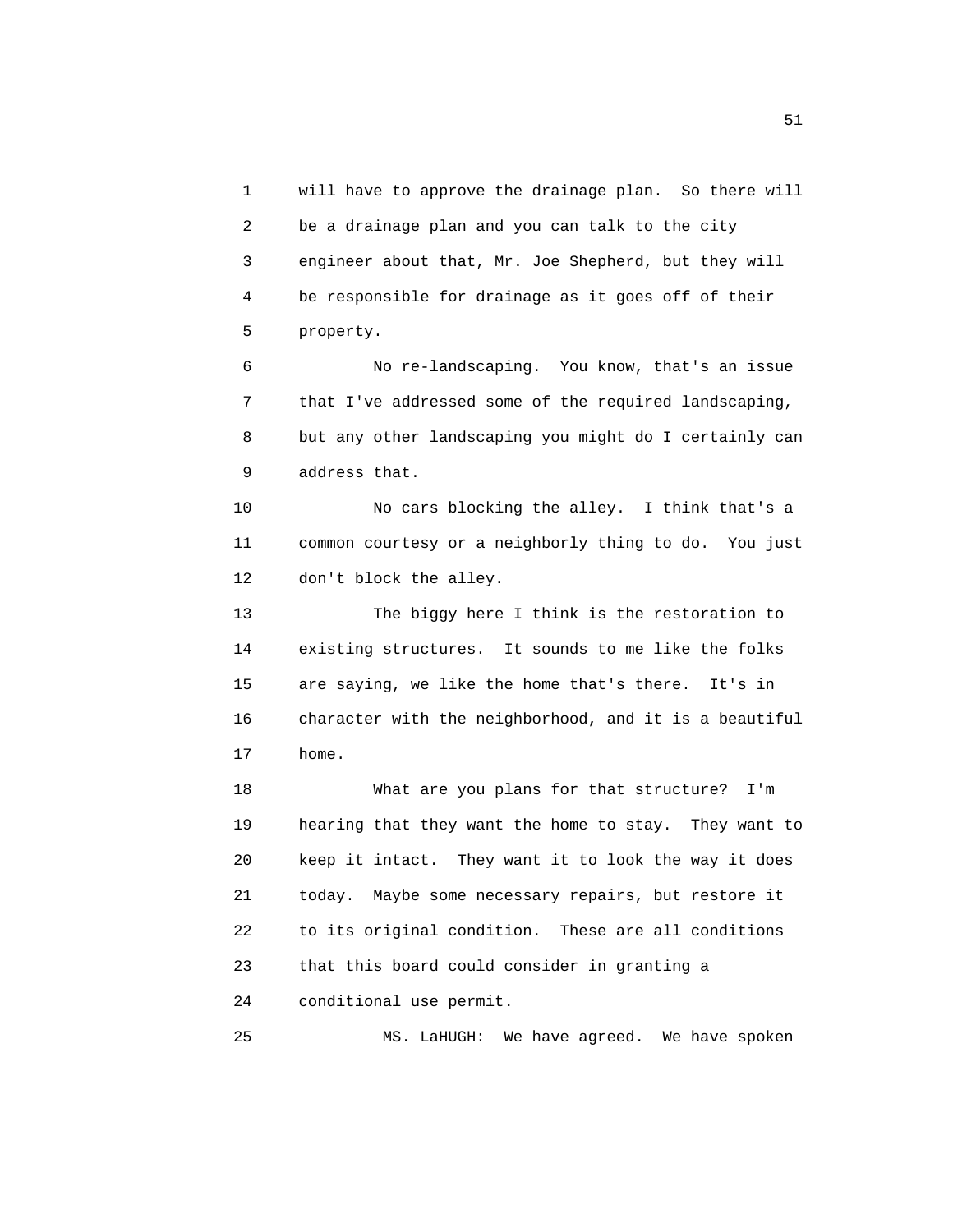1 with the families. Every visit we were there this 2 summer we chatted. We assured them that we intend to 3 keep the house. He asked, make sure we didn't want it 4 tore down. I said, my gosh, we've just invested 5 everything we can come up with to have the home. 6 We're thrilled to have it. We're making plans to 7 improve just enough to get the doors open. We have 8 put \$23,000 into a brand new roof and gutters on the 9 home inside where the roof had leaked for years. It 10 needs a lot of plaster and dry wall work. Some 11 painting and just some minor plumbing issues maybe. 12 Just make sure everything is up-to-date. Other than 13 that, we have no changes. We have tore down leaning 14 extension that had been on the side of the building. 15 It was leaning and unsafe. They pointed that out 16 where it was needing support. I was grateful for 17 that. We took that off of there to make sure nobody 18 got hurt and also improve the looks of the home. It 19 was a mess. The roofers did this for us.

 20 MR. NOFFSINGER: The only other thing I would 21 like to address is the neighbors have also asked no 22 parking on the north side of the alley. That would be 23 the lot the home is on.

 24 You do have two parking spaces, possibly 25 three. Maybe handicap space. The parking issue is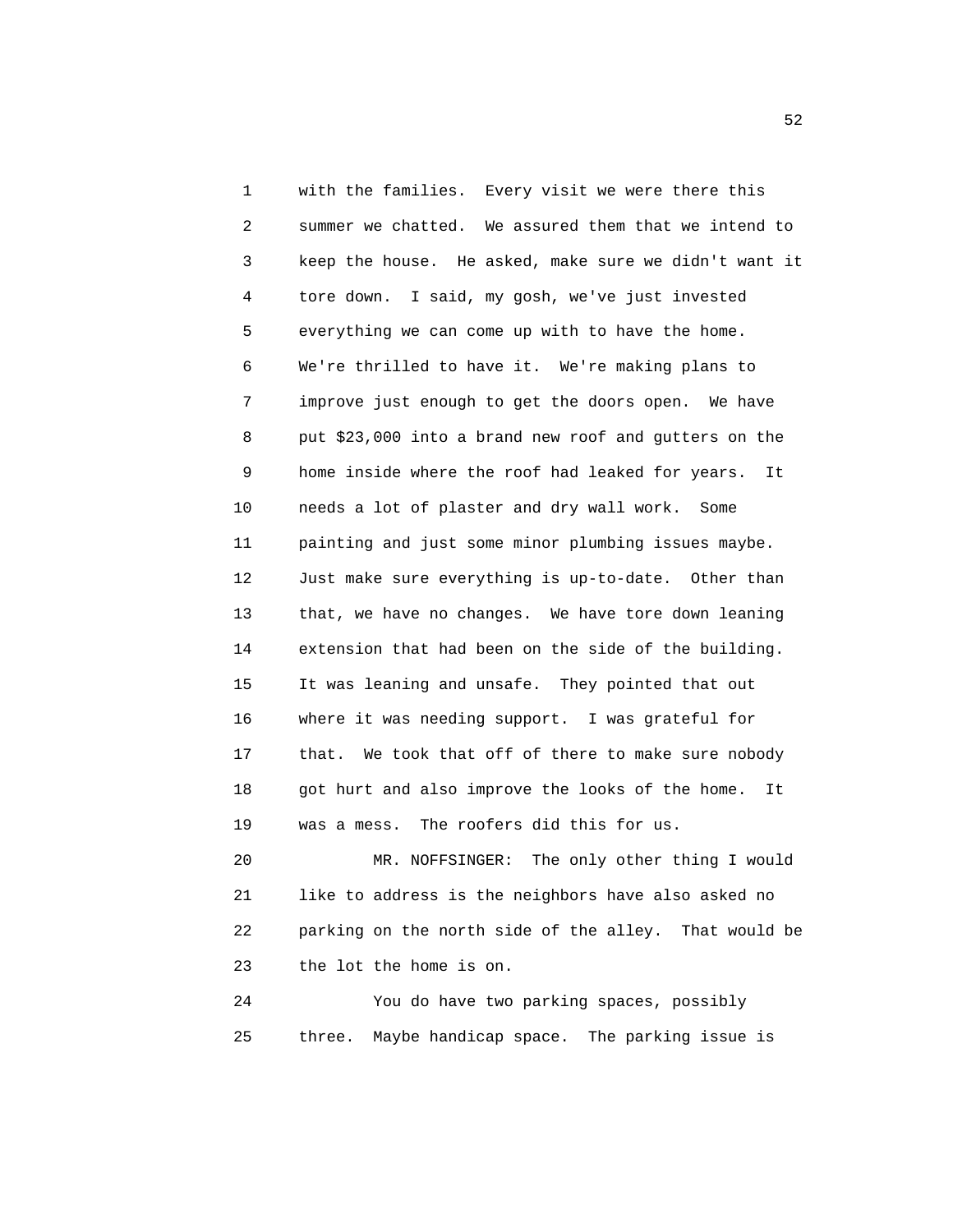1 going to be the same whether this use is approved or 2 if it's used for residential. They could still put 3 parking spaces in this location. In fact, across the 4 alley now where the main parking lot is going to be is 5 pretty much graveled and there's a shed there. Looks 6 like a carport type structure, shed. So that's 7 basically what it's used for is parking now.

 8 The other idea, and I just talked with Jim 9 Mischel who is on my staff, said that he did talk with 10 Mr. Kamuf about maybe using the parking lot for the 11 church and seeing if that conserves the parking for 12 this use as well as the church.

 13 The concern that the church might have is 14 whether or not you have enough parking on the church's 15 site to meet the current parking requirements for the 16 church. I don't know if you do or not, but if you did 17 and this could be counted as parking for Birthright, 18 then that would eliminate the need to construct the 19 parking lot south of the alley. That's not the 20 application that's before us tonight. The application 21 is for parking to be on the south side of the alley, 22 but that's just another option that I don't know if 23 you could explore that.

 24 MS. LaHUGH: I agree. We do have permission 25 from the Bishop of the Diocese of Owensboro to use any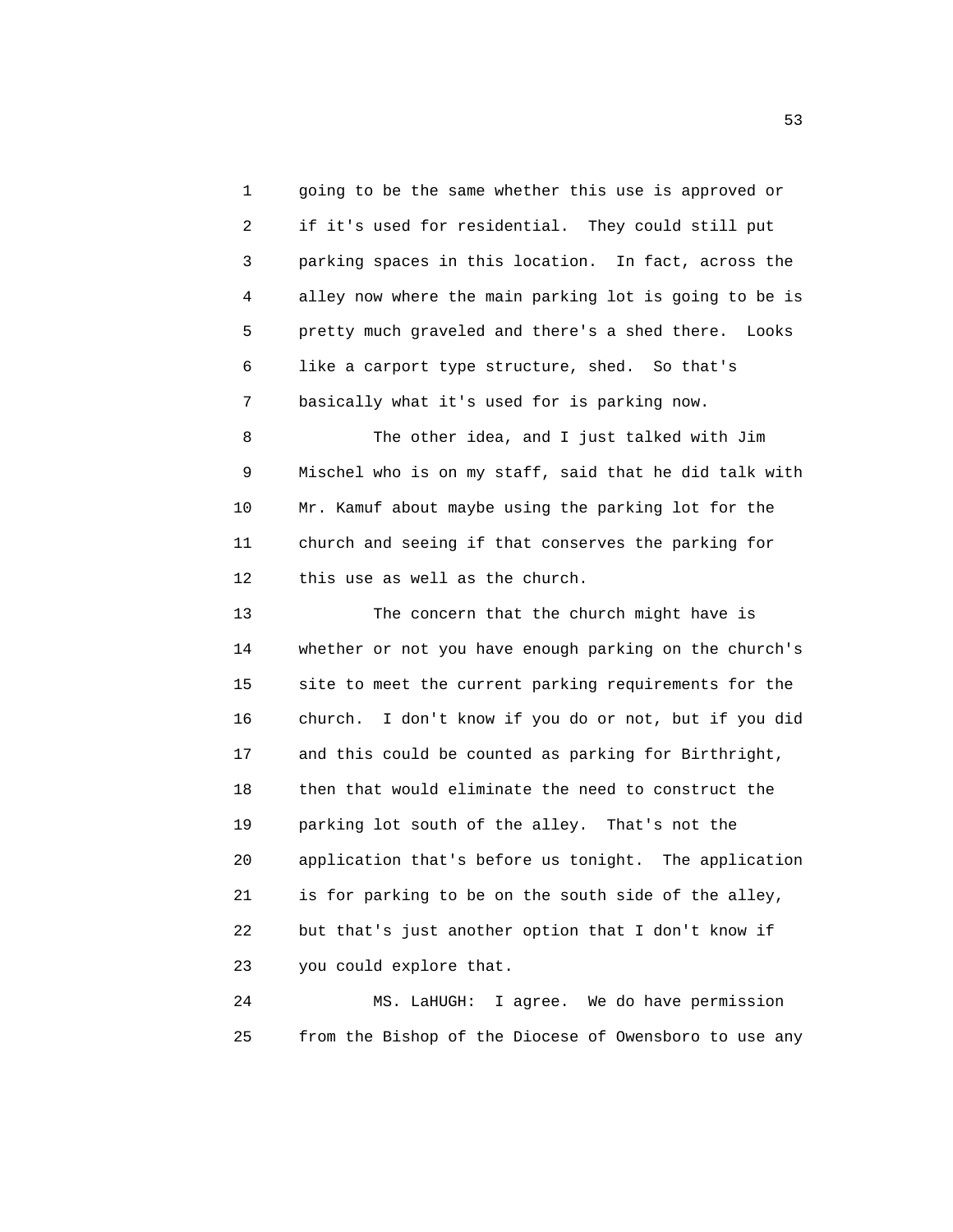1 of the parking that we would like; volunteers,

| 2  | clients, residents, the house mother. We didn't        |
|----|--------------------------------------------------------|
| 3  | anticipate a lot of traffic in the alley because it is |
| 4  | a quiet alley. I think it would be hard to find for    |
| 5  | the girls that come to our place looking for us.<br>I  |
| 6  | think it would be hard just to find the alley.         |
| 7  | MR. NOFFSINGER: And to maneuver.                       |
| 8  | MS. LaHUGH: You're exactly right. It's very            |
| 9  | I worry about that. We will fix it up if we<br>tight.  |
| 10 | are needed to by Planning and Zoning. We will make it  |
| 11 | proper to whatever you require. Other than that, we    |
| 12 | feel that we have more than enough parking with the    |
| 13 | streets and with the church's generosity of using      |
| 14 | their property any time we need it.                    |
| 15 | Are there any other questions about the                |
| 16 | parking?                                               |
| 17 | MR. NOFFSINGER: I've gone over each item that          |
| 18 | was in this list, I believe.                           |
| 19 | That's all I have, Mr. Chairman.                       |
| 20 | Mr. Kamuf, do you have anyone else?<br>CHAIRMAN:       |
| 21 | I have one.<br>Father McCarty is<br>MR. KAMUF:         |
| 22 | here. He's the pastor of Sts. Joe and Paul Parrish.    |
| 23 | He can give you an idea of what Birthright has meant   |
| 24 | and whether there's been any complaints.               |
| 25 | State your name, please.<br>MR. SILVERT:               |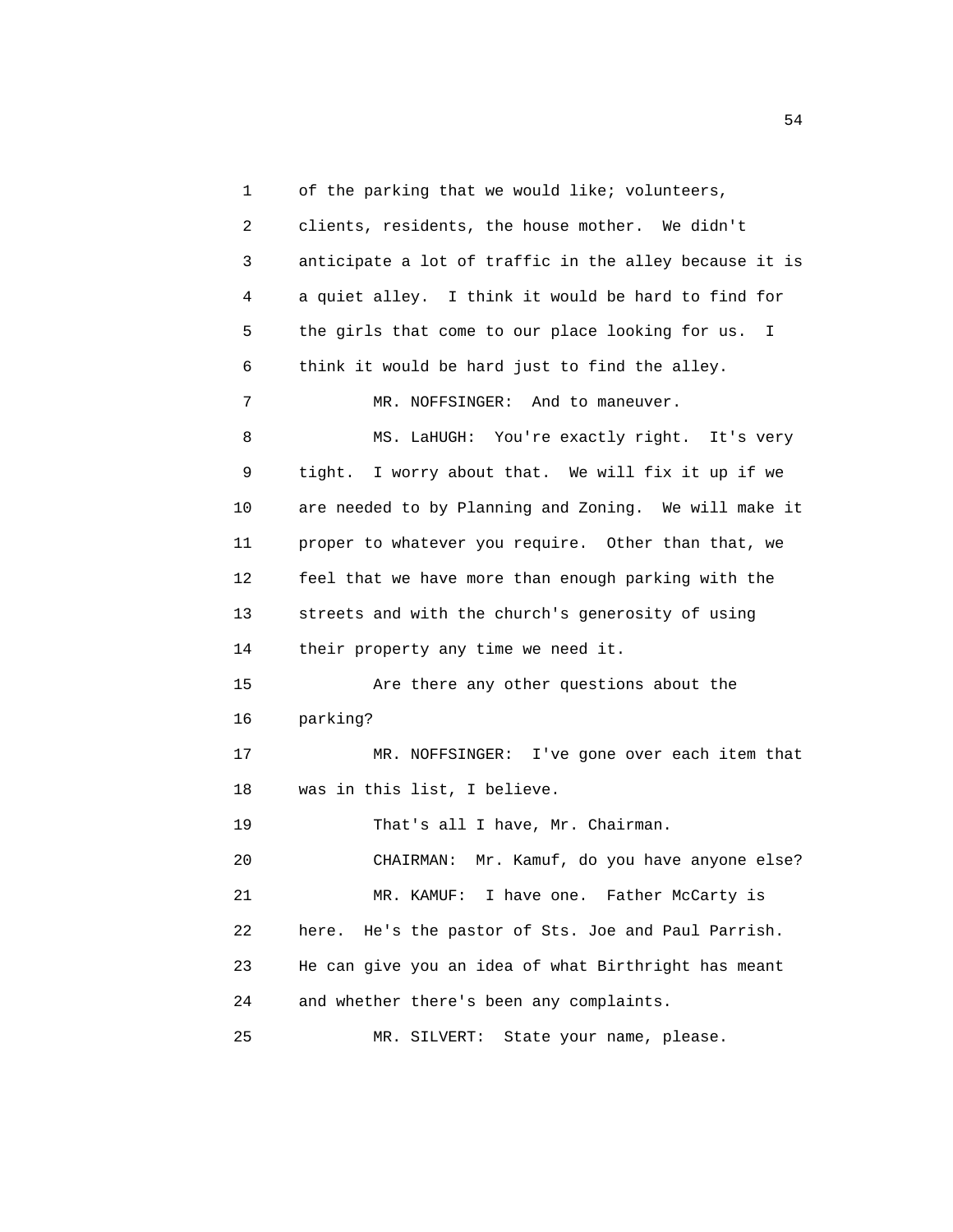1 FATHER McCARTY: Father Carl McCarty.

2 (FATHER McCARTY SWORN BY ATTORNEY.)

 3 FATHER McCARTY: I can speak to the parking 4 situation.

 5 We've never had a problem with parking at Sts. 6 Joseph and Paul. There's not a lot of cars that are 7 generated by Birthright. There's two, three, four 8 cars perhaps at a time, if even that.

 9 As far as the structure of our facilities that 10 Birthright has used, which was the house on Fourth 11 Street and now they're using what was our old office 12 house, they've only added to those facilities and 13 those structures. They have maintained those 14 structures for us. We helped to maintain the outside. 15 They helped maintain the inside.

 16 The girls that have come there are always 17 polite, courteous. Many of them that I see are 18 sometimes even dropped off there and then picked up 19 again. So cars are not remaining there. There is 20 some foot traffic that does come in in relationship to 21 the bus traffic and the bus system. So the parking on 22 the outside of the buildings we have not had any 23 trouble with whatsoever. They have a direct mission. 24 That mission is only added to our mission and to the 25 neighborhood mission, the old Germantown area.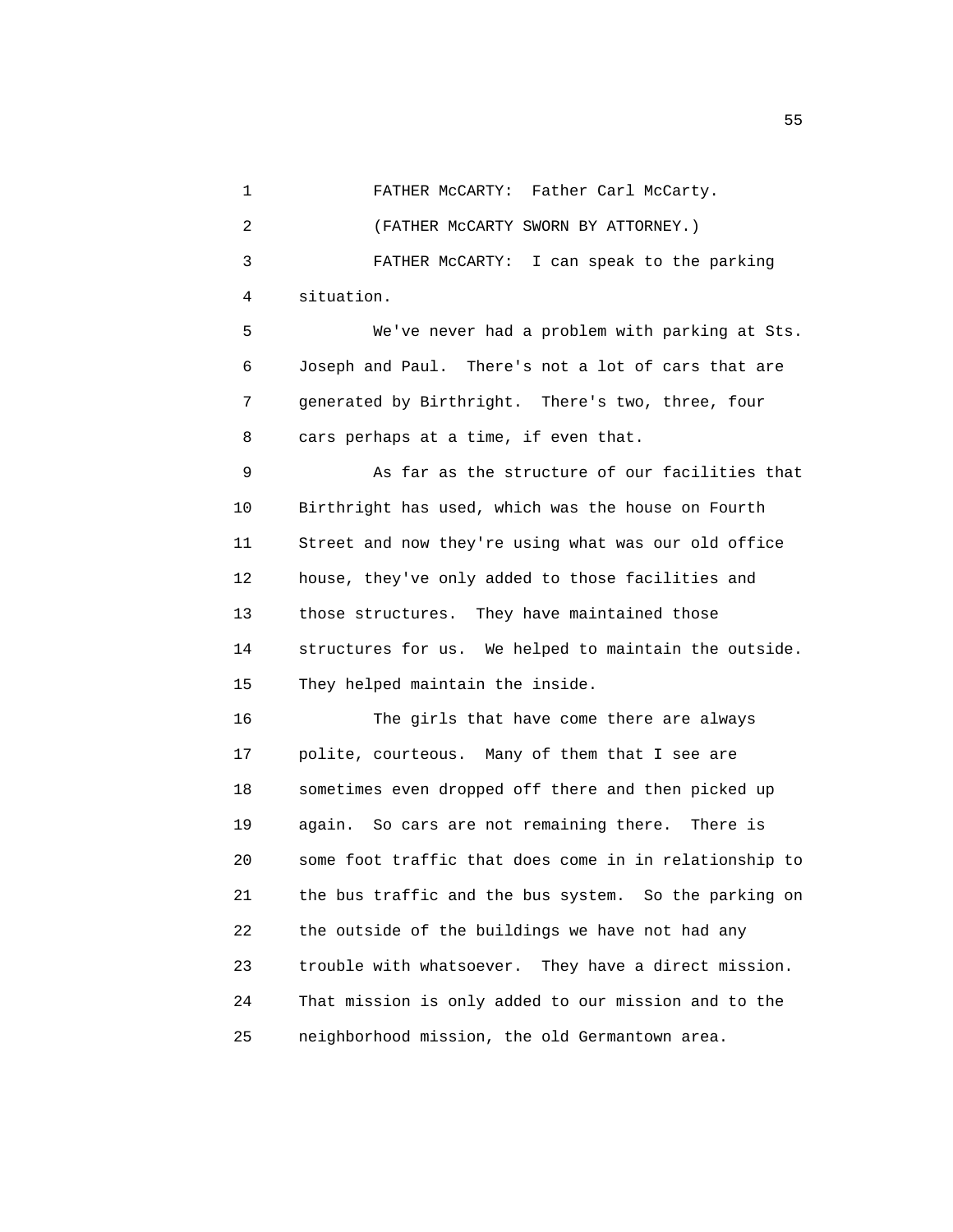1 For myself I've worked to keep Birthright 2 there as long as we could, but conditions have 3 continued to grow and change and we all need to do 4 that. Change is probably the hardest thing here. 5 Make a little fear in relationship to what's going to 6 take place. 7 So if I can help to alleviate any of that 8 fear, they have certainly added to our neighborhood. 9 We do not mean to intimidate whatsoever. We 10 certainly are here to communicate. If we can help to 11 communicate any other thing that may need to be 12 answered, we want to do that. 13 CHAIRMAN: Any board member have any questions 14 of Father McCarty? 15 (NO RESPONSE) 16 CHAIRMAN: Mr. Kamuf, do you have anything 17 else? 18 MR. KAMUF: I might say this. We probably 19 looked at 60 or 70 houses in Owensboro. This met all 20 the requirements. We felt like it was a peaceful 21 place for the girls. It had to meet so many 22 requirements. It has to be so close to a bus stop. I 23 mean there were just a lot of requirements that were 24 required for us to qualify under Planning and Zoning 25 requirements. We felt like that this was the best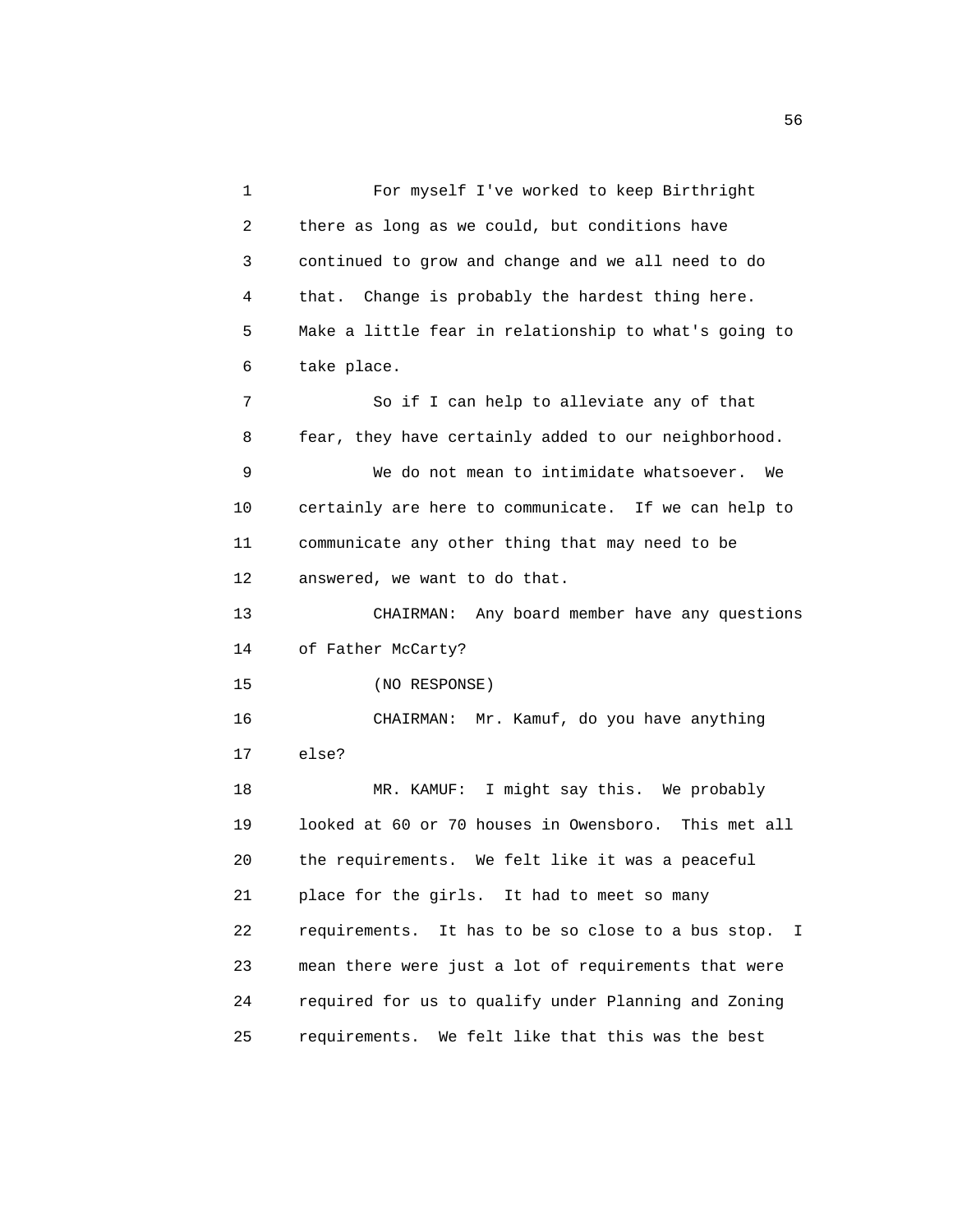1 choice that we could make. Not only for us but for 2 the citizens. I'm talking about the people that come 3 to the Birthright center. I might point out one other 4 thing. As far as development plan, as far as the 5 drainage, Jim Riney has prepared -- we have to file a 6 development plan and it will show all the drainage and 7 all the requirements as far as the drainage. 8 CHAIRMAN: Thank you. 9 Going back to the opposing side for a few 10 comments and then we're going to wrap it up and give 11 you a decision. 12 Anyone over here have any additional thoughts 13 or comments? 14 MR. ATKINSON: What was said about the parking 15 on the north side of the alley, is there plans for 16 parking on that side? 17 MR. NOFFSINGER: Mr. Chairman, if I may. They 18 are showing two parking spaces on the north side of 19 the alley. That would be right to the rear of the 20 home off the alley. One is a handicap parking space 21 and the other is a regular parking space. 22 MR. ATKINSON: If they could figure another 23 way to do that, that would be good. 24 MR. DYSINGER: The parking is not actually in 25 the alley though, sir.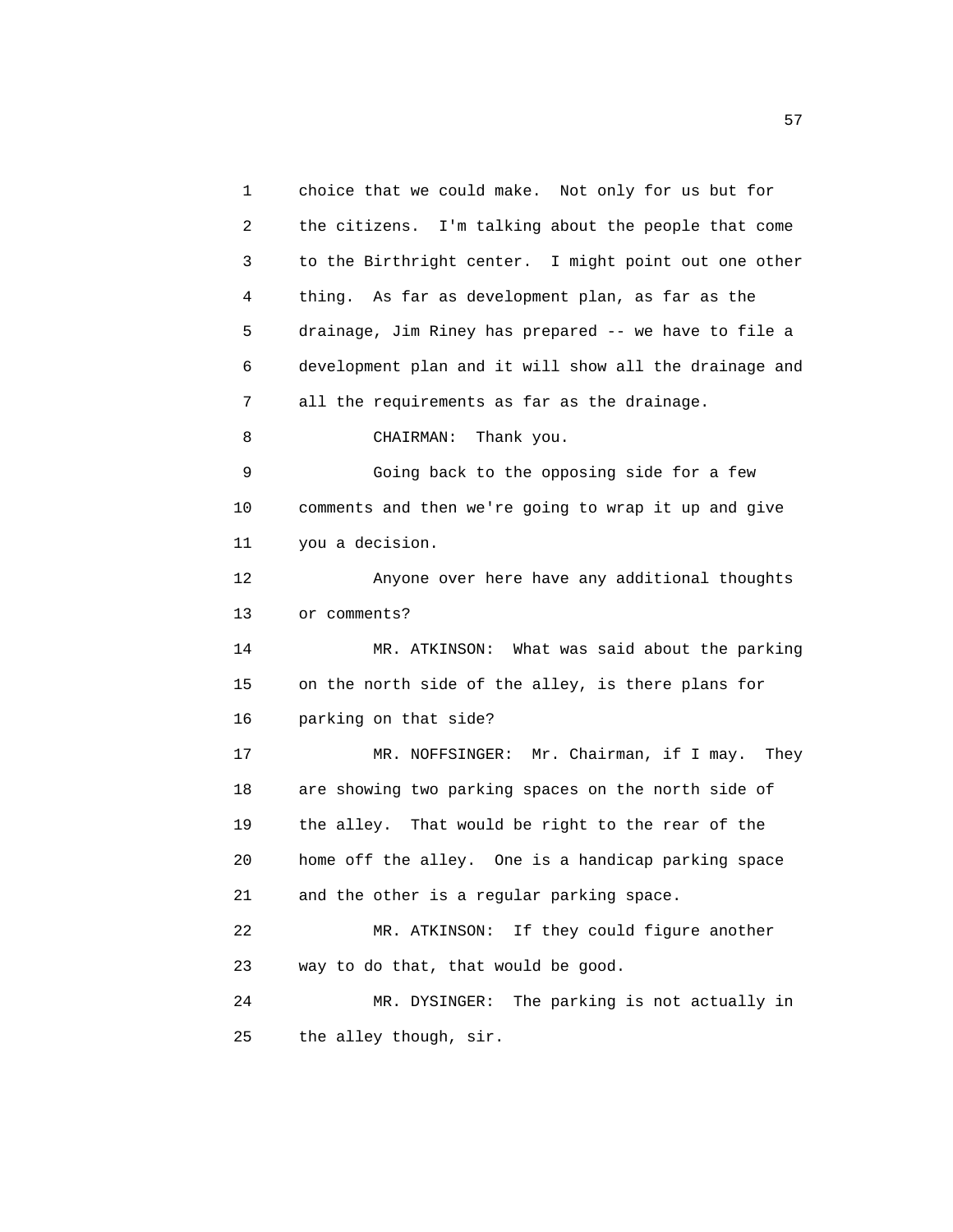1 MR. ATKINSON: I understand that part. 2 There's not much yard back there and it would ruin the 3 looks.

 4 MRS. ATKINSON: I was a lifelong member of 5 Sts. Joe and Paul Church. My parents and sister and 6 her family still attend there. I'm very familiar with 7 that neighborhood because it is the home neighborhood 8 of my grandchildren and my sister lives there.

 9 I do want to point out that the Birthright 10 house on Fourth Street and where it is now behind St. 11 Paul's Church, it was not in a residential 12 neighborhood. They were freestanding houses with no 13 neighbors with commercial parking lots adjacent to 14 these homes already.

 15 The other thing is we haven't had trouble with 16 parking until the board people show up and then they 17 park all over the yard and all over the alley and seem 18 to disrespect that it is a residential neighborhood. 19 It's like they all come down and have a -- nobody 20 parked in the front. Nobody parked in the gravel lot 21 that St. Stephens has on the corner of Seventh and 22 Cedar. Nobody parked in the paved parking lot at St. 23 Stephens. They all parked in the back, which they own 24 the property or at least the diocese does, but they 25 were very inconsiderate in how they parked when they

the state of the state of the state of the state of the state of the state of the state of the state of the state of the state of the state of the state of the state of the state of the state of the state of the state of t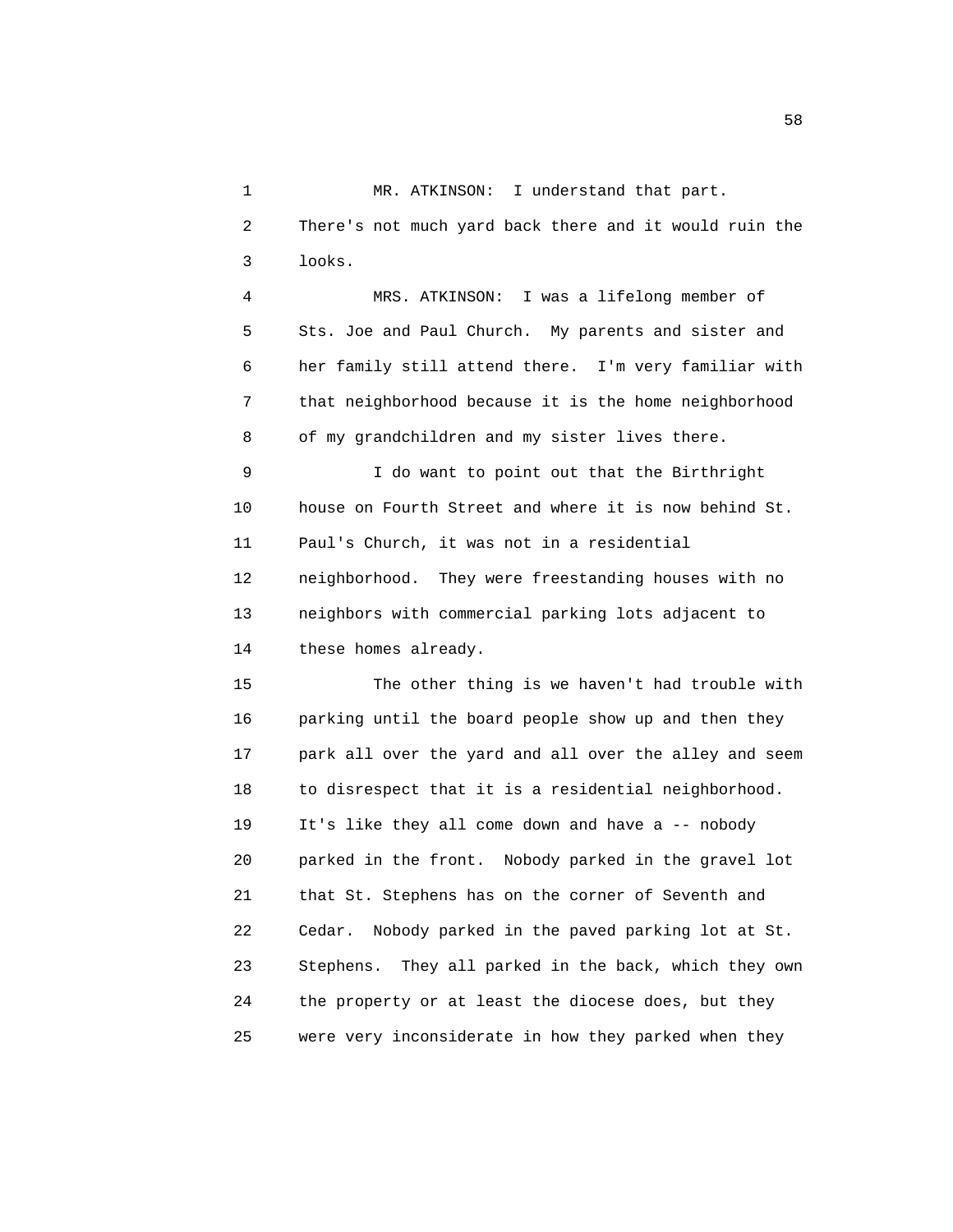1 had their shower parties and things, whatever,

2 bringing things to the house.

 3 The other thing. Obviously we support life. 4 Both of our daughters are adopted. Our last daughter, 5 and I had to laugh at Ms. Barbara opposed us during 6 the opposition.

 7 Our last daughter is a medical special needs 8 daughter. For the last three years I've been very 9 involved in going to hospitals. She's had numerous 10 surgeries. Yes, our yard is a mess, but I resent that 11 was an issue that was pointed out to them when it was, 12 most of it is a result of either her or my health 13 issues not allowing us time to tend to the property.

 14 The other thing is we have invested our lives 15 in downtown Owensboro. We have a small business that 16 struggles to make it. I do also want to say that I 17 resent that Mr. Kamuf said or threatened that he would 18 not do business with us anymore, which is his 19 prerogative, if we opposed Birthright moving into that 20 house. There was a Right To Life person or a Mr. 21 Howard called Mr. Berry and was scathing to him that 22 he would oppose it. We are not opposed to Right To 23 Life. We are not opposed to Birthright. I have had 24 students that have used those services that I referred 25 there. I had very good relationship with them. I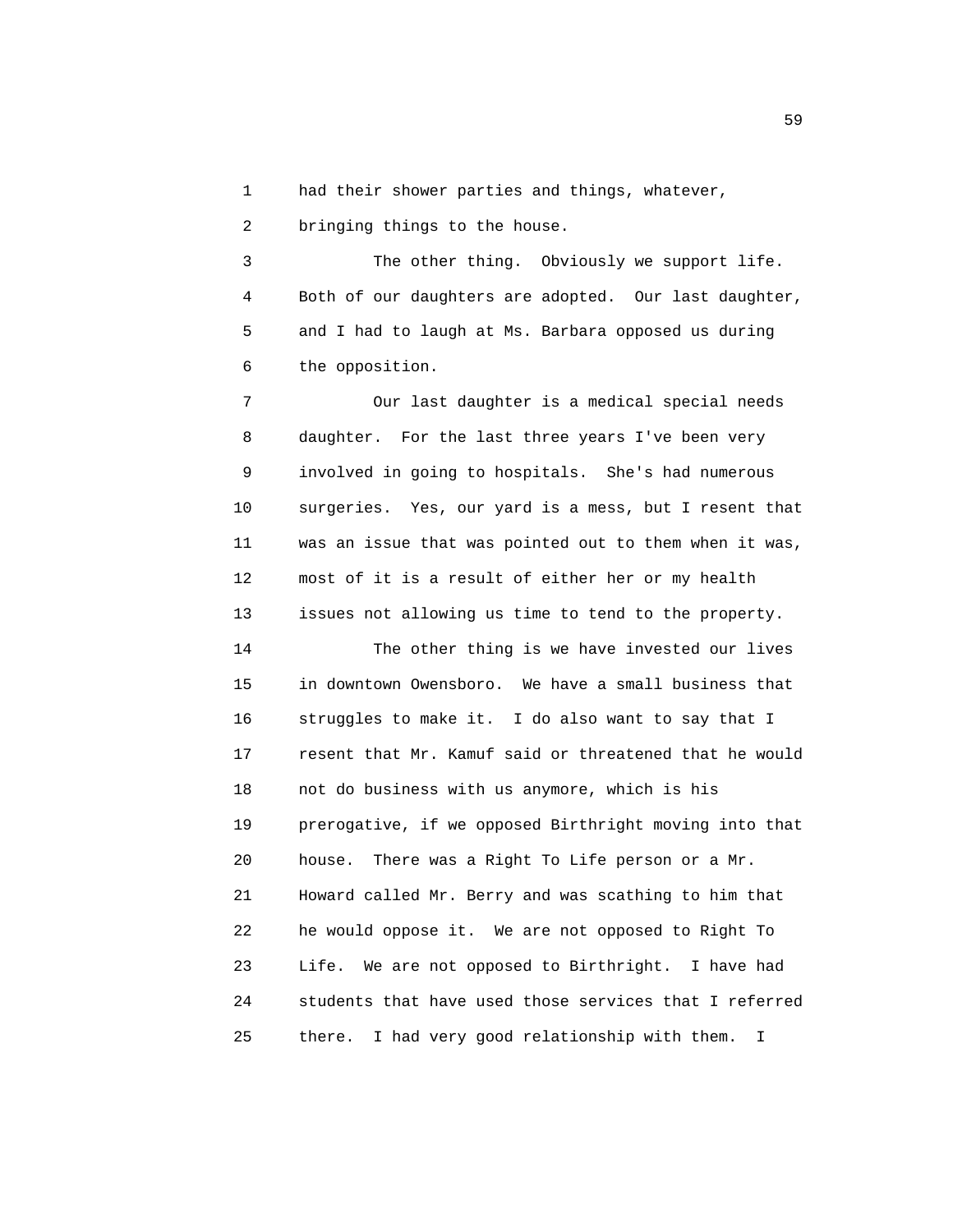1 just oppose the intimidation. I oppose that this is 2 an quasi institutional use in a residential 3 neighborhood. I just feel very disrespected. I'm 4 glad that they respect their clients more than they 5 respect their neighbors. 6 CHAIRMAN: Anyone else like to speak? I'm 7 going to wrap it up on this side and brief comment 8 over here and ask for a vote. 9 Come to one of the podiums. 10 MR. SILVERT: State your name again for the 11 record. 12 MS. EVANS: Barbara Evans. 13 I would just like to say I don't understand 14 about why they wouldn't want a fence up. I'm curious 15 about that one. Seems like if they're so upset and 16 worried about who was going to be next-door to them, 17 why wouldn't they want them to put a fence up. I 18 don't understand that. 19 As far as the parking, they're hardly ever at 20 home like she said because the yards prove it. I'm 21 the one usually having to take care of the yard on 22 Cedar Street in front of their house. I quit though. 23 After so many years you get tired of doing somebody 24 else's work and clean up. 25 I have been to the old Birthright where it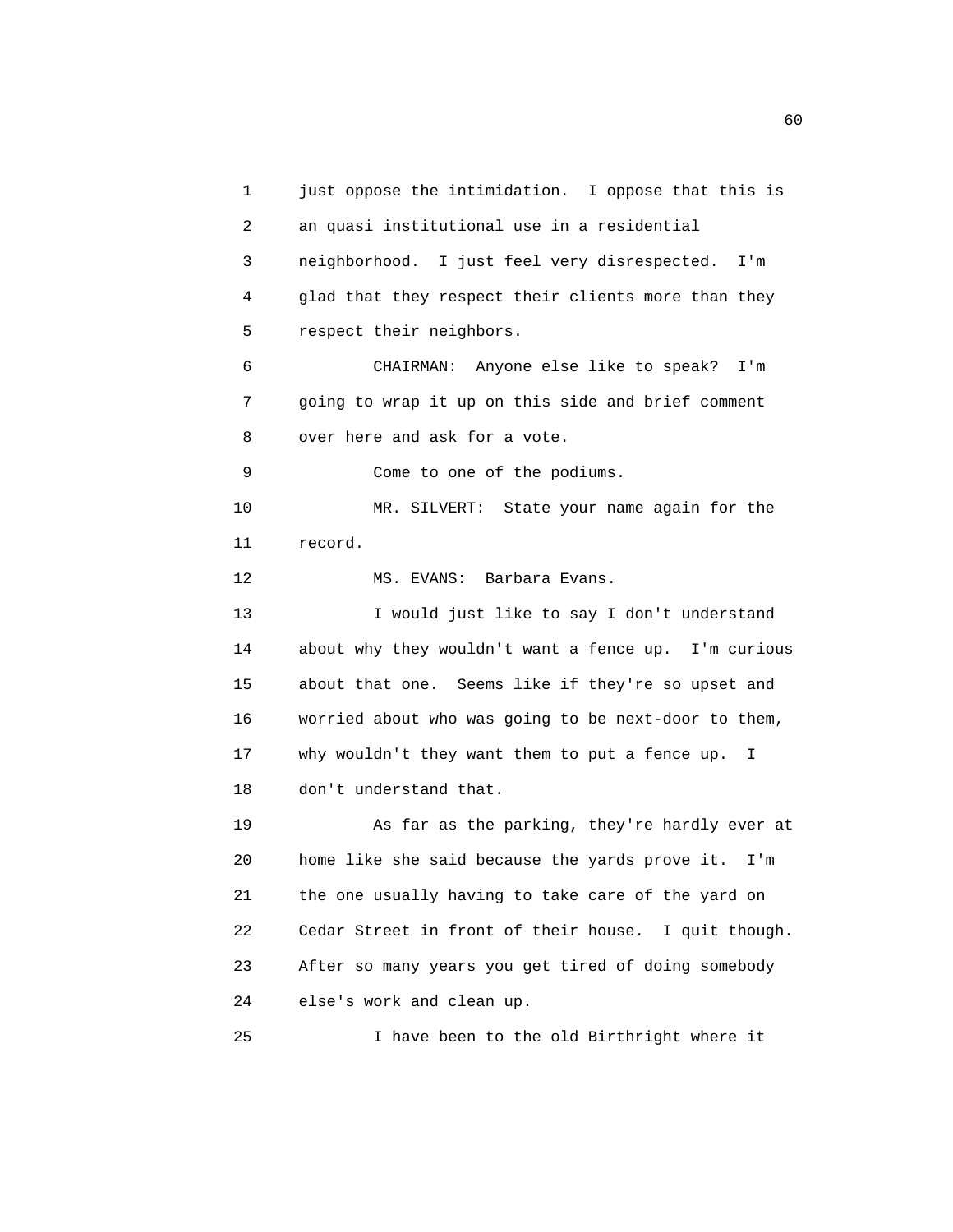1 was. It was very nice. Very nice sign. I've 2 never -- all the ladies were so sweet and kind. I try 3 to do charity work and help as many people as I can. 4 They're very good people and they're very clean. It 5 would be an asset to the community over there to have 6 them here. Everyone should be jumping for joy over 7 this. I'm just thrilled when I heard that they were 8 coming here because it's going to run off a lot of the 9 riffraff.

 10 I don't understand what the issue is about the 11 parking. There's plenty of parking for them. As far 12 as the neighbors next-door to Cedar Street, they park 13 over on Cedar Street because they put a fence around 14 their back yard. They don't even have parking in the 15 back yard. I mean there's a little gravel spot, but 16 they don't park there. They might pull up there for a 17 few minutes, but that's it.

 18 I'm sorry they feel the way they do about 19 this, but I'm very excited and I hope this goes 20 through. Thank you.

21 CHAIRMAN: Mr. Noffsinger.

 22 MR. NOFFSINGER: This board is charged with 23 making a determination as to whether or not this use 24 can be properly integrated in the neighborhood. 25 That's why it's called a conditional use permit. This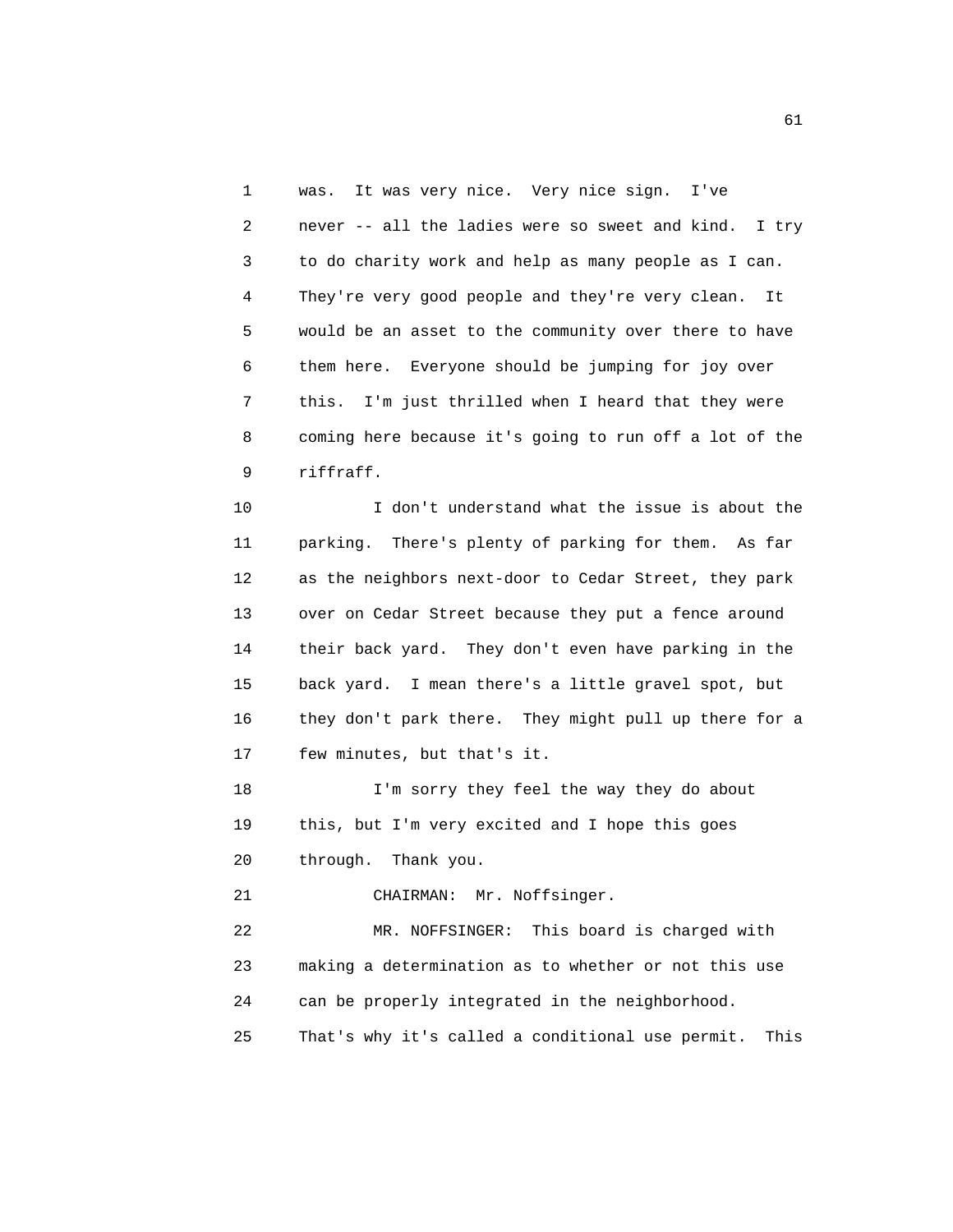1 is a particular use that involves not only a

 2 residential use, but also somewhat of an institutional 3 use in that there would be offices for counseling in 4 this location.

 5 Given the nature of that, the zoning ordinance 6 recognizes that there may need to be a more stringent 7 review of the proposed use and the way it's going to 8 be operated or the character of that use before it can 9 be integrated into a residential zone. I think 10 everyone here tonight, and I really believe this, 11 thinks Birthright is a good thing. They do wonderful 12 work, but that's not the issue and that's not why 13 we're here tonight. If that were the issue, then it 14 wouldn't be for this board to decide.

 15 The real issue comes is whether or not this 16 use and what they're proposing to do with the premises 17 can be properly integrated into the neighborhood. I 18 think most of us would have some of the same concerns 19 that these adjoining property owners have if 20 Birthright or any other type of use of a 21 nonresidential nature would come into our 22 neighborhood.

 23 Now, this board has a very difficult job of 24 determining whether or not the use can be properly 25 integrated in. That's their decision. They get very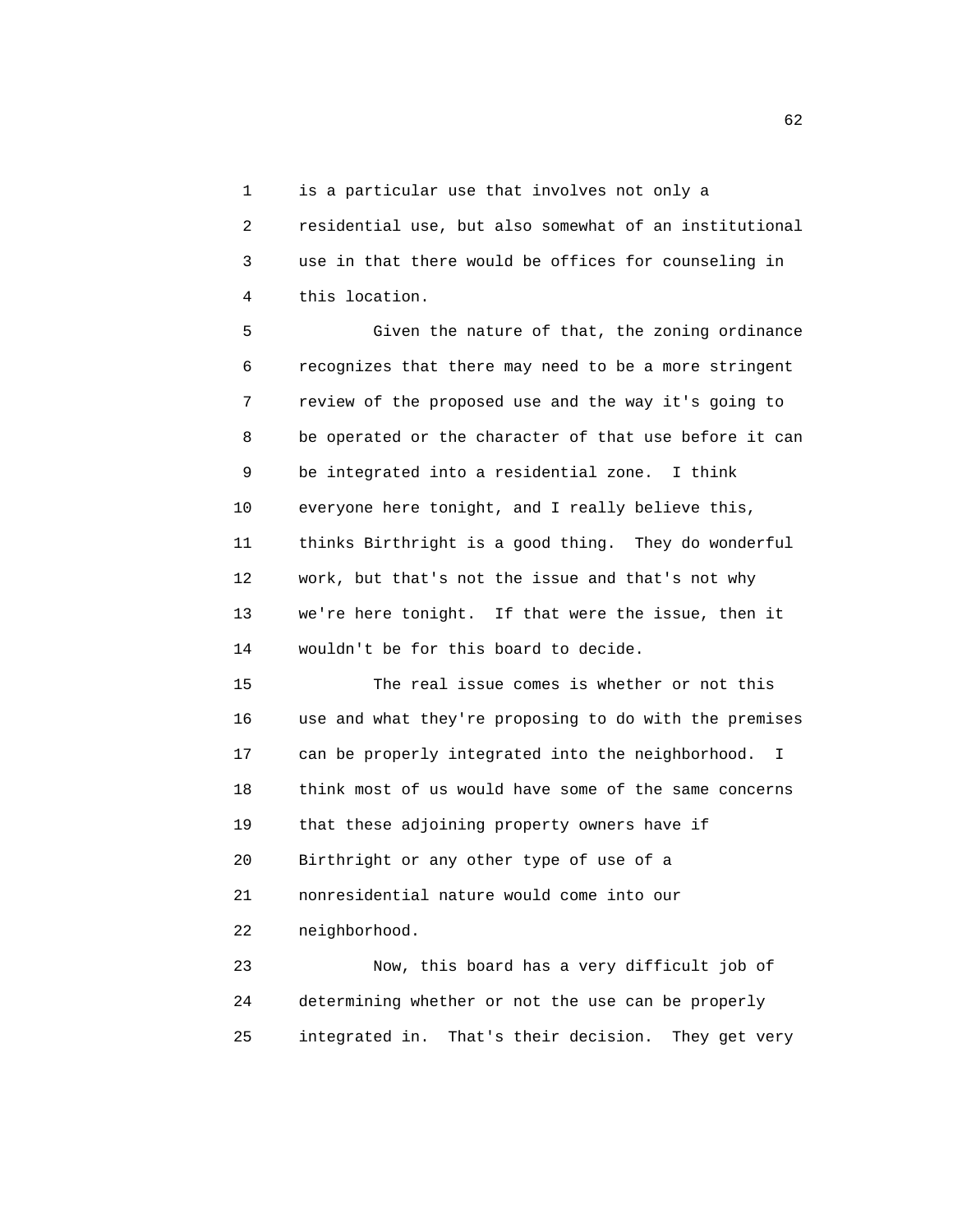1 little staff guidance. What we do as the Planning 2 Staff is that we prepare them the facts. We get them 3 copies of the application. They look at that 4 information and then they listen to the testimony 5 that's here tonight presented to them. Then they have 6 to make a decision and they have to make their 7 decision that's supported by facts that's submitted 8 here tonight. 9 Again, please the use or the group, 10 Birthright, I don't believe is at issue here tonight. 11 The use is whether or not this residential home in 12 this residential oasis type neighborhood can be 13 properly integrated in. If it can, then the board has 14 the right to set special conditions upon that 15 approval. If they feel it can't be properly 16 integrated, then this group may deny the conditional 17 use permit. 18 With that said, from a planning perspective I 19 wanted everyone to understand why we're here and that 20 both sides present good points and are deserving to be 21 heard. 22 CHAIRMAN: Mr. Mischel, you have some 23 comments? 24 MR. MISCHEL: Short comment. 25 (MR. JIM MISCHEL SWORN BY ATTORNEY.)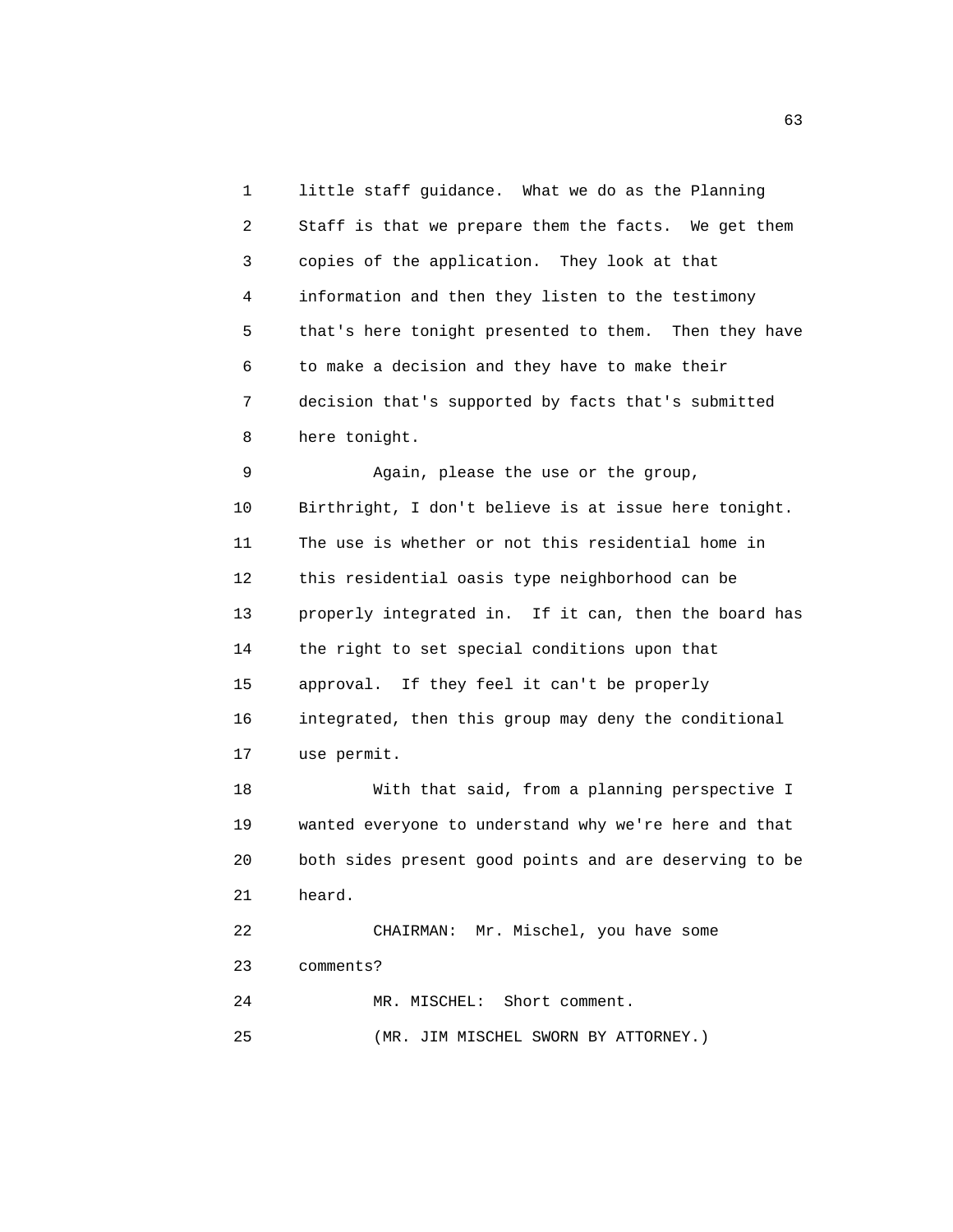1 MR. MISCHEL: I just have one comment on the 2 condition that there be no parking on the north side. 3 Under the Kentucky Building Code ADA, which is 4 American Disabilities Act, I feel like you would have 5 to have at least one on that north side to comply with 6 those. 7 MR. DYSINGER: Of a handicap nature? 8 MR. MISCHEL: Yes. 9 MR. NOFFSINGER: And that's what they are 10 proposing. 11 MR. MISCHEL: Have it marked no nobody else 12 can park there unless they have a disability. I do 13 believe they need one to meet the code. That's the 14 only comment I have. 15 CHAIRMAN: Anyone else would like to speak? 16 Did we miss anyone? 17 Step back up, please. 18 MR. ATKINSON: In response to what Jim has 19 said. I was wondering if we could request that the 20 handicap parking space be parallel with the alley? 21 You know how you parallel park. 22 MR. NOFFSINGER: According to the site 23 statistics 13 parking spaces are required for this 24 use. Eleven of these spaces are south of the alley. 25 Two of those spaces are north of the alley. You could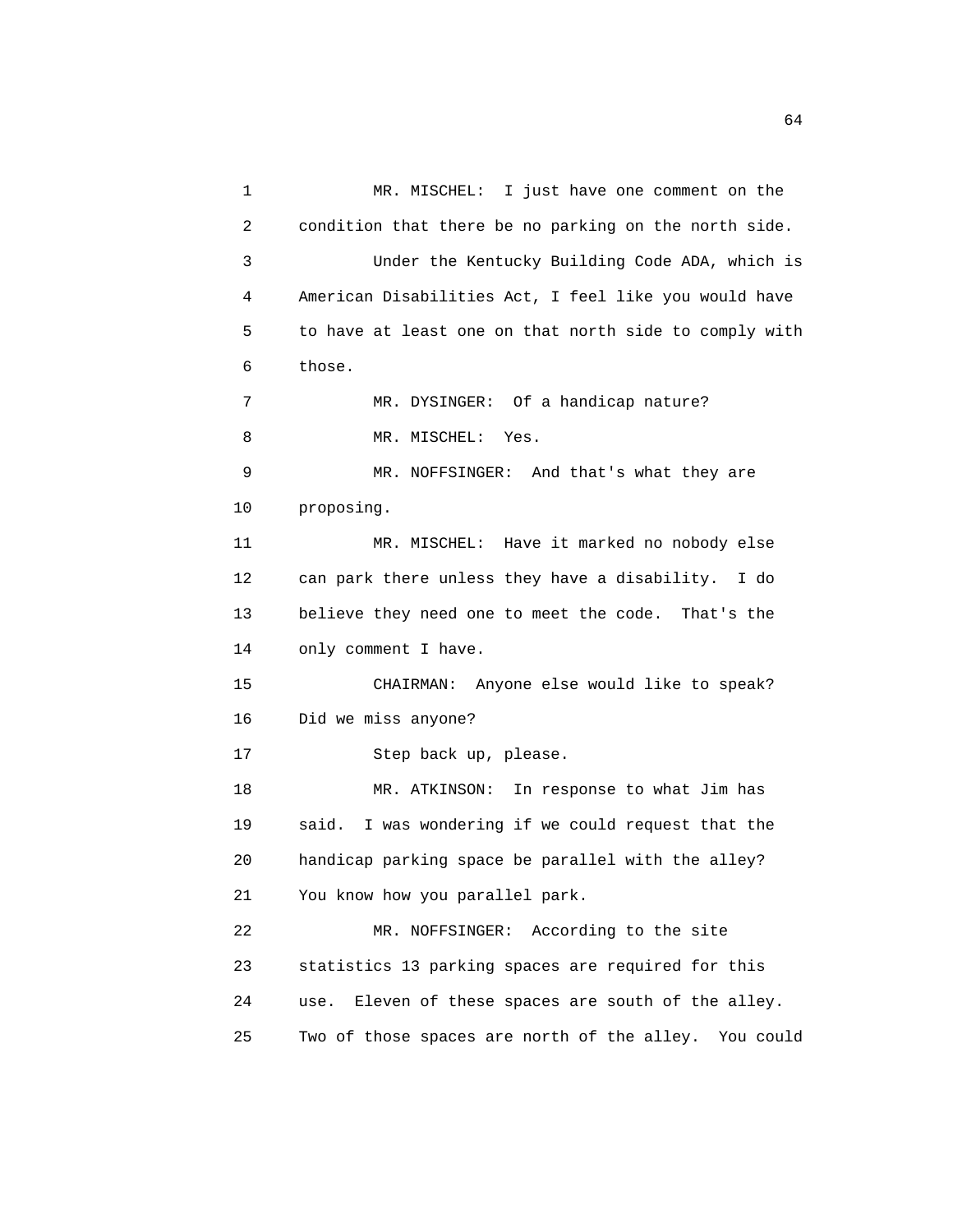1 probably get two parking spaces parallel north of the 2 alley, but what you may find is that you have to 3 remove -- it's going to take up additional -- it's 4 going to take up the same amount of land and you may 5 lose a tree. You may lose some bushes. I don't know. 6 That certainly could be done, but you're still going 7 to have to pick up two parking spaces. 8 In terms of being handicap accessible, Mr. 9 Mischel, parallel space off that alley, do you see any 10 concerns there?

 11 MR. MISCHEL: Well, the parking space and the 12 ADA that goes along with that, they have to be able to 13 get out of the car and get in that ADA and be able to 14 access the property without going in that alley. You 15 don't want somebody with a disability have to get into 16 the alley. That can be looked at, but right now I 17 would have some reservations until we see it.

 18 MR. NOFFSINGER: And that would be from the 19 driver's side as well as passenger side?

20 MR. MISCHEL: That's right.

 21 MR. NOFFSINGER: It would take as much 22 probably paving to do it parallel as it would to do it 23 the way it's shown.

 24 CHAIRMAN: Does that answer your question? 25 I'm going to wrap it up on this side. Any more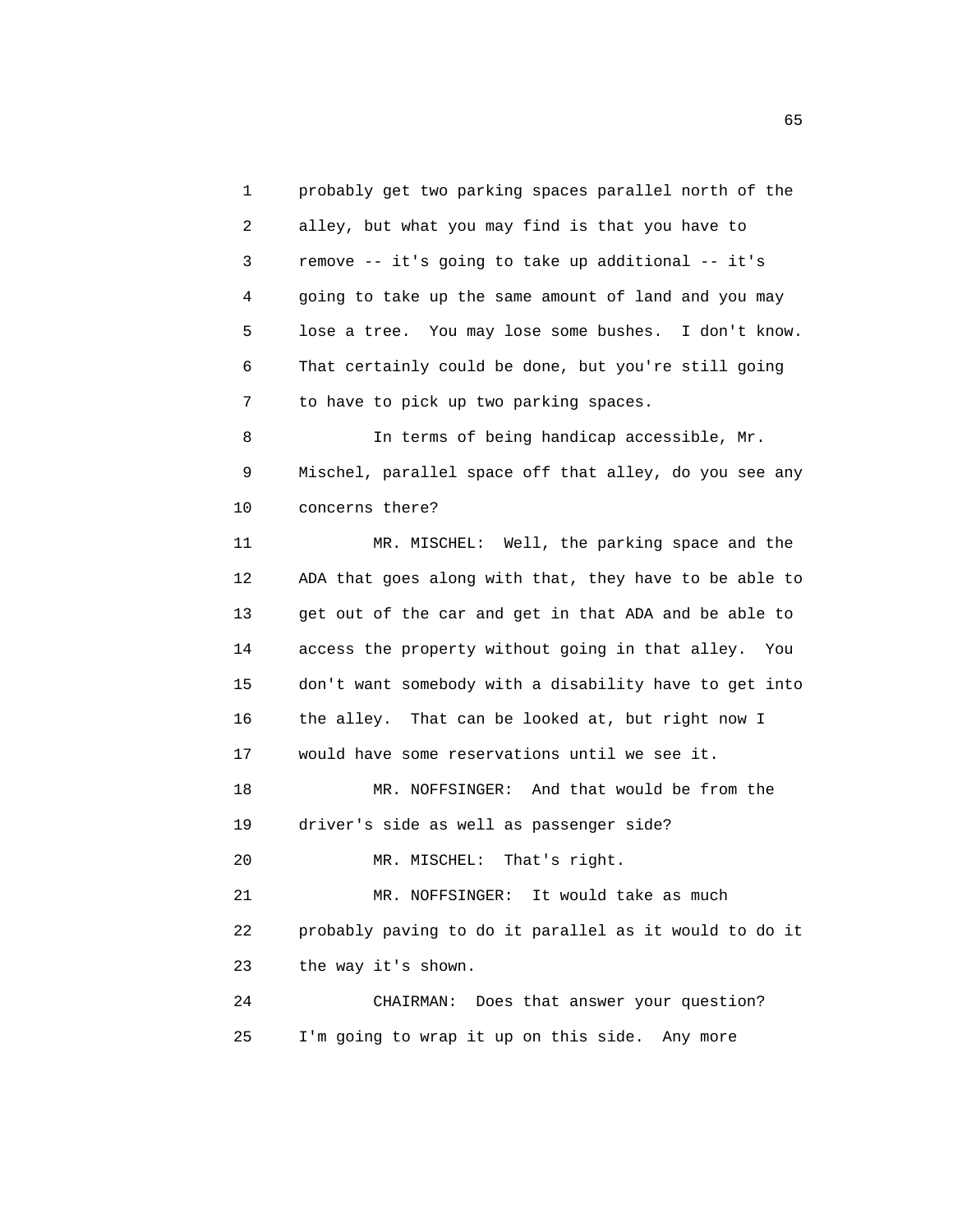1 questions? Very briefly, please.

 2 MR. ATKINSON: One more comment I might make 3 is the property line does not come up to the alley. 4 The alley over the years has meandered over. So 5 there's about three foot of yard between the alley and 6 the actual property line. I'm done. 7 CHAIRMAN: Mr. Kamuf, any final comments? 8 MR. KAMUF: No comments unless there's some 9 questions from any of the board members. I'll try to 10 answer anything. I think we have people here that can 11 answer some of the guess there are. 12 CHAIRMAN: Any board member have any questions 13 for Mr. Kamuf? 14 MS. DIXON: I don't have any questions. I do 15 have a comment because I've been sitting on this board 16 a long time and we always have these emotionally 17 charged issues that reflect on neighbors and 18 properties and everything. I just wish at some point 19 attorneys and applicants and all would learn to 20 communicate early in the game rather than letting 21 tempers escalate and feelings get hurt and it hurts

 22 the whole project. What we have here is a failure to 23 communicate. There's a way for people to get along, 24 if we approach each other early in the game. Please 25 take that for what it's worth. That's my story and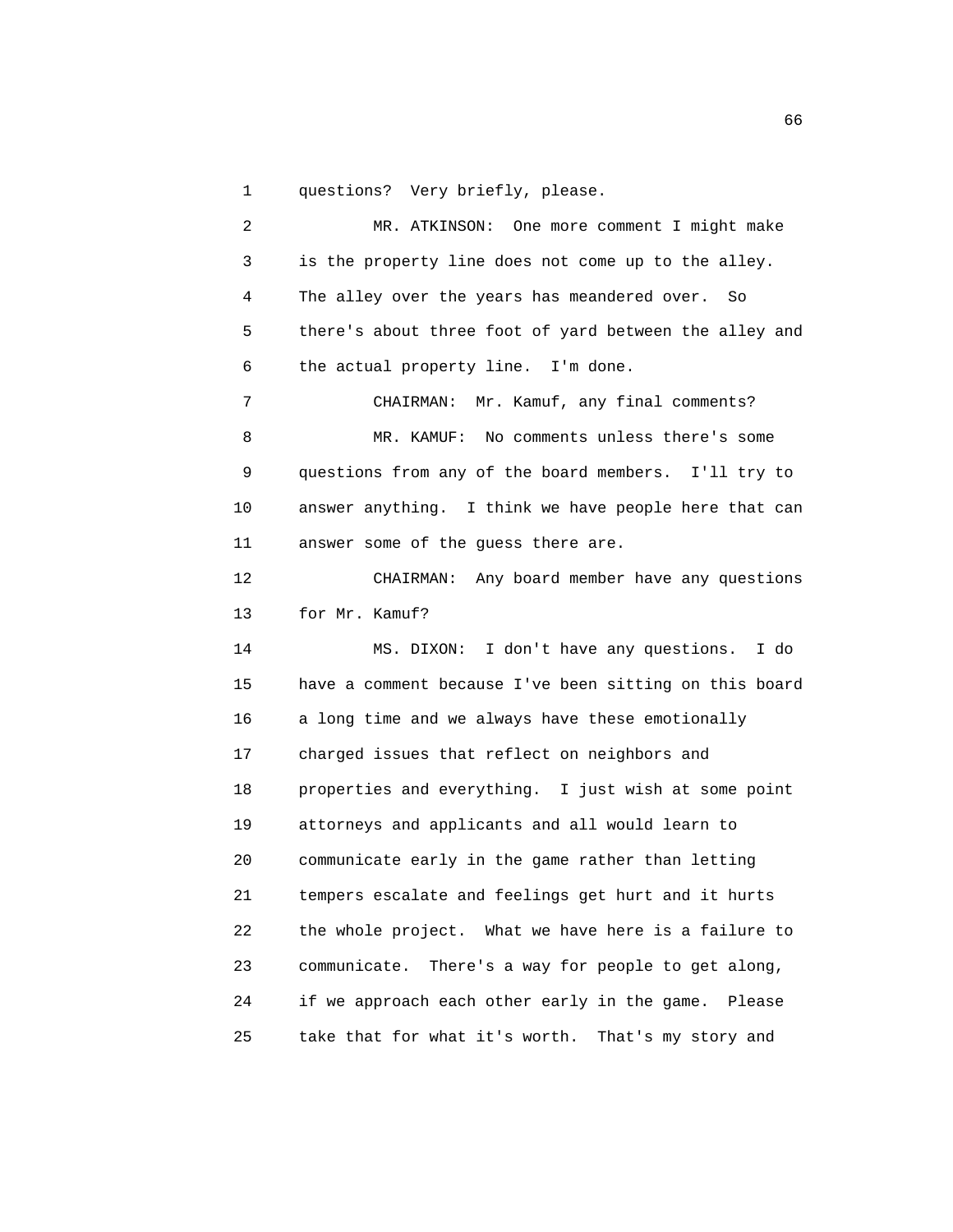1 I'm sticking to it. 2 MR. KAMUF: I understand. 3 CHAIRMAN: Any other board member have any 4 questions? 5 (NO RESPONSE) 6 CHAIRMAN: Mr. Noffsinger? 7 MR. NOFFSINGER: No, sir. 8 CHAIRMAN: Chair is ready for a motion. 9 MR. TAYLOR: Mr. Chairman, I move to approve 10 the conditional use permit. Be based on some findings 11 of facts and special conditions as well. 12 My findings of facts are that the applicant 13 has submitted commitments with the conditional use 14 permit application pertaining to the reference zoning 15 ordinance requirements. The commitments fully address 16 all of those requirements. This will be touched upon 17 further, the conditions, but there will be no 18 alteration of the exterior of the building. 19 It seems the alterations of the neighborhood 20 will be minimal because there is mixed use of these 21 similar events in the overall neighborhood. Maybe not 22 perhaps on that street, but in a larger neighborhood. 23 My conditions are that the sign that will go 24 along with the property will be effaced to the 25 building as opposed to in the yard.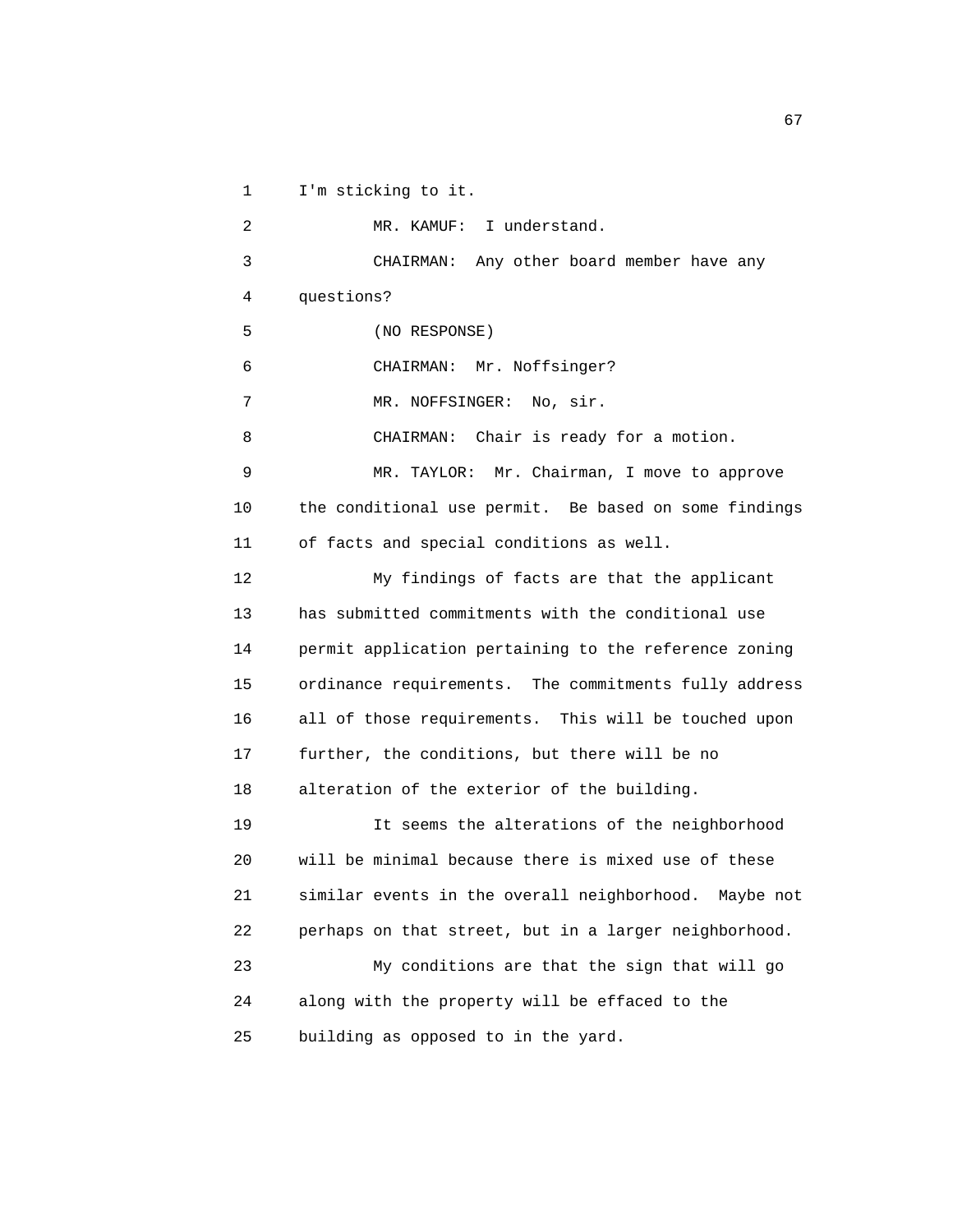1 Also I wanted to make some concessions I've 2 noticed. You know, to meet as many of the concerns 3 they can, but no matter what you do not all concerns 4 will be met. I do think by putting that sign on the 5 building and saying that there will be no major 6 structural alteration to the exterior of the building, 7 other than to keep the upkeep of the building. 8 MR. DYSINGER: I'll second that motion. 9 MS. DIXON: Would you entertain a friendly 10 amendment? 11 MR. TAYLOR: Absolutely. 12 MS. DIXON: No fences. 13 MR. TAYLOR: I'll also throw into those 14 conditions no fences which was agreed upon by both. 15 MR. NOFFSINGER: Shrubs, but no fences. 16 MR. TAYLOR: Absolutely shrubs. The screening 17 will be required. 18 CHAIRMAN: We have a motion and a second. Are 19 there any further comments on the motion? 20 (NO RESPONSE) 21 CHAIRMAN: All in favor of the motion raise 22 your right hand. 23 (ALL BOARD MEMBERS PRESENT RESPONDED AYE.) 24 CHAIRMAN: Motion carries unanimously. 25 Let's take a short break.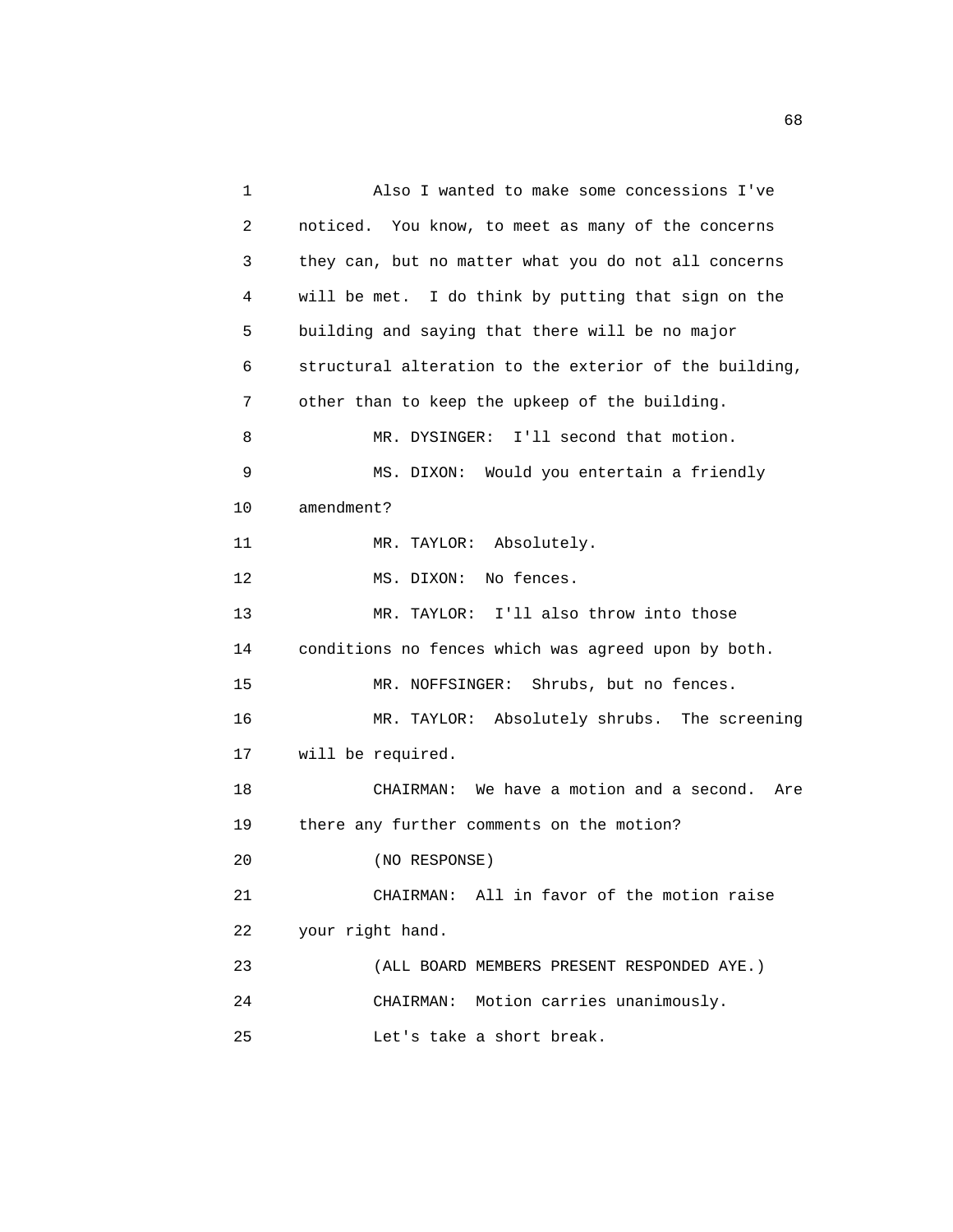1  $- - - (-$  (OFF THE RECORD)  $- - -$  2 CHAIRMAN: Call the meeting back to order. 3 Next item on the agenda, Mr. Noffsinger. 4 --------------------------------------------- 5 VARIANCES 6 ITEM 9 7 1805 West Parrish Avenue, zoned B-4 Consider a Variance to reduce the building setback 8 along West Parrish Avenue from 75 feet from the street centerline to 55 feet from the street centerline. 9 Reference: Zoning Ordinance, Article 8, Section 8.5.16C 10 Applicant: West Parrish Plaza, LLC 11 MR. HOWARD: I'll give you a brief overview of 12 the Staff's viewpoint on the situation. 13 Basically the subject property along the two 14 properties immediately west were rezoned from R-4DT 15 Inner-City Residential to B-4 General Business at the 16 September 2007, Planning Commission meeting. 17 As we look at it, when any rezoning or 18 redevelopment of the property takes place, site should 19 be brought into compliance and that's whether it's in 20 this instance, meeting a building setback line, 21 installing require screening, shrubbery, fences 22 anything like that. 23 Based upon that information, the Staff has an 24 objection to this Variance request. 25 Both of the residents that were on this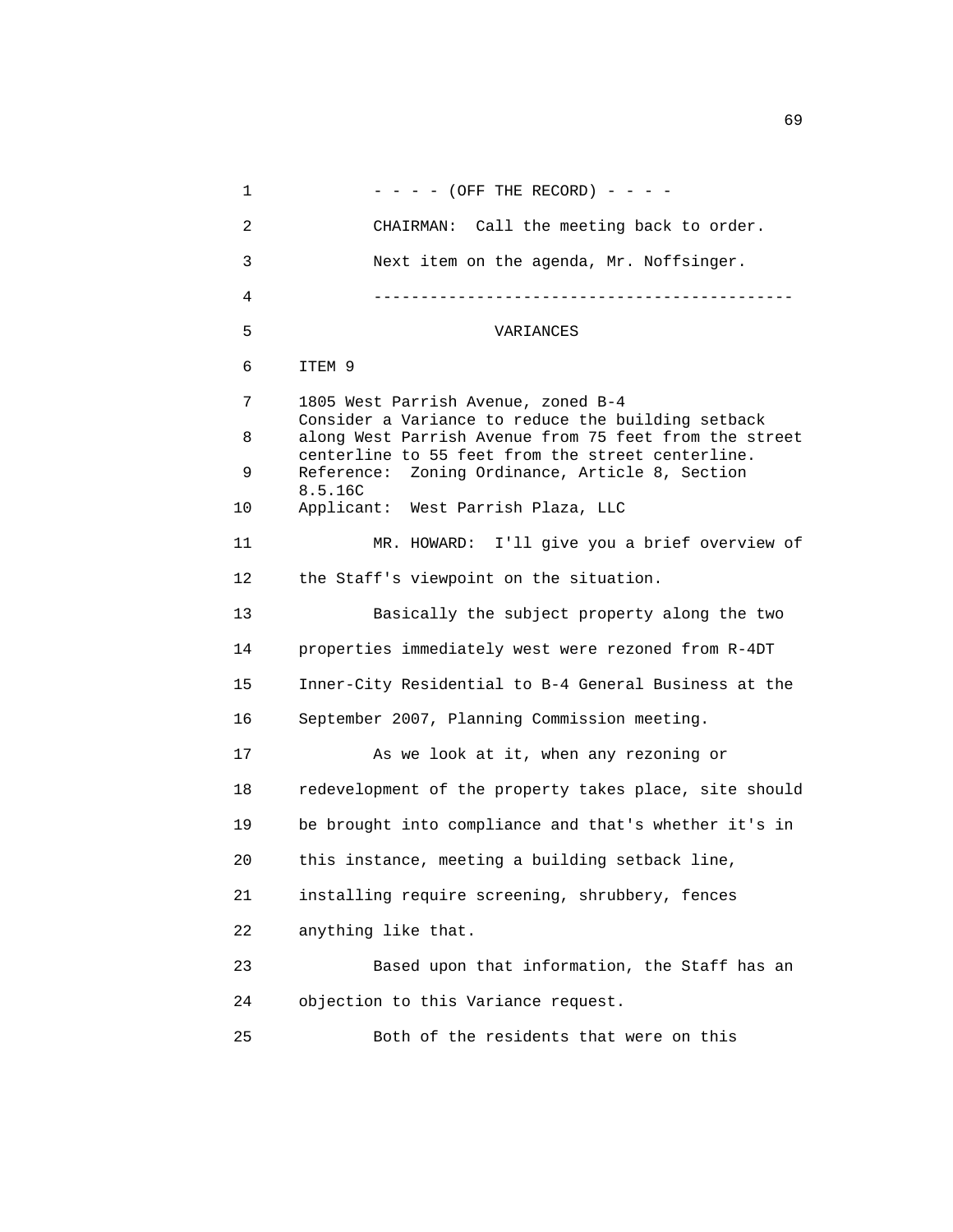1 property along with the other two that were rezoned 2 all encroached or currently do encroach into the 3 established building setback. That should be 4 remedied.

 5 It is our opinion that when the sites do 6 redevelop that it's reasonable to expect that the new 7 building would meet the applicable building setback 8 requirements. There have been additional buildings in 9 the same block front that have redeveloped at the 10 opposite end in the past year or so. As they 11 redeveloped, they have met the applicable building 12 setback requirements.

 13 There have been no other building setback 14 variances along this block front on West Parrish 15 Avenue. The zoning ordinance has flexibility built in 16 which enables a property to or a development to 17 average their building setback. At present the 18 prescribed setback is 75 feet from the street center 19 line, which I believe in this instance would be 45 20 feet from the property line. The way the average 21 works is that you take what your setback is on your 22 lot, prescribed setback, and you can average it with 23 the actual setback of the building on the adjoining 24 lot. Which in this instance is 25 feet. With that 25 average of the setback you could by ordinance reduce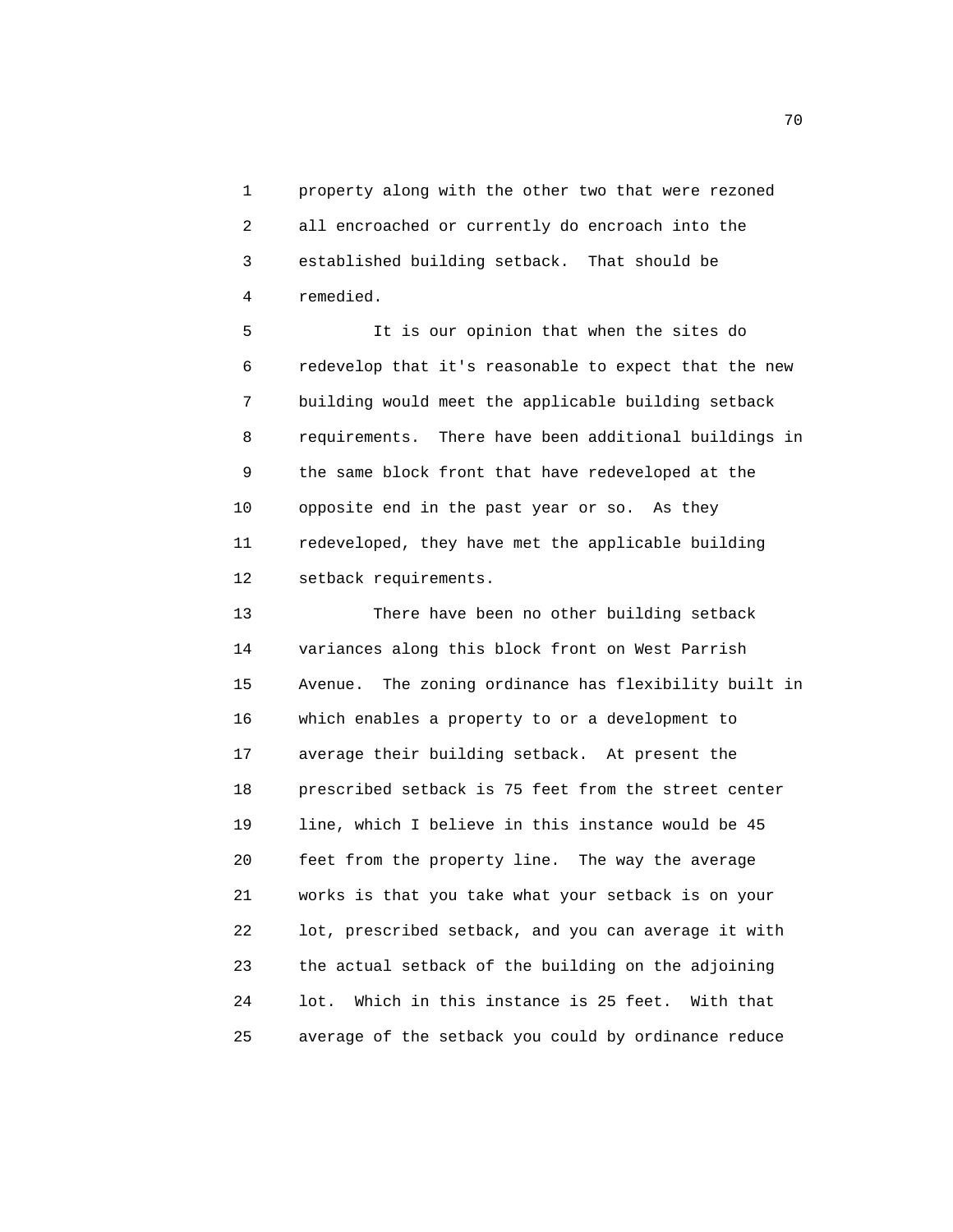1 the required setback from 45 feet from the property 2 line to 35 feet from the property line.

 3 With that flexibility build in Staff would 4 feel that that is a relief from the requirement of a 5 greater setback and that that should be the amount of 6 variance that's allowed on the lot. Not grant the 7 additional ten feet which will get the building 8 closer, the new commercial building closer to the, 9 property line closer to the road. For those reasons 10 Staff would recommend the variance request be denied. 11 I'll be happy to answer any questions that you may 12 have.

 13 MR. NOFFSINGER: I have a question. Just 14 point of clarification.

 15 Mr. Howard, you're saying the setback is 75 16 feet from the center line of the street right-of-way? 17 MR. HOWARD: Correct.

 18 MR. NOFFSINGER: The applicant is asking that 19 to be reduced to 55 feet, but the zoning ordinance 20 allows you to average the setback based upon the 21 location of existing buildings. That would be a 65 22 foot setback?

23 MR. HOWARD: Right.

 24 MR. NOFFSINGER: So if this variance is not 25 approved tonight, there will still be some relief to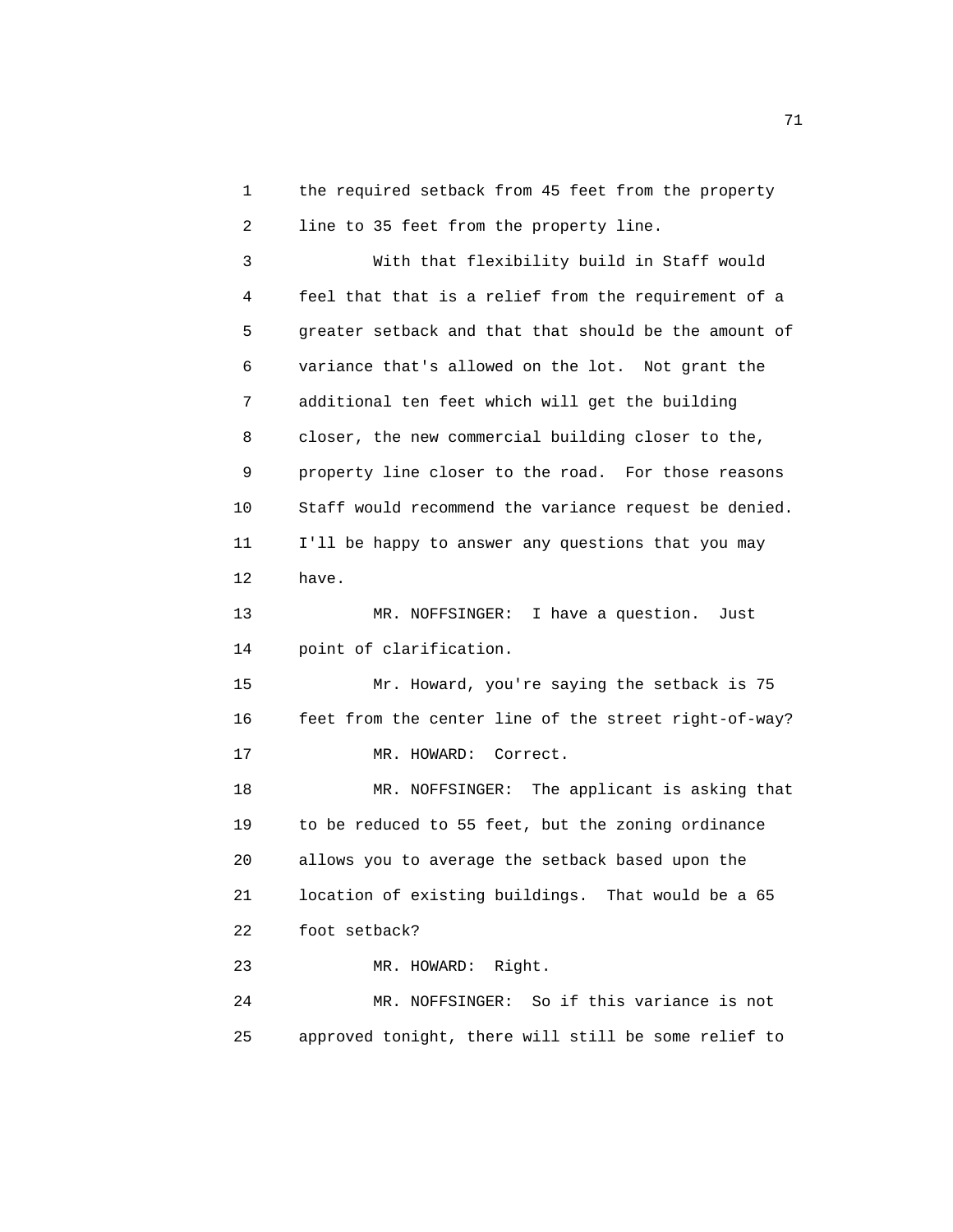1 the applicant in that that setback will be reduced 2 from 75 feet to 65 feet.

 3 MR. HOWARD: That is correct. I kind of 4 switched gears, as far as the dimensions because the 5 site plan that was submitted all the measurements are 6 based upon the property line. I got away from 75 and 7 just talked about the 45 and 25. The 45 plus the 30 8 foot right-of-way from the street center line is the 9 total of 75.

 10 Basically, right, as Mr. Noffsinger said. 11 They could go from a 75 foot prescribed setback to a 12 65 foot setback based upon an average of flexibility 13 that's built into the zoning ordinance. They're 14 requesting a drop down to 55.

 15 MR. NOFFSINGER: What is the classification of 16 Parrish Avenue, roadway functional classification 17 here?

 18 MR. HOWARD: I believe that Parrish Avenue is 19 classified as a principle arterial.

 20 MR. NOFFSINGER: How wide is that facility 21 now? Is that a two lane facility at this location? 22 MR. HOWARD: At present I believe it's a three 23 lane facility with one lane of travel in each

 24 direction and the continuous center turn lane or 25 chicken lane as they're sometime referred to, but it's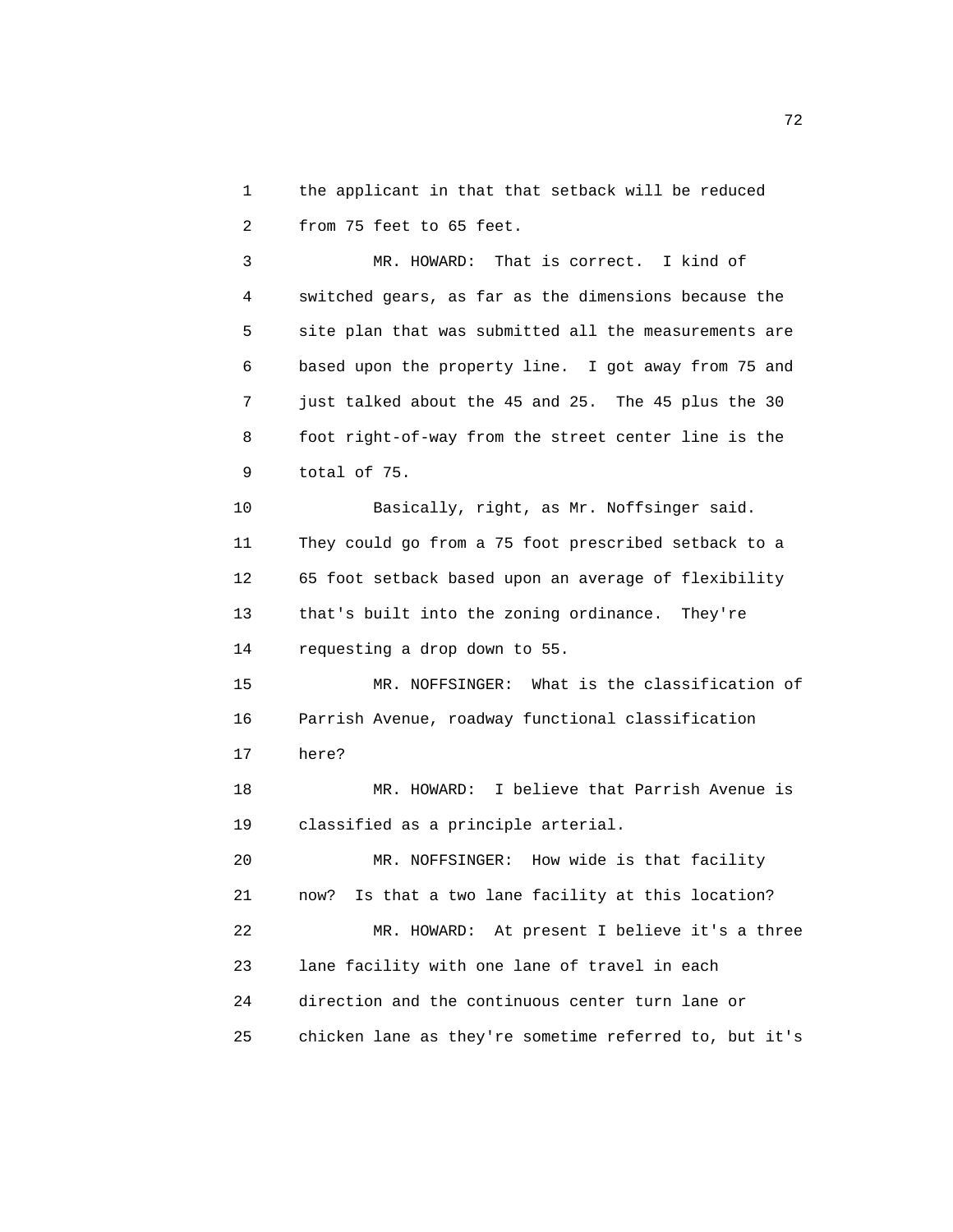1 a three lane cross section.

 2 Mr. Noffsinger brings up a good point. At the 3 time that the rezoning was done, the applicant did 4 mention that Parrish Avenue had been widen from Bosley 5 Road out to the bypass to a cross section. If this 6 variance is granted, as I mentioned, the building 7 would be closer to the road and a widening of that 8 section of Parrish Avenue wouldn't really benefit from 9 a building any closer to the roadway than the building 10 setback would dictate. 11 CHAIRMAN: Anyone here wishing to speak in 12 opposition of this item before we hear Mr. Kamuf? 13 Anyone here opposing this item? 14 (NO RESPONSE) 15 CHAIRMAN: Mr. Kamuf, you want to proceed. 16 MR. KAMUF: Mr. Chairman, Charles Kamuf again. 17 I have talked to the neighbors. The neighbors 18 have no opposition to this whatsoever. The gentleman 19 next-door is a fellow by the name of David Haycraft. 20 He recommended when I talked to him on -- I did talk 21 to some of the neighbors this time. I did talk to 22 him. He has no objection. 23 Let me tell you what makes this issue unique 24 and very unique to any of them in Owensboro. It's a

25 lot that has three roads on each side, I mean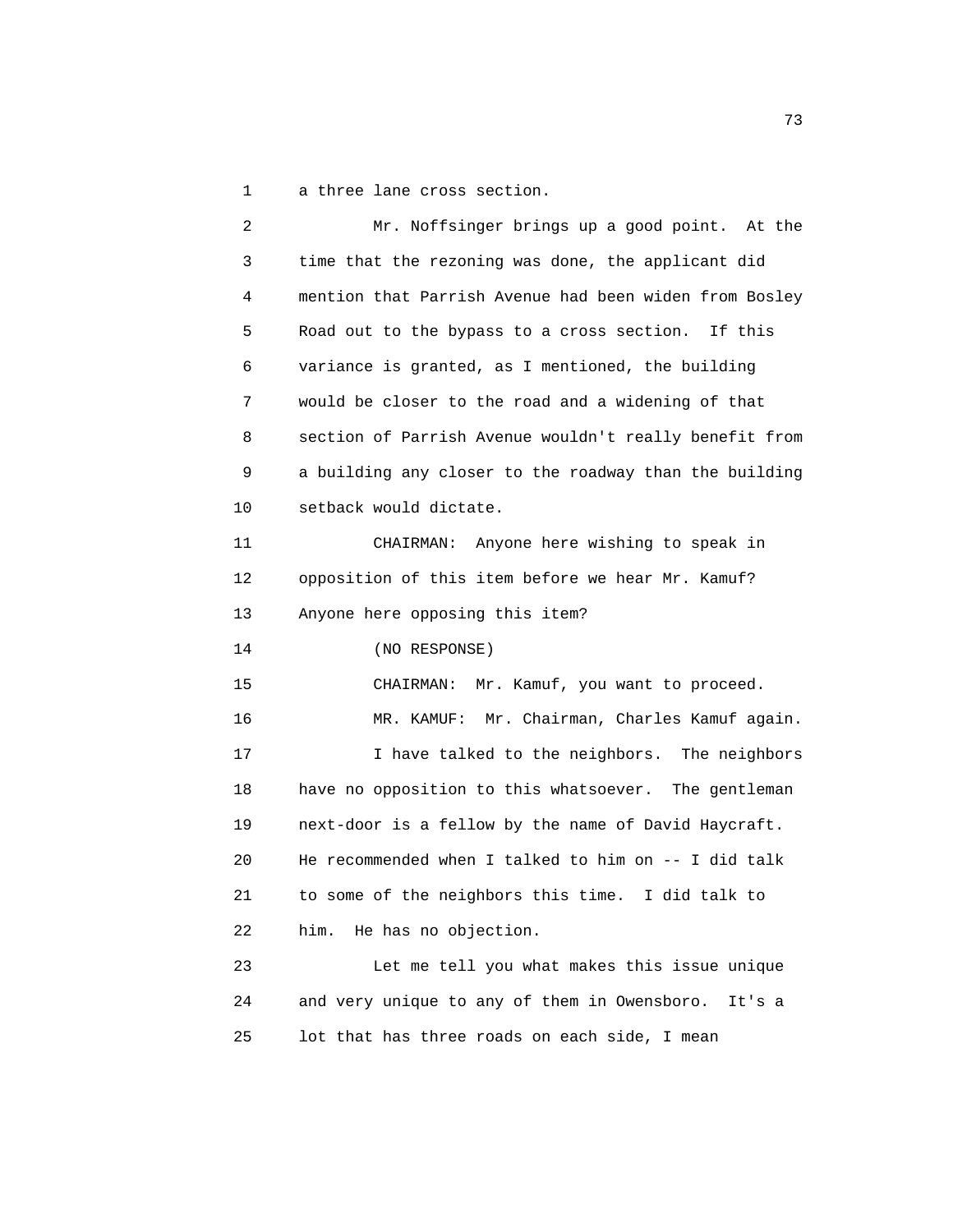1 together. You have Parrish Avenue on the main side. 2 You have Independence Avenue on the east side. On the 3 other side you have James David Court. What makes 4 this unusual, if the property next to me had not been 5 zoned commercial, I would have a 25 foot setback line 6 from that line and all you could put on it would be 7 maybe a dumpster. It makes it unusual in that you 8 have a three sided lot.

 9 Furthermore, what makes it unusual is that you 10 have -- this is the Stop-N-Shop Shopping Center. This 11 is the property that we're talking about here. That 12 Stop-N-Shop blocks the whole area that you see. So 13 the hardship that I have in this property is that I 14 have a three sided lot. I have a setback from Parrish 15 Avenue, a setback from Independence, and a setback 16 from James David Court.

 17 To meet the requirements of parking, I'll show 18 you the plat that I have prepared.

 19 What I have here, this is a picture of the old 20 house that was torn down. The importance of that old 21 house is that old house was built in the '20s. This 22 gentleman was the county judge of Daviess County. A 23 gentleman by the name of McFarland. He developed this 24 property and it was known as the McFarland 25 Subdivision. He set his house up, but then set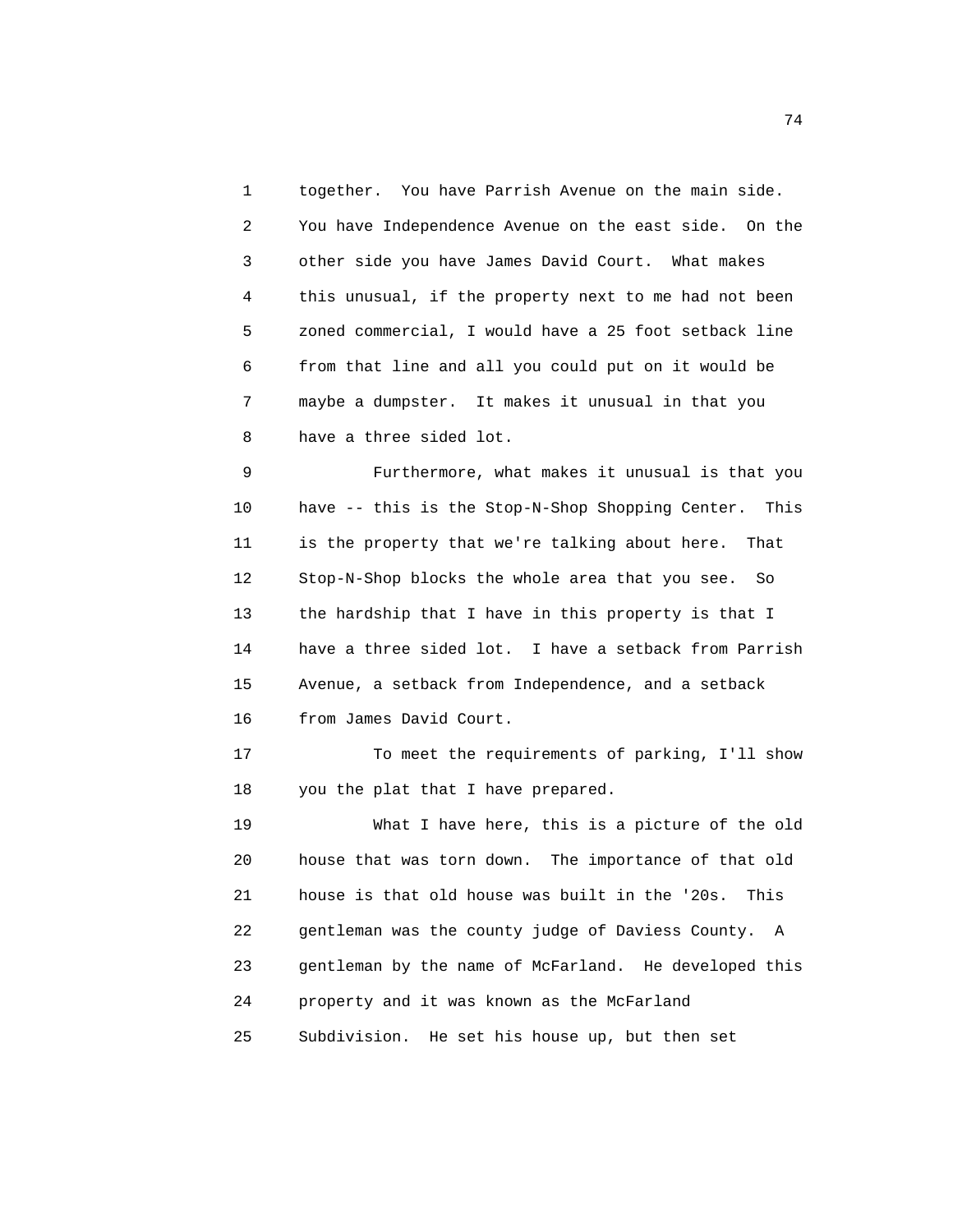1 setback for all the rest along Parrish Avenue for 25 2 foot.

 3 What I've just showed you is the McFarland 4 addition plat. If you see along Parrish Avenue, 5 there's a 25 foot setback line.

 6 Here is what it looks like on this photograph 7 here. This is the house that you see along Parrish 8 Avenue. What we're asking for is no more and no less 9 that we be able to match whatever the setback line is 10 on these particular houses. In line with what Gary 11 said, as far as if there is an improvement to Parrish 12 Avenue, and I hope there is, there will be sufficient 13 -- this is another reason to do it our way instead of 14 putting parking out front. If there is a condemnation 15 case, they've got plenty of room out front to widen 16 Parrish Avenue. In other words, without taking any 17 parking.

18 The other problem that I -- remember I pointed 19 out that we have a three sided lot. We have the 20 Stop-N-Shop Shopping Center. For us to get an 21 adequate building on the lot and adequate parking, as 22 Gary said in the other case that we had a while ago. 23 Parking is not a variance. I can't get a variance for 24 parking, but I have sufficient parking on that lot and 25 it meets all the requirements if I set the building

na matsay na katalog as na kasang na mga 1952. Ang isang mga 1952 na mga 1952 na mga 1953 na mga 1953 na mga 1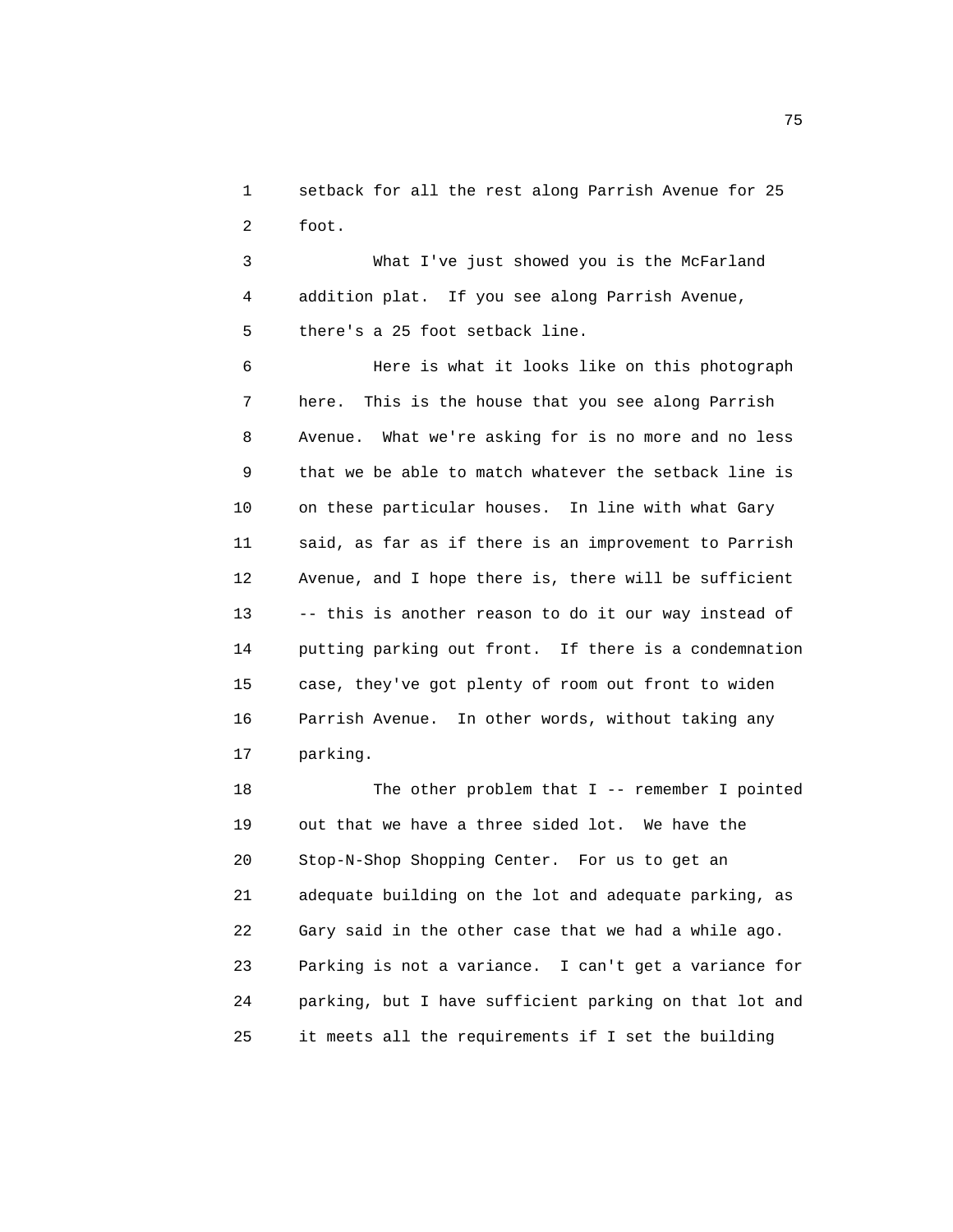1 back. Hale, Riney & Gilmore set it back according to 2 that plat that you see that I think I filed it and you 3 also see it.

 4 Here are a couple of photographs that show. 5 This shows the other side of the shopping center. 6 This is a picture of the older house what was torn 7 down recently. I think when it was mentioned about 8 being able to average and reduce the setback line, the 9 purpose of that it recognizes that there will be 10 unusual circumstances and there would be averaging.

 11 In this case the reason it doesn't work is I 12 can't get the parking on the lot to make the adequate 13 parking with the setback lines.

 14 May I point these out. These are the 15 photographs.

 16 I might point out again I have talked to the 17 neighbors. The neighbors have no objection to this. 18 They didn't have any objection to the rezoning. I 19 would not be asking for that if I could properly 20 locate the building on the lot with the adequate 21 parking. I think what makes this an unusual hardship 22 are those three things that I point out to you. I 23 doubt if there are many lots in Owensboro that have 24 streets on three sides where there would be setback 25 lines from the rear, the side and also from the main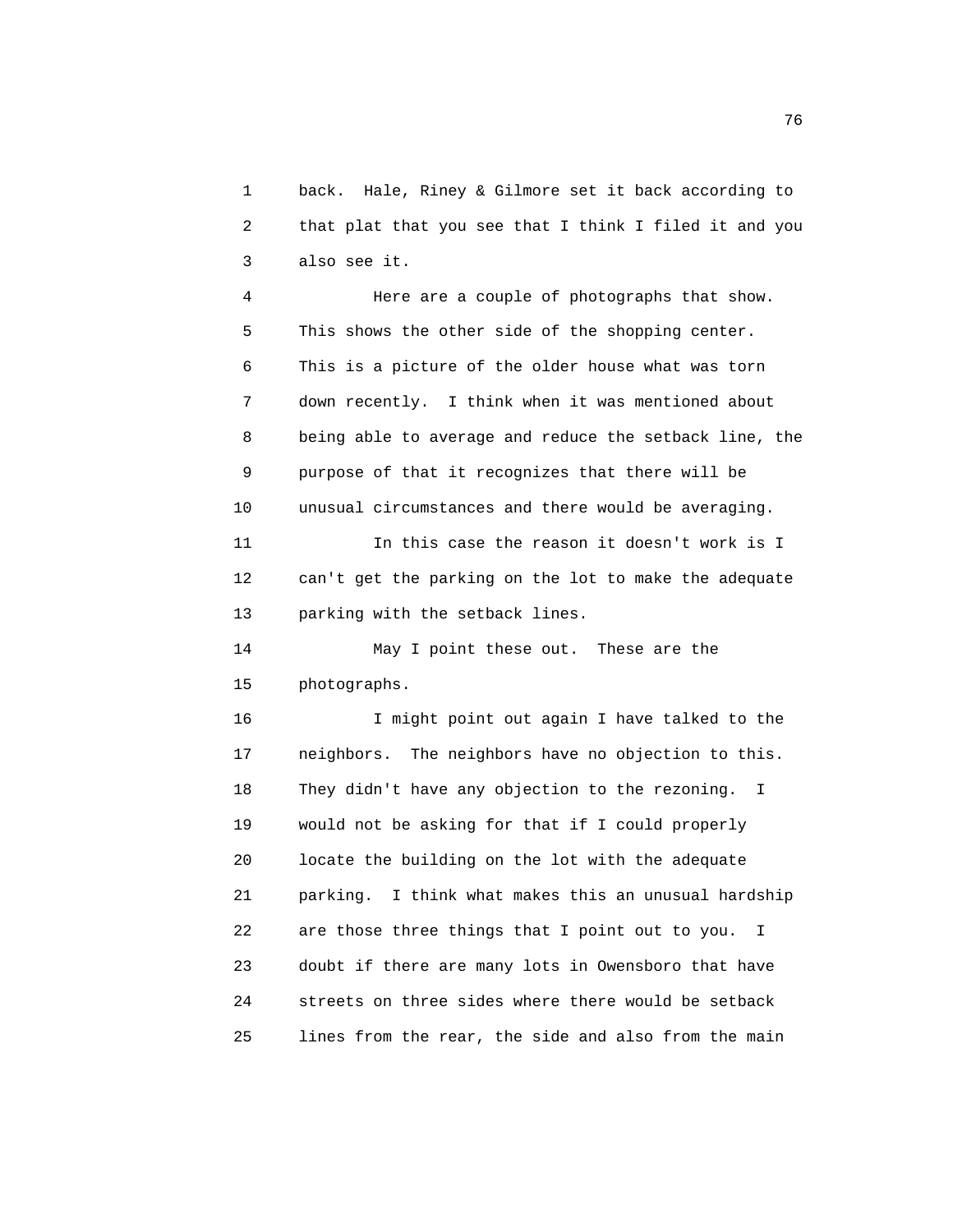1 area.

 2 I'm here to answer any questions. 3 CHAIRMAN: Any board members have any 4 questions of Mr. Kamuf. 5 MR. WARREN: You've got a picture of the 6 Stop-N-Shop Plaza. You're saying that that plaza 7 being so close to Parrish Avenue would block 8 visibility for your business? 9 MR. KAMUF: Right. I think that was built 10 sometime about 1950. I lived in that area. There 11 were no setback lines then. The Stop-N-Shop Shopping 12 Center is built right on the sidewalk. If you don't 13 pull it out a little bit, even if there's a sign out 14 front, it will be setback in line with the rest of the 15 houses along Parrish Avenue. If you set the sign back 16 so far, then you still can't see it from the 17 Stop-N-Shop Shopping Center. 18 When I bought the property, I knew there would 19 be a setback line, but I did not have any dream that 20 it would be any further back than what those existing 21 houses were. 22 CHAIRMAN: Any other questions of Mr. Kamuf? 23 Mr. Noffsinger. 24 MR. NOFFSINGER: Just some observations on the 25 plat that Mr. Kamuf submitted.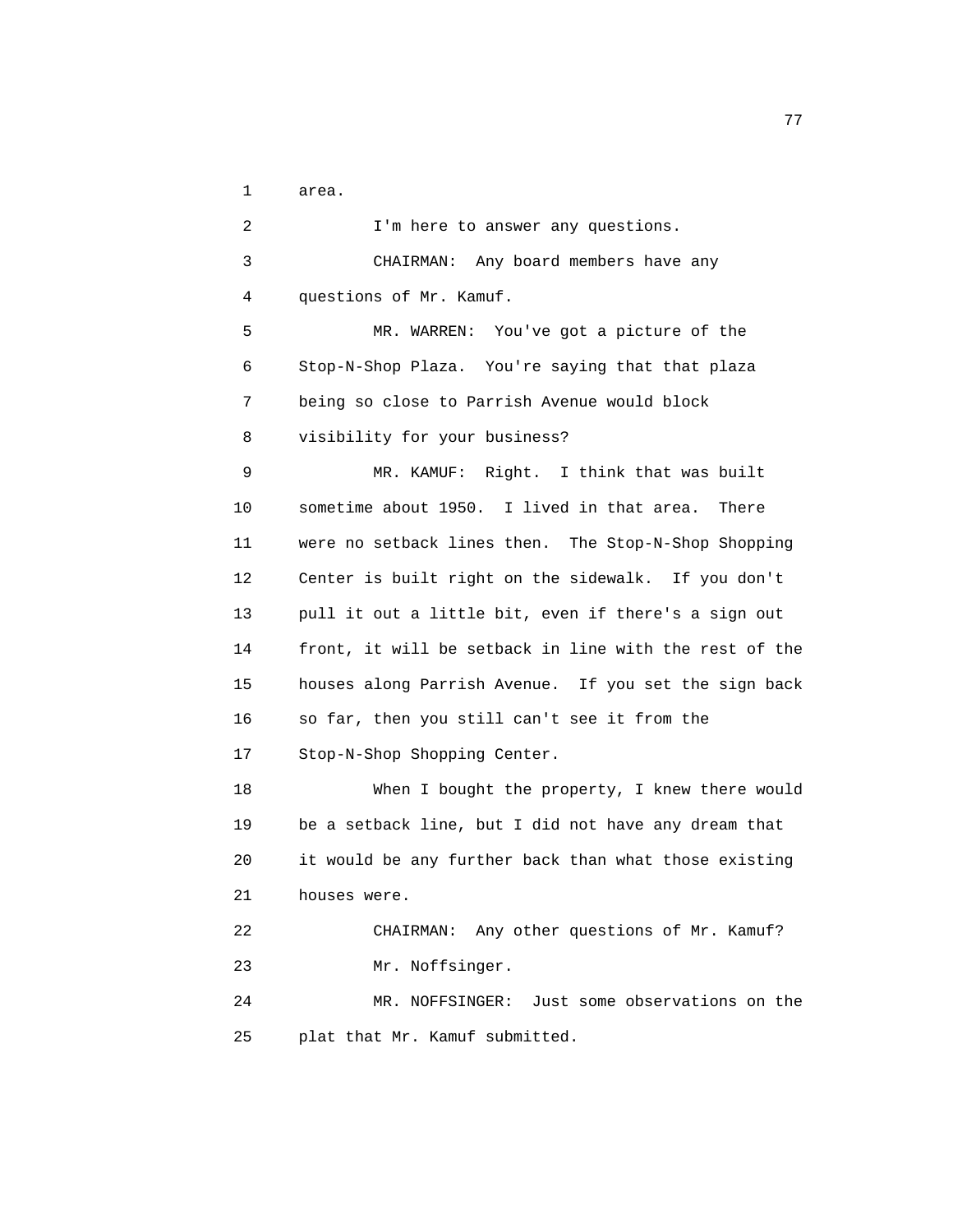1 This lot, the subject property is certainly 2 laid out as, really in terms of width, the largest lot 3 in that block. It was recognized. I'm sure that it 4 was a corner lot. Had frontage on three sides. It 5 was laid out larger to meet the setback. Too, keep in 6 mind that this was laid out and be developed as 7 residential property. It was zoned residential up 8 until just a month or two ago when Mr. Kamuf came in 9 the office and showed us two or three lots I think it 10 was that he was rezoning. We thought we were going to 11 see a plan for two or three lots to develop. 12 Well, now we're only seeing a development on 13 the corner lot which makes it difficult to develop 14 because instead of taking take two or three lots 15 that's typically in line with what's happening in that 16 area, we're just trying to develop the one lot. 17 There's also a note on this plat that, a 18 little concern, says, "No building other than a 19 residence to be erected less than 30 feet." 20 Charlie, I know you've -- 21 MR. KAMUF: Which one is that now? 22 MR. NOFFSINGER: It's the plat of the 23 subdivision. I know you've researched the deed of 24 dedication. You stated there's no deed restrictions 25 on the property, but it says, "No building other than

n a shekarar 178 haqida tekshirilgan tashkil qayta tekshirilgan tashkil qayta tekshirilgan tashkil qayta teksh<br>Tashkil qayta tekshirilgan tashkil qayta tekshirilgan tashkil qayta tekshirilgan tashkil qayta tekshirilgan ta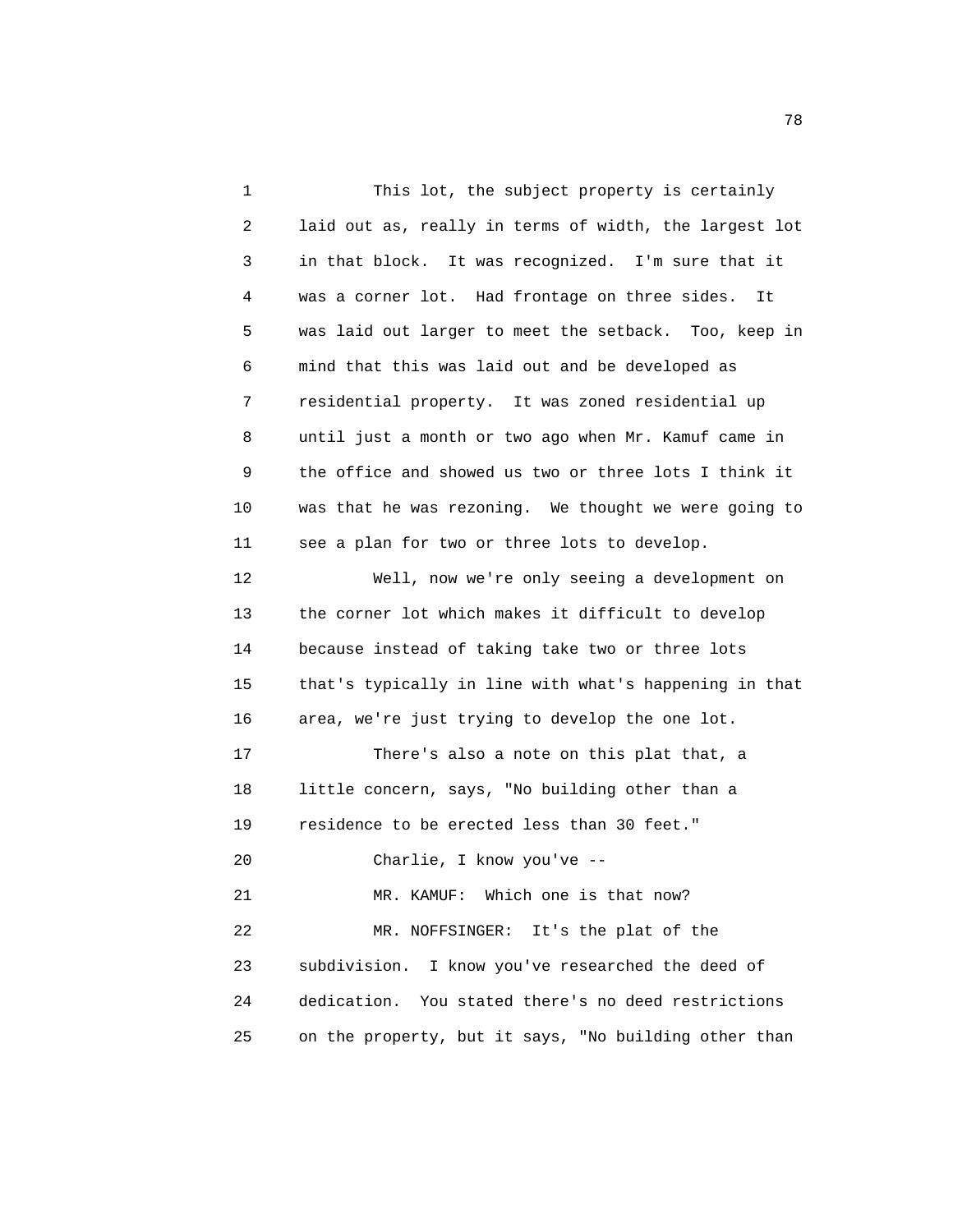1 a residence to be erected less than 30 feet from the 2 property line."

 3 MR. KAMUF: I looked those up. The 4 restrictions that they apply, the restrictions are not 5 on that particular lot. I certified that. My son ran 6 the title. He certified on those three lots. Some of 7 them further down, if you notice down where there's a 8 development by Mike Martin further down, there are 9 restrictions on those lots and they had to be 10 alleviated.

 11 MR. NOFFSINGER: It's just that it was laid 12 out as a residential development. As staff, when 13 we're recommending approval on a zoning change and 14 we're looking at site conditions and changing the 15 character of these residential areas, I think we have 16 to anticipate that the development requirements are 17 going to be met.

 18 Here is a case where we've taken really a 19 substandard lot and rezoned it to commercial and we're 20 trying to squeeze development onto it and compromise 21 the setbacks that have been established in the zoning 22 ordinance. We're even compromising off the prescribed 23 setback and reducing that down to 65 feet.

 24 MR. KAMUF: Gary, the whole idea of the zoning 25 ordinance is the variance and I outlined it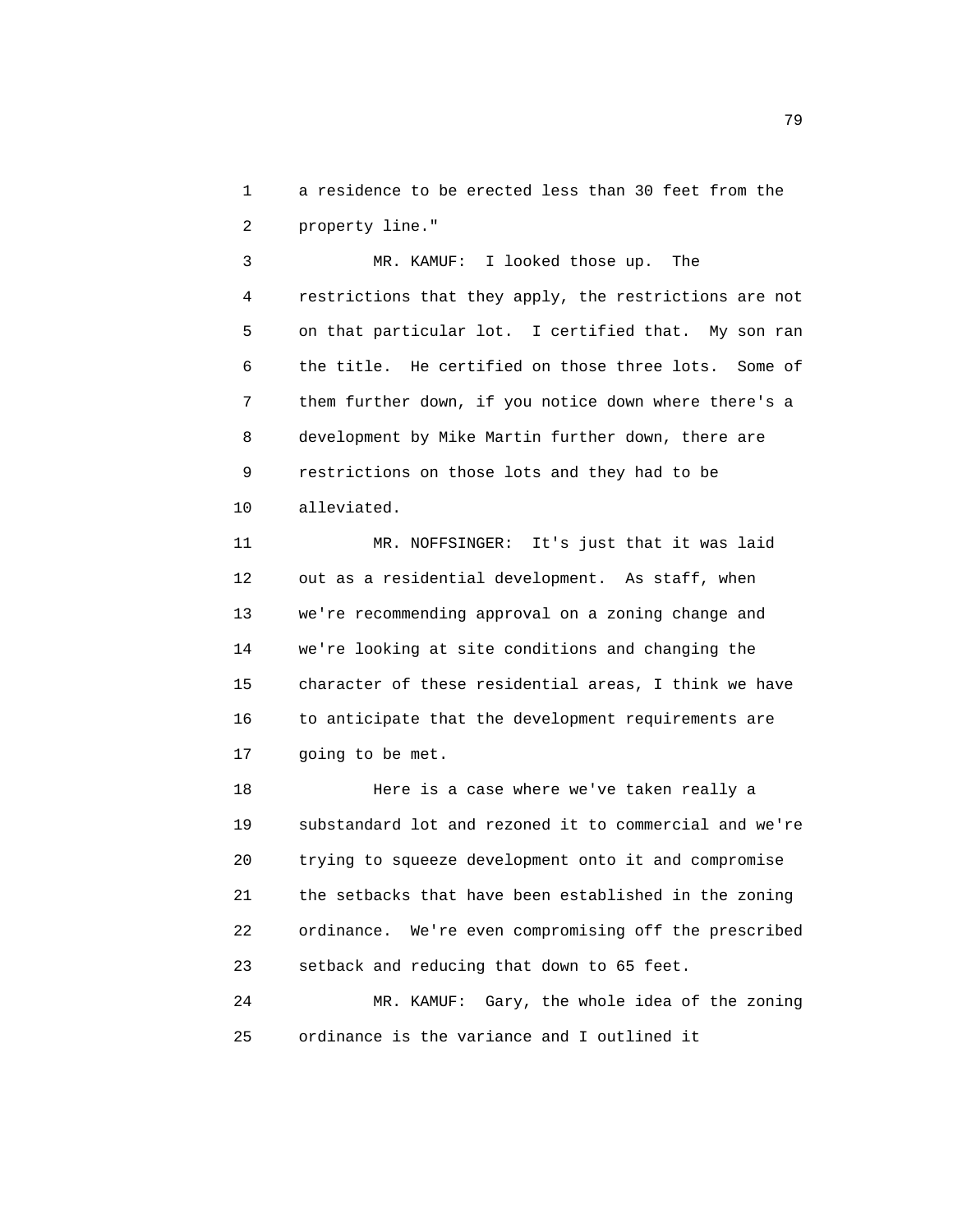1 completely. I spent a lot of time laying out the 2 reasons for the variance. This lot will be hidden 3 back there as a result of several things. The main 4 thing is that Stop-N-Shop Shopping Center. Very few 5 lots in town have that issue along with being a three 6 corner lot. 7 CHAIRMAN: Any other questions for Mr. Kamuf 8 from the board members? 9 (NO RESPONSE) 10 CHAIRMAN: Staff? 11 MR. NOFFSINGER: No, sir. 12 MS. DIXON: Are you ready for a motion? 13 CHAIRMAN: Yes, chair is ready for a motion. 14 MS. DIXON: Mr. Chairman, my motion is that we 15 deny the variance request because of the information 16 supplied and the Staff review that relief is available 17 with the averaging of setbacks. That there have been 18 no other building setback variances in the vicinity of 19 the subject property on West Parrish, and if approved 20 this would be out of character with other lots, and 21 that it may adversely affect the health, safety and 22 welfare and will alter the essential character of the 23 general vicinity. 24 MR. DYSINGER: Second.

25 CHAIRMAN: We have a motion and a second. Any

experience of the state of the state of the state of the state of the state of the state of the state of the s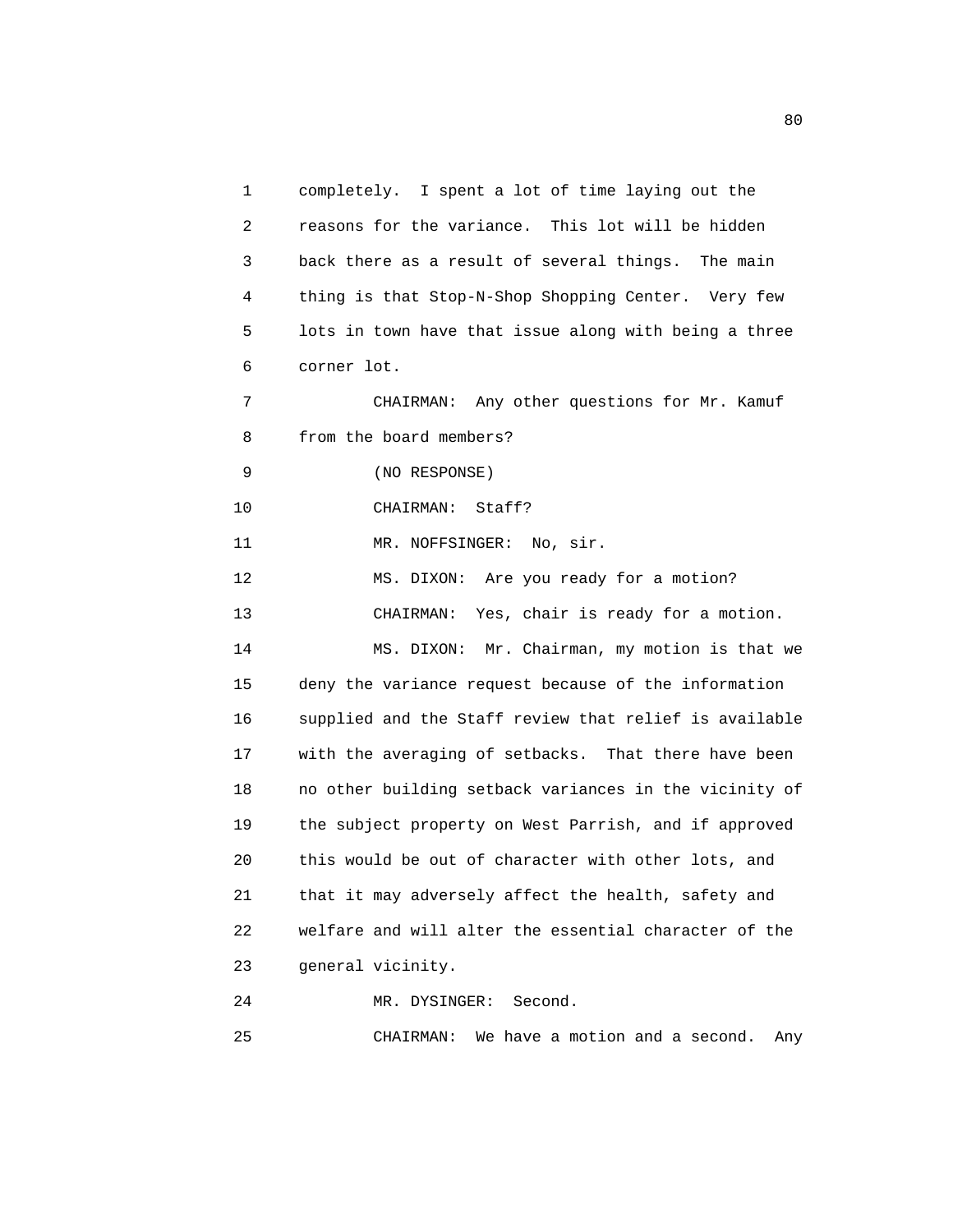1 comments or question on the motion?

 2 (NO RESPONSE) 3 CHAIRMAN: All in favor raise your right hand. 4 MR. TAYLOR: I would like to address the issue 5 on my behalf just -- I really don't know the proper 6 steps.

 7 I'm kind of familiar with the property just 8 because it's kind of on my route home. It's kind of 9 something I do. The special circumstances that he 10 mentioned I realize that it is a three corner lot and 11 things like that. I don't know what happened in the 12 zoning meeting with assumptions of two or three, but 13 when I examined it as opening another existing 14 business in a B-4 zoning I went and I kind of looked 15 as I drove back because I was kind of familiar with 16 it. When I was approaching it from the east, I did 17 notice that Stop-N-Shop is, you know, five or ten feet 18 off. When I approached it from the west, I noticed 19 that all the houses weren't aligned. When I looked at 20 the plat, it looked like it was in line. When I came, 21 you know, I was under the assumption that it was kind 22 of something that was going to be approved. I didn't 23 know that it was going to be denied. I don't know 24 other than vote against it I guess to show my 25 disapproval of the motion.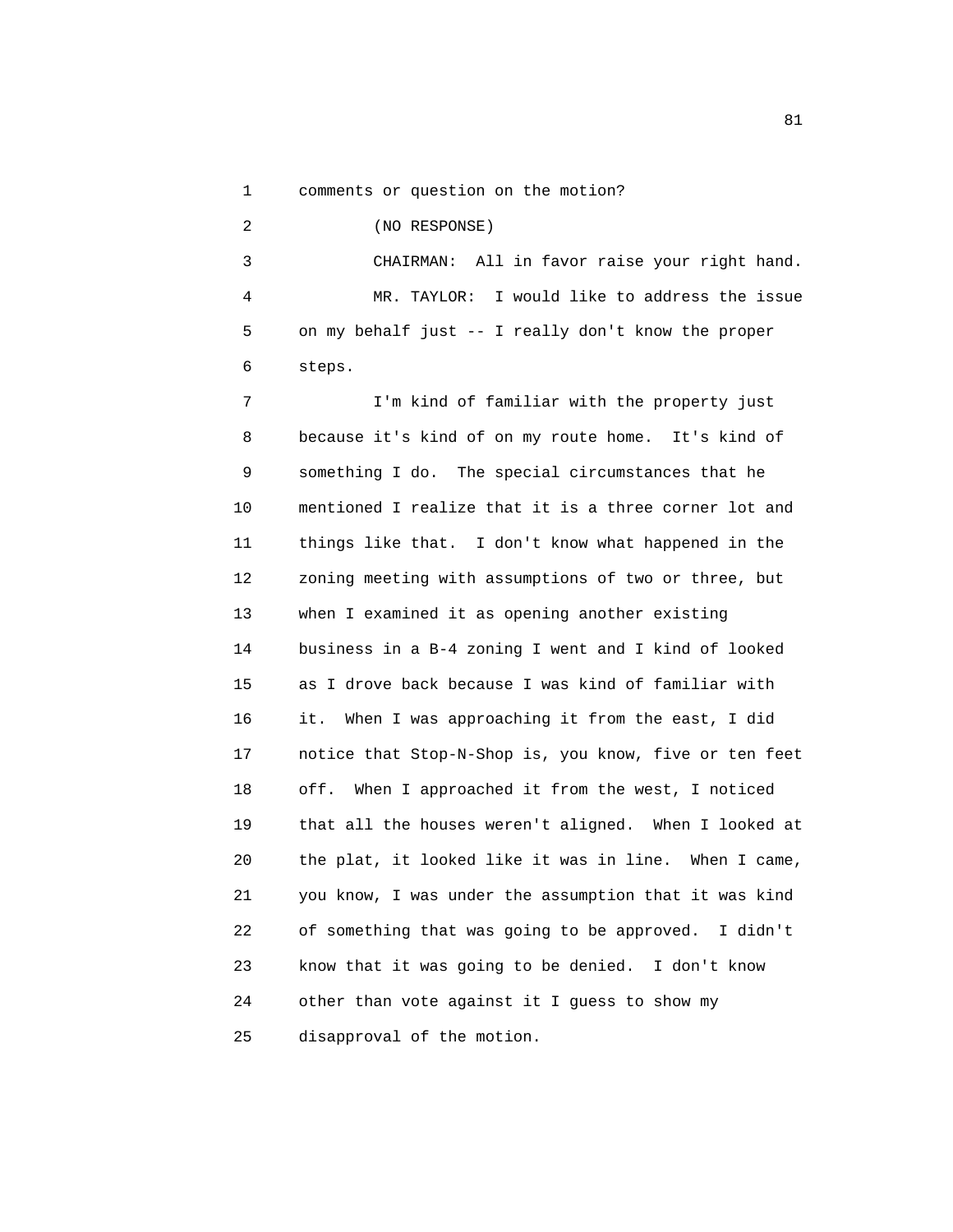```
 1 CHAIRMAN: We have a motion on the floor and 
 2 we have a second. Let's vote on it. 
 3 MR. TAYLOR: That's what I was saying. I 
 4 didn't know the proper procedure. That's what I was 
 5 trying to lay out. 
 6 CHAIRMAN: All in favor raise you right hand. 
 7 (BOARD MEMBERS SEAN DYSINGER, RUTH ANN MASON 
 8 AND JUDY DIXON RESPONDED AYE.) 
 9 CHAIRMAN: All opposed. 
 10 (BOARD MEMBERS MARTY WARREN AND CLAY TAYLOR 
 11 RESPONDED NAY.) 
 12 CHAIRMAN: Three to two. Motion carries. 
 13 Next item. 
 14 --------------------------------------------- 
15 NEW BUSINESS
 16 ITEM 10 
 17 3905 Carter Road, zoned B-4 
       Consider revocation of the Conditional Use Permit 
 18 issued to Atlantis Swim and Sport Complex, Inc. and 
       Floyd D. Tapp approved at the September 6, 2007, 
 19 Owensboro Metropolitan Board of Adjustment meeting. 
       Reference: KRS 100.237(4) 
 20 
 21 (MR. CLAY TAYLOR LEAVES MEETING AT THIS TIME.) 
 22 MR. NOFFSINGER: Mr. Chairman, I think at this 
 23 point we should call on Mr. Mischel to tell us why 
 24 we're here tonight. 
 25 CHAIRMAN: Mr. Mischel, would you step to the
```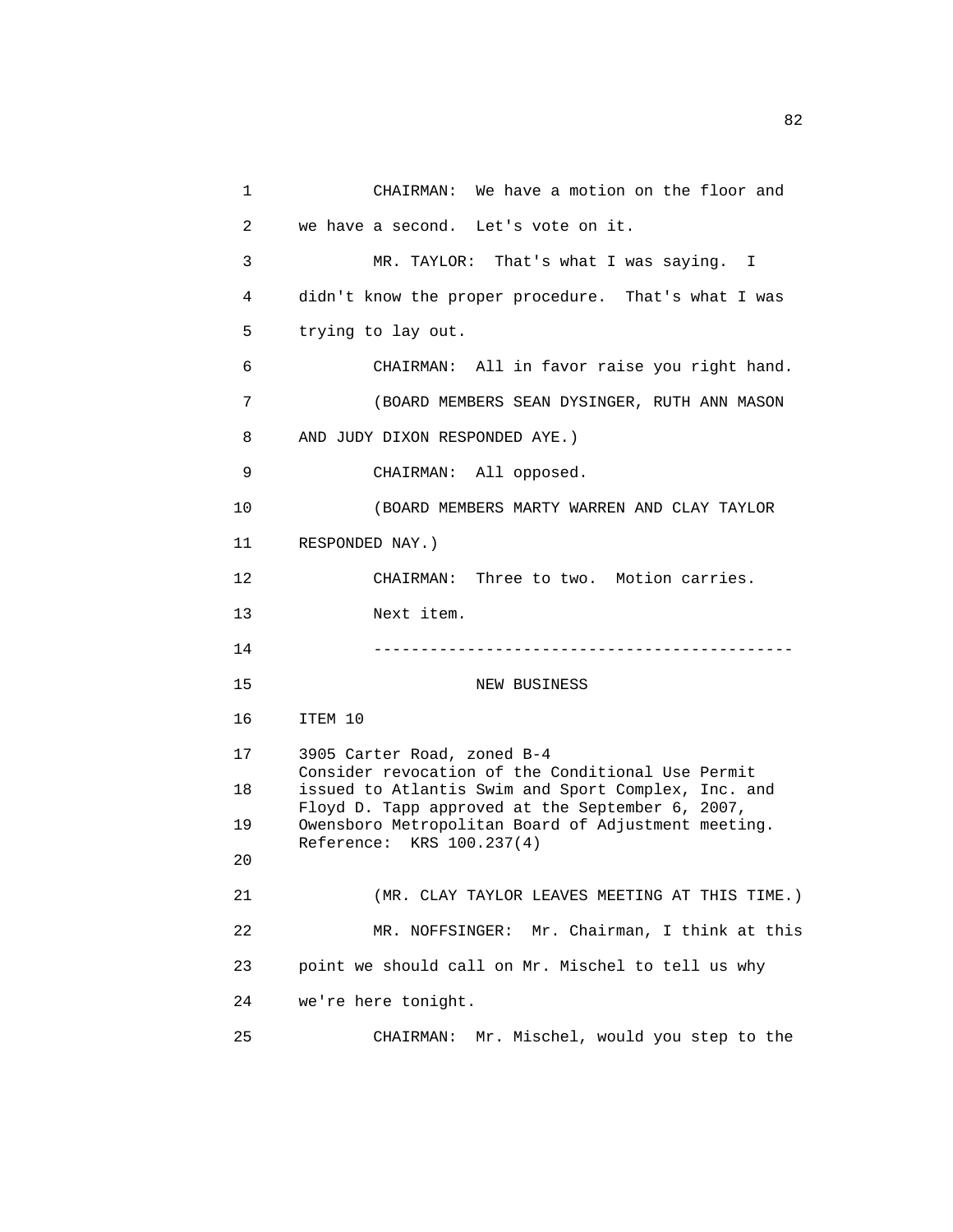1 podium, please, and bring us up to date on this issue. 2 MR. MISCHEL: I'll try to give you a brief 3 description of what brought this item back before you. 4 Seems like on September 6, 2007, Mr. Tapp 5 representing Atlantis Swim and Sport Complex asked for 6 a conditional use permit to install netting on the 7 tennis courts to allow paintball activity. At that 8 meeting it was approved. There was some minutes of 9 the meeting had some items that he stipulated he would 10 do at that meeting. 11 At the time he started the paintball 12 activities I received a complaint. I have the letter 13 here, a memo I had written to Mr. Tapp. It was 14 October 3, 2007 concerning this. I might try to read 15 that into the record. 16 This is addressed to Mr. Tapp. "Our office 17 has received complaints concerning the paintball 18 activities located at 3905 Carter Road. At the 19 meeting, you stated that the fencing would be 12 foot 20 tall with netting on top of that to prevent the 21 paintballs from going out and over into the 22 neighborhood behind the complex. The complaint states 23 that the paintballs are landing in the neighborhood. 24 Upon inspection on October 3, 2007, it was found that 25 the fence is not 12 feet in height and does not have

experience of the state of the state of the state of the state of the state of the state of the state of the s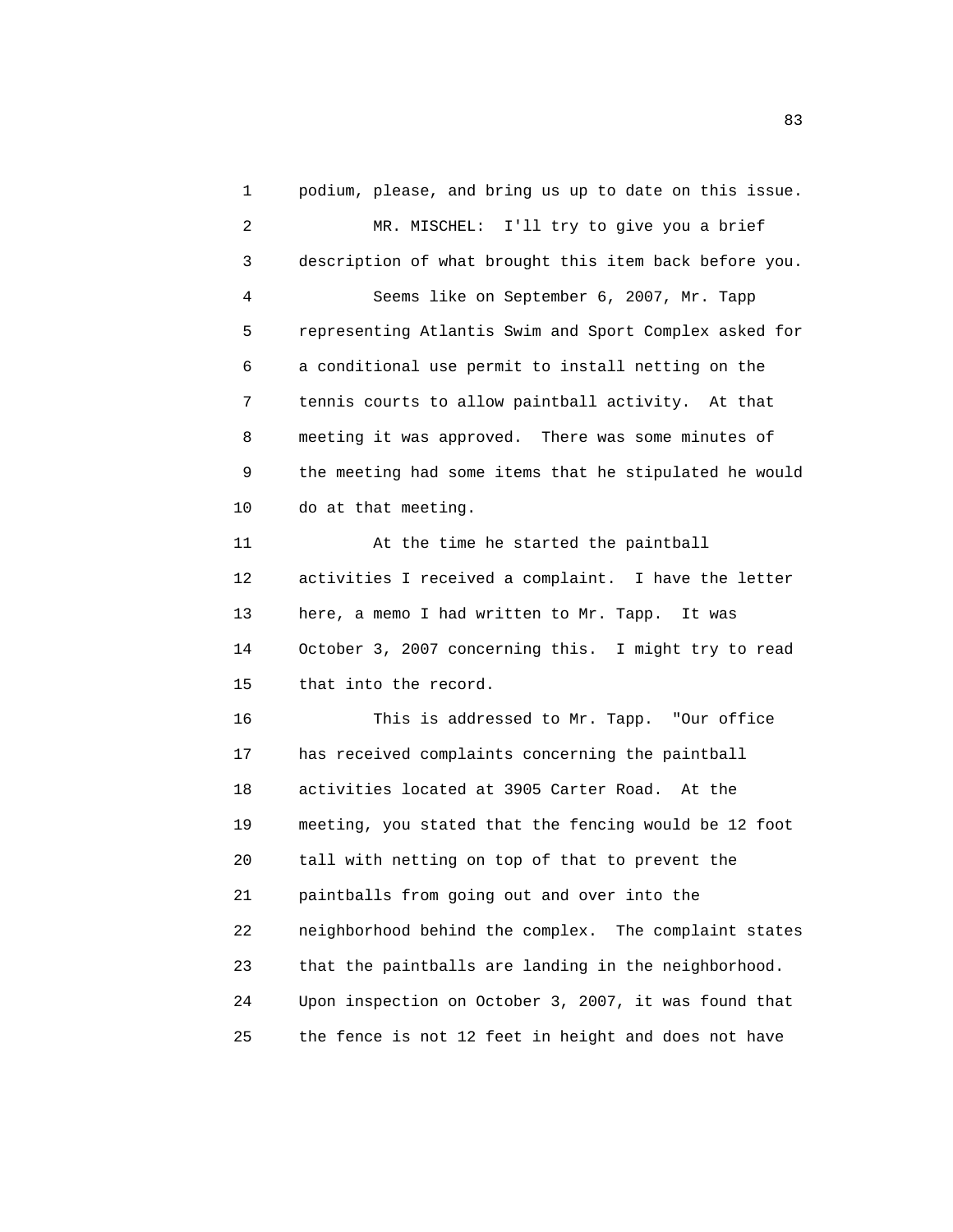1 the netting above it. The paintball activities should 2 not continue until all conditions have been met. 3 Thank you for your cooperation in this matter. 4 "If you have any questions, please call." 5 At that time I went out to inspect the 6 property. Mr. Tapp and his family was there and his 7 father was there. We discussed it. I think the fence 8 at that time was about 11 feet tall. There was a 9 little bit of netting up on the top, but not much. 10 They were having difficulty they stated to me trying 11 to get the netting to stay anywhere on top of it. The 12 netting that they got was not 12 feet. They had some 13 on order. 14 I just made a recommendation that they do not 15 operate until they fix this. He said that they were 16 going to work on that. His dad I think had some ideas 17 on how to do that. 18 At that time I didn't hear anything else 19 either from him or the neighbors that were 20 complaining. 21 In the recent past though, I've received more 22 complaints from a couple of neighbors concerning this. 23 I might give you these pictures. These pictures were 24 turned in to us. 25 While you're looking at the pictures, I might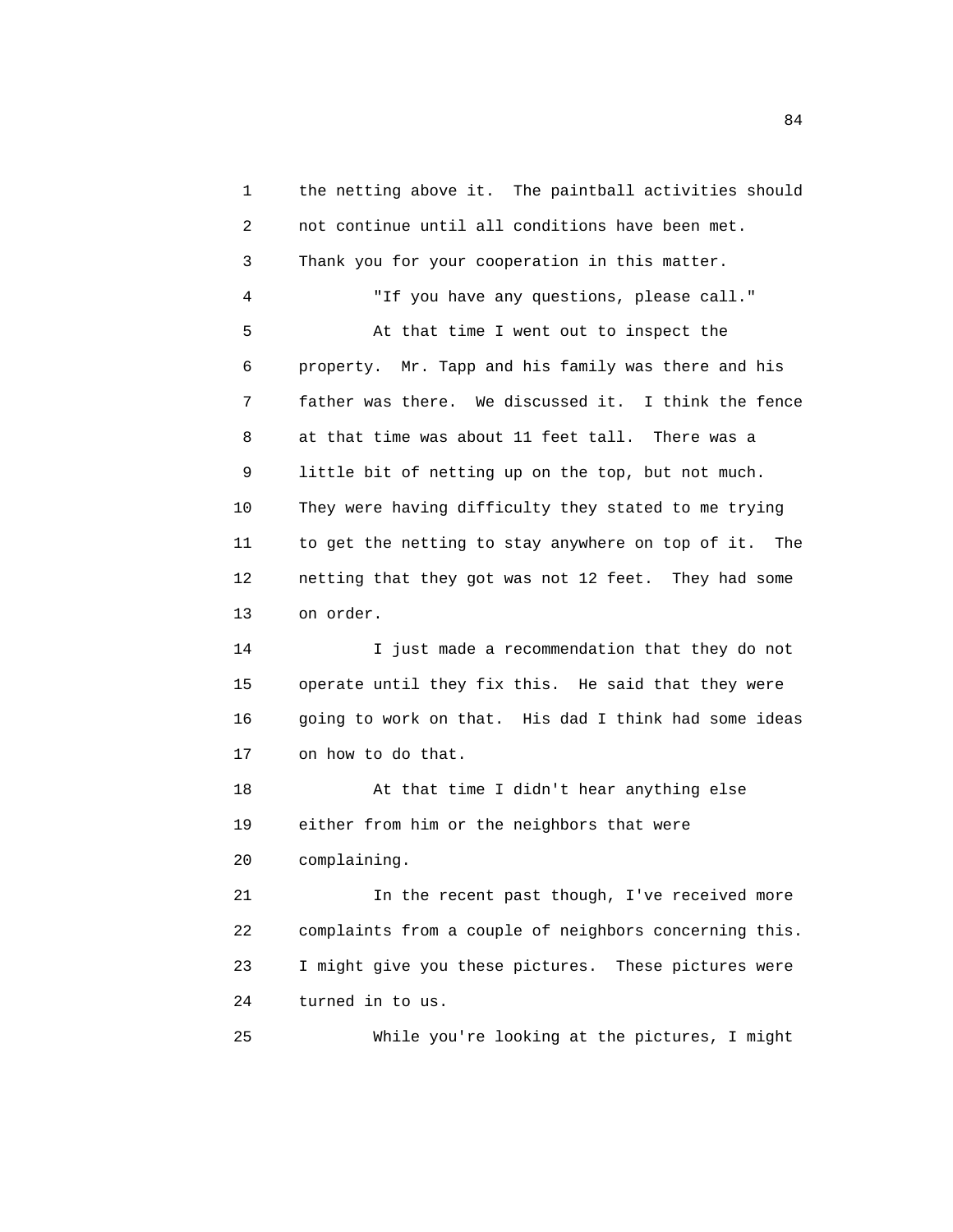1 give a brief description. At the meeting that night 2 on September 6th, I'm going to give some brief. 3 I think Ms. Mason had asked a few questions. 4 She said, "I have a question for you. The fencing 5 that you're going to put around, how tall is that 6 going to be?" 7 THR. TAPP: It's going to be 12 foot tall and 8 we're also going to put a netting on top to prevent it 9 from going out and over into the neighborhood behind 10 us." 11 "MS. MASON: And the 12 foot tall fencing, 12 what is that going to be exactly? Inflatable?" 13 TMR. TAPP: No. The netting is a specially 14 engineered netting specifically for this purpose. It 15 won't allow anything bigger than three millimeters to 16 go through." 17 "MS. MASON: That's around the perimeter?" 18 "MR. TAPP: The entire perimeter and on the 19 top as well." 20 Now, three millimeters, just an educated 21 guess, is about a quarter inch. Last time I saw it 22 the netting was not all the way across the top. I had 23 a telephone conversation with Mr. Tapp and he 24 indicated that it wasn't. It was hard to do. 25 Seeing all that, the remedy that I found in

experience of the contract of the contract of the contract of the contract of the contract of the contract of the contract of the contract of the contract of the contract of the contract of the contract of the contract of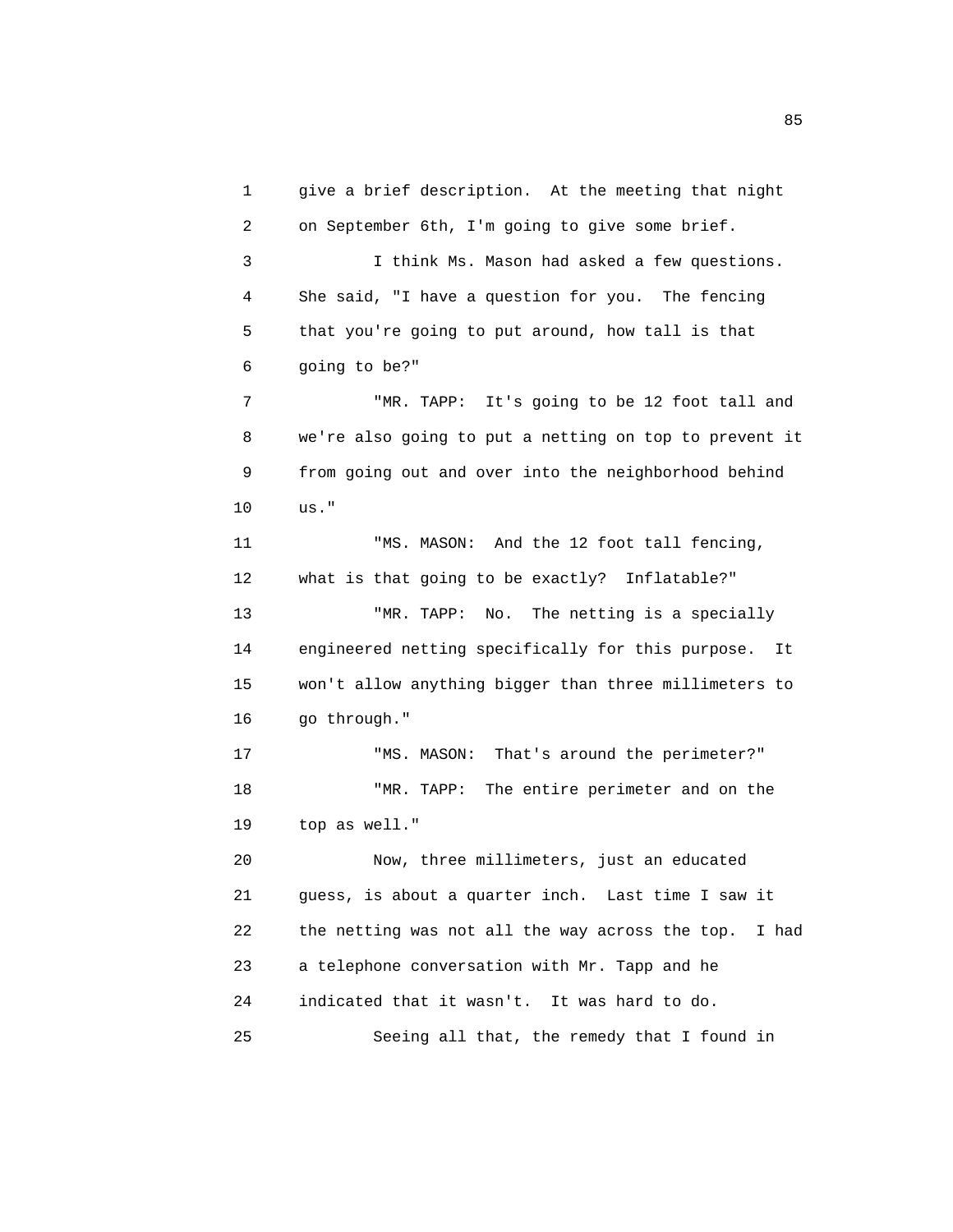1 the KRS statute for conditional use permits, are 2 100.237(4) it states, "If the landowner is not 3 complying with all of the conditions listed on the 4 conditional use permit, the administrative official 5 shall report the fact in writing to the chairman of 6 the board of adjustment."

 7 It also goes on to say that, "The board shall 8 hold a hearing on the report within a reasonable time, 9 and notice of the time and place of the hearing shall 10 be furnished to the landowner," which we did. We gave 11 a letter to the board members and to the owner. I 12 think we copied the adjoining property owners. I have 13 a copy of that letter. I think everybody got a copy 14 unless you need to put it in the record.

 15 I would like to put that, the minutes of the 16 meeting, and the inspection report and pictures into 17 the record.

 18 I don't know if you have any questions right 19 now.

 20 MR. DYSINGER: Jim, the netting that was up, 21 did it seem to be the netting that was described in 22 the minutes, the three millimeter?

 23 MR. MISCHEL: I'm not sure it was a quarter 24 inch. Mr. Tapp could probably tell us better. I'm 25 not sure about the quarter inch. I would have to go

<u>86 and 2001 and 2002 and 2003 and 2003 and 2003 and 2003 and 2003 and 2003 and 2003 and 2003 and 2003 and 200</u>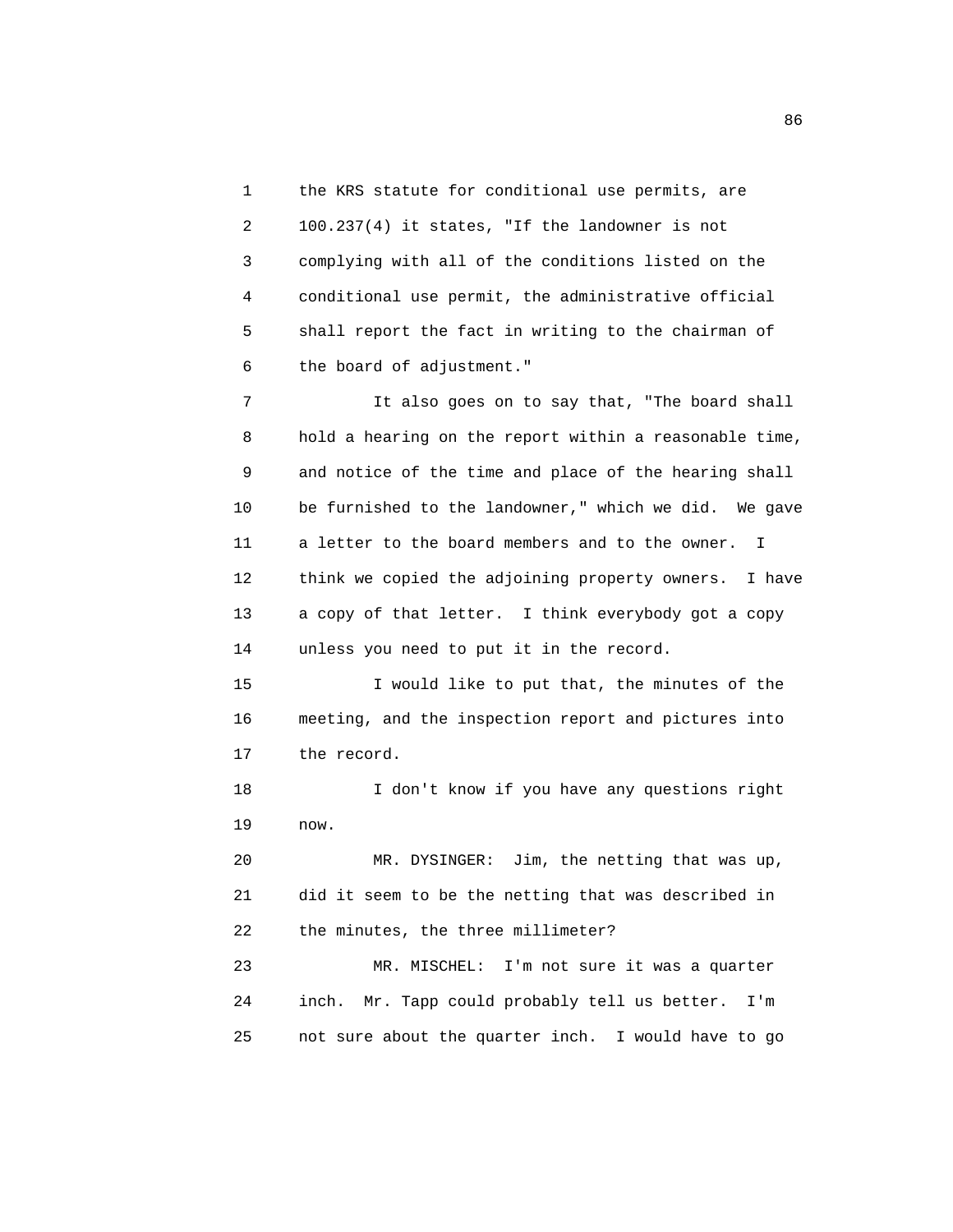1 back out and take a look at that.

 2 CHAIRMAN: Anyone else have a question of Mr. 3 Mischel? 4 (NO RESPONSE) 5 CHAIRMAN: I guess that will be all, Jim. 6 I would like to ask: Is anyone here that 7 would like to speak with their displeasure and 8 concerns of this permit? 9 MR. SILVERT: State your name, please. 10 MS. CARTER: Ginger Carter. 11 (MS. GINGER CARTER SWORN BY ATTORNEY.) 12 MS. CARTER: I live at 3844 McIntyre Crossing, 13 which is for your reference seven houses from Tamarack 14 Road. I'm right behind Atlantis. 15 I'm not here in opposition of the paintball 16 facility. I have no animosity towards the Tapps. 17 However I am opposed to paintballs. These are, I 18 guess I collected these in the last week. 19 I have conversed with Mr. Tapp several times 20 about these. He has hollered over my back fence to 21 see if I've had any more. I've had paintballs on my 22 car twice. He did offer the first time to have some 23 boys come and wash it. I said, well, it's gone to be 24 washed and waxed, but thank you for your offer. 25 I am opposed to the paintballs in my yard.

experience of the contract of the contract of the contract of the contract of the contract of the contract of the contract of the contract of the contract of the contract of the contract of the contract of the contract of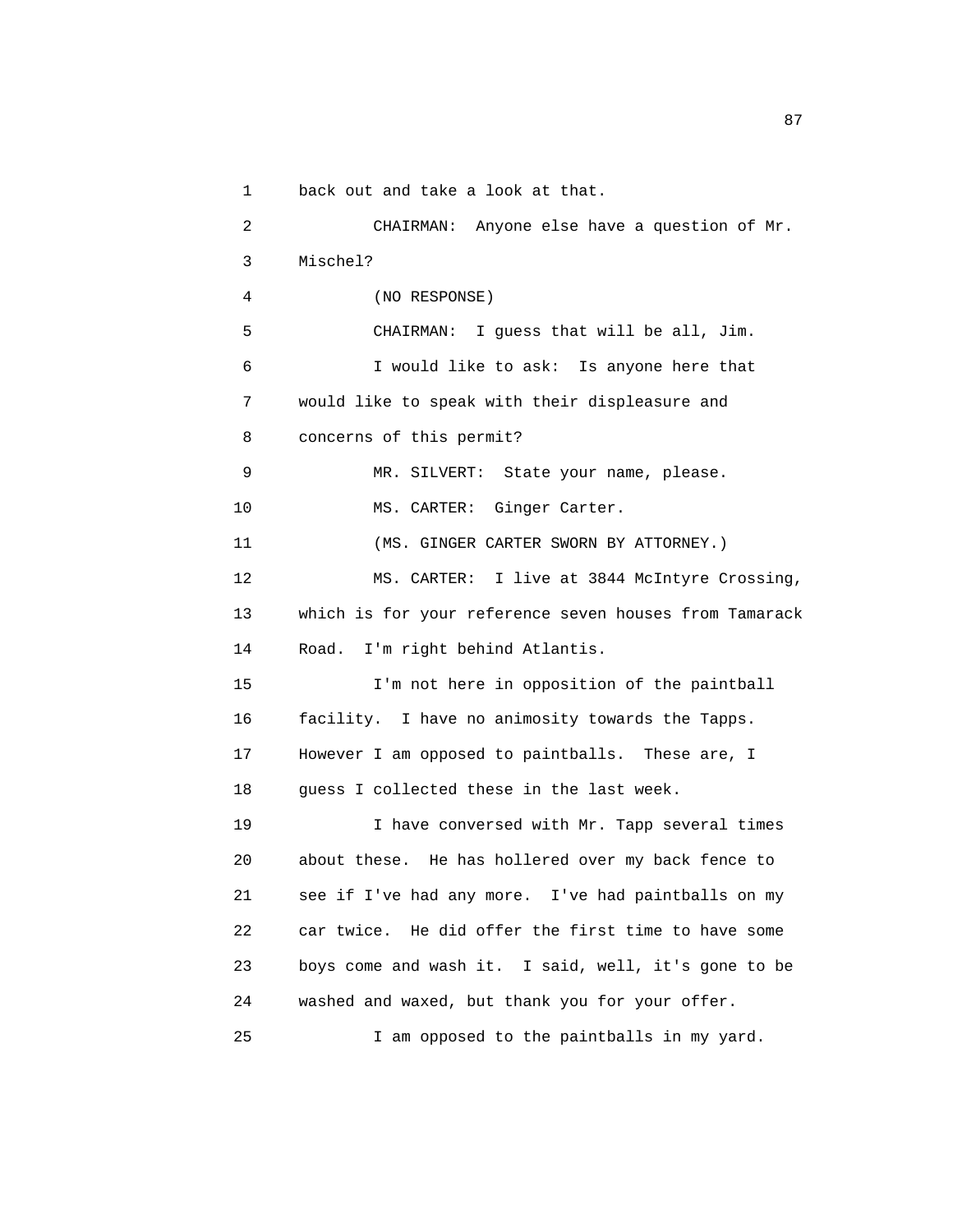1 Like I said, this is a small sampling. I am opposed 2 to paintballs on my front sidewalk. Have had 3 paintballs on my car twice. You have to realize they 4 are on the other side of my stockade fence. I'm also 5 opposed, I have not lodged this last complaint with 6 Mr. Tapp. I think I talked to him last Tuesday, I 7 believe, or maybe Wednesday. The last one was after 8 my dog had \$900 worth of surgery last week and I found 9 one of these little paintballs in his mouth. I do 10 realize they're not suppose to be harmful to humans, 11 but I don't think one of those in his little belly is 12 going to set real well.

 13 My point is that if we can remedy the 14 situation. I don't mind the activity back there. I 15 honestly don't. I welcome it actually because it's 16 pretty isolated back there without anything going on. 17 That doesn't bother me whatsoever. But I am opposed 18 to the paintballs in my property. I can't speak for 19 the other neighbors. I don't want them to close the 20 paintball facility down. That's not my intent 21 whatsoever. Thank you. 22 CHAIRMAN: Thank you. 23 MR. DYSINGER: I have a question, Mr. 24 Chairman.

25 Ma'am, can you tell or do you suspect, are the

en de la construction de la construction de la construction de la construction de la construction de la constr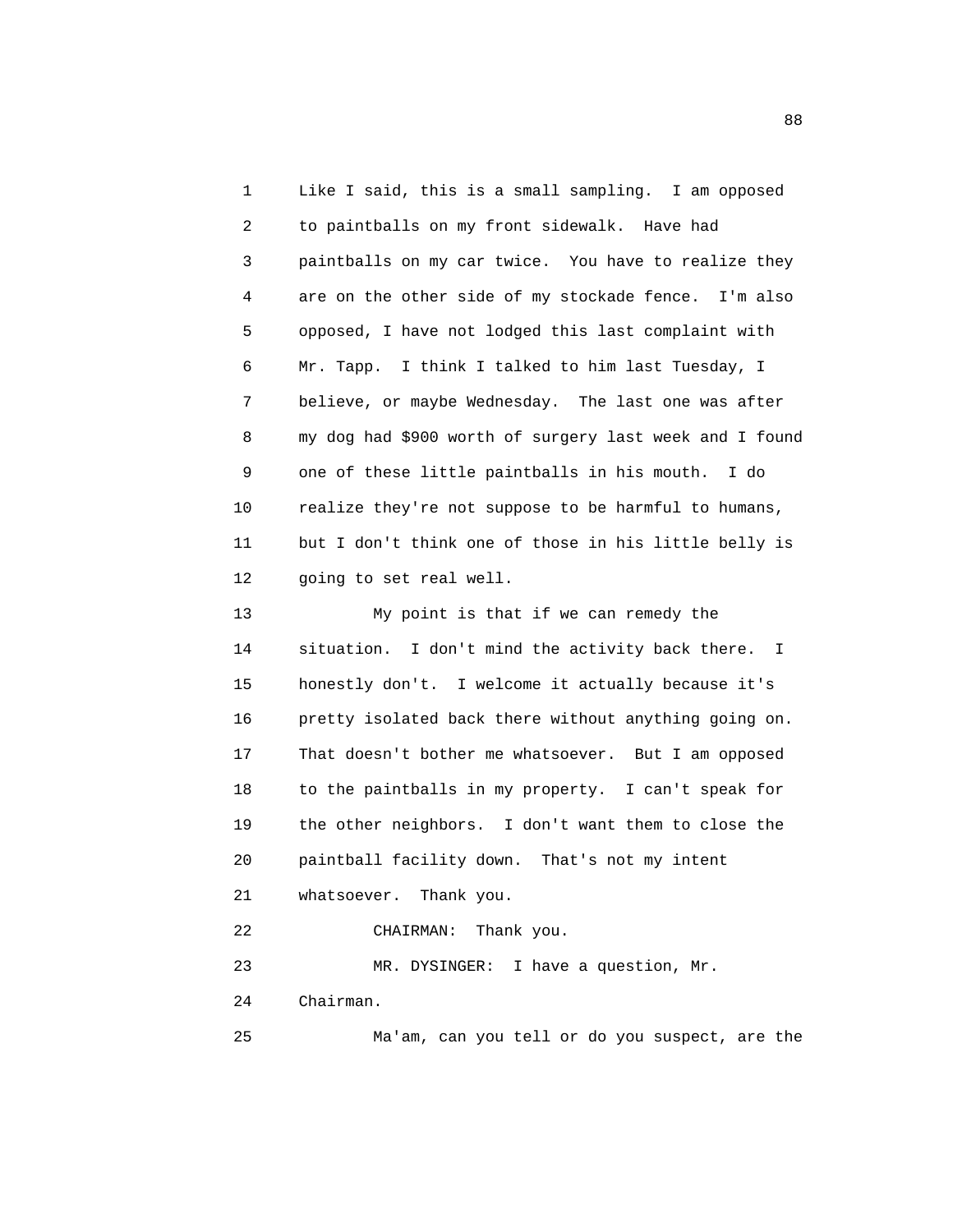1 paintballs getting over just accidentally because of 2 the netting issue, not having enough netting issue? 3 MS. CARTER: I would assume. I don't know 4 that for certain. 5 MR. DYSINGER: But you don't have any reason 6 to believe that they're getting over there purposely 7 by people being irresponsible? 8 MS. CARTER: The only thing I can say about 9 that is that when I discovered a lot of these 10 paintballs last week, they were all in one area, one 11 corner of my yard. How that happened I don't know. I 12 don't know if that was intentional or not. I can't 13 answer that. 14 MR. DYSINGER: Thank you. 15 MS. CARTER: Most of the time they're just in 16 general all over the yard. Like I said even on the 17 front sidewalk. 18 CHAIRMAN: Thank you. 19 Anyone else. 20 MR. SILVERT: State your name. 21 MR. HAMILTON: Dallas Hamilton. 22 (MR. DALLAS HAMILTON SWORN BY ATTORNEY.) 23 MR. HAMILTON: I live next-door to her. Eight 24 houses down from Tamarack. We're having the same 25 problems with paintballs in the yard, on the house, on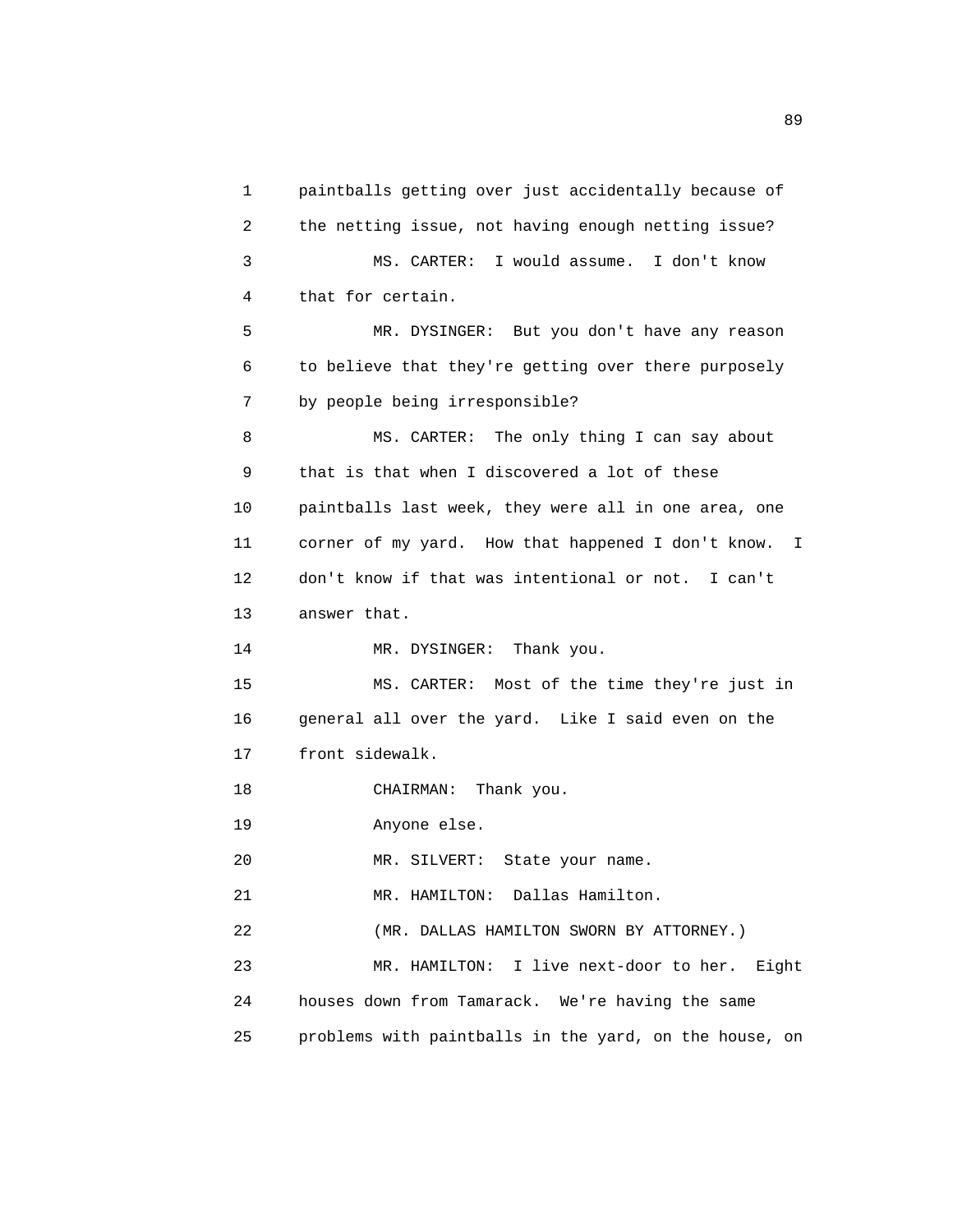1 the fence. We have a dog that runs around and eats 2 them. He eats more. This is what I picked up over 3 two weekends, last weekend and the weekend before. 4 That's what I picked up other than what the dog has 5 eaten.

 6 Like she said, I have no problem with Darrin. 7 He's been over at our house four or five times. He's 8 offered to clean it up and everything. Like she said, 9 having the business back there and the lights on at 10 night will keep people from -- because all it is is 11 basically a ditch in-between Atlantis and our 12 backyard. I have no problem against him or anything 13 he's doing. I don't want to have to go out and 14 inspect my property two or three times a week to make 15 sure it's not tore up. That's all.

16 CHAIRMAN: Anyone have any questions?

 17 MR. DYSINGER: I'm just going to ask you the 18 same question. Do you have any reason to believe that 19 the proper netting would not solve the problem?

 20 MR. HAMILTON: I believe if it's totally 21 enclosed, the top on and down, yes. I don't believe 22 there would be any more problems out there. Somebody 23 shoots them over there on purpose would be the only 24 thing.

25 MR. DYSINGER: Thank you.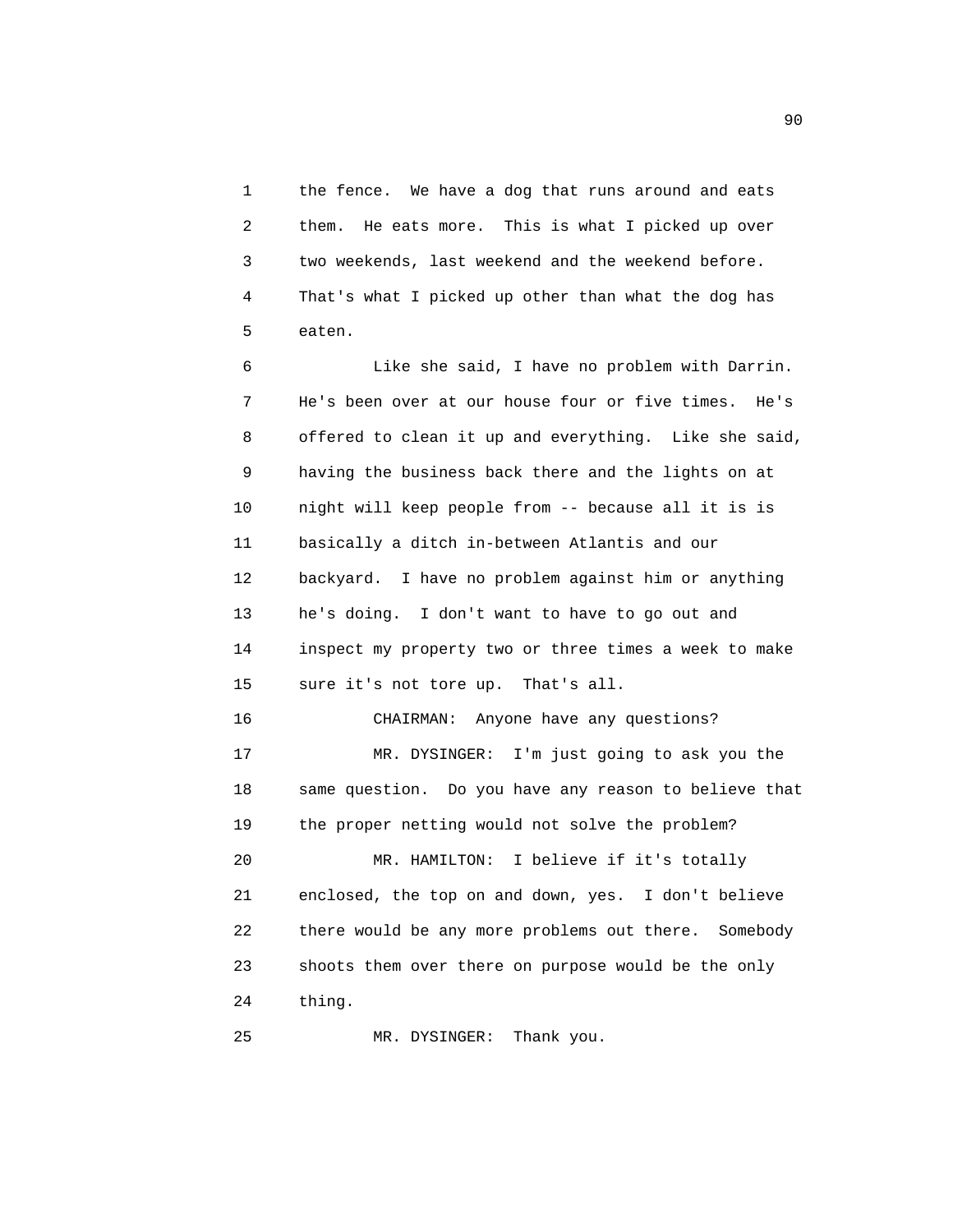1 CHAIRMAN: Mr. Tapp, would you step up and 2 address these concerns. 3 MR. SILVERT: State your name, please. 4 MR. TAPP: Darrin Tapp. 5 (MR. DARRIN TAPP SWORN BY ATTORNEY.) 6 MR. TAPP: I've got some pictures I would like 7 to pass around. 8 As my neighbors have said, we have had 9 problems. Initially what I tried to do was put the 10 netting all the way around as we discussed. 11 Actually if you could use this one, sir. I've 12 got them numbered so I'll know which one I'm 13 referencing. 14 Initially we bought like five big rolls, 300 15 foot long netting. They were suppose to be 12 foot 16 tall. This netting, if you could think of it like a 17 shawl type blanket. When it's pulled this way on a 18 roll, it makes it less tall because it's a weave. It 19 ended up being like ten foot six inches, which I 20 believe Mr. Mischel measured when he came out to visit 21 me. That was the first round of complaints that we 22 had. 23 Also, if you look at picture Number 4 and 5, 24 I've put a top on the back and on the sides. I had 25 spoke with the fence company prior to coming to this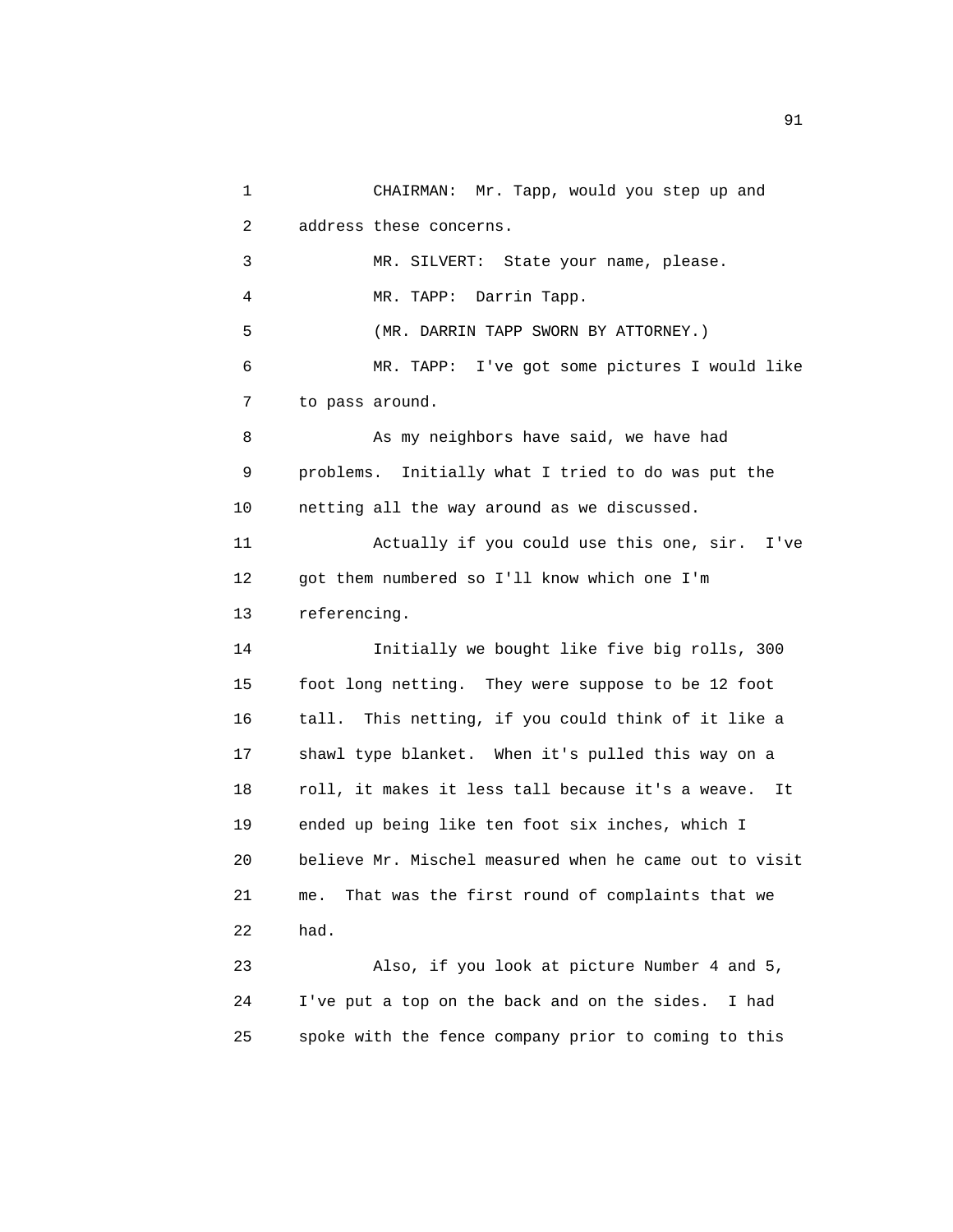1 meeting. I did not intend to give the impression that 2 I was going to build an entire roof system for this 3 because that was never my intention. The fence won't 4 hold it. You're talking about 10,000 square foot of 5 netting. It's extremely heavy stuff, especially with 6 that many square feet.

 7 What I did, I had envisioned a backstop at a 8 baseball field where the fence goes up and you lean it 9 up over. I figure that would catch anything 10 ricocheting or randomly being shot out. My 11 calculations were wrong and I apologize for that.

 12 What is happening is the middle bunkers in the 13 middle of the field, especially in the middle of the 14 day when it gets hot they over-inflate and the balls 15 are hitting it and some of them are bouncing out.

 16 For instance, like this weekend we had our 17 championship series tournament. We shot over 250,000 18 balls this weekend. I've about got a handle on it. I 19 don't want half a dozen balls in a week getting in 20 your all's yard. I want to cure it. I've almost got 21 this thing licked. I've made several adjustments.

 22 If you look at four, that's actually an older 23 picture. That was the way we first had it done. You 24 notice it's kind of low, the top is. If you look at 25 1, 2 and 3, that was the last series of adjustments I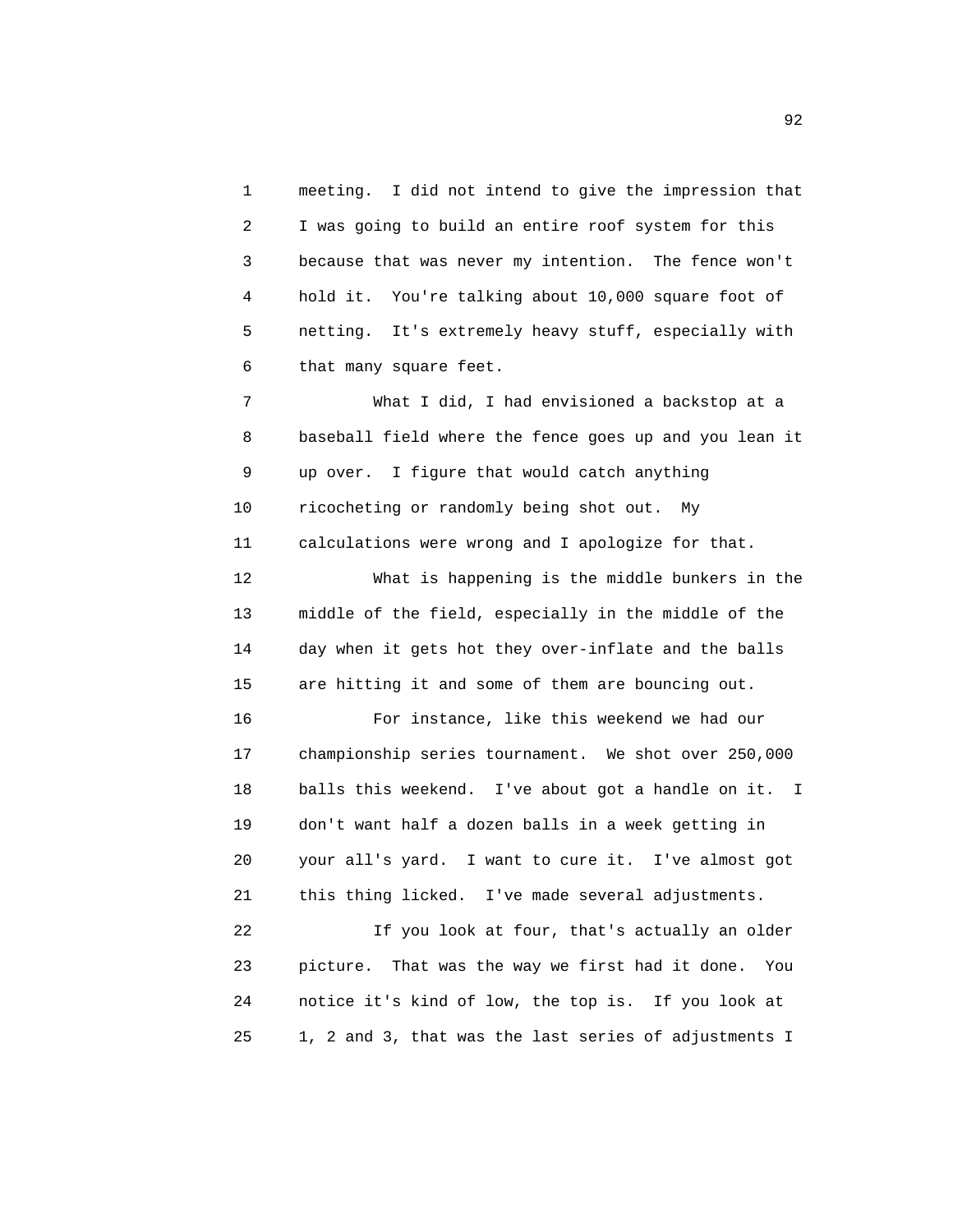1 did to it. It seemed to help a lot, but if you notice 2 in 3 on the backside when it meets at the corner, it 3 had a low spot and that's what's actually right down 4 where they live. That's the main problem I'm having 5 is right there in that corner where those two 6 neighbors, actually three of them. There's a guy on 7 the other side who's having some go into his yard too. 8 So I've bought more netting and I'm adding more.

 9 What I'm doing is the white poles that you see 10 in these pictures are 20 feet tall. Okay. They're 11 actually bent in a little bit. I've probably got 18 12 feet in true height on this right now.

 13 If you look in picture 3, you can see where 14 the netting is overlapping from the top, overlapping 15 on the bottom about two and a half feet. I went to 16 Bluegrass Fencing and bought 22 foot poles. On the 17 corner telephone poles all the way along the back of 18 my property I put big anchor bolts in.

 19 So what I'm telling you in short is I'm taking 20 it up to 20 feet tall all the way across the back. 21 It's going to be anchored into these telephone poles 22 on the corners of my property. I think that's where 23 the remainder of the problem is is right in that 24 corner where they live. Because the netting on the 25 top, actually the way it was originally designed to

experience of the contract of the contract of the contract of the contract of the contract of the contract of the contract of the contract of the contract of the contract of the contract of the contract of the contract of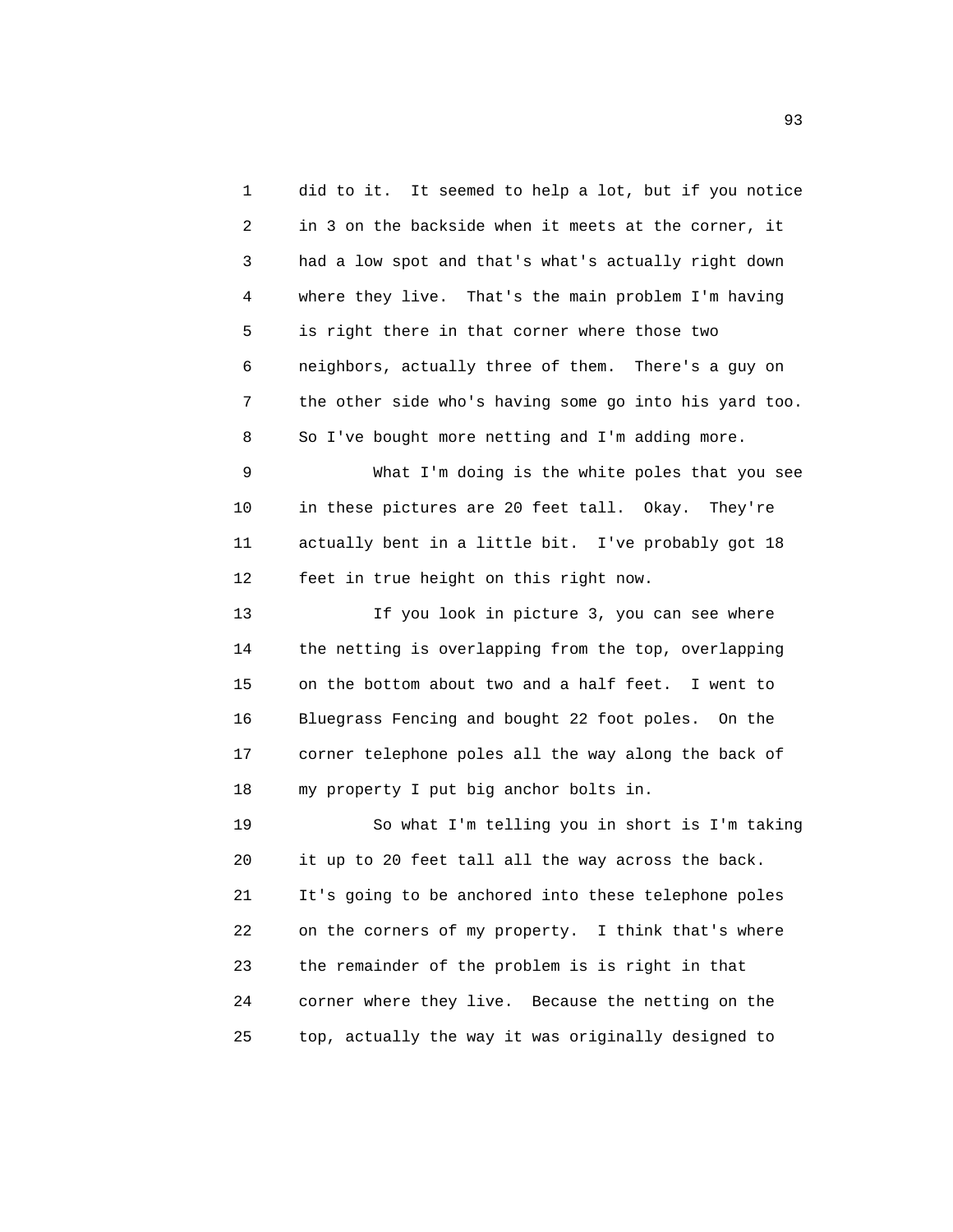1 make that back drop style that I initially did was 2 wrapped around the top of the end pole. So it came 3 down from 18 foot to 12 foot in that corner. As you 4 can see, I put a little skirt up, but that didn't 5 catch it all. So what I envision doing to try to 6 remedy this is to take it 20 foot minimum to 22 feet 7 all the way on both sides and all the way along the 8 back. I think that should remedy our problem.

 9 The other thing like I said that I found is 10 more closely monitoring the inflated bunkers. It 11 seems to not be an issue as long as we keep them soft 12 to where the balls won't bounce off of them and bounce 13 over the fence.

 14 I've also got copies, these are the letters 15 that I've sent out to all my neighbors. I've tried to 16 stay in close contact with them, call them and stop by 17 and see them and see if they've been having any more 18 problems for a couple of reasons. If I can see where 19 the balls are landing or if it's hitting something, I 20 can tell what the trajectory is and where the problem 21 may be coming from and adjust from there.

 22 I wish that my fencing could hold an entire 23 roofing system on it. That would be an easy solution 24 and it probably would have cost me less than all this 25 adjusting that I've done to date, but at present it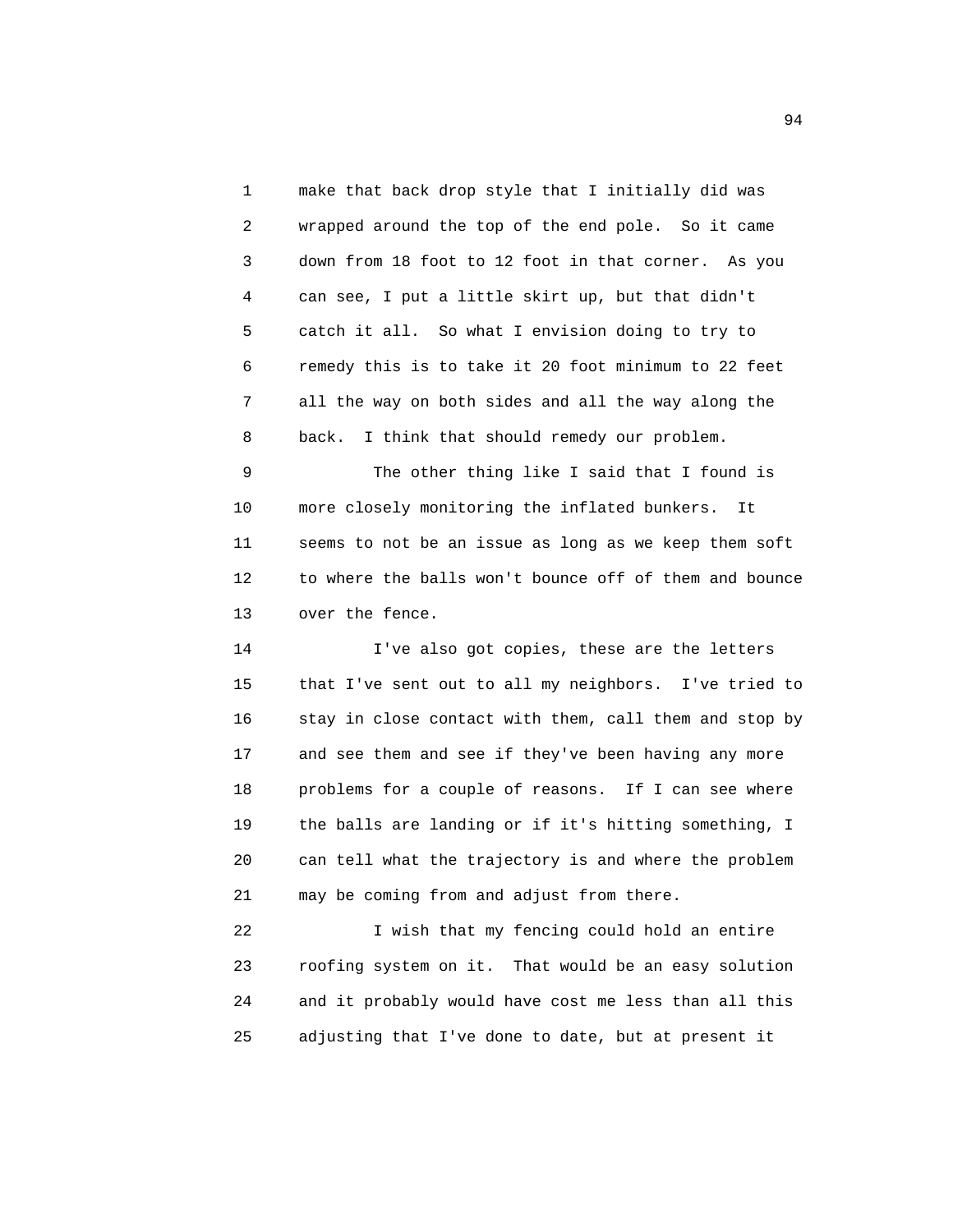1 won't, you know.

 2 I'm committed to this. I'm committed to 3 making my neighbors happy and making whatever 4 adjustments I need to make. If they ever do have a 5 problem, like these letters that I've sent out, I will 6 pay to have their homes or care or whatever cleaned in 7 an event that some do randomly get over there. 8 I've also, as far as pets and concerns with 9 pets go, I've got a letter from the manufacturer of 10 the paintballs that addresses those concerns. It's 11 right here as well. It actually tells you what 12 they're made out of and the whole nine yards on that. 13 We've got over 300 kids. Each kid 14 individually has to get a waiver signed that have come 15 so far in a little over two months to play. I just 16 hope you guys -- I really appreciate your all's 17 patients and tolerance with me. I hope we can find a 18 solution that works for everybody because I do want to 19 be a good neighbor to these people and continue to 20 provide fun, safe activities for these kids. 21 MR. DYSINGER: Mr. Chairman, if it's all 22 right. 23 CHAIRMAN: Yes. 24 MR. DYSINGER: The changes you just spoke 25 about, when were those put in to place?

experience of the contract of the contract of the contract of the contract of the contract of the contract of the contract of the contract of the contract of the contract of the contract of the contract of the contract of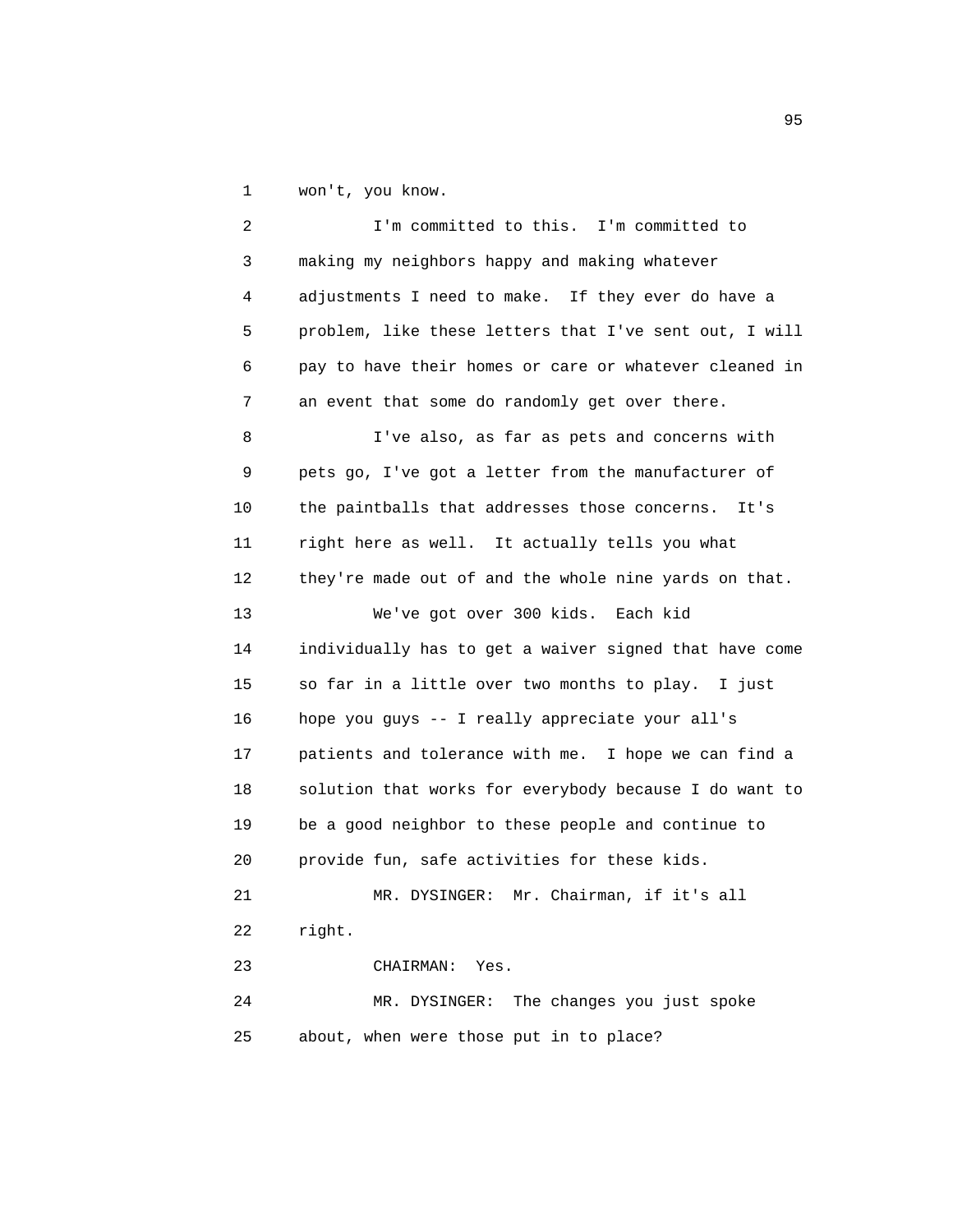1 MR. TAPP: Like Mr. Mischel said, we went for 2 several weeks with no complaints. I thought I had it 3 remedied and I thought I had it solved. I kept 4 hollering over the back fence and asking my neighbors 5 if they were having problems. We went several weeks 6 with no problems. Just last week did I find out -- 7 well, you called me last week and I think you had some 8 a couple of weeks ago or something. Did it rear it's 9 head again I guess you would say. So I purchased more 10 supplies. Mother nature did me a big favor Monday 11 night. That 50 mile hour winds took down pretty much 12 everything I had done. So it had to be redone anyway. 13 We've got the first field that's down from 14 your house, I got it done today. The field that's by 15 your all's house will be done tomorrow before we open 16 back up this weekend. 17 Please, if you're still having a problem, I'm 18 going to have all this new stuff up this weekend, let 19 me know the first of the week and I'll see what else I 20 can do. 21 CHAIRMAN: Mr. Tapp, would you like to enter 22 these into the record or are they strictly for the 23 neighbors?

 24 MR. TAPP: Sure. Whatever. 25 CHAIRMAN: Do we need this into the record,

en de la construction de la construction de la construction de la construction de la construction de la constr<br>1960 : le construction de la construction de la construction de la construction de la construction de la const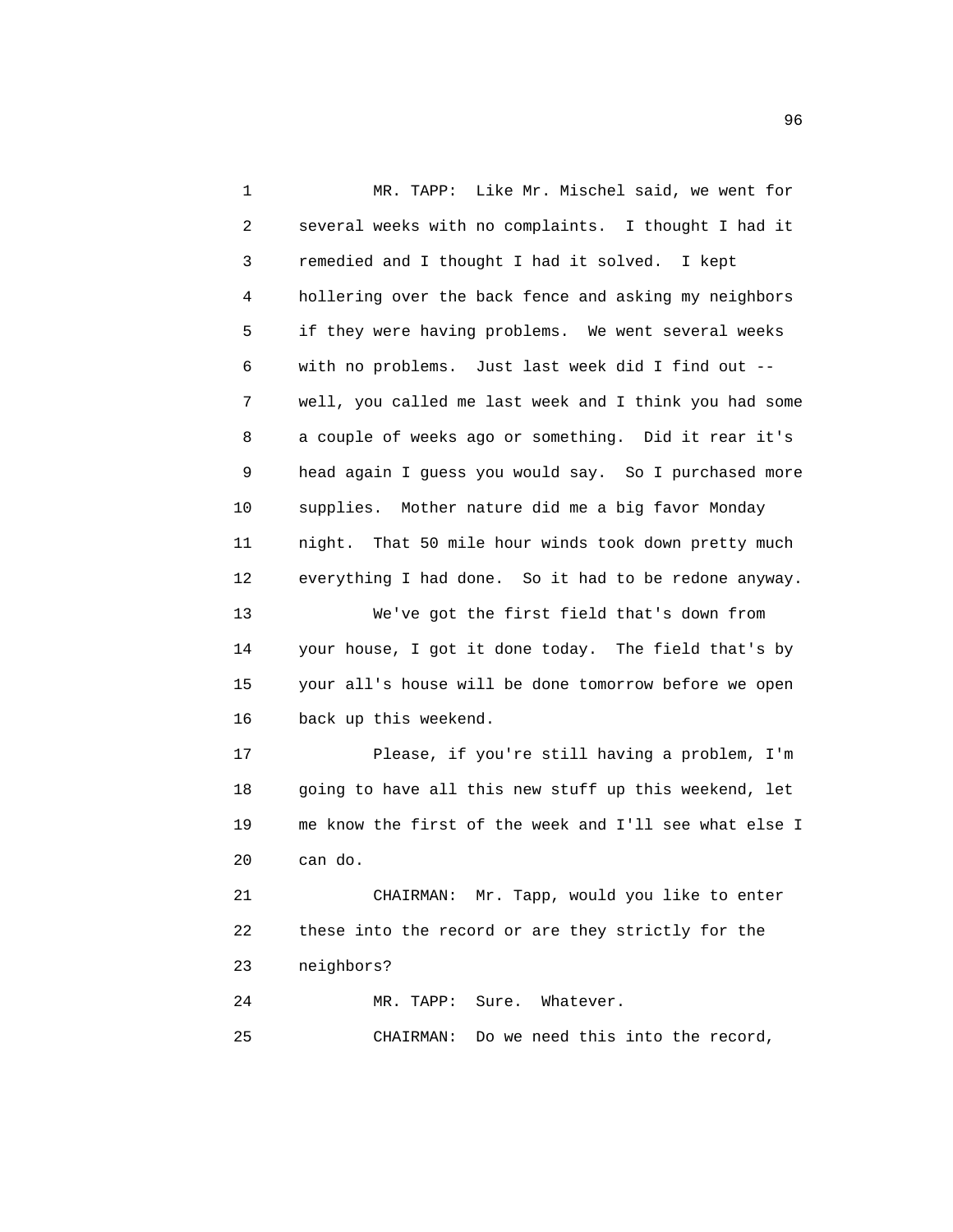1 Mr. Noffsinger?

 2 MR. NOFFSINGER: Yes, sir, I would say put 3 them into the record.

 4 MS. MASON: I have a question. You originally 5 told me that you were going to put netting on top of 6 it. Now you're saying that you were not able to do 7 that. See, where we sand as a board is we approve 8 this under the assumption that you were going to put 9 the 12 foot tall fence and the netting above it. Of 10 course, I realizes you say you're making all these 11 changes, but we approved it on the basis of what you 12 told us originally.

 13 MR. TAPP: I did put netting on top. It come 14 over 8 foot. It went up 12 feet and I had an 8 foot 15 top on it. On the back and on the sides, but this is 16 the way it was explained to me by the guy that designs 17 the fences for the ball diamonds and stuff.

 18 A backdrop is fine, but when they move home 19 base away from that fence and the guy hits the ball, 20 it's the height that's going to stop that ball from 21 going over. Not something leaning out. If home base 22 was out further than that backstop is, then that's 23 where the ricochet is going to go over. So the only 24 way you're going to stop it is to raise it up higher. 25 I think Jim had the same impression. He

experience of the contract of the contract of the contract of the contract of the contract of the contract of the contract of the contract of the contract of the contract of the contract of the contract of the contract of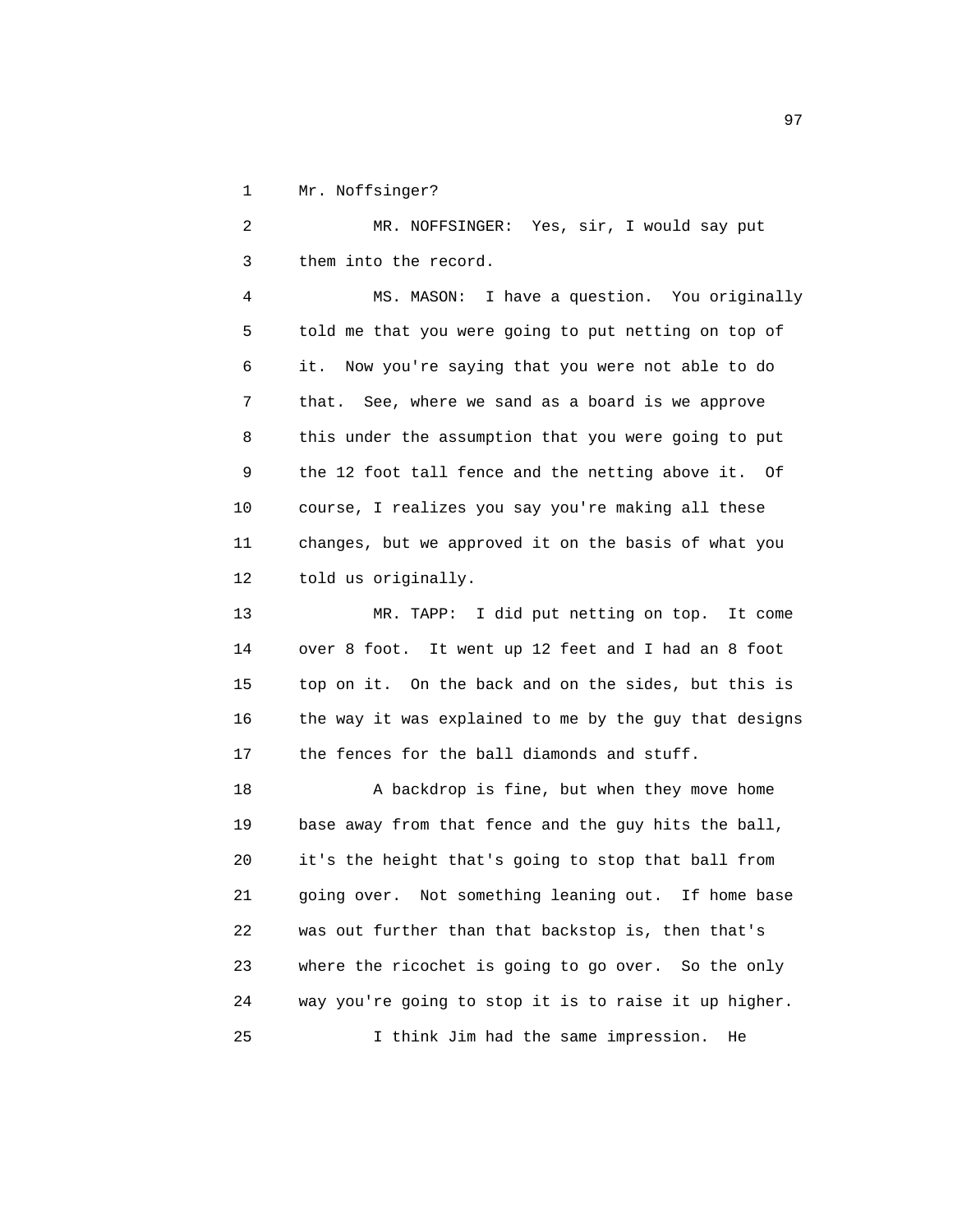1 thought we were going to build an entire roofing 2 system for it. I did not mean to give that impression 3 because it is really unfeasible. It just won't work. 4 It's structurally not with the fencing that we have. 5 It just won't work.

 6 CHAIRMAN: Anyone have any other questions of 7 Mr. Tapp? I'd like to bring Mr. Mischel back up. 8 MR. DYSINGER: Do you believe now that you've 9 got the problem solved between the bunkers not being 10 as inflated and the extra netting? Is it your belief 11 that --

 12 MR. TAPP: Yes, I do believe we have the 13 problem solved. I can't guarantee you 100 percent 14 that we're not going to get a stray ball over there. 15 I can guarantee you that if there is one and you call 16 me, I'll come over and clean it up or I'll have 17 somebody come over and clean it up. I think we've got 18 it solved.

 19 MR. DYSINGER: If that one stray ball does get 20 over -- my concern, and you heard what I asked your 21 neighbors. Between it accidentally happening and 22 people who are being irresponsible doing it. When we 23 approved this the first time, and I'm like Ruth Ann. 24 I assumed that when you talked about having it on top, 25 it meant the whole top. I can't speak for the whole

en de la construction de la construction de la construction de la construction de la construction de la constr<br>1980 : le construction de la construction de la construction de la construction de la construction de la const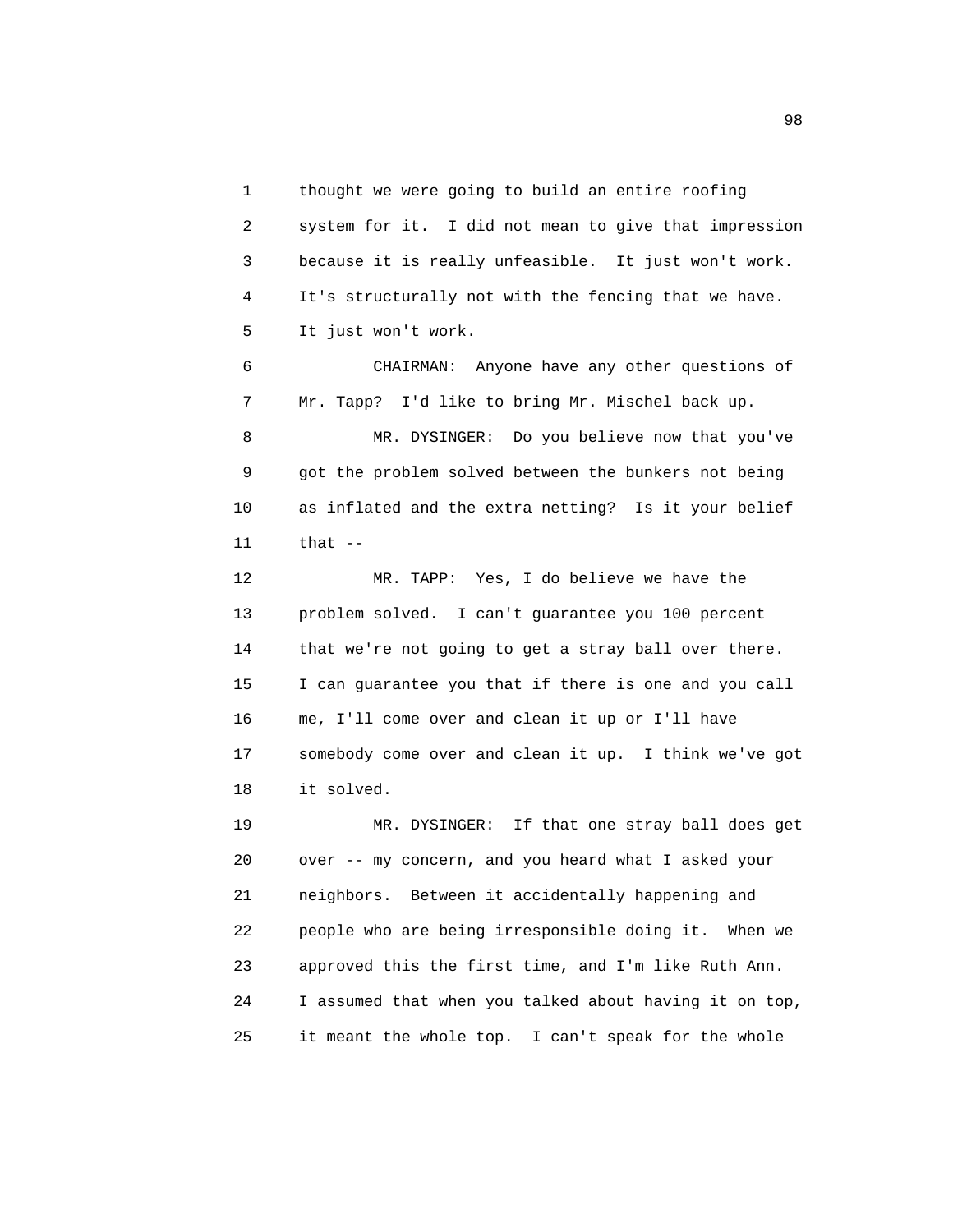1 board now looking back, but that was the assumption I 2 had as well. That even if somebody was going to be 3 irresponsible, that would prevent them from doing it. 4 The concern that I have now, and I do think you've 5 done a great job in keep -- if tonight has taught us 6 anything, it's talk to your neighbors.

 7 I think you've done a good job at that so I'm 8 encouraged. My concern is that since there won't ever 9 be a solid roof, will this always be a problem for 10 your neighbors? That's a concern that I have.

 11 MR. TAPP: Part of your concern, and Dallas 12 can also confirm this. We haven't had an incident to 13 my knowledge where anybody has intentionally shot 14 paintballs over there, but we do have some kids that 15 go up and down that ditch line and intentionally pull 16 paintballs out from under our fence and throw them at 17 the houses. We have caught them doing that.

 18 See, if you took a paintball gun from that 19 field and tried to shoot it up over that fence, it's 20 not going to hit the houses. Because if you're 21 looking from the middle of the field up that netting, 22 the netting is actually higher than the telephone 23 poles. Trajectory-wise it's not going to land in 24 their backyard. It's going to completely clear their 25 houses and be across the street in front of them.

en de la construction de la construction de la construction de la construction de la construction de la constr<br>1990 : le construction de la construction de la construction de la construction de la construction de la const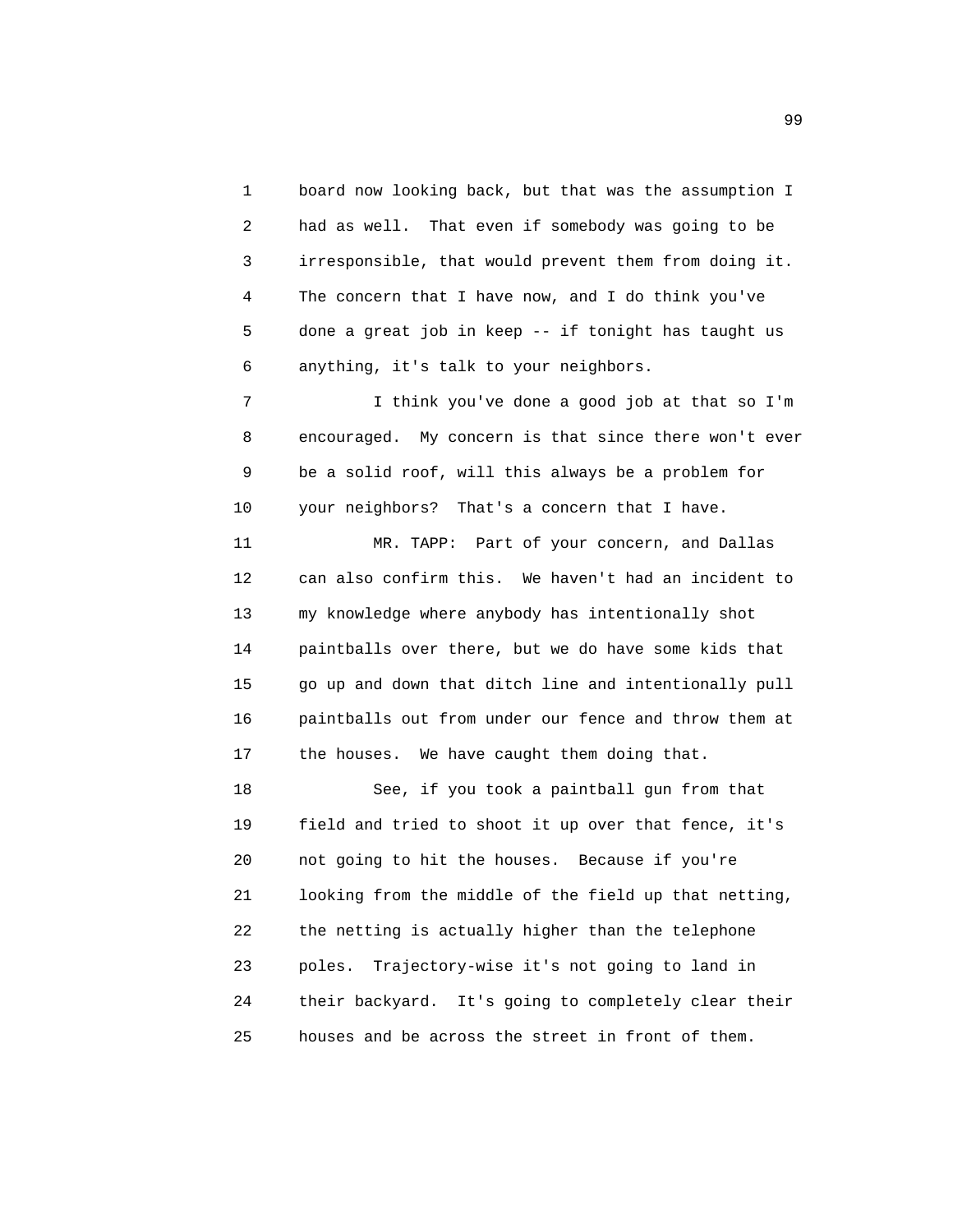1 MR. DYSINGER: You're saying that you couldn't 2 purposely shoot at these folks houses? 3 MR. TAPP: No, not from inside the fields. 4 MR. DYSINGER: That's why you believe that the 5 paintballs that they have found have been accidental, 6 bouncing off the bunker? 7 MR. TAPP: Yes. I'm sure of that. 8 CHAIRMAN: Thank you. 9 Mr. Mischel, would you step back up and maybe 10 give the board what their options are. Do we give Mr. 11 Tapp a certain amount of time to correct the problem, 12 certain amount of days or do we revoke the conditional 13 use permit until he comes into compliance and then he 14 has to reinstate? The board needs some options on 15 what we can actually do. 16 MR. MISCHEL: As I see it and interpret it, 17 it's strictly by what the law says, KRS statute. It 18 would say that this board has approved this 19 conditional use permit back in September for the 12 20 foot tall fence with the top on it. If you interpret 21 what the law says, that's what you go by. 22 It's hard for you to go back and make new 23 conditions upon that. It's already been voted on and 24 been passed. 25 To do that I would think that the applicant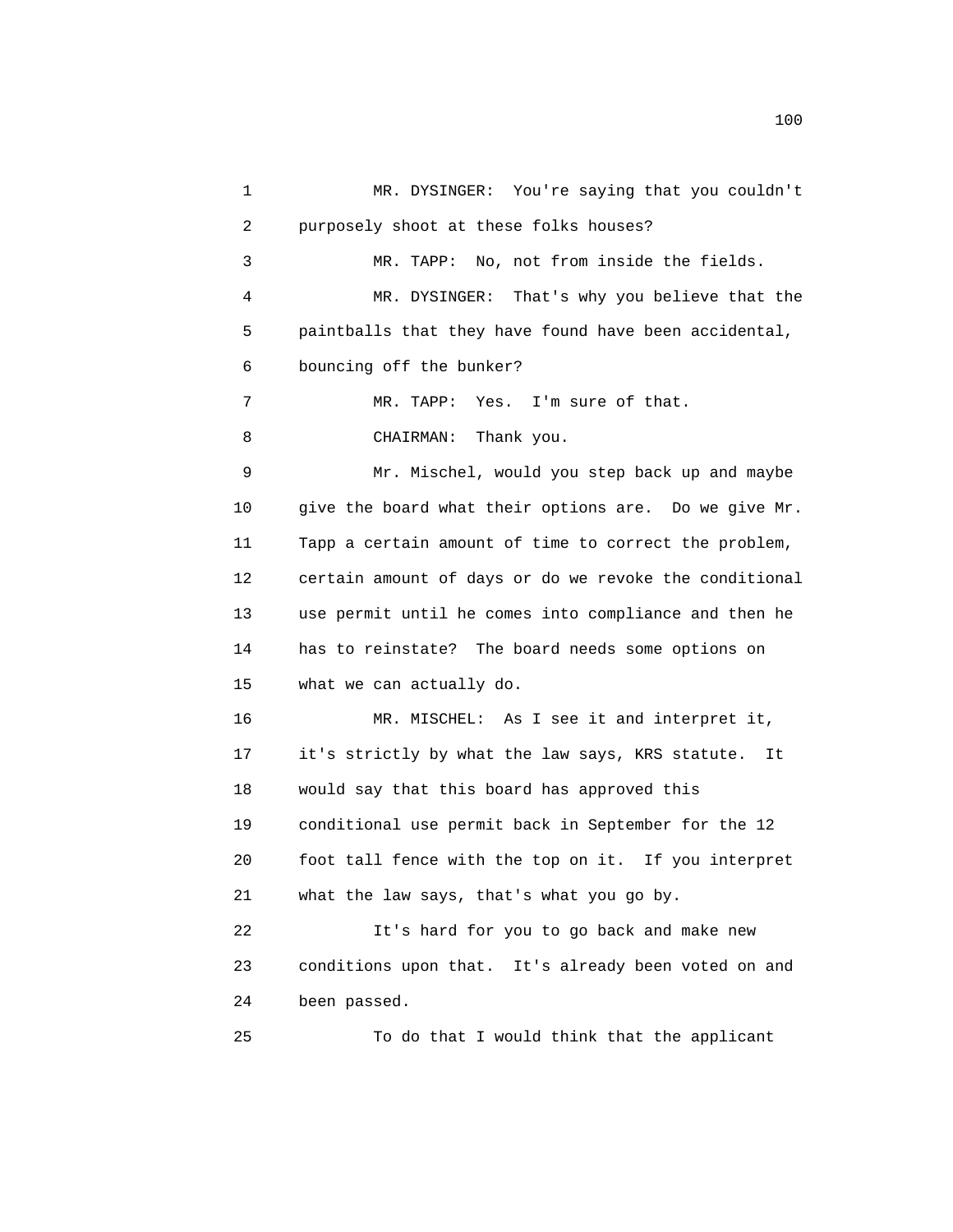1 would have to go back through the process, reapply 2 showing that maybe this fence is going to be 20, 22 3 feet tall or whatever. Right now what has been passed 4 and voted on has been a 12 foot tall fence with a top 5 on it. I think it's kind of hard to go back on that.

 6 MR. SILVERT: Mr. Chairman, I want to echo 7 that. I think it's a question for the board tonight 8 as to whether or not this conditional use permit will 9 be revoked. If it is revoked, then if he wanted to 10 continue his paintball facility there he would have to 11 reapply for a new conditional use permit. So the 12 question tonight is whether you want to revoke the 13 conditional use permit as it already exist. A new one 14 isn't before you tonight. You couldn't add new 15 conditions. So it's simply a question of, do you 16 believe that the conditional use permit as requested 17 has been complied with substantially. If so, can you 18 leave it alone. If you don't, then you may want to 19 revoke it. That's your decision.

 20 MR. MISCHEL: It's either he stays with the 21 conditional use permit he has now and says, I'm going 22 to make it 12 feet tall with a top on it, I would 23 think he could not operate until he does that. That 24 would be one option.

25 The second option would be to reapply in front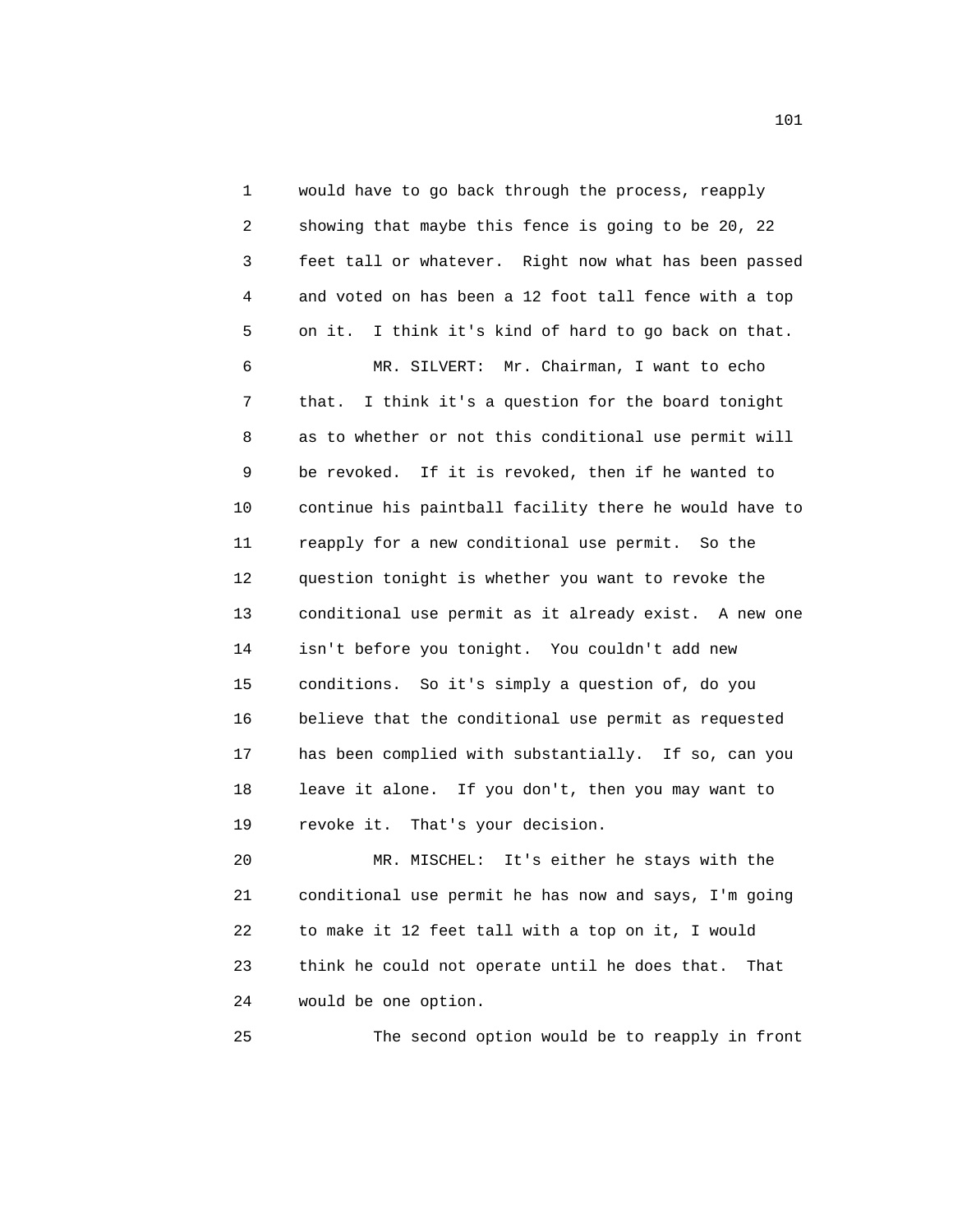1 of this board for a different option, if he thinks it 2 should go 20, 22 feet or whatever and propose that. 3 MR. SILVERT: I would say, Mr. Mischel, if you 4 wanted to institute the process again of attempting to 5 revoke for lack of compliance, you could do so. 6 MR. NOFFSINGER: I agree with that. 7 MR. DYSINGER: My question is, I don't see how 8 we cannot revoke that last permit. It's clearly not 9 in compliance, and I don't think through any sense of 10 malice. I just think through misunderstanding if 11 nothing else. It's clearly in noncompliance. 12 At the same time, he does seem to have made a 13 good faith effort to correct the problem. I guess 14 what I'm looking for as a parliament to allow him to 15 continue to operate for the month that he has to 16 reapply, unless there's strong opposition from the 17 neighbors, which I haven't heard that. 18 Don't let me put words in your mouth. 19 I just don't want to see him suffer. I 20 imagine he's made a great outlay and expense in this. 21 To me has seemed to attempt to comply in good faith. 22 I think that should be recognized. 23 Does the Staff have or the attorney -- 24 MR. NOFFSINGER: Might I suggest that if you 25 don't have enough information on this item to act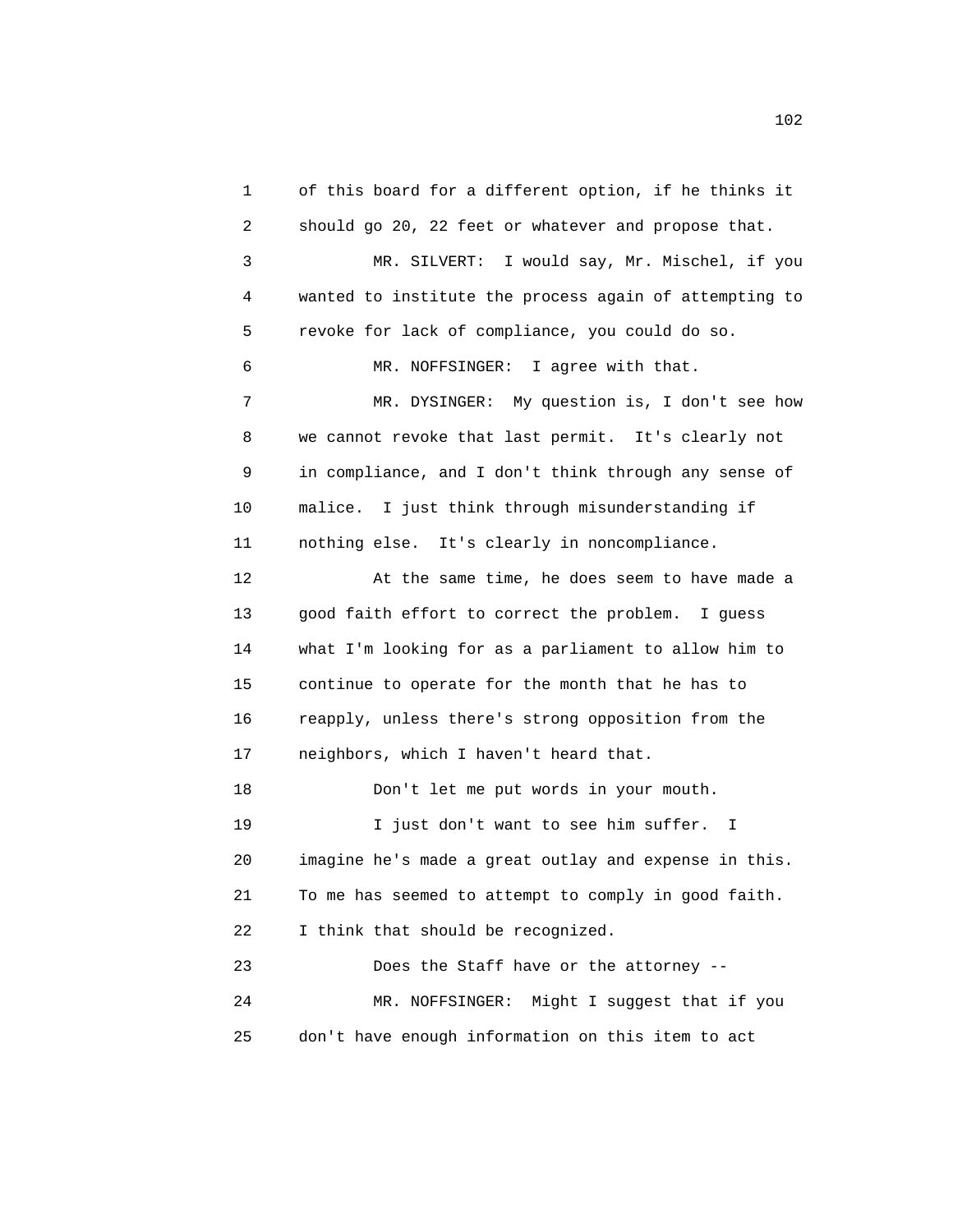1 tonight, we postpone for 30 days in taking action. If 2 you do that, I think the applicant needs to realize, 3 Mr. Tapp needs to realize that when you come back next 4 month you better have a roof over it or you better 5 have applied for a conditional use application to 6 construct this facility as you plan to construct it. 7 That way it's very clear. Then we have a public 8 hearing as to how we're going to dispose of it. 9 Either approve, deny, and the neighbors have an 10 opportunity to weigh in. 11 I think we all want the same thing. We want 12 you to be able to operate the facility. These folks 13 shouldn't have to put up with a single paintball in 14 their yard. I know that may be difficult, but they 15 have issues that aren't being addressed now and there 16 was some commitments made, at least as part of the 17 record. 18 The Neighbors, do you object to the board 19 taking 30 days to examine this? 20 Let the record show they're shaking their 21 heads no. Is that acceptable to everyone? 22 MR. HAMILTON: Yes. 23 MS. CARTER: Yes. 24 CHAIRMAN: I guess we need a motion to

25 postpone for lack of information.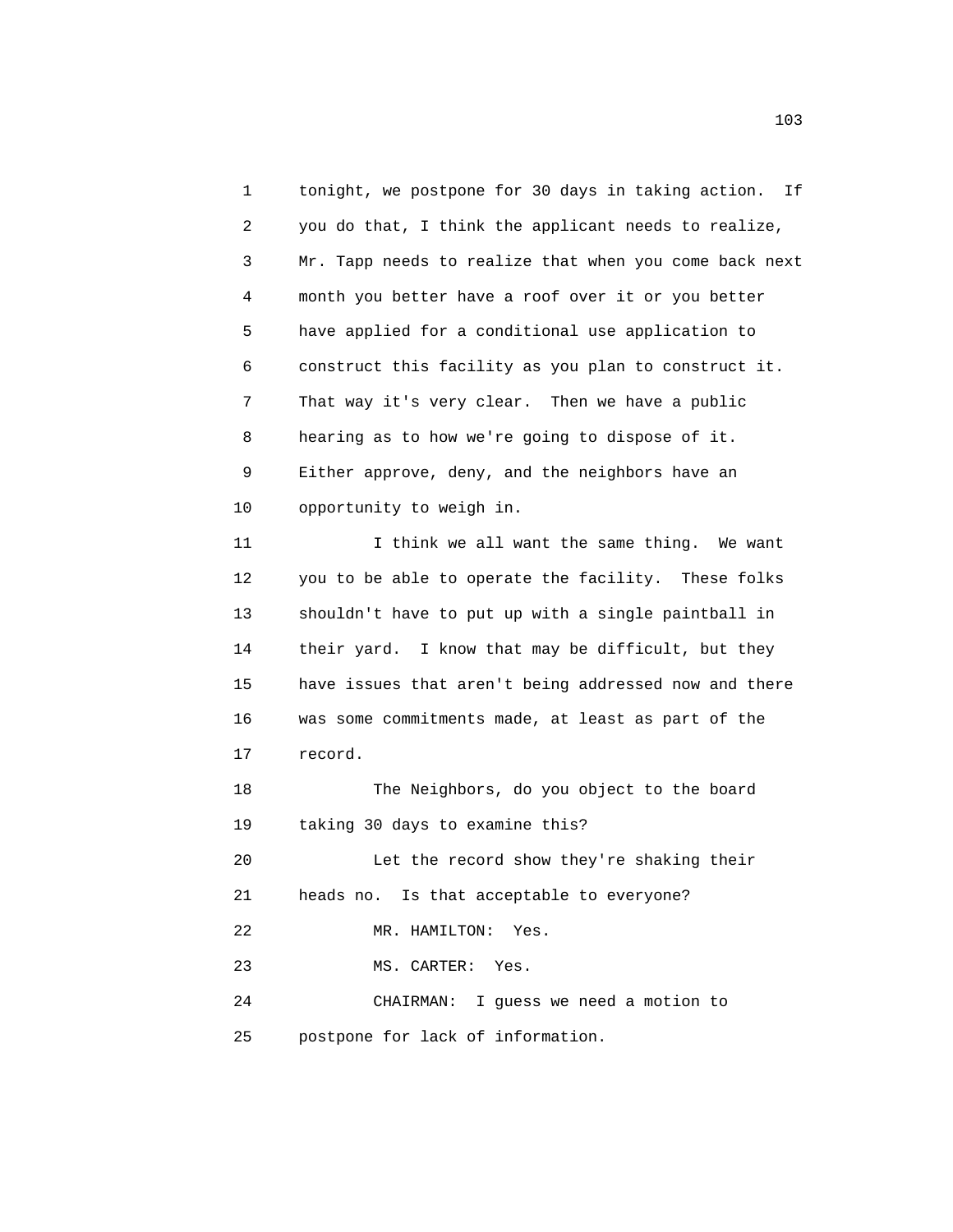1 MR. DYSINGER: Mr. Chairman, I move that we 2 postpone this action until our next regularly 3 scheduled meeting. 4 MS. DIXON: Second. 5 CHAIRMAN: We have a motion and a second. Any 6 question on the motion? 7 (NO RESPONSE) 8 CHAIRMAN: All in favor raise your right hand. 9 (ALL BOARD MEMBERS PRESENT RESPONDED AYE.) 10 CHAIRMAN: It's unanimous. 11 MR. NOFFSINGER: Just want to make sure that 12 the applicant understands that when we come back at 13 the next meeting, which will be the first Thursday in 14 January, that you need to have a roof installed and 15 operating or you need to be in the office tomorrow 16 morning to make an application for a conditional use 17 permit to construct the facility as you plan to do it. 18 I'm not sure when the dead line is to file for that 19 application. 20 MR. TAPP: I just want to be clear on this. 21 It needs to be completely, the top needs to be 22 completely covered? Because I think in the minutes 23 what I said was I would cover the complete exterior 12 24 foot high and put a top on it, but we never did define

25 what a top was.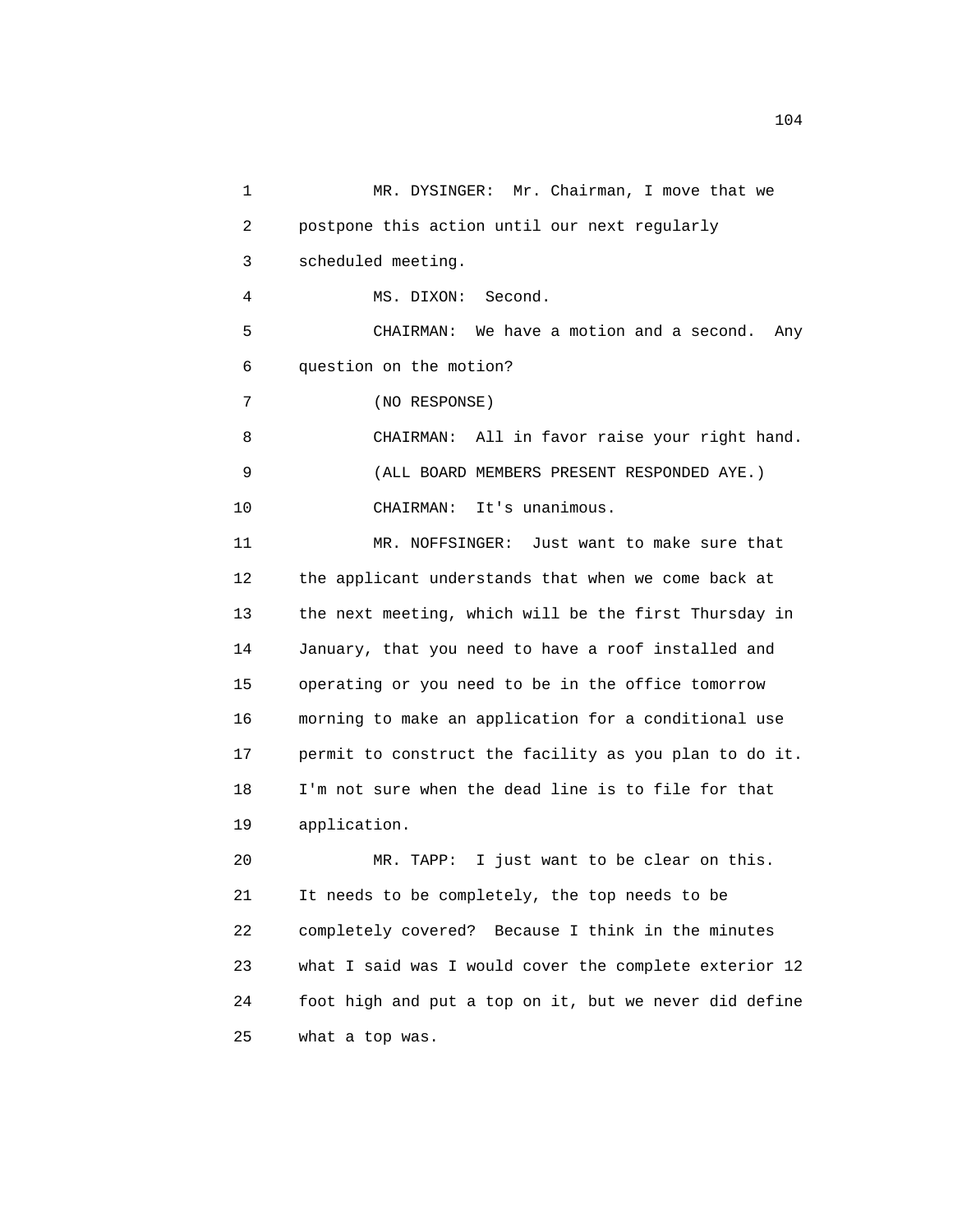1 MR. WARREN: That's kind of my question. I've 2 read through these minutes time and time again. Our 3 interpretation of what he said was the entire 4 perimeter and on the top as well. He didn't say I'll 5 put a roof on it. He didn't say, I'll put a top on 6 the entire. It just says, a top as well. From his 7 testimony he's saying that he meant a top on the 8 fence. Us, this group, interpreted it as a top over 9 the entire tennis court. It's almost our error in 10 interpretation. We did not make it clear that we 11 expect you to put a roof on this. Not necessarily a 12 roof, but over the entire top.

13 MS. DIXON: A canopy.

 14 MR. WARREN: I'm not sure that he hasn't done 15 what he said he would do and now is going above and 16 beyond what we allow.

 17 MR. NOFFSINGER: It sounds like he's going to 18 be filing a new conditional use permit application 19 that will be basically what he has said he would do or 20 is going to do, what he feels will correct it. Then 21 we'll consider that. I don't know if it will be 22 approved or not. We've got an issue of paintballs and 23 these people have issues and there are legal issues 24 surrounding it.

25 I can tell you, you're doing a wonderful job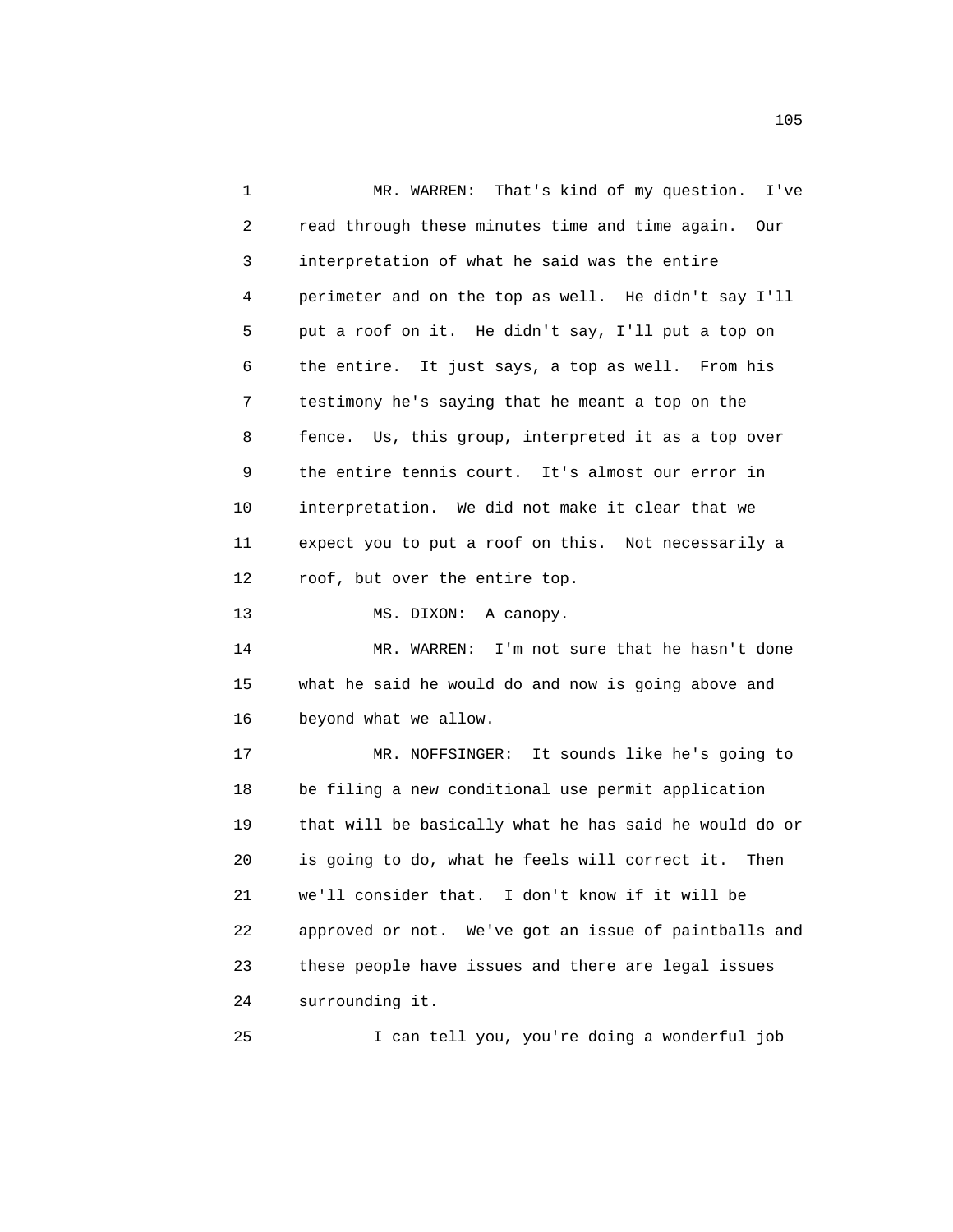1 from what it seems trying to address the neighbors 2 concerns because you understand they had real 3 concerns. 4 MR. TAPP: Sure. 5 MR. NOFFSINGER: I think everyone is working 6 together. Hopefully next month we'll -- 7 MS. DIXON: This way you don't lose a month's 8 business. 9 MR. DYSINGER: Exactly. 10 MR. TAPP: I appreciate that. I guess I'm 11 trying to clarify for my mind how I need to approach 12 this new one. 13 MR. DYSINGER: There's two things you can do. 14 You can either cover the whole thing with a net, 15 because Marty says that we misunderstood. I know what 16 I thought. 17 MR. WARREN: I know what I thought too. 18 MR. DYSINGER: So that is the way that you're 19 operating under up until now. You've stated you 20 cannot do that. Your other option is to refile for 21 another application, which merely outlines what you 22 are going to do. 23 Gary, maybe you should have done that instead 24 of me. 25 MR. NOFFSINGER: You did a fine job there.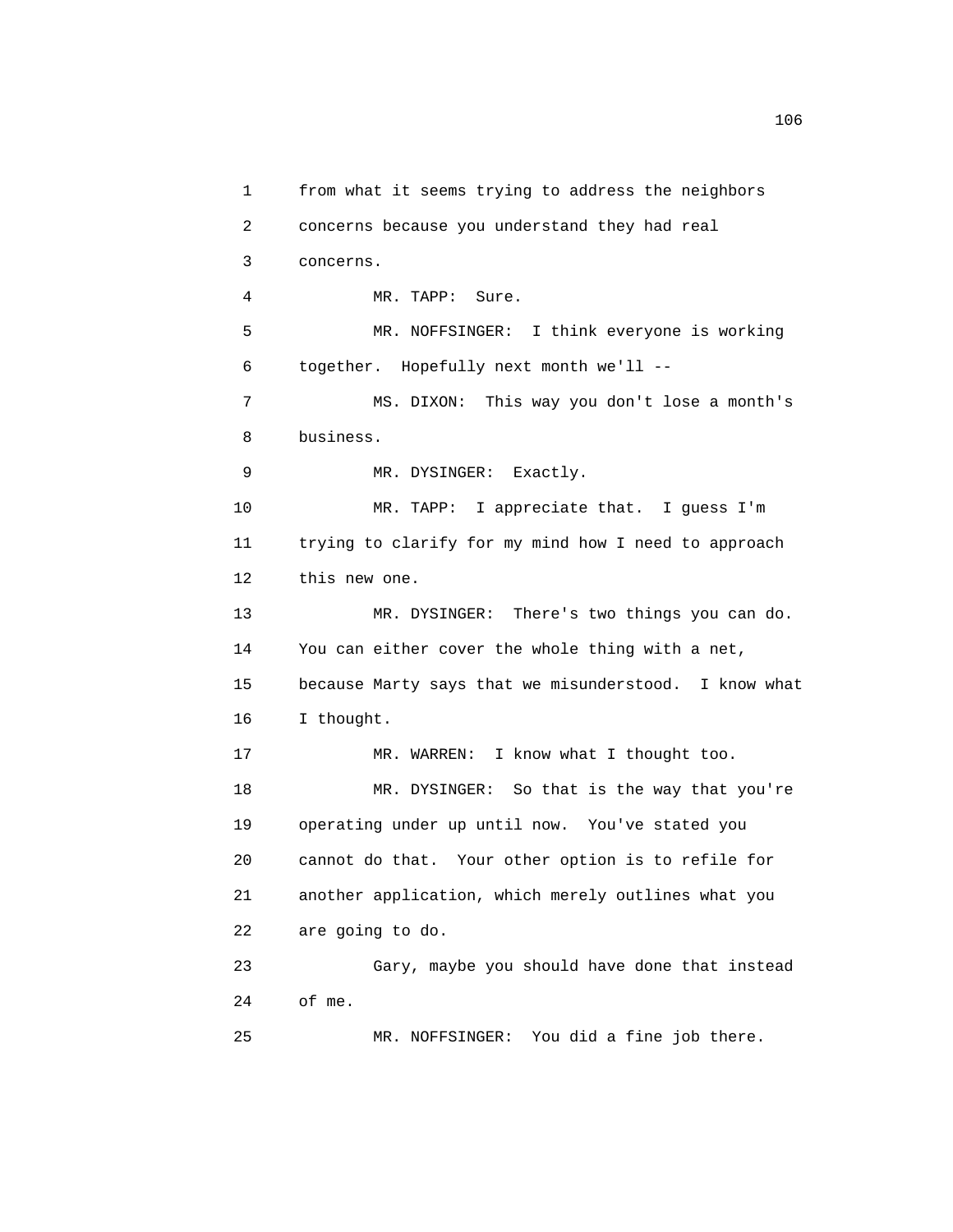1 Design in such a way where the board is going to be 2 looking, and I think the neighbors are going to be 3 looking at no paintballs escaping that area. Whatever 4 it takes.

 5 MR. DYSINGER: I would also like to hear from 6 you guys as well if you have any further problem. 7 MS. CARTER: I won't be here at the next 8 meeting, but I am excited. I saw Darrin's new higher 9 fence up closer to Tamarack this afternoon. I 10 thought, that looks like that might work. I really 11 think -- I was under the same assumption that you all 12 were. I honestly thought he was going to cover the 13 whole thing with a roof, but evidently I misunderstood 14 too. What he has done has not worked with his partial 15 roof, but I'm thinking like Darrin is. The extra 22 16 feet looks to me like it's going to work. I'll send 17 my proxy next month because I won't be here to let you 18 know.

 19 MR. WARREN: I have another comment or 20 question or whatever. You've caught some kids 21 grabbing up under your fence you're saying? 22 MR. TAPP: Yes. 23 MR. WARREN: Is there any way to stop that? 24 MS. MASON: Can you put a little sturdier 25 area, the border around the edge to keep the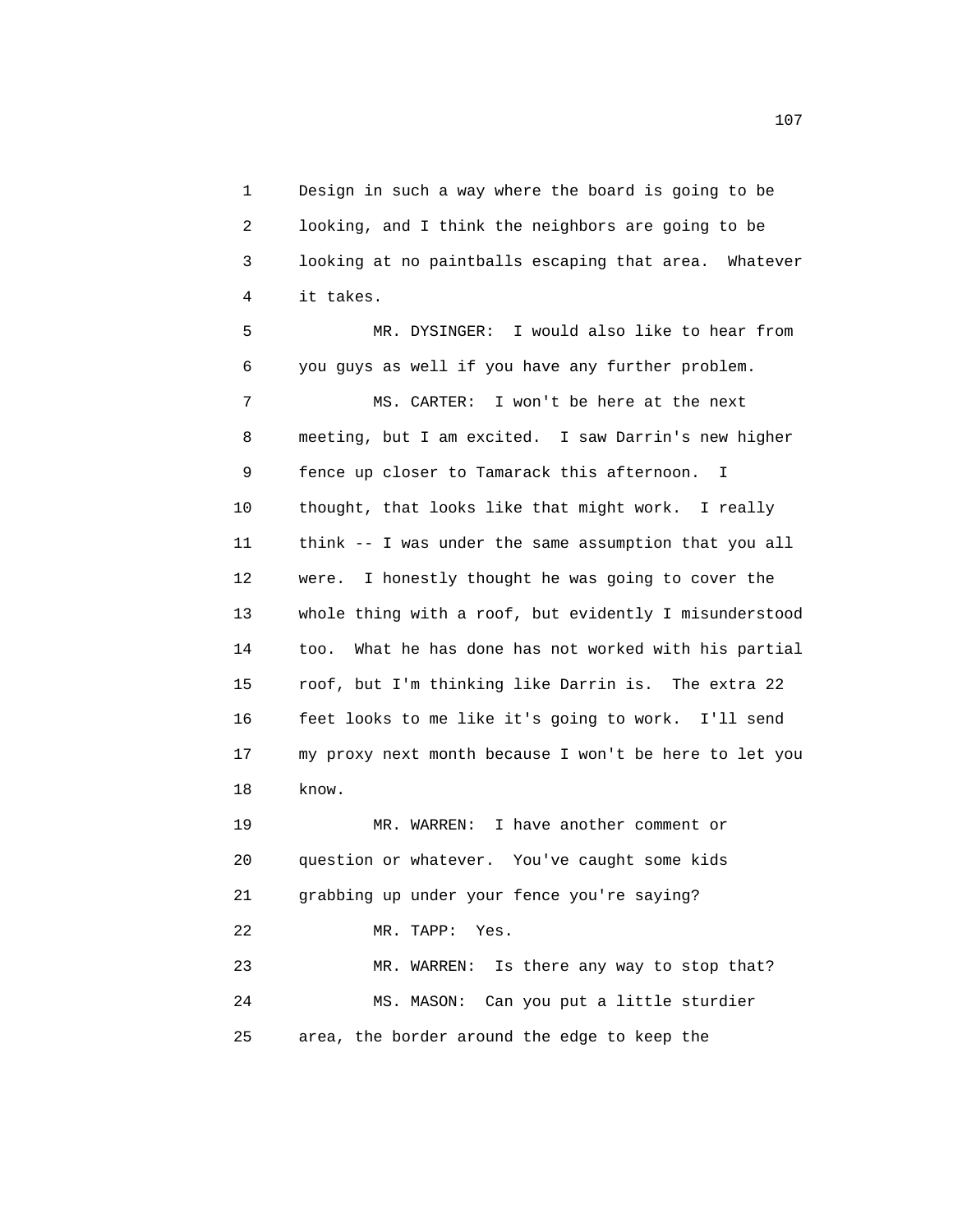1 paintballs from going up under the netting?

 2 MR. WARREN: I really can see some young boys, 3 I was one, one time.

 4 MR. TAPP: One of them got yanked by his ear 5 and drug in the house because I was fixing netting and 6 I said, ma'am, you see those balls all over your house 7 right there? She said, yes. I said, your son just 8 did that. He's one of the two that was doing it. She 9 asked him and he owned up to it.

 10 Actually I don't think it's been near the 11 problem ever since we caught him that time. I think 12 his mom handled things. That doesn't mean that it's 13 not going to happen.

 14 As far as your question goes, this is flexible 15 netting. I really don't know how you could possibly 16 do that to where they couldn't -- you're talking about 17 a chain-link fence that's flexible as well. I've got 18 it tied to a chain-link fence all along the bottom. I 19 really don't know. Again, I don't think that's been a 20 problem for the last few weeks, ever since we caught 21 him.

22 CHAIRMAN: We need one more motion.

23 MR. DYSINGER: Move to adjourn.

24 MR. WARREN: Second.

25 CHAIRMAN: All in favor raise your right hand.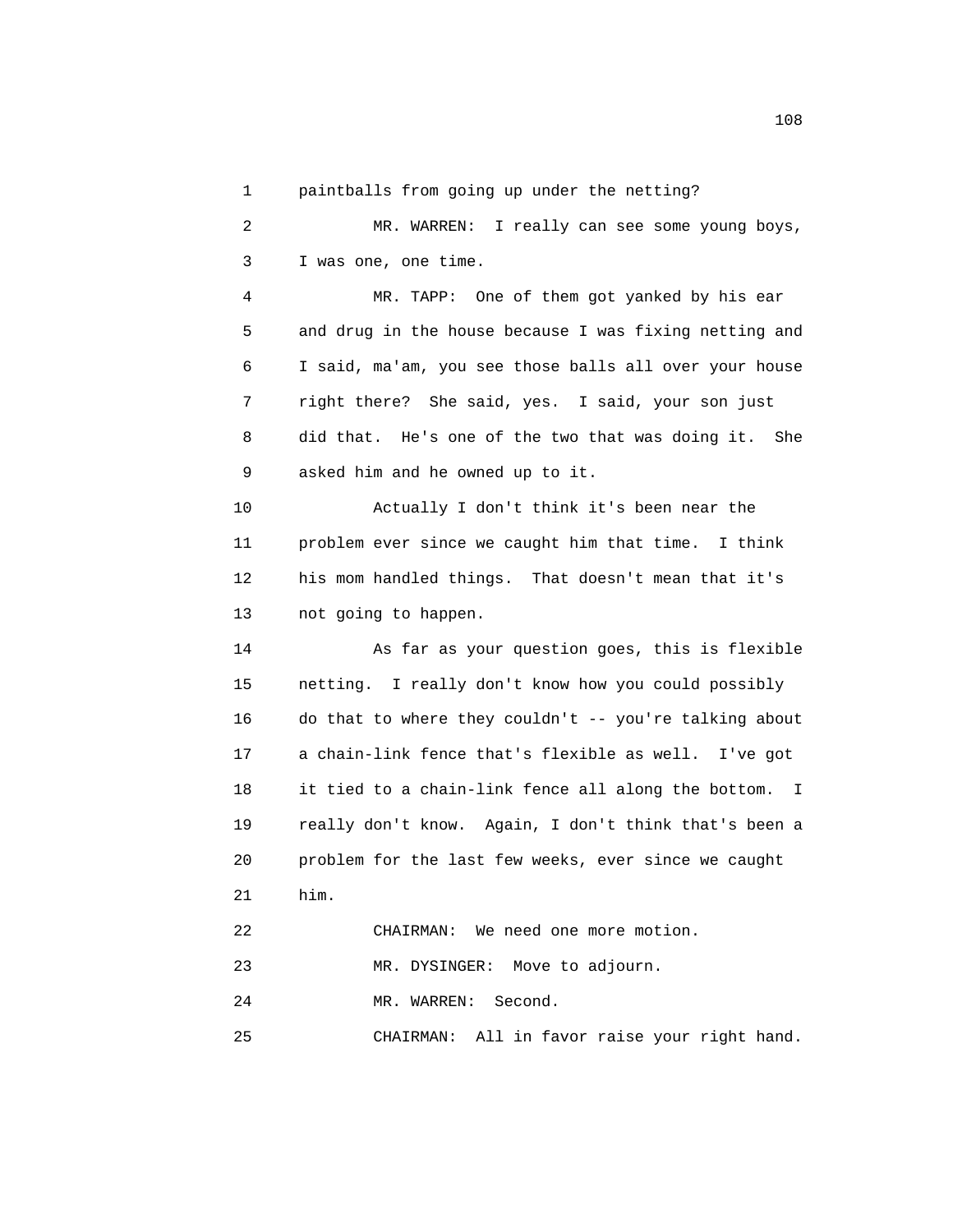| $\mathbf 1$  | (ALL BOARD MEMBERS PRESENT RESPONDED AYE.) |
|--------------|--------------------------------------------|
| $\sqrt{2}$   | CHAIRMAN: We are adjourned.                |
| $\mathsf{3}$ |                                            |
| $\bf 4$      |                                            |
| 5            |                                            |
| $\epsilon$   |                                            |
| $\sqrt{ }$   |                                            |
| $\,8\,$      |                                            |
| 9            |                                            |
| $10$         |                                            |
| $11\,$       |                                            |
| $12\,$       |                                            |
| 13           |                                            |
| $14\,$       |                                            |
| 15           |                                            |
| 16           |                                            |
| $17\,$       |                                            |
| $18\,$       |                                            |
| 19           |                                            |
| $20$         |                                            |
| $21\,$       |                                            |
| $2\sqrt{2}$  |                                            |
| 23           |                                            |
| 24           |                                            |
| 25           |                                            |